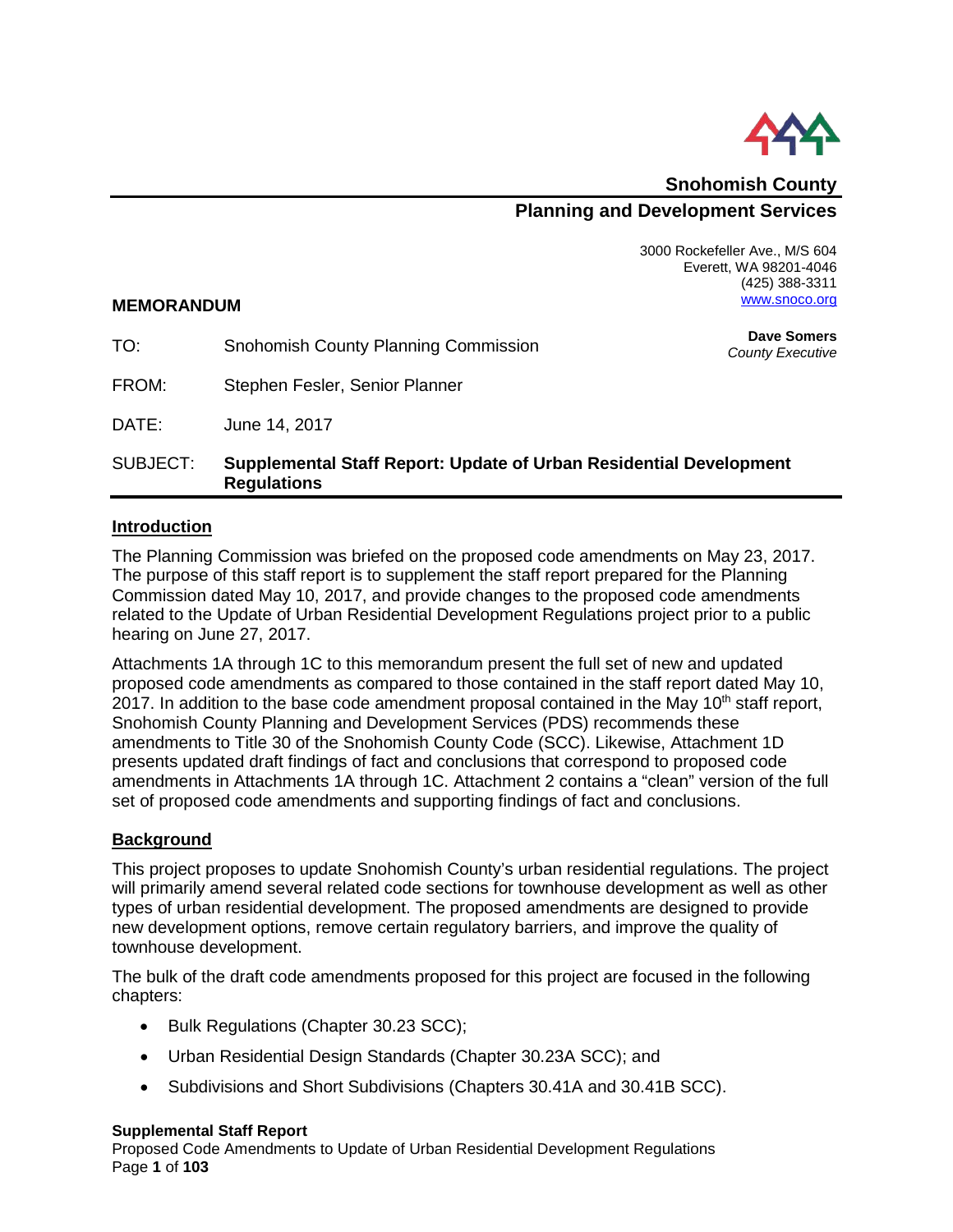Additionally, minor draft code amendments are proposed for:

- Select definitions (Subtitle 30.9 SCC);
- Specific sections related to allowed uses (Chapter 30.22 SCC);
- Perimeter landscaping (Chapter 30.25 SCC);
- Tandem parking (Chapter 30.26 SCC);
- Minor and major revisions (Chapter 30.70 SCC); and
- Corrective language related to roads and access (Chapter 30.24 SCC).

### **Discussion**

Before and after the May 23<sup>rd</sup> briefing, PDS received comments from members of the development community regarding the minimum townhouse mixture in mixed townhouse developments, proposed setback requirements for garages, and the scope of provisions related to variety of primary pedestrian entrances and primary pedestrian entrance areas (also known as dooryards in townhouse and mixed townhouse developments.

In terms of townhouse mixture, there was some concern expressed over feasibility for projects in lower density zones that would be required to provide at least 80% of the dwelling units as townhouse—a requirement originally proposed as part of the draft code language. The development community suggested that the minimum ratio should be at least 70% townhouses, which was already proposed to be allowed through a 10% reduction exception option. PDS is recommending that the definition of "mixed townhouse development" and the mixture provisions proposed for SCC Table 30.23A.050(1) be modified to address this issue.

A conflict between proposed setback requirements for garages in townhouse and mixed townhouse developments was identified. This conflict is the result of the variable garage setback requirement and the minimum setback requirement from public and private roads. As originally proposed, the minimum setback for all structures from public and private roads would be seven feet. At the same time, the variable garage setback requirement would restrict the placement of a garage entrance anywhere from six and 18 feet from an adjacent road network element. Any proposed garage entrance on any public or private road would automatically require an 18-foot setback under such regulations. PDS is recommending changes to address this issue.

Lastly, the variety standard for primary pedestrian entrances and dooryards in townhouse and mixed townhouse developments raised uncertainty as to how the provision might be applied by PDS. The purpose of the requirement is to ensure that primary pedestrian entrances and dooryards in townhouse and mixed townhouse developments are distinctive in design with modest requirements for variation. PDS is recommending a small clarification to address this issue.

The following section identifies further changes to the proposal since the May 23<sup>rd</sup> Planning Commission briefing, which include the above in addition to other minor technical issues that PDS has subsequently identified. The proposed changes are reflected in Attachments 1A through 1C.

#### **Changes to the Proposal since the May 23rd Planning Commission Briefing**

Since the Planning Commission briefing, staff has continued to refine the proposed code amendments to resolve technical issues and address issues raised by stakeholders. A summary

#### **Supplemental Staff Report**

Proposed Code Amendments to Update of Urban Residential Development Regulations Page **2** of **103**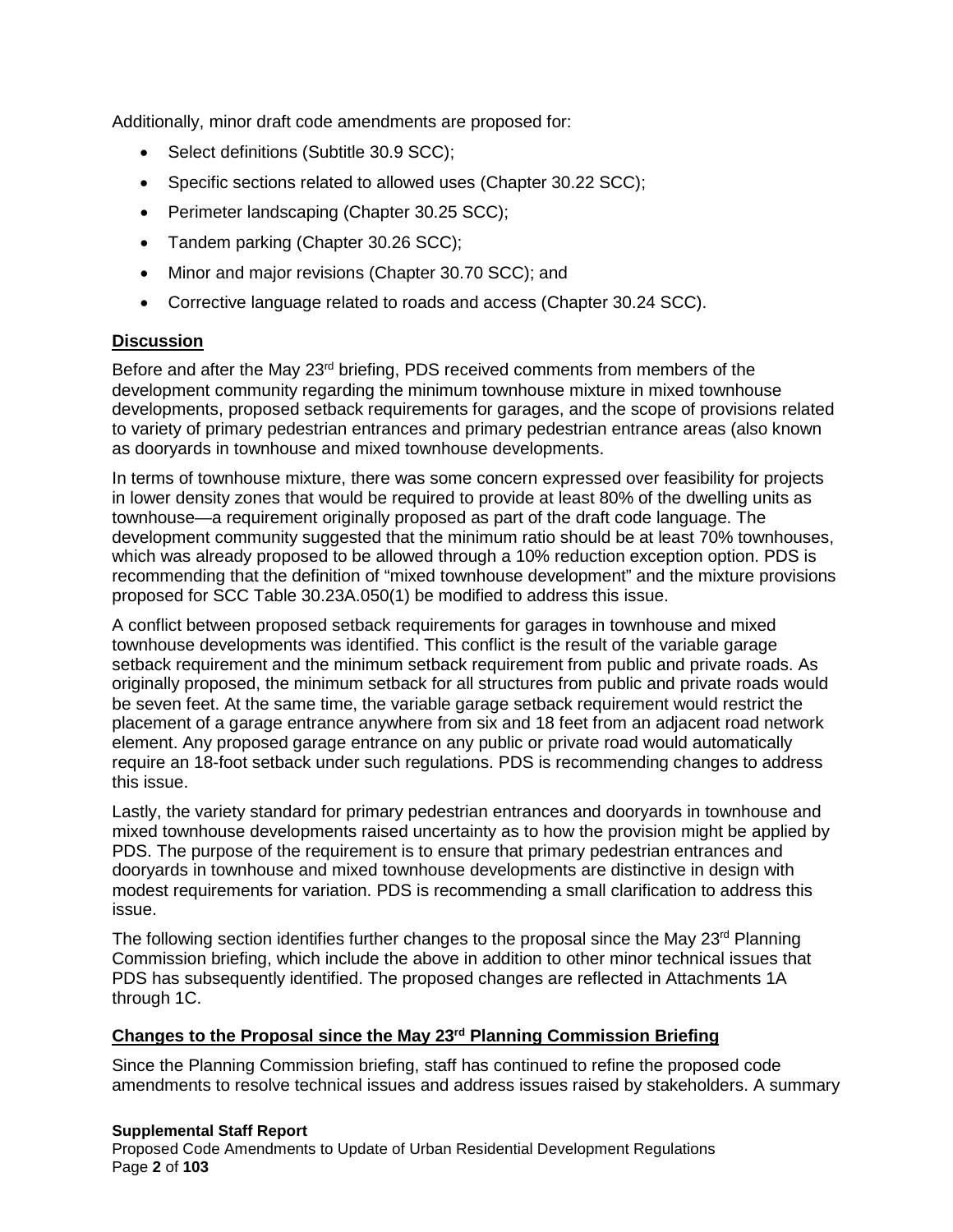of changes to the proposed code amendments since the May 23<sup>rd</sup> briefing is presented in the following subsections. A total of seven sections are proposed for changes. These include the following: SCC 30.23.040, 30.23.041, 30.23.049, 30.23A.050, 30.91C.335, 30.91D.525, and 30.91M.137.

### *Proposed Code Amendments to Chapter 30.23 SCC General Development Standards – Bulk Regulations (Attachment 1A)*

PDS recommends that four primary revisions be made to the proposed code amendments to Chapter 30.23 SCC.

- **Grammatical corrections to new reference note (65) under SCC 30.23.040**. Minor grammatical corrections for readability are proposed to new reference note (65) under SCC 30.23.040. (*See Page 9*.)
- **Additional reference notes to SCC Table 30.23.041**. Additional footnotes to setback requirements for certain road network elements in certain zones are proposed to be inserted into SCC Table 30.23.041, which correspond to new proposed reference notes (13) and (14) under SCC 30.23.049. These reference notes would allow reduced setbacks for structures from certain road network elements in townhouse and mixed townhouse development and restrict the location of entrances to coverage parking structures (i.e., garages) in relationship to abutting road network elements in order to reduce vehicular conflicts that can result from short driveways. (*See Pages 12 and 13*.)
- **Revisions to new reference note (13) under SCC 30.23.049**. Further revisions are proposed to reference note (13) under SCC 30.23.049, which would allow a minimum building setback of five feet from the edge of a public or private road and a zero-foot setback from a drive aisle, shared court, shared driveway, or alley in a townhouse or mixed townhouse development. The reference note would correspond to SCC Table 30.23.041 where the note would be added to certain road network elements in certain zones. (*See Page 14*.)
- **New reference note (14) under SCC 30.23.049**. An additional reference note (14) is proposed under SCC 30.23.049 to reduce setbacks for entrances to covered parking structures, restrict the location of entrances to covered parking structures, and provide a minor incentive for entrances to covered parking structures that are setback at least 19 feet from an abutting road network element in townhouse and mixed townhouse developments. (*See Page 14*.)

The reference note would correspond to SCC Table 30.23.041 where the note would be added to certain road network elements in certain zones. The provisions would replace and differ in some ways original language drafted for SCC Table 30.23A.050(1) that addresses potential vehicular conflicts related to covered parking structures and driveways; as noted in the next section, language in SCC Table 30.23A.050(1) is proposed for deletion since this reference note would supersede it.

In sum, proposed language for this reference note would:

 $\circ$  Allow the minimum setback for entrances to covered parking structures to be reduced to five feet from the edge of a public or private road and a zero-foot setback from a drive aisle, shared court, shared driveway, or alley in a townhouse or mixed townhouse development;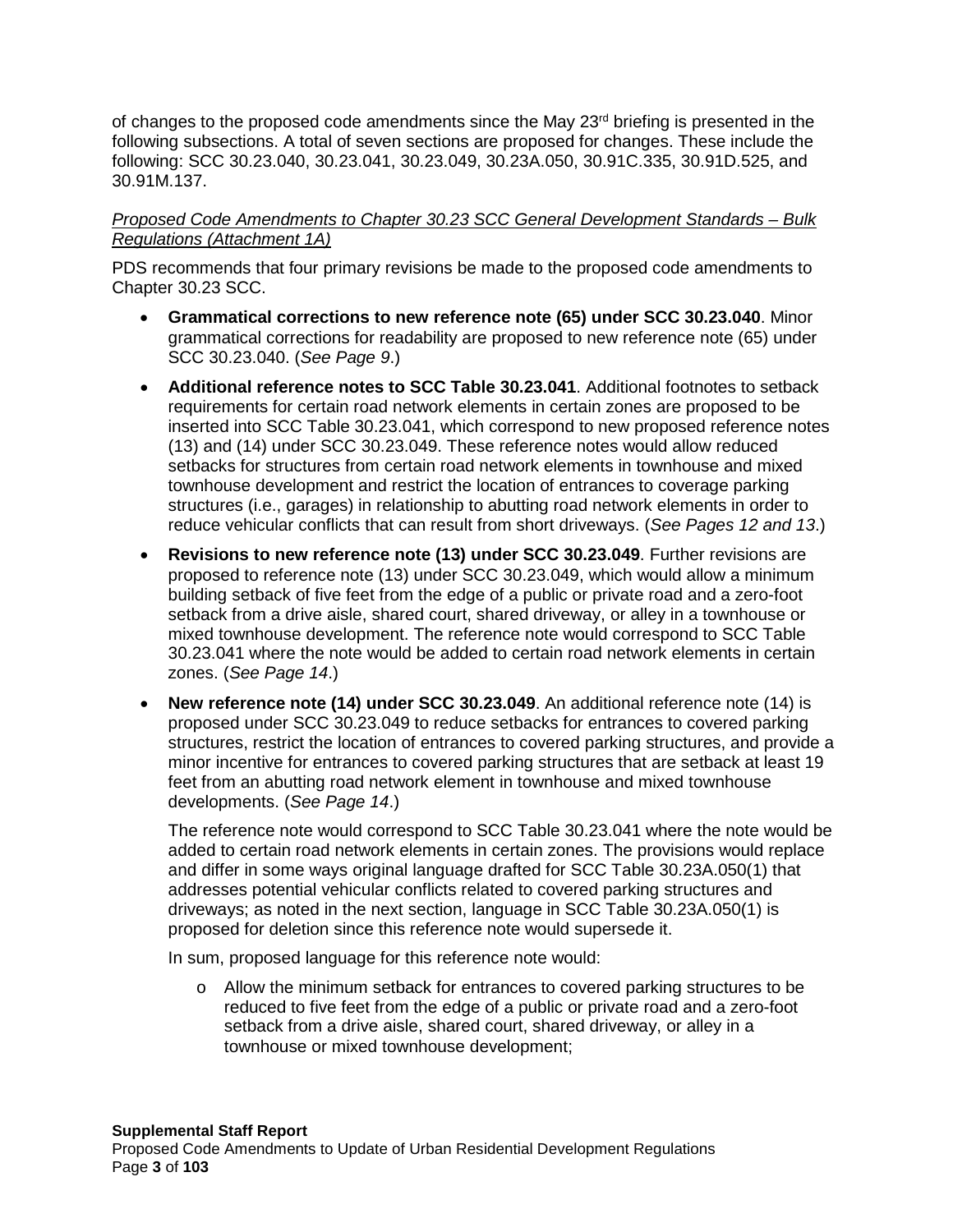- o Simplify applicability of the variable garage setback restriction provision to prohibit entrances to covered parking structures from locating between six and 19 feet from an abutting road network;
- $\circ$  Correct an inadvertent error regarding the extent of the variable garage setback restriction zone. Originally the proposed restriction only applied up to 18 feet, but the standard for a single driveway parking space per SCC Table 30.26.030(1) is 19 feet deep and 8.5 feet wide, which should be the standard used to ensure adequate separation from abutting road network elements for larger vehicles.; and
- o Provide an incentive for entrances to covered parking structures set back 19 feet from an abutting road network element by allowing an upper-story floor projection up to one foot into the 19-foot setback area and permitting the use of exceptions for minor architectural features codified under SCC 30.23.115.

### *Proposed Code Amendments to Chapter 30.23A SCC Urban Residential Design Regulations (Attachment 1B)*

PDS recommends that eight revisions be made to the proposed code amendments to SCC 30.23A.050.

- **Grammatical error**. A minor grammatical correction is proposed to new subsection (6) in SCC 30.23A.050 that would pluralize the word "roofs." (*See Page 16*.)
- **Revised mixture standard and exceptions**. The development community has provided information on the feasibility for mixed townhouse development and urged PDS to consider changes that would ensure that mixed townhouse development be more readily feasible. Specifically, the development community recommends that a minimum ratio of the townhouses to other single-family housing types should be no higher than 7:3. (*See Page 17*.)

A proposed amendment would revise the mixed townhouse development definition language to set the minimum share of townhouses at 70% under SCC 30.91M.137. To affirm this, a proposed change to SCC Table 30.23A.050 would also acknowledge 70% as the minimum share of townhouses required in a mixed townhouse development, except as allowed in the circumstance where a development site only has the potential for five dwelling units when the share of townhouse dwellings could be as low as 60%. Other exceptions originally proposed are recommended for deletion since they would be achievable by the proposed townhouse share reduction required pursuant to SCC 30.91M.137. A new citation to SCC 30.91M.137 is also proposed to establish a relationship between the single exception to the "70/30 rule" and definition.

- **Building transparency**. A minor terminology correction to the building transparency requirements is proposed in SCC Table 30.23A.050(1). This would strike the word "width" and replace it with "length" which more accurately describes the intent of the provision. (*See Pages 17 and 18*.)
- **Variable garage setback restriction**. Striking language related to a garage setback restriction from adjacent road network elements proposed in SCC Table 30.23A.050(1) since the language is proposed to be addressed by new reference note (14) under SCC 30.23.049. (*See Pages 19 and 20*.)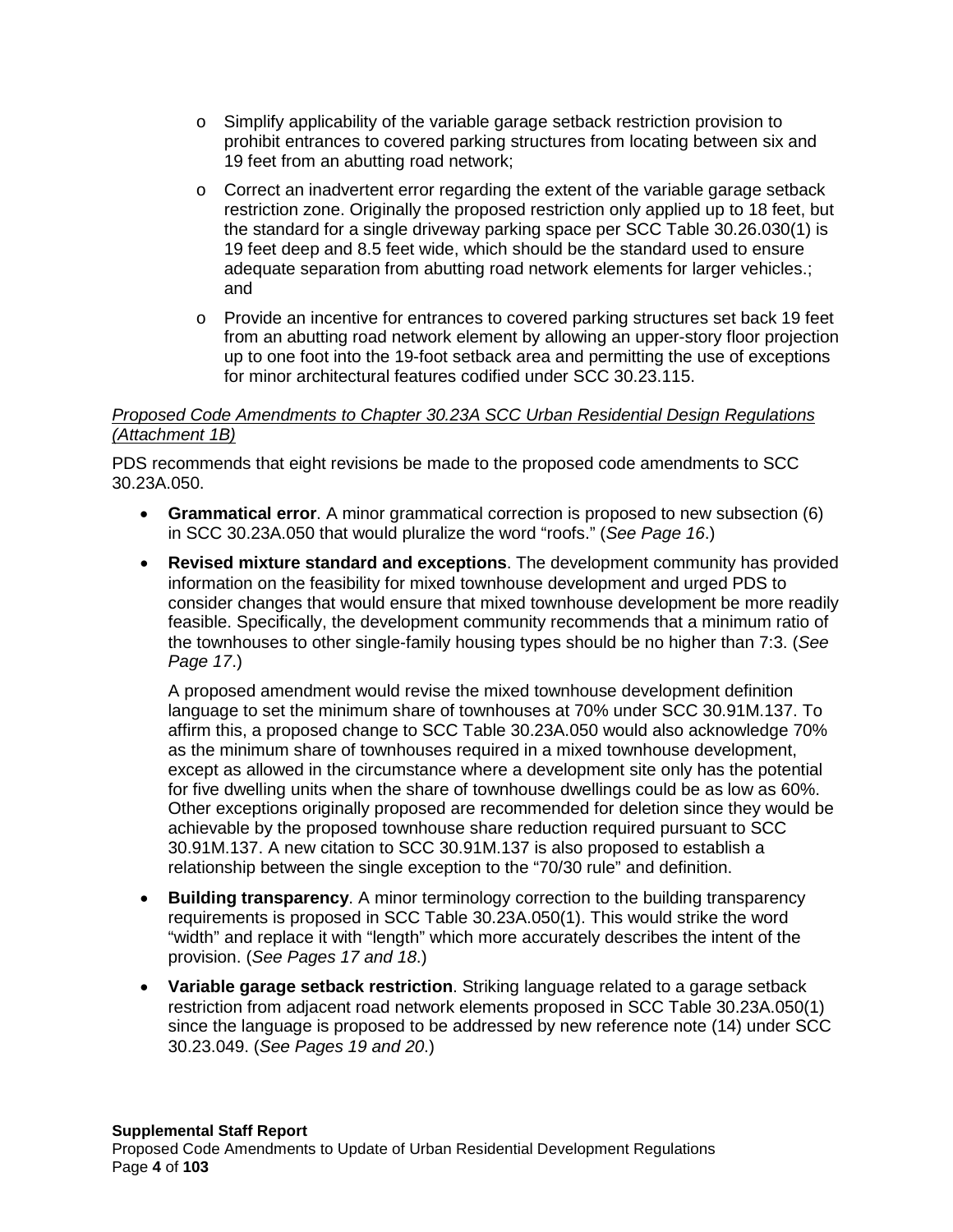- **Covered porches and uncovered decks**. Minor terminology corrections related to the terms "covered porch" and "uncovered deck" are proposed in SCC Table 30.23A.050(2). The original language in the primary pedestrian entrances subsection inadvertently described porches as "enclosed" instead of "covered" and decks as "unenclosed" instead of "uncovered." The introductory paragraph to the subsection also inadvertently enumerated "unenclosed porches" instead of "uncovered decks." The errors are proposed for correction. (*See Pages 20 and 21*.)
- **Primary Pedestrian Entrance Areas/Dooryards**. There are proposed revisions to SCC Table 30.23A.050(2), SCC Table 30.23A.050(3), and SCC Figure 30.23A.050(2) that would add the term "dooryard" as it relates to the phrase "primary pedestrian entrance area." The term "dooryard" is a well-recognized planning and urban design descriptor for a space that serves as a yard or garden near the door of a house. The change is not substantive in nature, but clarifies the purpose of the primary pedestrian entrance area requirement and provides a short-hand distinction between the terms "primary pedestrian entrance" and "primary pedestrian entrance area." (*See Pages 21, 22, and 24*.)
- **Clarifying variety in primary pedestrian entrances and dooryards**. The development community expressed uncertainty in the scope of the variety standard for primary pedestrian entrances and dooryards, and the applicability of the provision. PDS intends to develop a revised Snohomish County Urban Residential Design Manual after adoption of an ordinance related to this code amendment project which would provide further clarity in the provision. However, additional language to the subsection in SCC Table 30.23A.050(2) is proposed to provide a menu of some features that could qualify as visual distinctions satisfying the general requirement. (*See Page 22*.)
- **Formatting correction**. A minor technical correction to the formatting is proposed to a subsection related to requirements for dwelling units with a rear-loaded attached garage under SCC Table 30.23A.050(3). The purpose of the change is to simplify the applicability of the provision to the reader. (*See Page 22 through 23*.)

### *Proposed Code Amendments to Subtitle 30.9 SCC General Provisions (Attachment 1C)*

PDS recommends that three revisions be made to the proposed code amendments to Subtitle 30.9 SCC.

- **Clarify "covered parking structure" definition**. SCC 30.91C.335, "covered parking structure," is proposed to be added to the code amendments so that the scope of the definition is clarified as it relates to the application of proposed reference notes (13) and (14) under SCC 30.23.049 and SCC Table 30.23.041. (*See Page 27*.)
- **Simplify "townhouse dwelling" definition**. An additional change is proposed to SCC 30.91D.525, "townhouse dwelling," to simplify the term. The proposed change seeks to strike unnecessary language from the definition. Originally, proposed amendments sought to clarify that the use included townhouses on a single site in addition to siting in zero lot line developments or on a single lot. (*See Page 27*.)
- **Further clarify "mixed townhouse development" definition**. The development community has provided information on the feasibility for mixed townhouse development and urged PDS to consider changes that would ensure that mixed townhouse development would be more readily feasible. Specifically, the development community recommends that a ratio of the townhouses to other single-family housing types should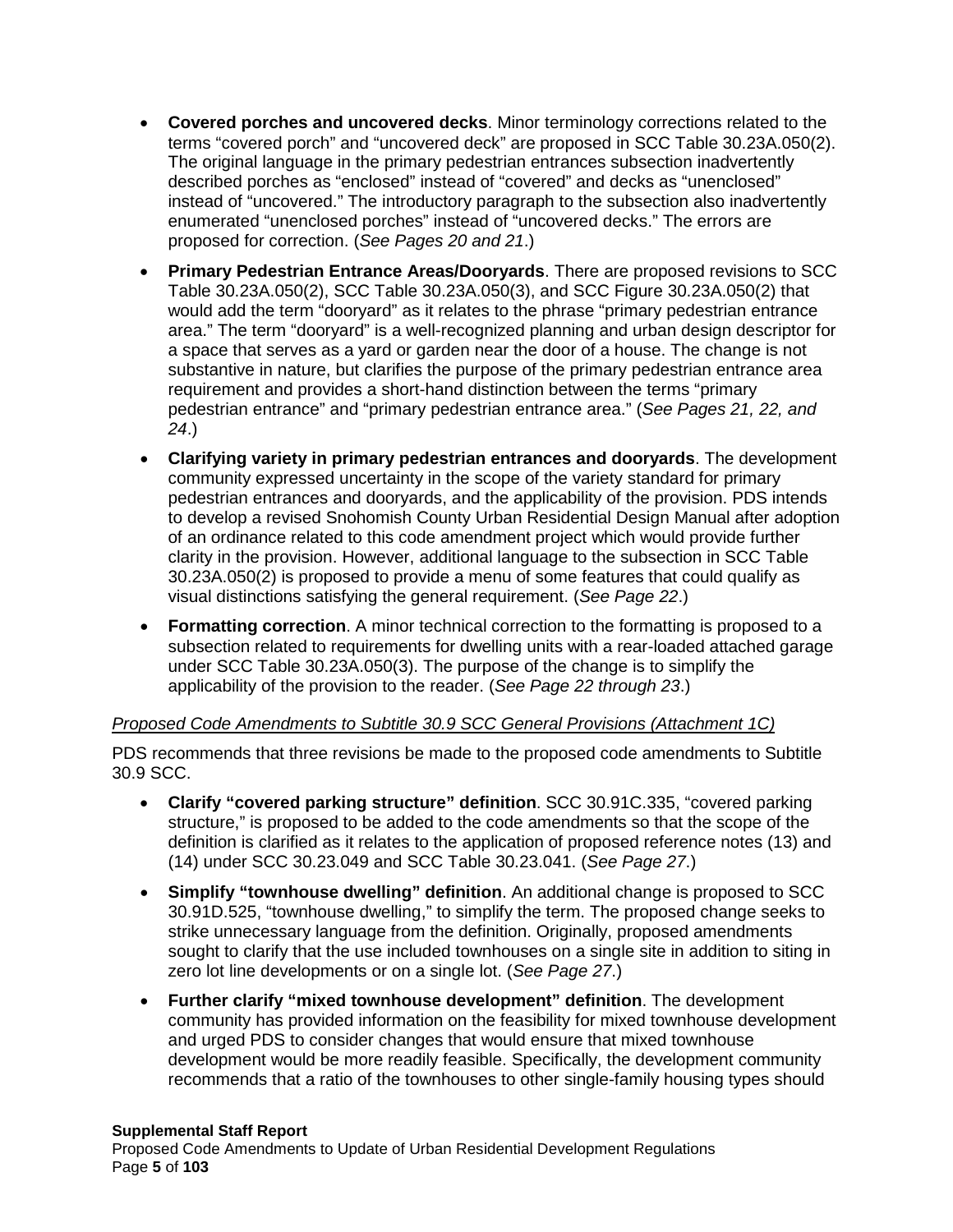be no higher than 7:3. A proposed amendment would revise definition language to set the minimum share of townhouses at 70%. A new citation to SCC 30.23A.050 is also proposed to establish a clear relationship between the definition and a single exception to the "70/30 rule" outlined in the section. (*See Page 27*.)

### *Proposed Findings of Fact and Conclusions (Attachment 1D)*

To support the changes contained in Attachments 1A through 1C, PDS recommends that the revised findings and conclusions in Attachment 1D amend those contained in the staff report dated May 10, 2017.

# **Proposed Findings of Fact and Conclusions**

Recommended findings of fact and conclusions proposed for this project are contained in Attachment 1D.

### **Procedural Requirements**

A State Environmental Policy Act (SEPA) Determination is required for the proposed code amendments. A SEPA Determination of Non-Significance was issued by PDS on May 10, 2017. PDS did not receive any comments or appeals during the comment and appeal period.

Additionally, a notice of intent to adopt the proposed regulations and standards was transmitted to the Washington State Department of Commerce on May 10, 2017 in accordance with Section 36.70A.106 of the Revised Code of Washington.

### **Staff Recommendation**

In addition to the original code amendments and findings of fact and conclusions contained in the staff report dated May 10, 2017, staff recommends adoption of the proposed amendments described in Attachments 1A through 1C as supported by recommended amendments to findings of fact and conclusions contained in Attachment 1D. Attachment 2 provides the full set of proposed code amendments and findings of fact and conclusions, which incorporates the amendments proposed in Attachments 1A through 1D. Staff recommends adoption of the proposal as outlined in Attachment 2.

### **Action Requested**

The Planning Commission is requested to hold a public hearing, consider the proposed code amendments, and provide a recommendation to the County Council. The Planning Commission can recommend approval of the code amendments with supporting findings as proposed or modified, denial of the proposal with findings, or amend the proposal with appropriate findings.

### **Attachments**

There are five attachments to this supplemental staff report:

- Attachment 1A: Proposed Code Amendments to Chapter 30.23 SCC General Development Standards – Bulk Regulations (*See Pages 8 through 14*.)
- Attachment 1B: Proposed Code Amendments to Chapter 30.23A SCC Urban Residential Design Standards (*See Pages 15 through 26*.)
- Attachment 1C: Proposed Code Amendments to Subtitle 30.9 SCC General Provisions (*See Page 27*.)

#### **Supplemental Staff Report**

Proposed Code Amendments to Update of Urban Residential Development Regulations Page **6** of **103**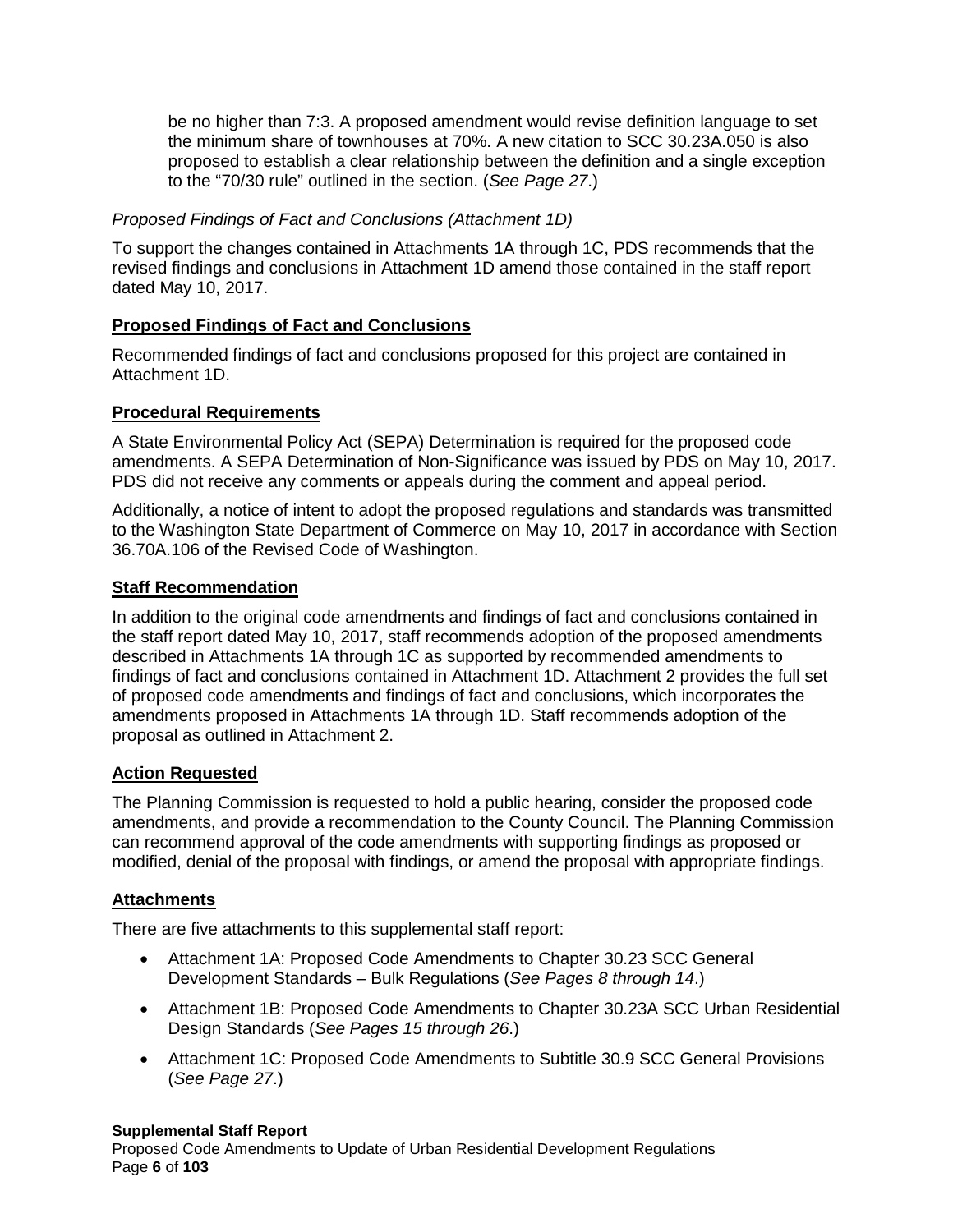- Attachment 1D: Proposed Findings of Fact and Conclusions (*See Pages 28 through 39*.)
- Attachment 2: Clean Version of Proposed Urban Residential Development Code Amendments and Findings of Fact and Conclusions (*See Pages 40 through 103*.)

Since the staff report dated May 10, 2017, PDS has developed subsequent amendments to the select elements of the overall code amendment proposal. Attachments 1A through 1C contain specific sections of the code amendment proposal that are proposed for further modification. Attachment 1D contains companion changes proposed for the supporting findings of fact and conclusions. To clearly identify the changes since the May 10, 2017 staff report, PDS has noted the changes as follows:

- All changes since the staff report dated May 10, 2017 are noted in red text.
	- o Where text is proposed for addition, the change is indicated by red underline.
	- o Where text is proposed for deletion, the change is indicated with red strikeout and deletion brackets.
	- $\circ$  For text entirely added as new to the overall proposal, the addition is noted only in red with no underline.
- For changes originally recommended for addition, they are noted in black underline.
- For changes originally recommended for deletion, they are in noted black strikethrough and deletion brackets.
- In some cases, text originally proposed to be added is now proposed for deletion which is noted with red underline as well as red strikethrough and deletion brackets.

A "clean" version of the proposed code amendments and findings of fact and conclusions have also been provided in Attachment 2. This version is simplified and generally appears as it would in an ordinance.

CC:

Ken Klein, Executive Director Tom Rowe, Special Projects Coordinator Barbara Mock, PDS Director Mike McCrary, PDS Deputy Director Steve Thomsen, Public Works Director Ikuno Masterson, AICP, PDS Manager Michael Dobesh, PDS Manager Jacqueline Reid, AICP, PDS Supervisor Ryan Countryman, PDS Supervisor Yorik Stevens-Wajda, Senior Legislative Analyst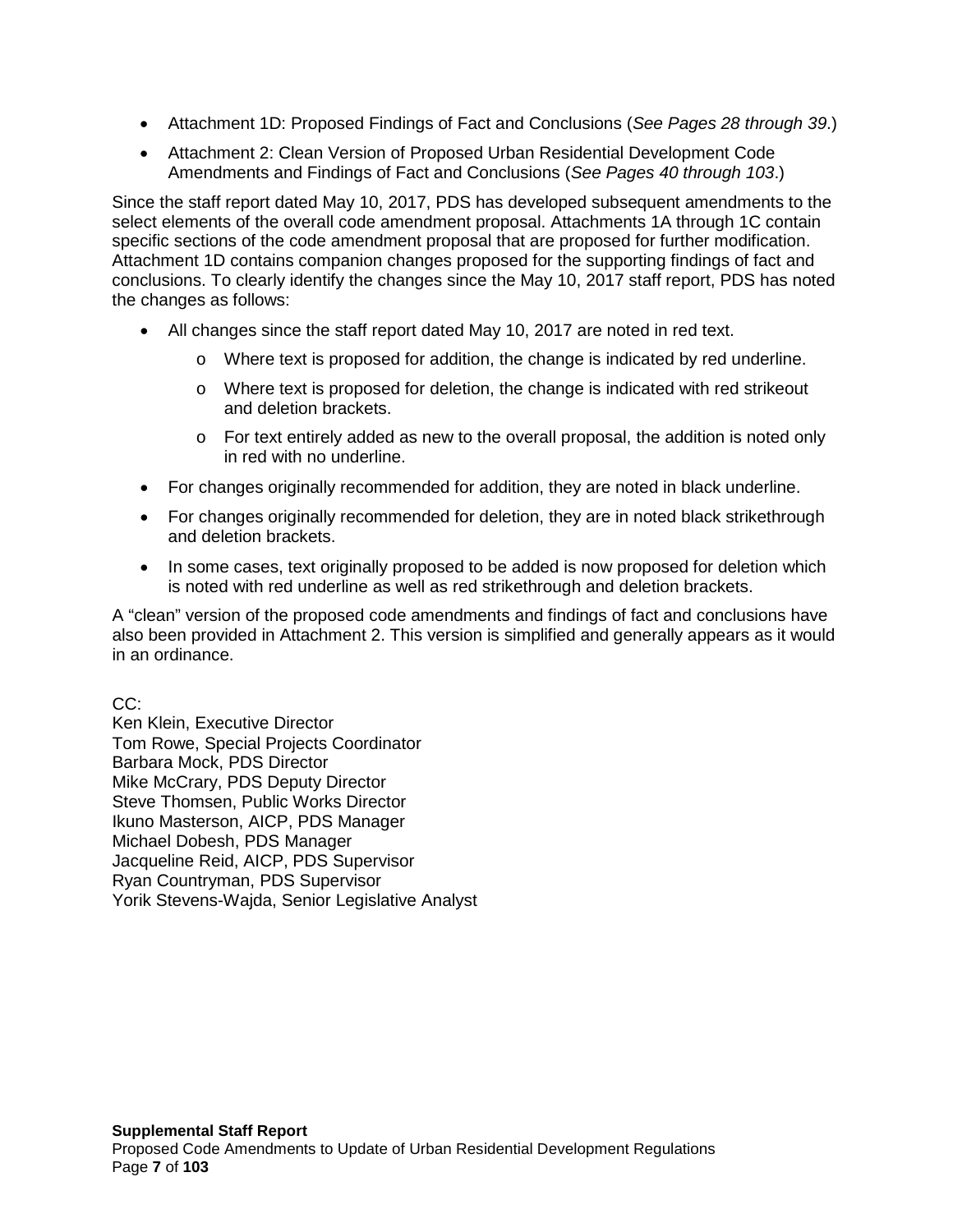### **Attachment 1A**

#### **Proposed Code Amendments to Chapter 30.23 SCC General Development Standards – Bulk Regulations**

#### **30.23.040 Reference notes for SCC Tables 30.23.030 and 30.23.032.**

(1) MR bulk requirements shall apply for all residential development permitted in urban commercial zones.

(2) When subdivisionally described, the minimum lot area shall be 1/128th of a section.

(3) When subdivisionally described, the minimum lot area shall be 1/32nd of a section.

(4) In the LDMR zone, the maximum density shall be calculated based on 4,000 square feet of land per dwelling unit.

(5) In the MR zone, the maximum density shall be calculated based on 2,000 square feet of land per dwelling unit.

(6) Commercial forestry structures shall not exceed 65 feet in height.

(7) Non-residential structures shall not exceed 45 feet in height.

(8) Lot coverage includes all buildings on the given lot.

(9) RESERVED for future use.

(10) RESERVED for future use.

(11) These setbacks shall be measured from the property line.

(12) Greater setbacks than those listed may apply to areas subject to Shoreline Management Program jurisdiction or critical areas regulations in

chapters 30.62A, 30.62B, 30.62C and 30.67 SCC. Some uses have special setbacks identified in SCC 30.23.110.

(13) The listed setbacks apply where the adjacent property is zoned F. In all other cases, setbacks are the same as in the R-8,400 zone. In the F zone, the setbacks for residential structures on 10 acres or less which were legally created prior to being zoned to F shall be the same as in the R-8,400 zone.

(14) RESERVED for future use.

(15) See SCC 30.23.300.

(16) In the FS zone, the setback from non-residential property shall be five feet for side setbacks and 15 feet for rear setbacks.

(17) In the IP zone there shall be an additional one foot setback for every one foot of building height over 45 feet.

(18) RESERVED for future use.

(19) See SCC 30.31A.020(1) and (2) which specify the minimum area of a tract of land necessary for PCB or BP zoning.

(20) See additional setback provisions for dwellings located along the boundaries of designated farmland contained in SCC 30.32B.130.

(21) See additional setback provisions for structures located adjacent to forest lands, and/or on lands designated local forest or commercial forest contained in SCC 30.32A.110.

(22) The minimum lot size for properties designated Rural Residential (RR)--10 (Resource Transition) on the comprehensive plan shall be 10 acres.

(23) Minimum lot area requirements may be modified within UGAs in accordance with SCC 30.23.020.

(24) In rural cluster subdivisions approved in accordance with the provisions of chapter 30.41C SCC, the minimum lot area shall be as provided in SCC 30.23.220. The maximum lot area shall be 20,000 square feet or less when located in rural/urban transition areas.

(25) RESERVED for future use.

#### **Supplemental Staff Report**

Proposed Code Amendments to Update of Urban Residential Development Regulations Page **8** of **103**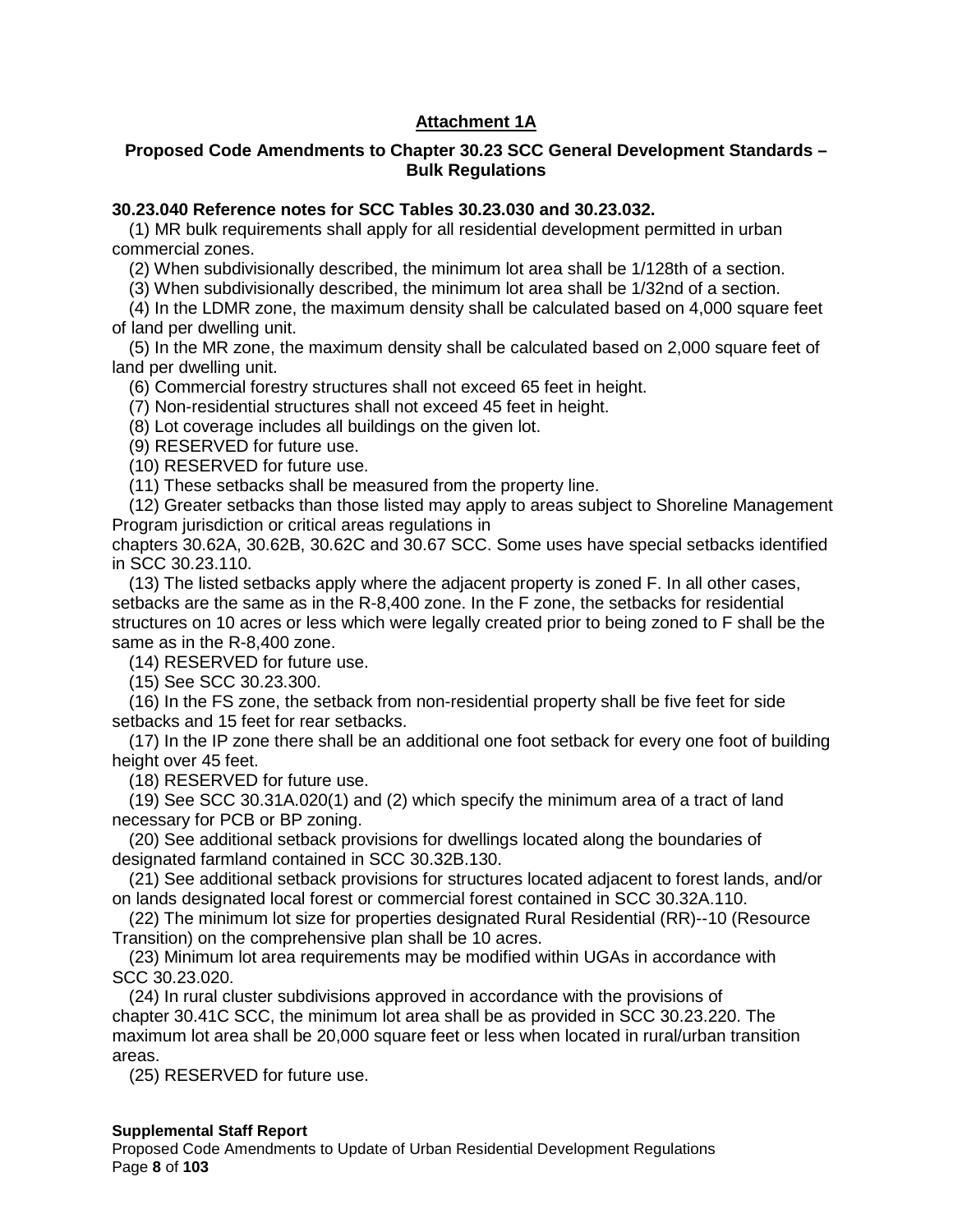(26) RESERVED for future use.

(27) See SCC 30.23.050 for height limit exceptions. See also SCC 30.67.460 for height limit requirements within shoreline jurisdiction.

(28) RESERVED for future use.

(29) See SCC 30.23.200 et seq. for additional lot area requirements and exceptions.

(30) SCC 30.32A.120 (Siting of new structures--Commercial forest land) requires an application for a new structure on parcels designated commercial forest, but not within a designated commercial forest--forest transition area, to provide a minimum 500-foot setback, which shall be a resource protection area, from the property boundaries of adjacent commercial forest lands except that if the size, shape, and/or physical site constraints of an existing legal lot do not allow a setback of 500 feet, the new structure shall maintain the maximum setback possible, as determined by the department.

(31) Setback requirements for mineral excavation and processing are in SCC 30.23.110(27). Performance standards and permit requirements are in chapter 30.31D SCC.

(32) The site shall be a contiguous geographic area and have a size of not less than 10 acres, except in the case of subsurface shaft excavations, no minimum acreage is required, pursuant to SCC 30.31D.020(1).

(33) See SCC Table 30.28.050(4)(i) for setback requirements for structures containing a home occupation.

(34) RESERVED for future use.

(35) See chapter 30.31E SCC, for more complete information on the Townhouse Zone height, setback, and lot coverage requirements.

(36) RESERVED for future use (MR and LDMR setbacks--DELETED by Ord. 05-094, effective September 29, 2005).

(37) Agriculture: All structures used for housing or feeding animals, not including household pets, shall be located at least 30 feet from all property lines.

(38) There shall be no subdivision of land designated commercial forest in the comprehensive plan except to allow installation of communication and utility facilities if all the following requirements are met:

(a) The facility cannot suitably be located on undesignated land;

(b) The installation cannot be accomplished without subdivision;

(c) The facility is to be located on the lowest feasible grade of forest land; and

(d) The facility removes as little land as possible from timber production.

(39) On parcels designated commercial forest, but not within a designated commercial forest- forest transition area, establish and maintain a minimum 500-foot setback, which shall be a resource protection area, from the property boundaries of adjacent commercial forest lands except when the size, shape, and/or physical site constraints of an existing legal lot do not allow a setback of 500 feet, the new structure shall maintain the maximum setback possible as provided in SCC 30.32A.120.

(40) Land designated local commercial farmland shall not be divided into lots of less than 10 acres unless a properly executed deed restriction which runs with the land and which provides that the land divided is to be used exclusively for agricultural purposes and specifically not for a dwelling(s) is recorded with the Snohomish County auditor.

(41) Minimum lot area in the rural use zone shall be the minimum allowed by the zone identified as the implementing zone by the comprehensive plan for the plan designation applied to the subject property. Where more than one implementing zone is identified for the same designation, the minimum lot size shall be that of the zone allowing the smallest lot size.

(42) RESERVED for future use.

(43) Additional bulk requirements may apply. Refer to SCC 30.31F.100 and 30.31F.140.

#### **Supplemental Staff Report**

Proposed Code Amendments to Update of Urban Residential Development Regulations Page **9** of **103**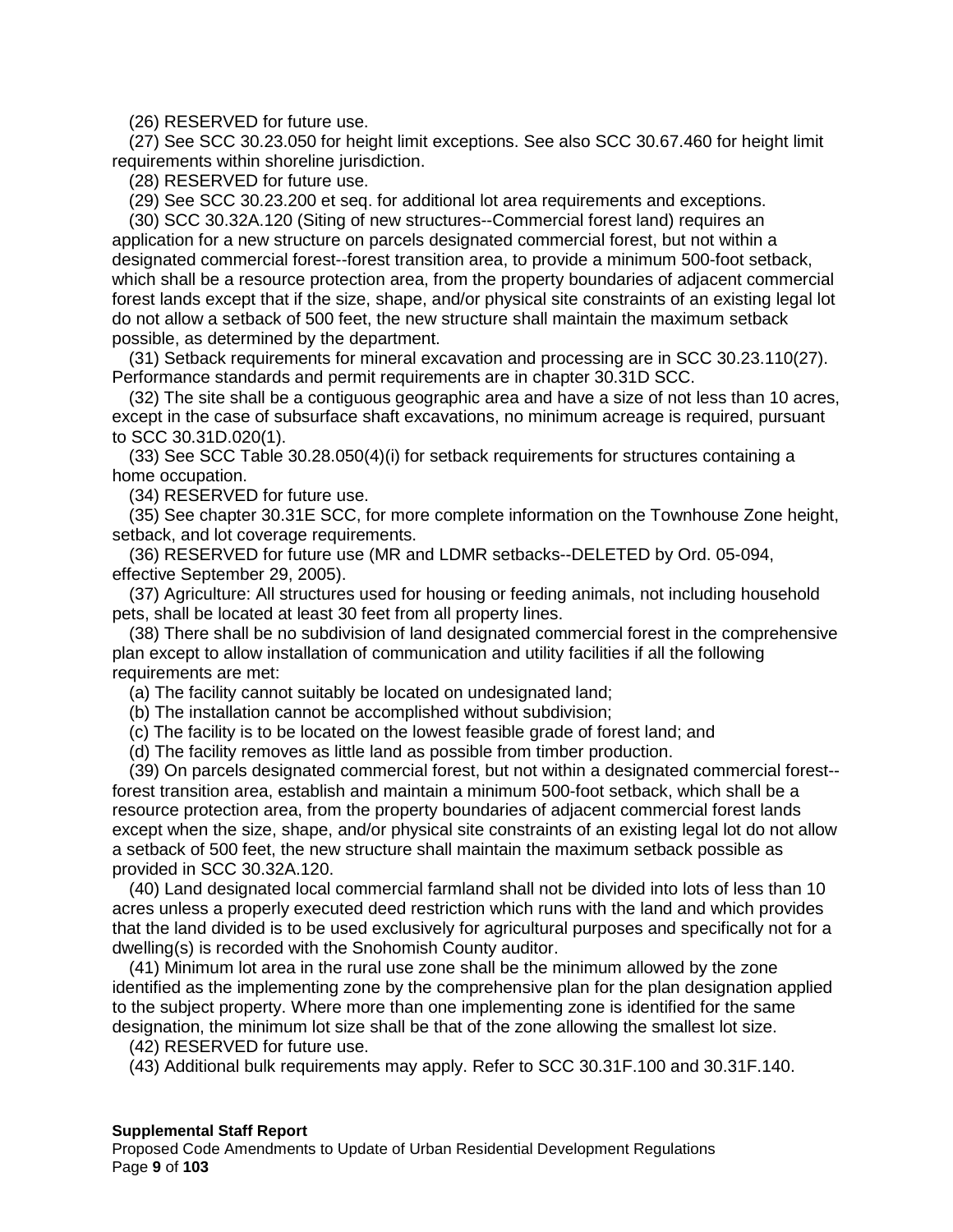(44) The 50 percent maximum lot coverage limitation applies solely to the portion of the area within the CRC comprehensive plan designation and zone that is centered at 180th Street SE and SR 9, generally extending between the intersection of 172nd Street/SR 9 to just south of 184th Street/SR 9, as indicated on the County's FLUM and zoning map.

(45) The 30 percent maximum lot coverage limitation applies solely to the portion area located within the CRC comprehensive plan designation and zone that is centered at State Route (SR) 9 and 164th Street SE, as indicated on the County's Future Land Use Map (FLUM) and zoning map.

(46) Additional setbacks may apply to development within a rural cluster subdivision. Refer to chapter 30.41C SCC*.* Residential subdivision is restricted pursuant to SCC 30.32C.150. Uses are restricted where the R5 zone coincides with the Mineral Resource Overlay (MRO) to prevent development which would preclude future access to the mineral resources.

(47) RESERVED for future use.

(48) RESERVED for future use.

(49) RESERVED for future use.

(50) RESERVED for future use.

(51) RESERVED for future use.

(52) See SCC 30.33B.020 for bulk regulations related to existing playing fields on designated recreational land.

(53) RESERVED for future use.

(54) A split parcel may be subdivided along the UGA boundary line using one of three methods. First, a split parcel may be subdivided along the UGA boundary line into two lots, whereby one lot remains within the UGA and the other lot remains outside the UGA, pursuant to SCC 30.41B.010(7). Second, a split parcel may be subdivided as part of a short plat application, pursuant to SCC 30.41B.010(8). Finally, a split parcel may be subdivided as part of a plat application, pursuant to SCC 30.41A.010(3).

(55) See SCC 30.42E.100(9)(c).

(56) RESERVED for future use.

(57) RESERVED for future use.

(58) RESERVED for future use.

(59) Relationship of setback to building height:

The minimum setback requirements are dependent on the heights of the building as specified in this column. To meet the setback requirements, buildings over 20 feet in height must either:

(a) Set the entire building back the minimum setback distance; or

(b) Stepback those portions of the building exceeding 20 feet in height to the minimum setback distance, as illustrated in Figure 30.23.040(59).

#### **Figure 30.23.040(59) Example of relationship of building height to stepback**



#### **Supplemental Staff Report**

Proposed Code Amendments to Update of Urban Residential Development Regulations Page **10** of **103**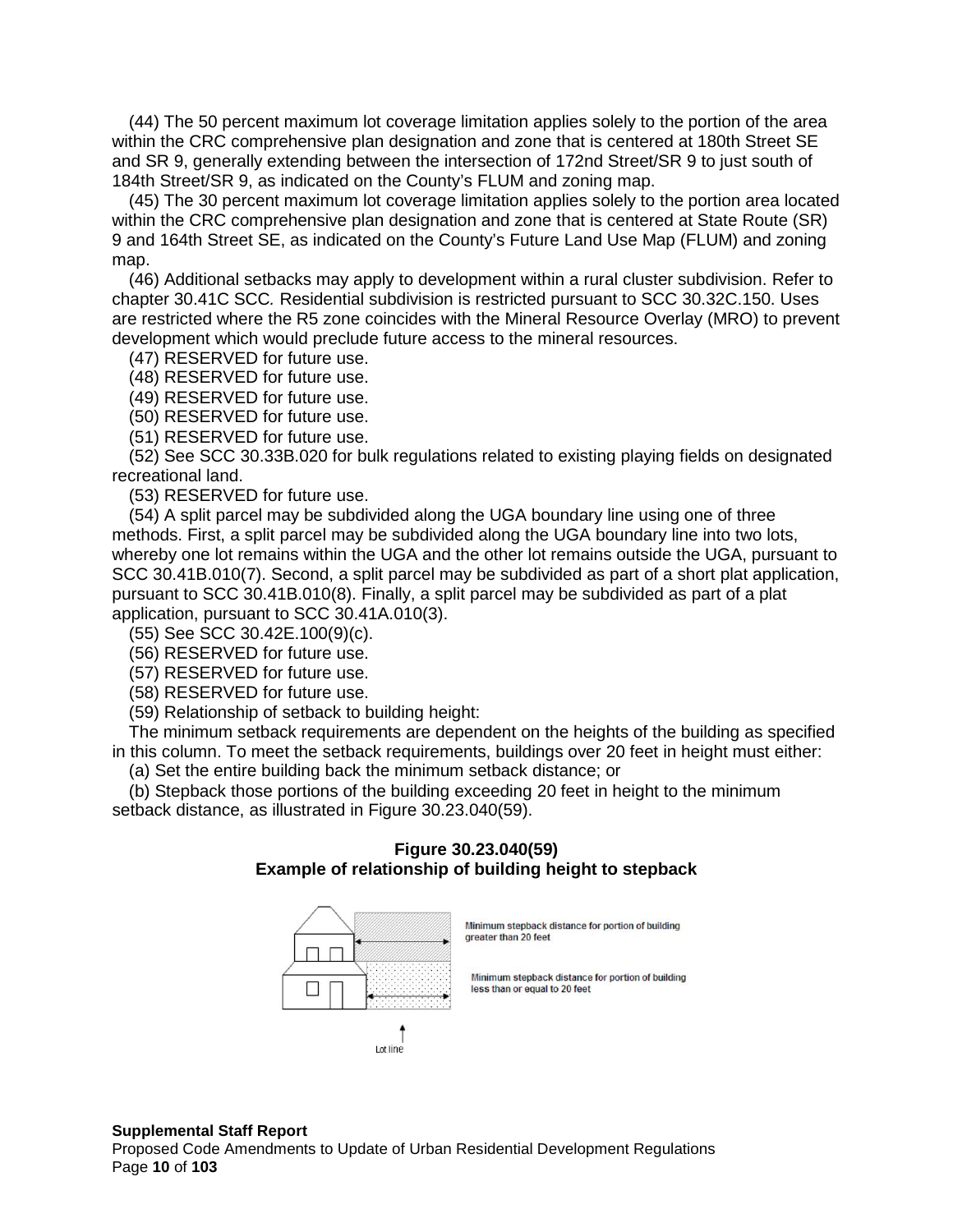(60) RESERVED for future use.

(61) Single-family detached, single-family attached and duplex structures shall comply with the minimum setbacks required in the R-8,400 zone.

(62) Fencing between single-family detached, single-family attached and duplex structures shall be:

(a) Prohibited in the area that is within five feet of a third story ingress/egress window so ladder access to the third floor window is not impeded; or

(b) Limited to either vegetative, wood, block, concrete or metal that does not exceed 42 inches in height.

(63) Additional building height up to a maximum of 180 feet may be allowed under certain circumstances as provided for in SCC 30.34A.040(1).

(64) If located within an airport compatibility area, building height is subject to the requirements of SCC 30.32E.060.

(65) Townhouse and mixed townhouse development may achieve the following density:

(a) For the R-7,200 zone, the maximum density shall be calculated based on 7,200 square feet of land per dwelling unit, but an applicant may request that the maximum density be increased by 20 percent.

(b) For the LDMR and MR zones, an applicant may request that the maximum density established under SCC 30.23.040(4) and 30.23.040(5)  $((\text{max}))$  be increased up to 20 percent.

(c) Maximum density shall be determined by rounding up to the next whole unit when a fraction of a unit is equal to five-tenths or greater.

(66) The maximum lot coverage in townhouse and mixed townhouse developments may be increased to 40 percent in the LDMR zone and 50 percent in the MR zone at the request of an applicant.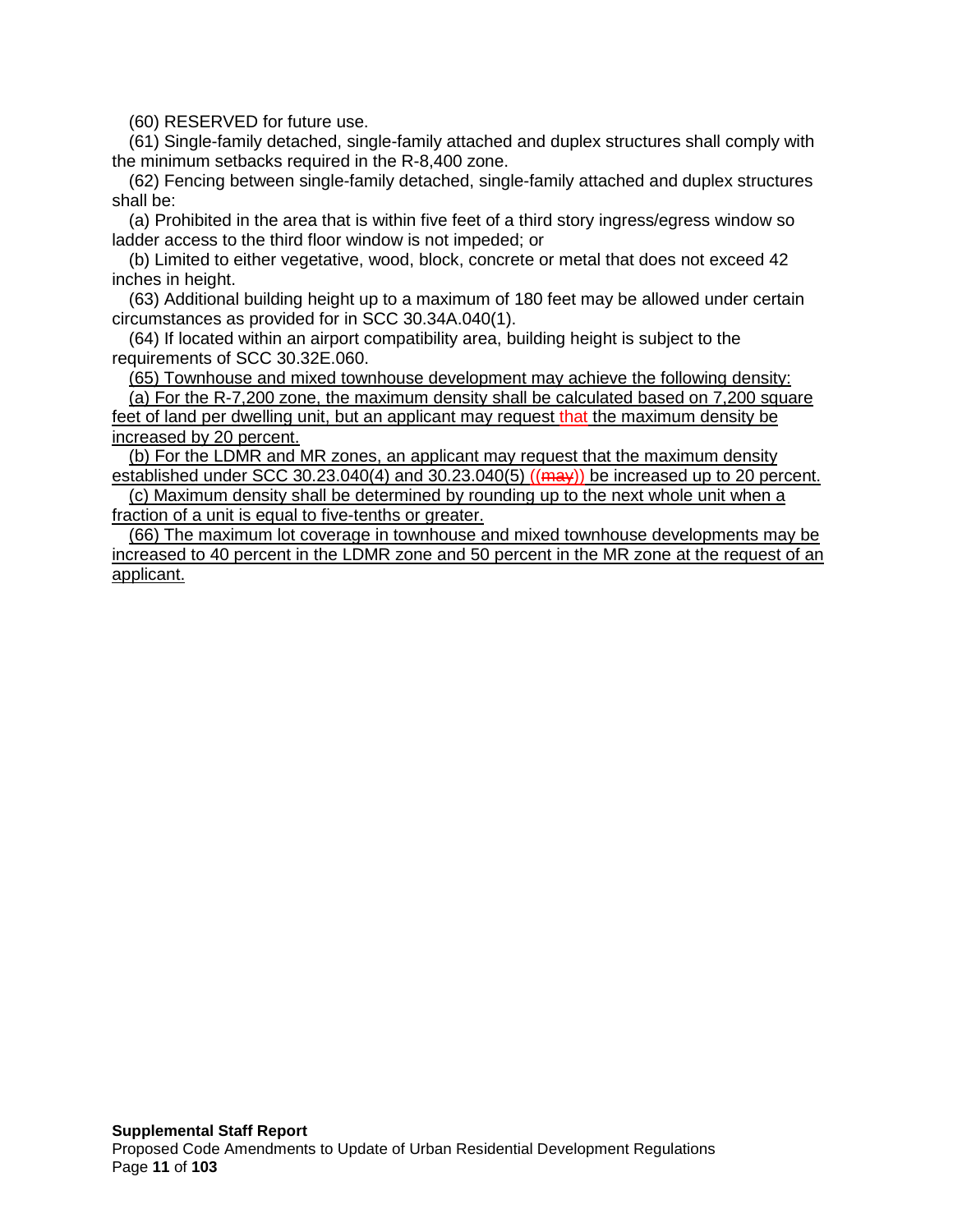**30.23.041 Setbacks from road network elements in Urban Zones.**

# **Table 30.23.041** Setbacks from Road Network Elements in Urban Zones<sup>10</sup>

# **(((All minimum setbacks are measured in feet)))**

|          |                                                                                                                                                                                                                                                                                                                                                                                                 | <b>Minimum Setback For Structure</b> |           |           |               |          | Minimum Setback to the Entrance of a Covered Parking Structure                                             |                                    |                        |                                                                              |                |
|----------|-------------------------------------------------------------------------------------------------------------------------------------------------------------------------------------------------------------------------------------------------------------------------------------------------------------------------------------------------------------------------------------------------|--------------------------------------|-----------|-----------|---------------|----------|------------------------------------------------------------------------------------------------------------|------------------------------------|------------------------|------------------------------------------------------------------------------|----------------|
|          | Private <sup>1,2</sup><br><b>Public Road</b><br>60 Feet and Over<br>Zone<br>and Under 60 Feet<br><b>Drive Aisle,</b><br><b>Alley</b><br><b>Shared Court,</b><br>in a Recorded<br>Under 60<br><b>Private</b><br>in a Recorded<br>Feet $4, 5$<br>and Shared<br><b>Subdivision, Short</b><br>Road<br>Subdivision, or<br><b>Driveway</b><br>Subdivision, or<br><b>Binding Site Plan<sup>3</sup></b> | <b>Public Road</b>                   |           |           | Private $1,2$ |          |                                                                                                            |                                    |                        |                                                                              |                |
| Category |                                                                                                                                                                                                                                                                                                                                                                                                 |                                      |           |           |               |          | 60 Feet and Over<br>and Under 60 Feet<br><b>Subdivision, Short</b><br><b>Binding Site Plan<sup>3</sup></b> | Under <sub>60</sub><br>Feet $4, 5$ | <b>Private</b><br>Road | <b>Drive Aisle,</b><br><b>Shared Court,</b><br>and Shared<br><b>Driveway</b> | <b>Alley</b>   |
|          | R-9,600                                                                                                                                                                                                                                                                                                                                                                                         | 15                                   | 45        | 15        | $\mathbf 0$   | $\Omega$ | 18                                                                                                         | 48                                 | 18                     | 18                                                                           | $\overline{4}$ |
|          | R-8,400                                                                                                                                                                                                                                                                                                                                                                                         | 15                                   | 45        | 15        | $\Omega$      | $\Omega$ | 18                                                                                                         | 48                                 | 18                     | 18                                                                           | 4              |
|          | R-7,200                                                                                                                                                                                                                                                                                                                                                                                         | $15^{13}$                            | $45^{13}$ | $15^{13}$ | $\mathbf 0$   | $\Omega$ | $18^{14}$                                                                                                  | 4814                               | $18^{14}$              | $18^{14}$                                                                    | $4^{14}$       |
| Urban    | T (buildings $\leq$<br>$((20))$ 20 feet<br>high) $12$                                                                                                                                                                                                                                                                                                                                           | $15^{13}$                            | $45^{13}$ | $15^{13}$ | $\mathbf 0$   | $\Omega$ | $18^{14}$                                                                                                  | $48^{14}$                          | $18^{14}$              | $18^{14}$                                                                    | $4^{14}$       |
|          | T (buildings ><br>$((20))$ 20 feet<br>high) $12$                                                                                                                                                                                                                                                                                                                                                | $20^{13}$                            | $50^{13}$ | $20^{13}$ | $\mathbf 0$   | $\Omega$ | $20^{14}$                                                                                                  | $50^{14}$                          | $18^{14}$              | $18^{14}$                                                                    | $4^{14}$       |
|          | <b>LDMR</b><br>(buildings $\leq$<br>$((20))$ 20 feet<br>high) <sup>6, 7, 12</sup>                                                                                                                                                                                                                                                                                                               | $15^{13}$                            | $45^{13}$ | $15^{13}$ | $\mathbf 0$   | $\Omega$ | $18^{14}$                                                                                                  | 4814                               | $18^{14}$              | $18^{14}$                                                                    | $4^{14}$       |
|          | <b>LDMR</b><br>(buildings ><br>$((202))$ 20 feet<br>high) <sup>6, 7, 12</sup>                                                                                                                                                                                                                                                                                                                   | $20^{13}$                            | $50^{13}$ | $20^{13}$ | $\mathbf 0$   | $\Omega$ | $20^{14}$                                                                                                  | $50^{14}$                          | $18^{14}$              | $18^{14}$                                                                    | $4^{14}$       |
|          | <b>MR (buildings)</b><br>$\leq$ ((20 <sup>2</sup> )) 20 feet<br>high) $^{6,7,12}$                                                                                                                                                                                                                                                                                                               | $15^{13}$                            | $45^{13}$ | $15^{13}$ | $\mathbf 0$   | $\Omega$ | $18^{14}$                                                                                                  | $48^{14}$                          | $18^{14}$              | $18^{14}$                                                                    | $4^{14}$       |
|          | <b>MR</b> (buildings<br>> ((20')) 20 feet<br>high) $^{6,7,12}$                                                                                                                                                                                                                                                                                                                                  | $20^{13}$                            | $50^{13}$ | $20^{13}$ | 0             | 0        | $20^{14}$                                                                                                  | $50^{14}$                          | $18^{14}$              | $18^{14}$                                                                    | $4^{14}$       |

#### **Supplemental Staff Report**

Proposed Code Amendments to Update of Urban Residential Development Regulations Page **12** of **103**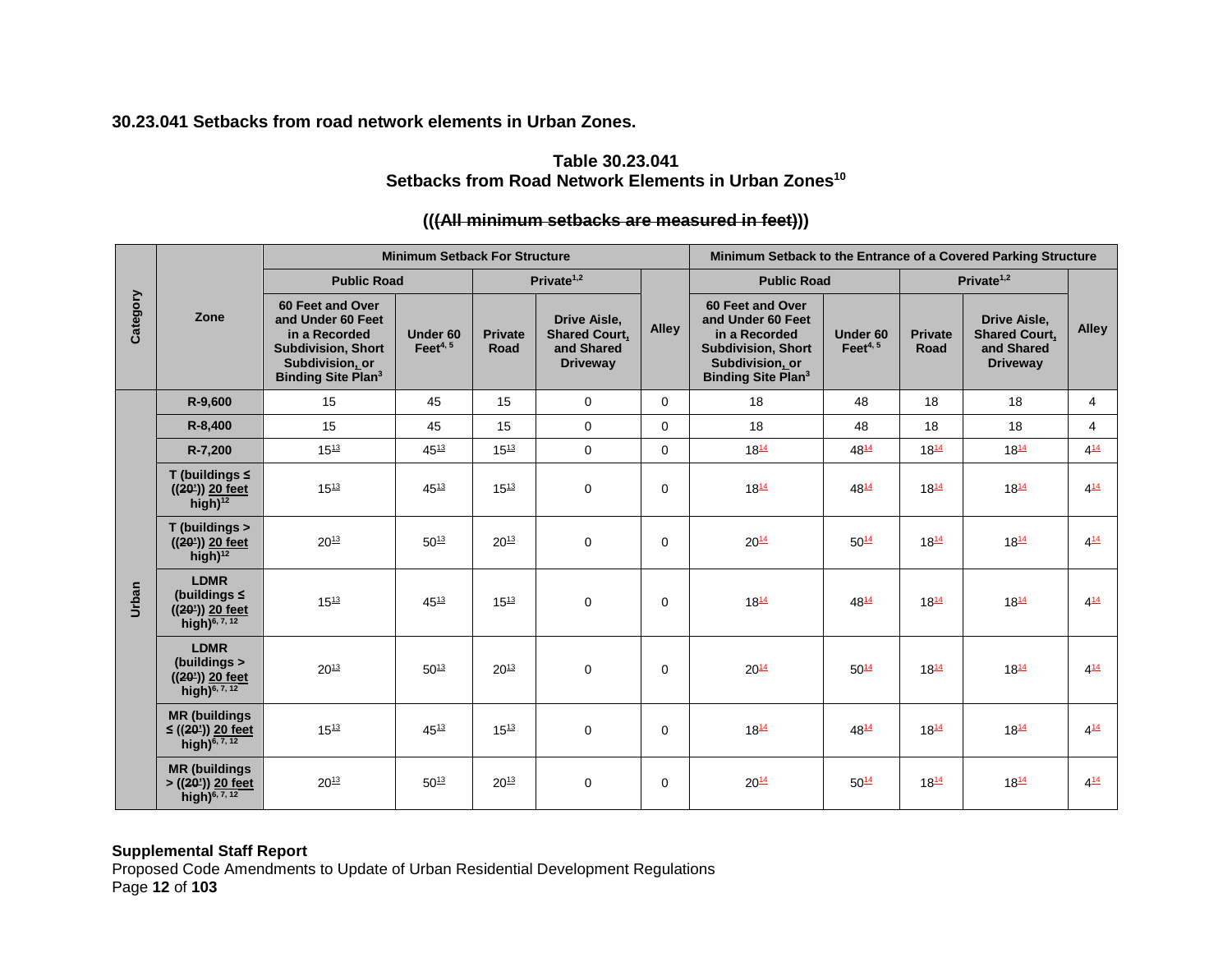| <b>MHP</b>                                       | 20        | 50        | 20        | 15       | 0        | 18        | 48        | 18        | 18        | 4        |
|--------------------------------------------------|-----------|-----------|-----------|----------|----------|-----------|-----------|-----------|-----------|----------|
| <b>FS</b>                                        | 25        | 55        | 25        | 0        | 0        | 25        | 55        | 18        | 18        | 4        |
| <b>NB</b>                                        | $10^{13}$ | $40^{13}$ | $10^{13}$ | 0        | 0        | $18^{14}$ | 4814      | $18^{14}$ | $18^{14}$ | $4^{14}$ |
| <b>PCB</b>                                       | $25^{13}$ | $85^{13}$ | $25^{13}$ | 0        | 0        | $55^{14}$ | 5814      | $18^{14}$ | $18^{14}$ | $4^{14}$ |
| CB                                               | $25^{13}$ | $55^{13}$ | $25^{13}$ | 0        | 0        | $25^{14}$ | 5514      | $18^{14}$ | $18^{14}$ | $4^{14}$ |
| GC                                               | $25^{13}$ | $55^{13}$ | $25^{13}$ | 0        | $\Omega$ | $25^{14}$ | $55^{14}$ | $18^{14}$ | $18^{14}$ | $4^{14}$ |
| IP <sup>8</sup>                                  | 25        | 60        | 25        | 0        | 0        | 30        | 60        | 18        | 18        | 4        |
| <b>BP</b>                                        | 25        | 60        | 25        | 0        | 0        | 30        | 60        | 18        | 18        | 4        |
| $\mathbf{L}$                                     | 25        | 55        | 25        | $\Omega$ | $\Omega$ | 25        | 55        | 18        | 18        | 4        |
| H <sub>II</sub>                                  | 25        | 55        | 25        | 0        | 0        | 25        | 55        | 18        | 18        | 4        |
| <b>UC</b>                                        | 0         | 0         | 0         | 0        | 0        | 20        | 50        | 18        | 18        | 4        |
| Note: All minimum setbacks are measured in feet. |           |           |           |          |          |           |           |           |           |          |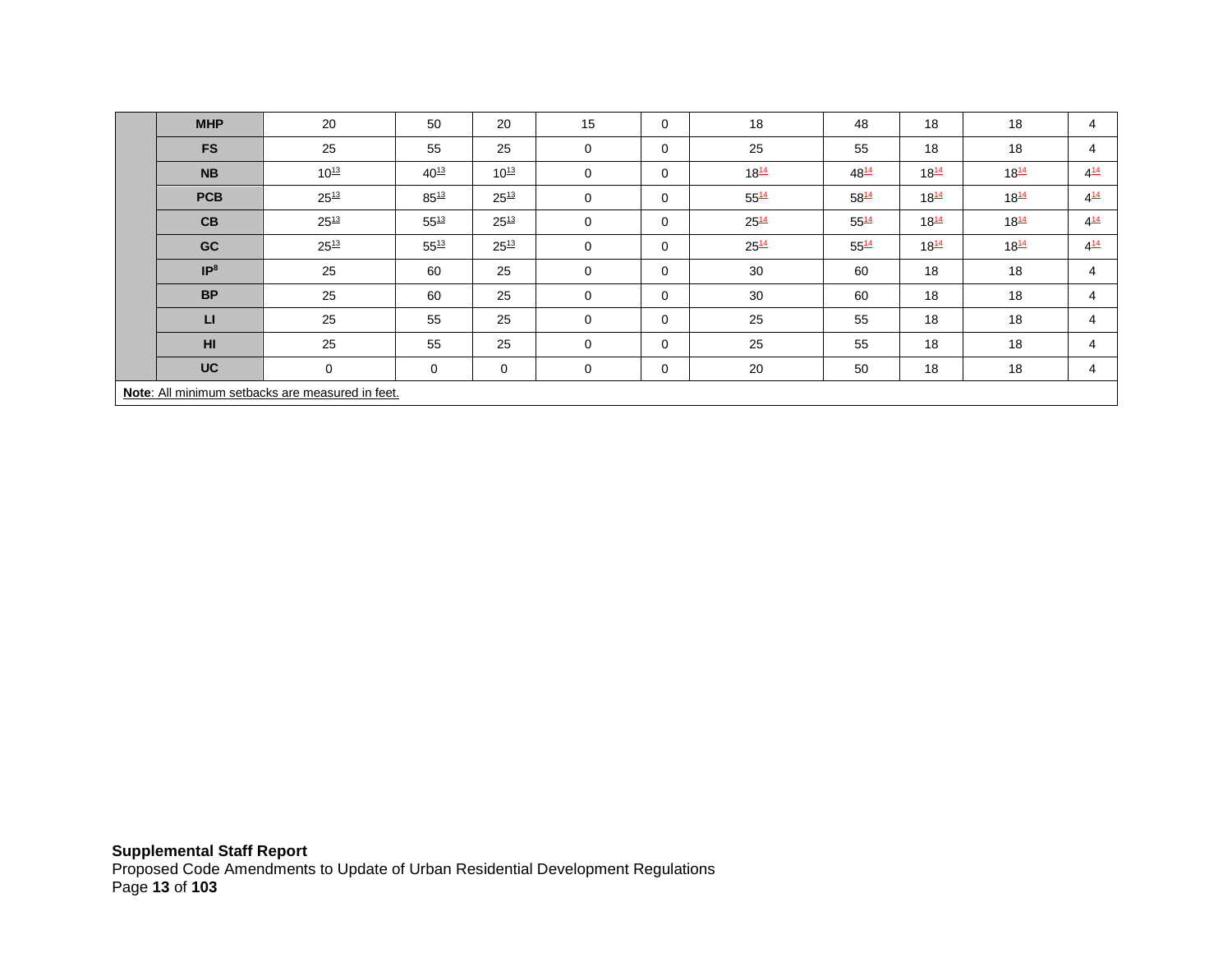#### **30.23.049 Reference notes for SCC Tables 30.23.041 through 30.23.047.**

(1) The setback shall be measured from the edge of the tract or easement. Where no tract or easement is established, the measurement shall be made from the edge of the road network element.

(2) The setback may be reduced to the setback required for a structure if a vehicle entering the covered parking structure can turn around inside the covered parking structure and exit without having to back out.

(3) These setbacks shall be measured from the edge of the right-of-way.

(4) Applies to public right-of-way under 60 feet that are not included in development subject to the recorded subdivision, short subdivision, or binding site plan. These setbacks shall be measured from the centerline of the right-of-way.

(5) The county engineer may require the front lot line setback from a public right-of-way be measured from a right-of-way reservation line established in accordance with SCC [30.24.140\(](http://www.codepublishing.com/WA/SnohomishCounty/html/SnohomishCounty30/SnohomishCounty3024.html)1), when:

(a) The right-of-way width is less than 60 feet in width and determined inadequate by the county engineer based on:

(i) The comprehensive plan arterial circulation map; or

(ii) An adopted design report, roadway design or right-of-way plan; and

(b) The right-of-way is not located in a recorded subdivision, short subdivision or binding site plan.

(6) Single-family detached, single-family attached, and duplex structures constructed in the LDMR and MR zones shall use the minimum setbacks required in the R-8,400 zone.

(7) Structures over two stories, other than single-family detached structures, shall increase the setbacks by three feet; provided, that the additional setback shall only be required as an upper floor stepback for portions of residential structures above 20 feet in height pursuant to SCC 30.23.040(59).

(8) In the IP zone there shall be an additional one foot setback for every one foot of building height over 45 feet.

(9) In the F zone, the setbacks for residential structures on lots 10 acres or less, where the lot was legally created prior to being zoned to F, shall be the same as in the R-5 zone.

(10) See SCC [30.23.120](http://www.codepublishing.com/WA/SnohomishCounty/html/SnohomishCounty30/SnohomishCounty3023.html) for front setback exceptions from road network elements.

(11) See SCC [30.41C.130](http://www.codepublishing.com/WA/SnohomishCounty/html/SnohomishCounty30/SnohomishCounty3041C.html) and [30.41C.140](http://www.codepublishing.com/WA/SnohomishCounty/html/SnohomishCounty30/SnohomishCounty3041C.html) for additional front setback requirements for lots created through the rural cluster subdivision provisions of chapter [30.41C](http://www.codepublishing.com/WA/SnohomishCounty/html/SnohomishCounty30/SnohomishCounty3041C.html) SCC.

(12) See SCC [30.23.040\(](http://www.codepublishing.com/WA/SnohomishCounty/html/SnohomishCounty30/SnohomishCounty3023.html)59).

(13) In a townhouse or mixed townhouse development, setbacks ((Setbacks)) for residential structures ((in a townhouse or mixed townhouse development)) may be reduced to a minimum of ((seven)) five feet from a public or private road, ((the edge of an adjacent road network element,)) as determined by the county engineer.

(14) In a townhouse or mixed townhouse development, setbacks for entrances to covered parking structures may be reduced pursuant to subsections (a) and (b), except that such entrances to covered parking structures shall be restricted pursuant to subsection (c):

(a) A minimum of five feet from a public or private road, as determined by the county engineer.

(b) A minimum of zero feet from a drive aisle, shared court, shared driveway, or alley.

(c) A covered parking structure shall be prohibited from locating the entrance to the covered parking structure between six and 19 feet from an abutting road network element. An entrance to a covered parking structure that is located at least 19 feet from the abutting road network element may have upper story floors project up to one-foot horizontally into the area where an entrance to a covered parking structure is prohibited, and except as otherwise allowed under SCC 30.23.115 for minor architectural features.

#### **Supplemental Staff Report**

Proposed Code Amendments to Update of Urban Residential Development Regulations Page **14** of **103**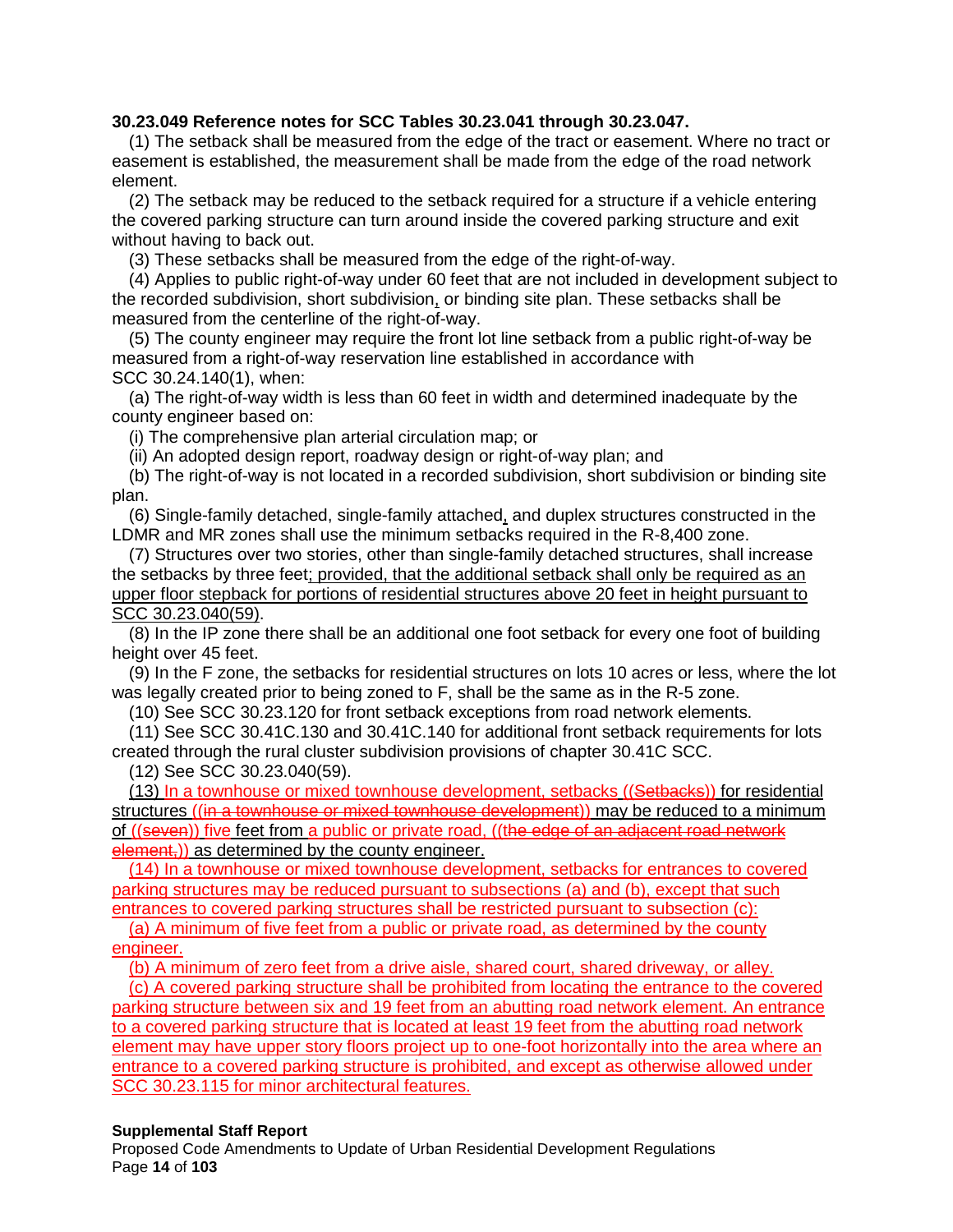# **Attachment 1B**

### **Proposed Code Amendments to Chapter 30.23A SCC Urban Residential Design Standards**

### **30.23A.050 ((Attached single-family)) Single-family attached dwelling, mixed townhouse, and townhouse development design standards.**

((Attached single-family)) Single-family attached and townhouse dwellings as well as dwellings in mixed townhouse developments ((and townhouses)) shall comply with the following requirements:

(1) ((Site Layout)) General site layout and ((Pedestrian Circulation)) pedestrian circulation requirements. Single-family attached dwelling, mixed townhouse, and townhouse developments shall meet the following general site layout and pedestrian circulation requirements:

(a) ((Attached single-family)) Single-family attached dwelling, mixed townhouse, and townhouse developments shall have an integrated pedestrian circulation system that connects buildings, common space, and parking areas pursuant to SCC 30.24.080.

(b) Surface parking spaces shall be located to the side or rear of buildings, except as modified in SCC Table 30.23A.050(1).

(c) Driveways shall be designed in accordance with the EDDS.

(2) Building orientation. Buildings shall be oriented pursuant to SCC 30.23A.070.

(3) Architectural ((Design Elements)) design elements. Each single-family attached dwelling structure, townhouse structure, and residential dwelling structure in a mixed townhouse development shall incorporate variation to any facade of a building that faces a road network element or other public realm-oriented space (such as a shared common space or internal pedestrian facility accessible to other dwelling units) by using at least three of the following elements:

 $((a)$  Townhouse structures shall have no more than six dwelling units per each building, except the maximum number of dwellings in a building may be increased to eight in the LDMR, MR, NB, PCB, CB, and GC zones.

(b) Each attached single-family dwelling and townhouse structure shall incorporate variation to any facade of a building that faces a public or private road or drive aisle by incorporating at least three of the following elements:))

 $((\n{ii})$ ) (a) Changes in the roofline at intervals not greater than 40 ((continuous)) feet in continuous length, such as variations in roof pitch, overhangs, projections, and extended eaves;

 $((\n{iii}))$  (b) Distinctive window patterns that are not repeated within groupings of up to four dwelling units;

 $((\n{iii}))$  (c) Variations in the setback of the front facade of the building by at least five feet between adjoining dwelling units;

 $((\n{iv}))$  (d) Stepbacks on the facade of at least two feet in depth and four feet in width at intervals of not more than 30 feet;

 $((\nleftrightarrow))$  (e) Diminishing upper floors (gross floor area of upper story is smaller than the gross floor area of the lower story);

 $((\forall\ddot{\theta}))$  (f) Balconies, bays, or changes in the wall plane of the front facade of the building;

 $((\n\leftrightarrow\rightarrow\n)$  (g) Garage door entrance(s) for automobiles located at the side or rear of the building; or

(((viii))) (h) Other architectural elements that the director determines accomplish the objective of visually dividing the structure into smaller identifiable sections.

 $(4)$  The architectural design elements in  $((SCG-30.23A.050(3)(b)))$  SCC 30.23A.050(3) shall be implemented pursuant to the Snohomish County Residential Design Manual.

#### **Supplemental Staff Report**

Proposed Code Amendments to Update of Urban Residential Development Regulations Page **15** of **103**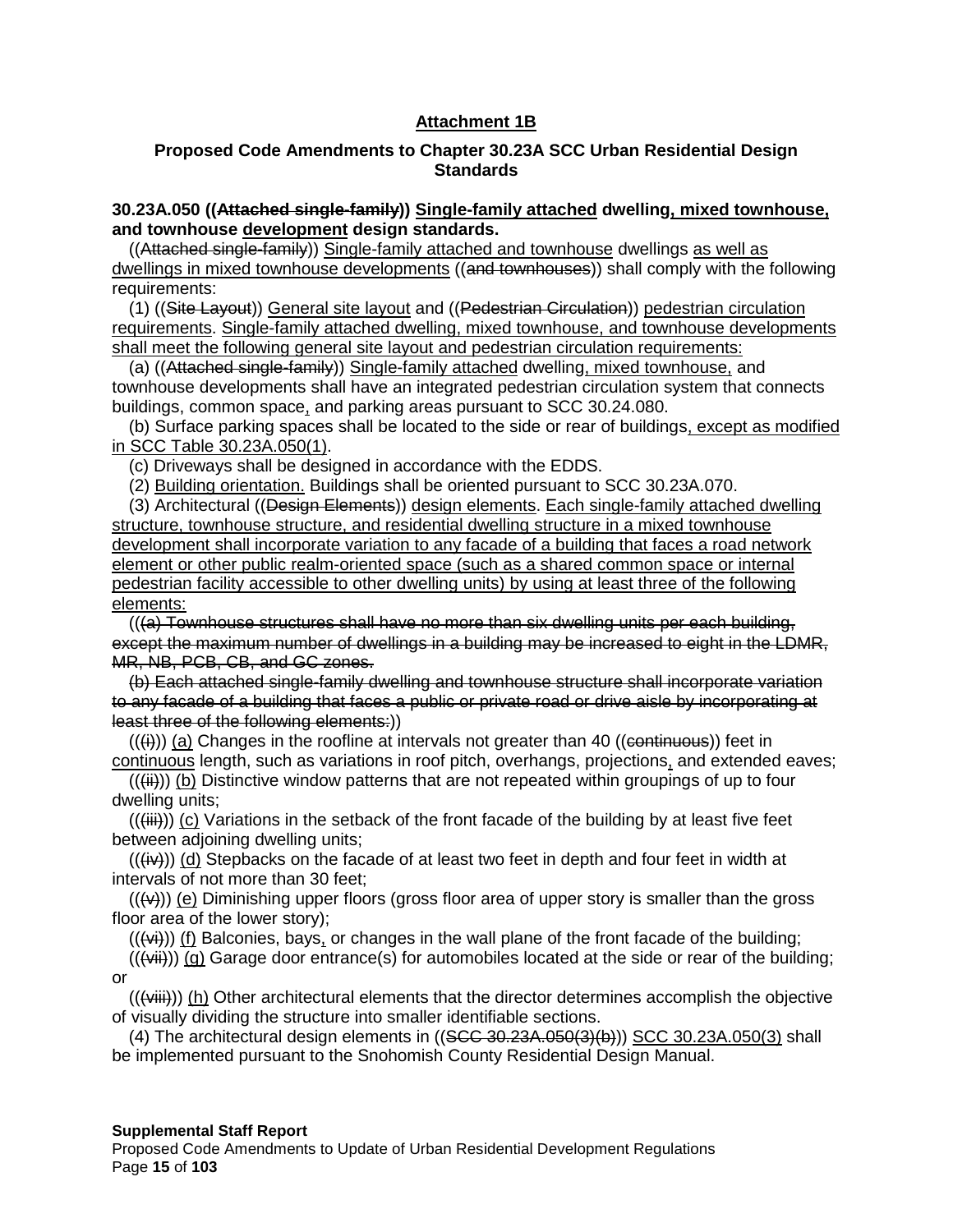(5) ((SpecifIc Development Requirements)) Reduced setbacks and required easements. Single-family attached dwelling, mixed townhouse, and townhouse developments may qualify for reduced setbacks and require special easements in accordance with the following:

(a) The director may reduce the underlying zoning side and rear lot line setbacks to zero for townhouse structures, dwellings in a mixed townhouse development, and ((attached)) singlefamily attached dwellings to allow for ((zero-lot-line)) zero lot line development; provided, that the remaining underlying zoning setbacks meet the requirements of the zone.

(b) ((Attached single-family)) Single-family attached dwellings, ((and)) townhouse structures, and residential dwelling structures in mixed townhouse developments built as  $(\langle a \rangle)$  zero lot line development shall provide a five-foot wide building maintenance easement for walls, eaves, chimneys, and other architectural features that rest directly on the lot line. The maintenance easement shall be included in the covenants, conditions and restrictions of the adjoining lots, and may be recorded with the covenants, conditions, and restrictions or in a separate document approved by the director.

(((c) Buildings in townhouse developments shall be separated by at least 10 feet as measured between the nearest outer walls of the buildings. This separation shall not apply between a primary residential dwelling and detached structures accessory to the primary residential dwelling.

(d) The standard for providing a minimum suitable construction area as set forth in SCC 30.41A.235 shall not apply to townhouse construction.))

(6) Restrictive covenants. The director may require execution and recordation of covenants, access easements, and joint use and maintenance agreements for a townhouse or mixed townhouse development. When required, covenants, access easements, and joint use and maintenance agreements shall be recorded with the county auditor's office prior to final inspection of the first unit and identify the rights and responsibilities of the property owner(s) and/or homeowners' association, including the use and maintenance of common garage, parking, and vehicle access areas; pedestrian facilities; on-site recreation areas; landscaping; underground utilities; common open space; exterior building facades and roofs; and other similar features.

((In addition to the landscaping requirements in chapter 30.25 SCC, townhouses shall provide landscaping in all front and side setbacks and common outdoor areas associated with the townhouse structure. This additional landscaping shall be incorporated into the landscaping plan required by SCC 30.25.015 and include the following:

(a) Existing non-noxious vegetation and trees shall be incorporated into the landscape design to the greatest extent possible;

(b) Shrubs shall be provided at a density of at least five plants per 100 square feet of landscaping area;

(c) Not more than 50 percent of the shrubs may be deciduous; and

(d) Groundcover that shall provide 90 percent coverage of the landscaped area within three years of planting.))

(7) Specific design standards for townhouse and mixed townhouse developments. Townhouse and mixed townhouse developments shall be subject to additional design standards contained in SCC Table 30.23A.050(1), SCC Table 30.23A.050(2), and SCC Table 30.23A.050(3).

#### **Table 30.23A.050(1)**

# **Additional Design Standards for Townhouse and Mixed Townhouse Developments: General Design Requirements**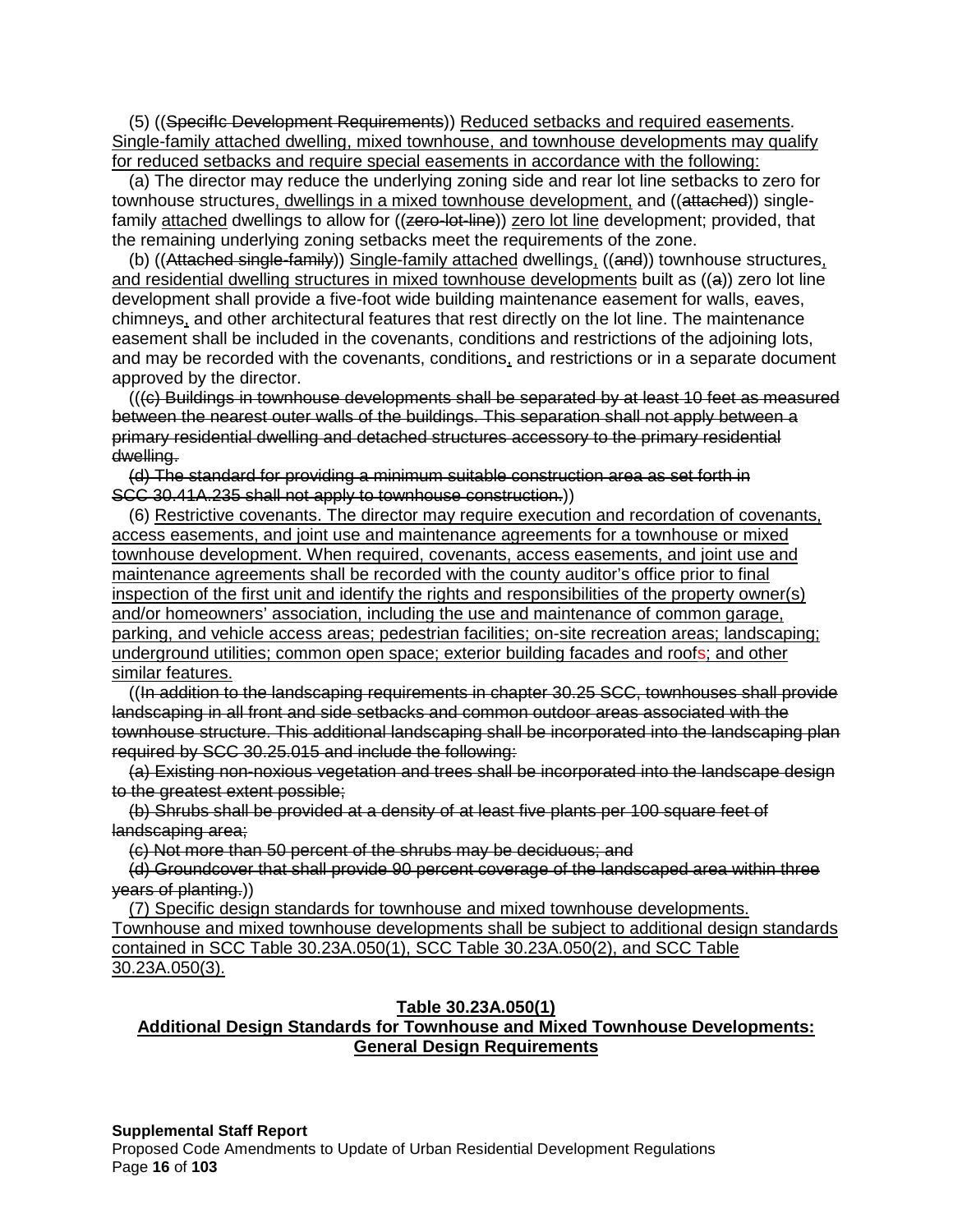| <b>Standard</b>                                              | <b>Requirement</b>                                                                                                                                                                                                                                                                                                                                                                                                                                                                                                                                                                                                                                                                                                                                                                                                                                                                                                                                                                                                                                                                                                                                                                                                                                                                                                                                                                                                                                                                                                                                                                        |
|--------------------------------------------------------------|-------------------------------------------------------------------------------------------------------------------------------------------------------------------------------------------------------------------------------------------------------------------------------------------------------------------------------------------------------------------------------------------------------------------------------------------------------------------------------------------------------------------------------------------------------------------------------------------------------------------------------------------------------------------------------------------------------------------------------------------------------------------------------------------------------------------------------------------------------------------------------------------------------------------------------------------------------------------------------------------------------------------------------------------------------------------------------------------------------------------------------------------------------------------------------------------------------------------------------------------------------------------------------------------------------------------------------------------------------------------------------------------------------------------------------------------------------------------------------------------------------------------------------------------------------------------------------------------|
| Maximum number of dwelling units per<br>townhouse structure  | In the R-7,200 zone, the maximum number of<br>dwelling units in a townhouse structure is six. In<br>the T, LDMR, MR, NB, PCB, CB, and GC<br>zones, the maximum number of dwelling units<br>in a townhouse structure is eight.                                                                                                                                                                                                                                                                                                                                                                                                                                                                                                                                                                                                                                                                                                                                                                                                                                                                                                                                                                                                                                                                                                                                                                                                                                                                                                                                                             |
| Mixture of dwelling types in mixed<br>townhouse developments | (a) At least $((80))$ 70 percent of the dwelling<br>units in a mixed townhouse development shall<br>be townhouse dwelling units pursuant to SCC<br>30.91M.137, except as may be authorized<br>under subsection (b).<br>(b) An applicant may request an exception from<br>subsection (a) when $($ :<br>(i) The development site has unique<br>characteristics such as size, shape,<br>topography, or environmentally sensitive areas<br>that would otherwise preclude a mixed<br>townhouse development from achieving the<br>townhouse dwelling unit ratio under subsection<br>(a), in which case the director may grant a 10<br>percent reduction from the percentage<br>requirement;<br>(ii) The development site only has sufficient<br>development capacity for four dwelling units, in<br>which case the director may allow a mixed<br>townhouse development consisting of a three-<br>unit townhouse and a single-family detached<br>dwelling unit; or<br>(iii) The)) the development site only has<br>sufficient development capacity for five dwelling<br>units, in which case the director may allow a<br>mixed townhouse development consisting of a<br>three-unit townhouse and one of the following:<br>two single-family detached dwelling units, two<br>single-family attached dwelling units, or one<br>duplex structure.<br>(c) If an applicant elects to use $((\theta \theta \theta)^*)$ the<br>((exceptions)) exception under subsection (b),<br>the applicant shall demonstrate in writing why<br>the requirements of subsection (a) cannot<br>otherwise be satisfied. |
| <b>Building separation</b>                                   | Building separation shall be determined under<br>the requirements of subtitle 30.5 SCC.                                                                                                                                                                                                                                                                                                                                                                                                                                                                                                                                                                                                                                                                                                                                                                                                                                                                                                                                                                                                                                                                                                                                                                                                                                                                                                                                                                                                                                                                                                   |
| <b>Building transparency</b>                                 | (a) Dwelling units shall provide a minimum<br>facade transparency of 20 percent for each<br>primary facade and 10 percent for each                                                                                                                                                                                                                                                                                                                                                                                                                                                                                                                                                                                                                                                                                                                                                                                                                                                                                                                                                                                                                                                                                                                                                                                                                                                                                                                                                                                                                                                        |

### **Supplemental Staff Report**

Proposed Code Amendments to Update of Urban Residential Development Regulations Page **17** of **103**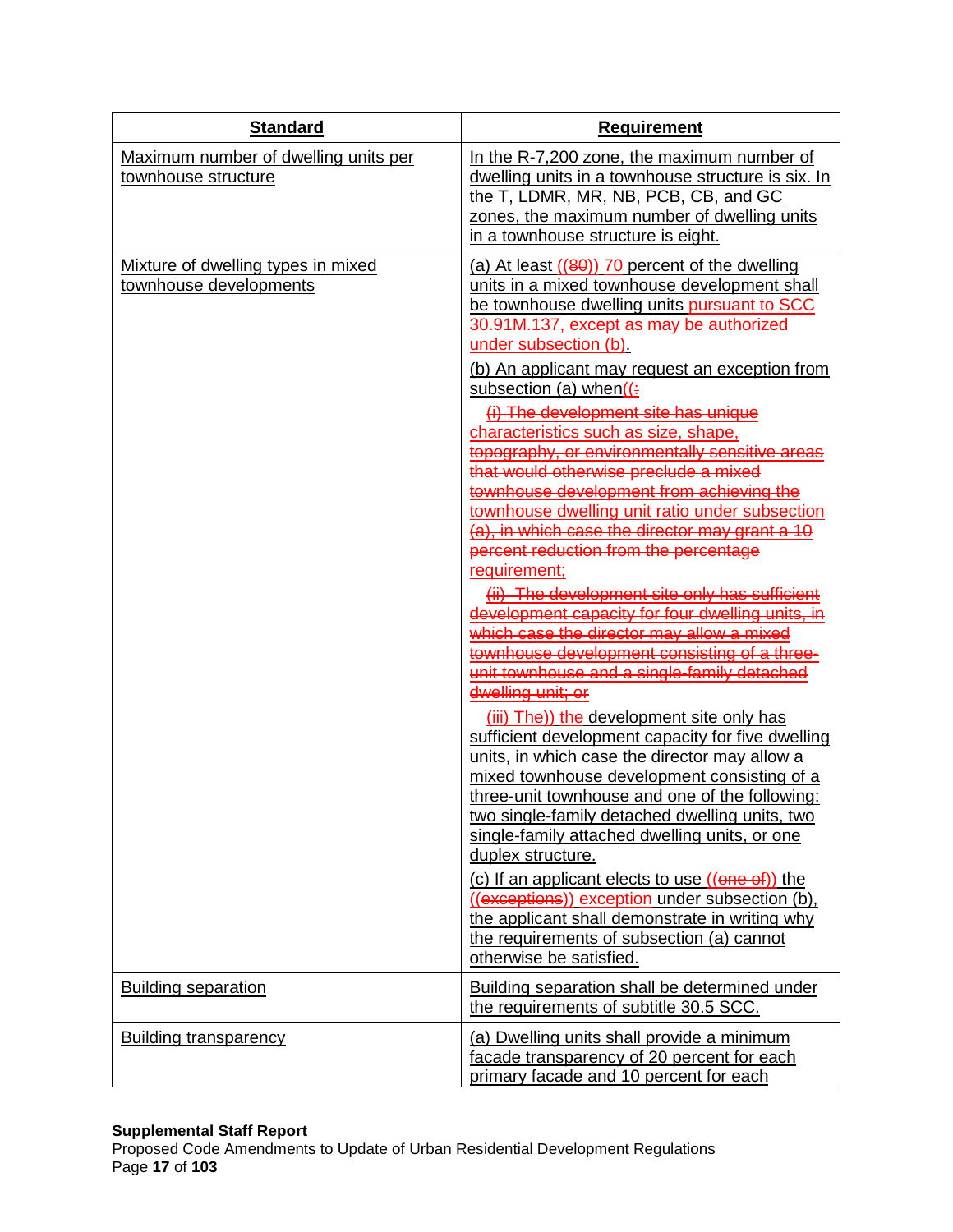|             | secondary facade facing a road network<br>element or other public realm-oriented space<br>(such as a shared common space or internal<br>pedestrian facility accessible to other dwelling<br>units) subject to the following:                                                                                                                                                                           |
|-------------|--------------------------------------------------------------------------------------------------------------------------------------------------------------------------------------------------------------------------------------------------------------------------------------------------------------------------------------------------------------------------------------------------------|
|             | (i) Windows and doors may be employed to<br>meet the minimum facade transparency<br>requirements;                                                                                                                                                                                                                                                                                                      |
|             | (ii) Windows used to meet this standard must<br>provide for transparent views from within the<br>building to the public realm and vice versa,<br>except that semi-frosted or semi-glazed<br>windows that allow for internal light to pass<br>through may be used for ground-floor doors<br>only;<br>(iii) Each window shall be accented with trim,<br>sill, or other architectural exterior molding or |
|             | use a technique to recess or project the widow<br>from the facade plane in order to create visual<br>interest; and<br>(iv) Blank walls greater than 20 feet in                                                                                                                                                                                                                                         |
|             | ((width)) length shall not be allowed.<br>(b) For the purposes of this section, a primary<br>facade is considered to be the building face<br>with a primary pedestrian entrance and a<br>secondary facade is considered to be any other<br>qualifying building face.                                                                                                                                   |
| Landscaping | In addition to the landscaping requirements in<br>chapter 30.25 SCC, landscaping shall be<br>provided in all front and side setbacks and<br>common outdoor areas associated with a<br>dwelling unit. This additional landscaping shall<br>be incorporated into the landscaping plan<br>required by SCC 30.25.015 and include the<br>following:                                                         |
|             | (a) Existing non-noxious vegetation and trees<br>shall be incorporated into the landscape design<br>to the greatest extent possible;                                                                                                                                                                                                                                                                   |
|             | (b) Shrubs shall be provided at a density of at<br>least five plants per 100 square feet of<br>landscaping area;                                                                                                                                                                                                                                                                                       |
|             | (c) Not more than 50 percent of the shrubs<br>may be deciduous; and                                                                                                                                                                                                                                                                                                                                    |
|             | (d) Groundcover that shall provide 90 percent<br>coverage of the landscaped area within three<br>years of planting.                                                                                                                                                                                                                                                                                    |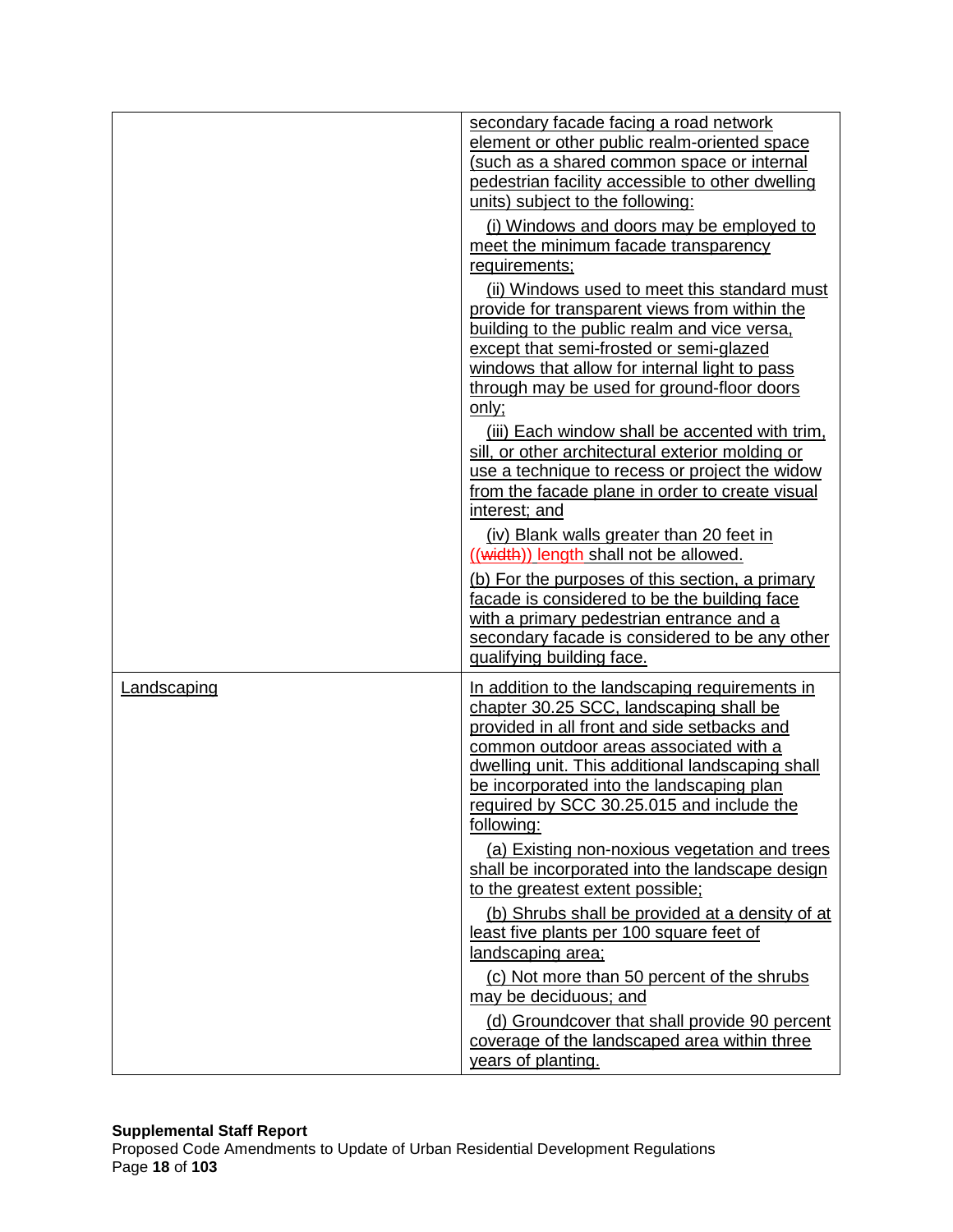| Parking                                                  | (a) Parking shall meet the following parking<br>standards in addition to those under chapter<br>30.26 SCC:                                                                                                           |
|----------------------------------------------------------|----------------------------------------------------------------------------------------------------------------------------------------------------------------------------------------------------------------------|
|                                                          | (i) All parking stalls associated with an<br>individual dwelling unit shall be provided in<br>accordance with any of the following:                                                                                  |
|                                                          | (A) The parking stall(s) shall be located<br>upon the dwelling unit's driveway;                                                                                                                                      |
|                                                          | (B) The parking stall(s) shall be fully<br>enclosed within an attached garage<br>constructed as part of the dwelling unit.                                                                                           |
|                                                          | (C) The parking stall(s) shall be fully<br>enclosed within an attached garage located<br>within the footprint of another dwelling unit that<br>is no more than 50 feet away. The garage                              |
|                                                          | space shall be physically partitioned and not<br>accessible to the interior of the dwelling unit.<br>The garage and stall(s) within shall be reserved<br>for the sole use of the individual dwelling unit            |
|                                                          | indicated in subsection (a)(i). Refer to SCC<br>Figure 30.23A.050(1) for application of this<br>requirement.                                                                                                         |
|                                                          | (D) The parking stall(s) shall be fully<br>enclosed within a consolidated parking<br>structure which contains no more than eight<br>parking stalls unless located below ground in<br>which case there is no maximum. |
|                                                          | (E) The parking stall(s) shall be provided<br>and reserved as on-street parking.                                                                                                                                     |
|                                                          | (F) The parking stall(s) may be provided<br>through any mixture of subsections $(a)(i)(A)$<br>through $(a)(i)(E)$ .                                                                                                  |
|                                                          | (ii) Guest parking shall be located in<br>designated surface parking areas as on-street<br>parking.                                                                                                                  |
|                                                          | (iii) When on-street parking is proposed<br>pursuant to subsections (a)(i) or (a)(ii), on-<br>street parking shall be incorporated into an<br>approved road network element design and                               |
|                                                          | shall not be subject to the requirements of SCC<br>30.23A.050(1)(b).                                                                                                                                                 |
|                                                          | (b) Where parking requirements in subsection<br>(a) are more specific or restrictive than those<br>contained in chapter 30.26 SCC, the<br>requirements of subsection (a) shall apply.                                |
| (Garage setback from adjacent road<br>network elements)) | (When a townhouse structure or residential<br>structure in a townhouse or mixed townhouse                                                                                                                            |

### **Supplemental Staff Report**

Proposed Code Amendments to Update of Urban Residential Development Regulations Page **19** of **103**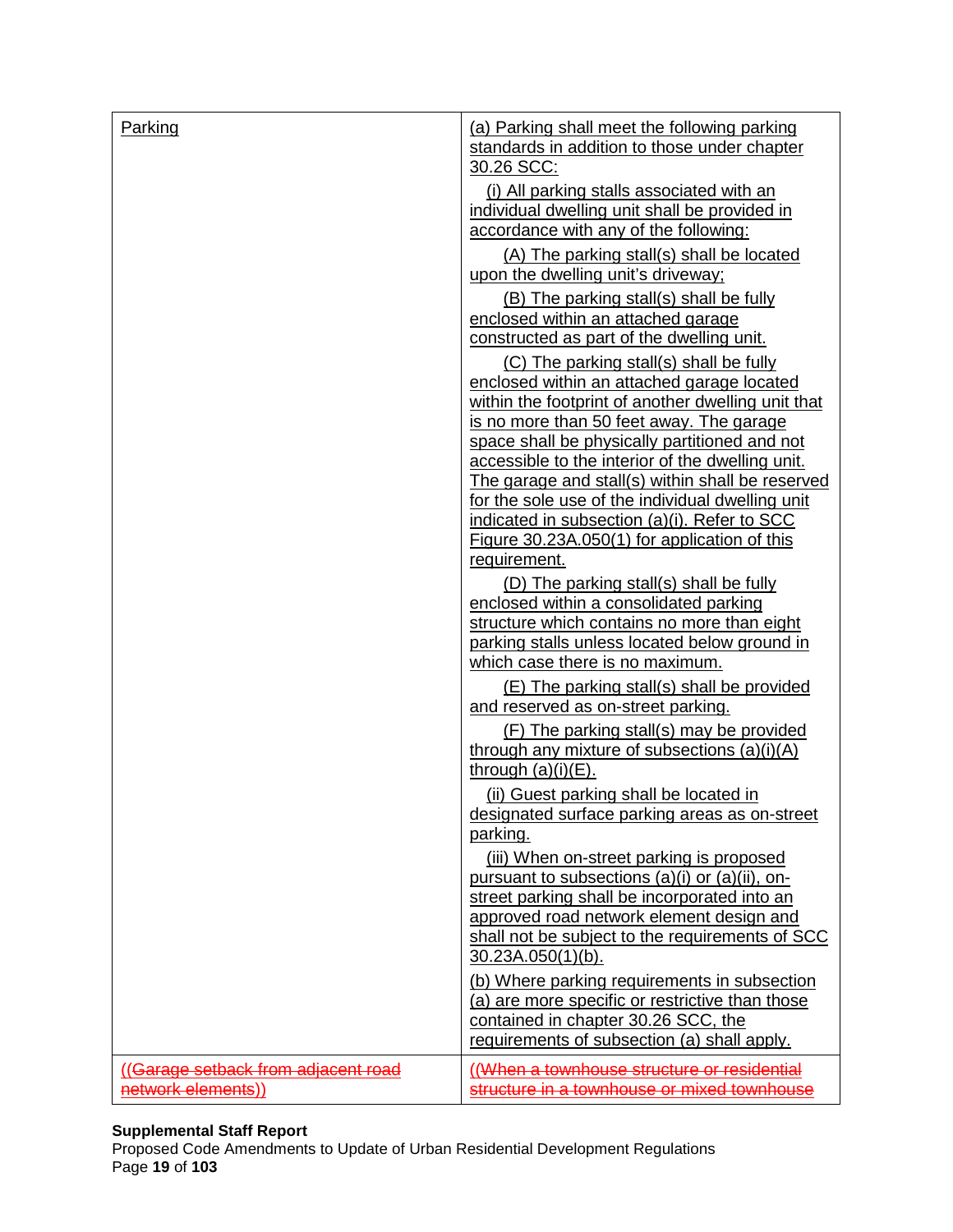| development contains an attached or detached<br>garage, the attached or detached garage<br>entrance shall be located: |
|-----------------------------------------------------------------------------------------------------------------------|
| (a) Less than or equal to six feet from the<br>edge of the adjacent road network element; or                          |
| (b) At least 18 feet from the edge of the<br>adjacent road network element.)                                          |

# **Table 30.23A.050(2)**

### **Additional Design Standards for Townhouse and Mixed Townhouse Developments: Primary Pedestrian Entrance Design Requirements**

| <b>Standard</b>              | <b>Requirement</b>                                                                                                                                                                                                                                                                                                                                                                                                                                                                                                                                                                                                                                                                                                                                                                                                                                                                                                                                                                                                                                                                                                                                                                                                       |
|------------------------------|--------------------------------------------------------------------------------------------------------------------------------------------------------------------------------------------------------------------------------------------------------------------------------------------------------------------------------------------------------------------------------------------------------------------------------------------------------------------------------------------------------------------------------------------------------------------------------------------------------------------------------------------------------------------------------------------------------------------------------------------------------------------------------------------------------------------------------------------------------------------------------------------------------------------------------------------------------------------------------------------------------------------------------------------------------------------------------------------------------------------------------------------------------------------------------------------------------------------------|
| Primary pedestrian entrances | Each primary pedestrian entrance for a<br>dwelling unit in a townhouse and mixed<br>townhouse development shall be designed as<br>visually prominent. Individual primary<br>pedestrian entrances shall employ the use of<br>covered porches, stoops, ((unenclosed<br>porches)) uncovered decks, staircases, or<br>other architecturally detailed and functional<br>entryways that provide overhead weather<br>protection, as approved by the director, and<br>may apply use of the following exceptions in<br>the design which modify the standards of<br>SCC 30.23.115:<br>(a) ((Unenclosed)) Uncovered decks up to<br>18 inches above the existing or finished<br>grade, or the grade of the adjacent road,<br>whichever is lower, may project into required<br>setbacks to the adjacent road element;<br>(b) ((Enclosed)) Covered porches, stoops,<br>or staircases may project into required<br>setbacks to the adjacent road network<br>element if they are no higher than four feet<br>above the existing or finished grade, or the<br>grade of the adjacent road, whichever is<br>lower, except that the projection into the<br>required setback within four feet of the<br>adjacent road network element may not |
|                              | exceed a height of 30 inches above the<br>existing or finished grade, or the grade of the                                                                                                                                                                                                                                                                                                                                                                                                                                                                                                                                                                                                                                                                                                                                                                                                                                                                                                                                                                                                                                                                                                                                |
|                              | adjacent road, whichever is lower, for entry<br>staircases or stoops;                                                                                                                                                                                                                                                                                                                                                                                                                                                                                                                                                                                                                                                                                                                                                                                                                                                                                                                                                                                                                                                                                                                                                    |
|                              | (c) For ((enclosed)) covered porches,                                                                                                                                                                                                                                                                                                                                                                                                                                                                                                                                                                                                                                                                                                                                                                                                                                                                                                                                                                                                                                                                                                                                                                                    |
|                              | stoops, or staircases allowed pursuant to                                                                                                                                                                                                                                                                                                                                                                                                                                                                                                                                                                                                                                                                                                                                                                                                                                                                                                                                                                                                                                                                                                                                                                                |
|                              | subsection (b), the maximum height<br>requirements described in the subsection                                                                                                                                                                                                                                                                                                                                                                                                                                                                                                                                                                                                                                                                                                                                                                                                                                                                                                                                                                                                                                                                                                                                           |
|                              |                                                                                                                                                                                                                                                                                                                                                                                                                                                                                                                                                                                                                                                                                                                                                                                                                                                                                                                                                                                                                                                                                                                                                                                                                          |

#### **Supplemental Staff Report**

Proposed Code Amendments to Update of Urban Residential Development Regulations Page **20** of **103**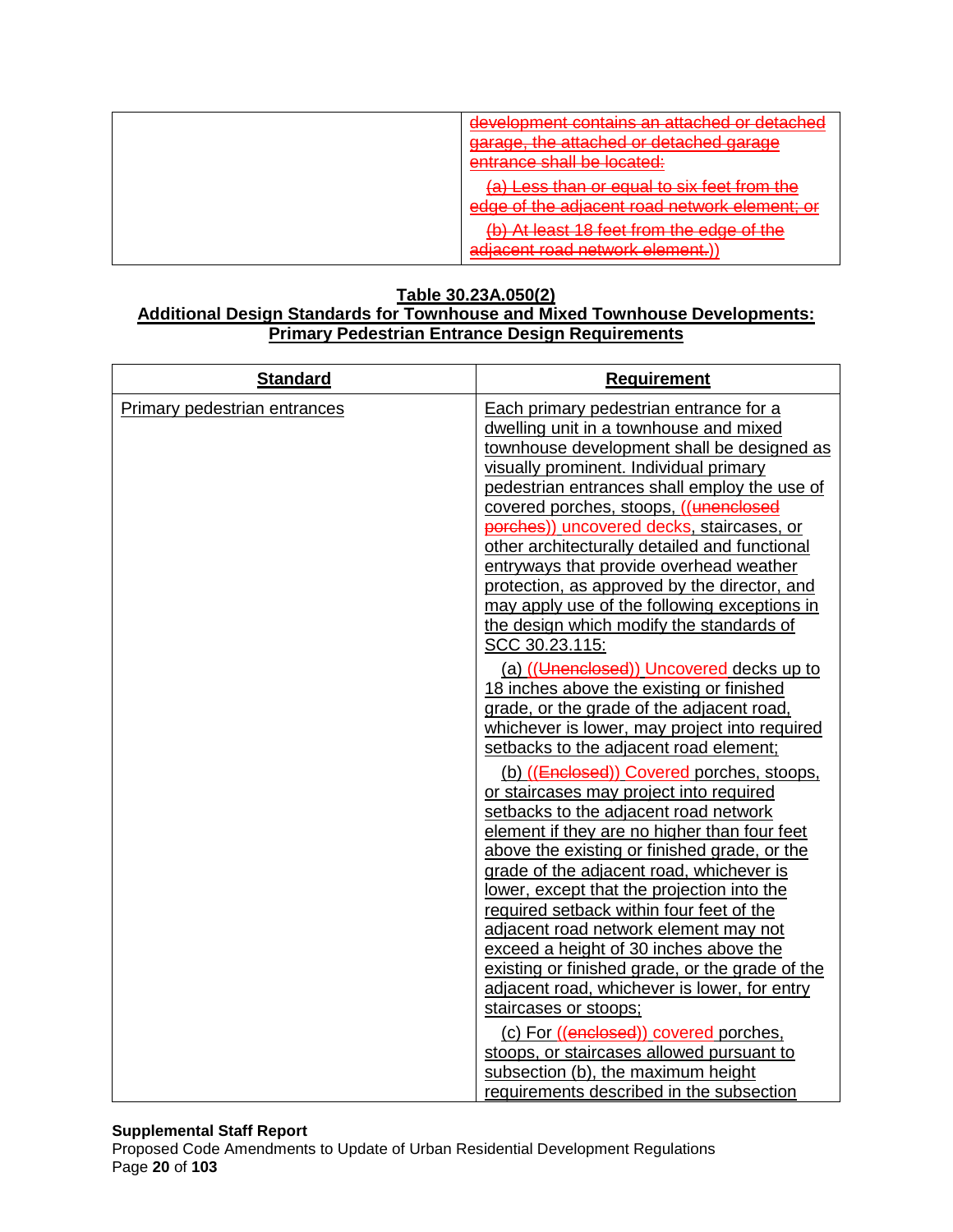|                                                         | shall not apply to guardrails and handrails<br>that are attached to such structures; and<br>(d) ((Enclosed)) Covered porches allowed<br>pursuant to subsection (b) may be covered;<br>provided, that no portion of the cover-<br>structure, including pillars, supports, and<br>eaves, are closer than four feet to an<br>adjacent road network element.                                                                                                                                                                                                                                                                                                                                                                                                                                                                                                                                                                                                                                                                                                                                                                                                                                                                                                                                                                                                                                                                                                                                                                                                                                       |
|---------------------------------------------------------|------------------------------------------------------------------------------------------------------------------------------------------------------------------------------------------------------------------------------------------------------------------------------------------------------------------------------------------------------------------------------------------------------------------------------------------------------------------------------------------------------------------------------------------------------------------------------------------------------------------------------------------------------------------------------------------------------------------------------------------------------------------------------------------------------------------------------------------------------------------------------------------------------------------------------------------------------------------------------------------------------------------------------------------------------------------------------------------------------------------------------------------------------------------------------------------------------------------------------------------------------------------------------------------------------------------------------------------------------------------------------------------------------------------------------------------------------------------------------------------------------------------------------------------------------------------------------------------------|
| Primary pedestrian entrance areas<br><u>(dooryards)</u> | (a) Each primary pedestrian entrance for a<br>dwelling unit shall consist of a primary<br>pedestrian entrance area (dooryard) that<br>incorporates at least two of the following<br>features:<br>(i) Usable private open space for the<br>enjoyment of the dwelling unit's residents;<br>(ii) Landscaping that covers more than 50<br>percent of the designated primary pedestrian<br>entrance area (dooryard);<br>(iii) A hedgerow, not to exceed three feet in<br>height, that provides visual separation to<br>create a sense of separate ownership from<br>any adjacent dwelling units, common open<br>space, and road network element;<br>(iv) Fences, not to exceed four feet in<br>height, that are designed to allow semi-<br>transparency; provided, that architectural<br>features such as arbors and trellises may be<br>constructed on top of fences and obtain an<br>additional two feet in height;<br>(v) Decorative bulkheads and retaining<br>walls with a height of no more than four feet<br>above grade; provided, that:<br>(A) If a fence is located on top such<br>features, the maximum height shall be no<br>more than five feet above grade and shall be<br>calculated as an aggregate of both structural<br>elements; and<br>(B) Associated pillars may frame fences<br>used pursuant to subsection $(a)(v)(A)$ and<br>shall not exceed a height of five-and-one-half<br>feet above grade; or<br>(vi) Other design features approved by the<br>director.<br>(b) Each primary pedestrian entrance shall<br>have a primary pedestrian entrance area<br>(dooryard) that: |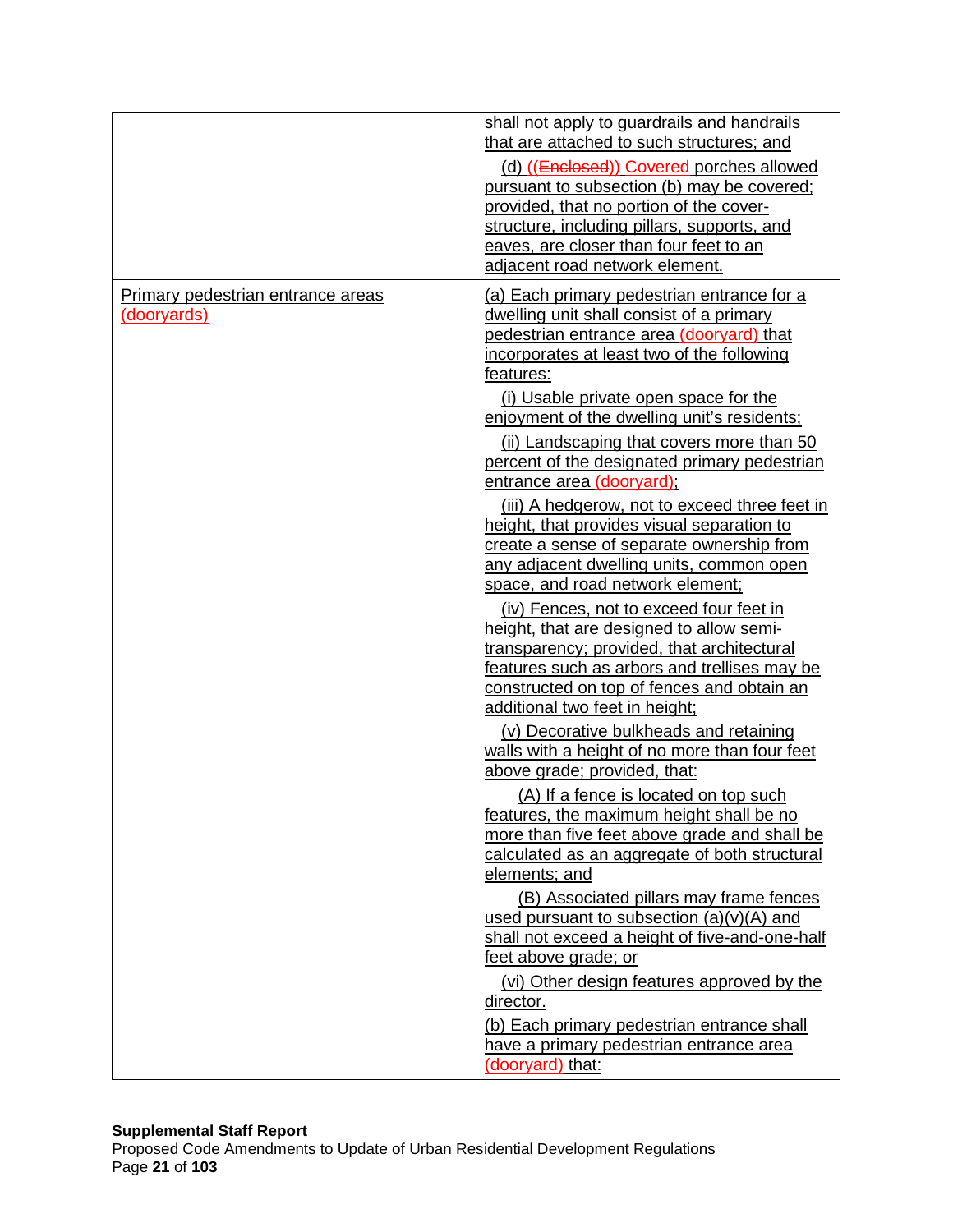|                                                                                                        | (i) Has a minimum area of 50 square feet<br>(which may include the primary pedestrian<br>entrance itself); and<br>(ii) Has no dimension that is less than six<br>feet in length.                                                                                                                                                                                                                                                                                                   |
|--------------------------------------------------------------------------------------------------------|------------------------------------------------------------------------------------------------------------------------------------------------------------------------------------------------------------------------------------------------------------------------------------------------------------------------------------------------------------------------------------------------------------------------------------------------------------------------------------|
|                                                                                                        | (c) Primary pedestrian entrance areas<br>(dooryards) shall be calculated as illustrated<br>in SCC Figure 30.23A.050(2).                                                                                                                                                                                                                                                                                                                                                            |
| Variety of primary pedestrian entrances and<br>primary pedestrian entrance areas<br><u>(dooryards)</u> | At least one-third of the primary entrances<br>and primary entrance areas in a townhouse<br>or mixed townhouse development shall be<br>visually distinct (such as front door location,<br>materials, and pattern) in design from the<br>other primary pedestrian entrances and<br>primary pedestrian entrance areas<br>(dooryards) in ((a)) the development, and no<br>more than 50 percent of the dwelling units in<br>a townhouse structure may use the same<br>design features. |

# **Table 30.23A.050(3)**

### **Additional Design Standards for Townhouse and Mixed Townhouse Developments: Landscaping Requirements for Dwelling Units with an Attached Garage**

| <b>Standard</b>                                                        | <b>Requirement</b>                                                                                                                                                                                                                                                                                                                                                                                                                                                                                                                                                                                                                                                                                                                                                                                                                    |
|------------------------------------------------------------------------|---------------------------------------------------------------------------------------------------------------------------------------------------------------------------------------------------------------------------------------------------------------------------------------------------------------------------------------------------------------------------------------------------------------------------------------------------------------------------------------------------------------------------------------------------------------------------------------------------------------------------------------------------------------------------------------------------------------------------------------------------------------------------------------------------------------------------------------|
| Requirements for dwelling units with front-<br>loaded attached garages | (a) A dwelling unit with an attached garage that<br>faces a road network element and has its<br>primary pedestrian entrance oriented toward<br>the same road network element pursuant to<br>SCC Figure 30.23A.050(3) shall meet the<br>landscaping standards of subsections (b) and<br><u>(c).</u><br>(b) A landscape buffer with no dimension less<br>than 18 inches in length shall be provided<br>adjacent to the driveway on the opposite side of<br>the driveway from the primary pedestrian<br>entrance area (dooryard) and the space shall<br>extend the full length from the residence to the<br>adjacent road network element.<br>(c) At least 75 percent of ground coverage<br>within the landscape buffer shall include an<br>equal mix of evergreen and deciduous shrubs<br>that meets the standards of SCC 30.25.015(5). |
| Requirements for dwelling units with rear-<br>loaded attached garages  | (a) A dwelling unit with an attached garage that<br>is provided with vehicular access at the rear of<br>the structure by a road network element but<br>has a primary pedestrian entrance oriented                                                                                                                                                                                                                                                                                                                                                                                                                                                                                                                                                                                                                                     |

#### **Supplemental Staff Report**

Proposed Code Amendments to Update of Urban Residential Development Regulations Page **22** of **103**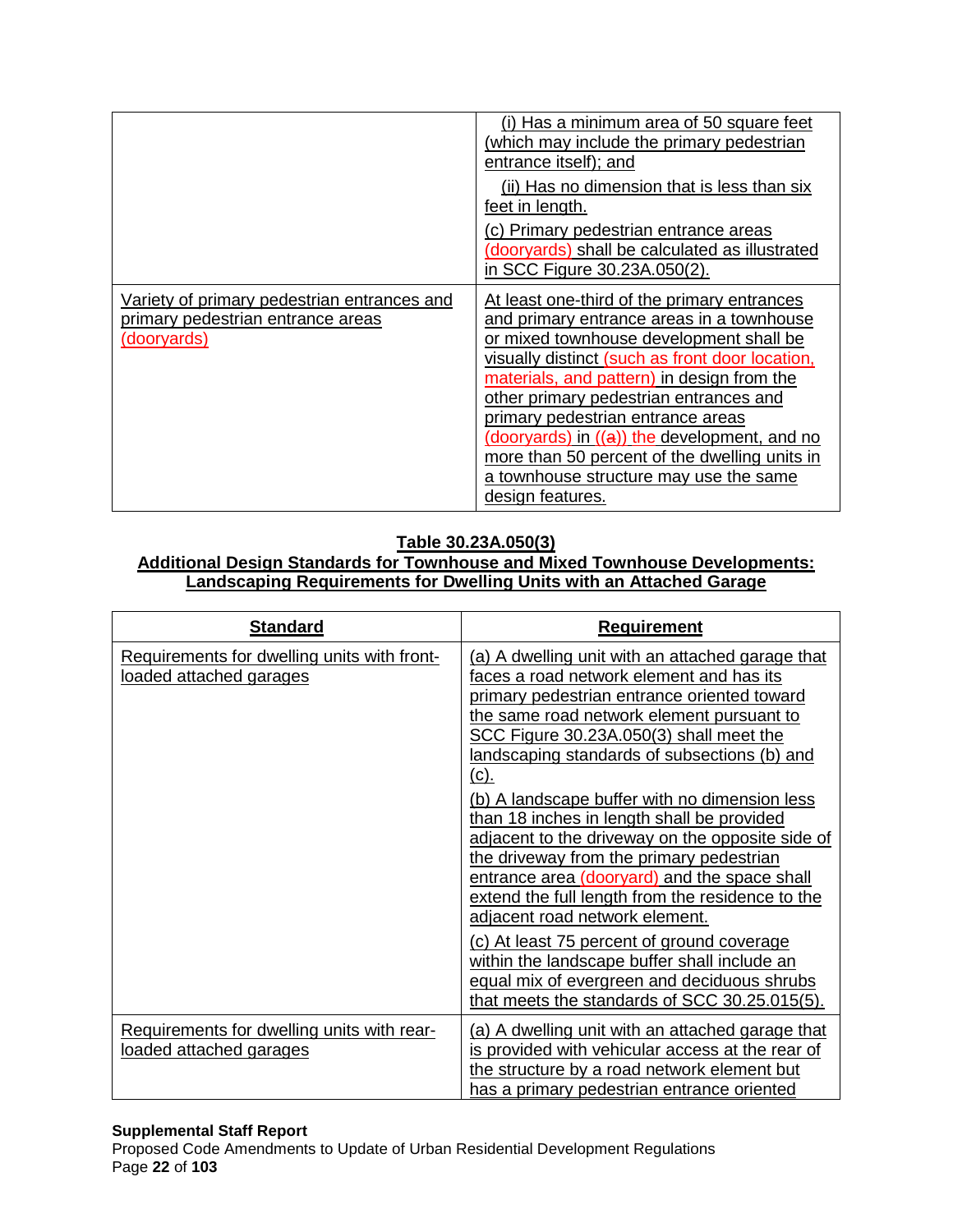|                                                                       | upon another building face pursuant to SCC<br>Figure 30.23A.050(3) shall meet the<br>landscaping standards of subsections (b) and<br>(c) if ((subsection (a)(i) is applicable:<br>$(i)$ The)) the road network element from<br>which the attached garage is intended to obtain<br>access will have one or more primary<br>pedestrian entrances from other dwelling units<br>oriented toward it and a pedestrian facility is to<br>be constructed within the road network                                                                                                                                                                                                          |
|-----------------------------------------------------------------------|-----------------------------------------------------------------------------------------------------------------------------------------------------------------------------------------------------------------------------------------------------------------------------------------------------------------------------------------------------------------------------------------------------------------------------------------------------------------------------------------------------------------------------------------------------------------------------------------------------------------------------------------------------------------------------------|
|                                                                       | element.<br>(b) When an attached garage is separated from<br>a connecting road network element by more<br>than five feet, a landscape buffer with no<br>dimension less than 18 inches in length shall<br>be provided adjacent to the driveway on both<br>sides. The landscape buffer spaces shall<br>extend the full length from the dwelling unit to<br>the adjacent road network element; provided,<br>that only one landscape buffer shall be required<br>achieving the aforementioned standards on the<br>opposite side of the driveway of a secondary<br>pedestrian entrance.<br>(c) At least 75 percent of ground coverage<br>within each landscape buffer shall include an |
|                                                                       | equal mix of evergreen and deciduous shrubs<br>that meets the standards of SCC 30.25.015(5).                                                                                                                                                                                                                                                                                                                                                                                                                                                                                                                                                                                      |
| Requirements for dwelling units with side-<br>loaded attached garages | (a) A dwelling unit with an attached garage that<br>is provided vehicular access at the side of the<br>dwelling unit by a road network element but has<br>a primary pedestrian entrance oriented upon<br>another building face pursuant to SCC Figure<br>30.23A.050(3) shall meet the landscaping<br>standards of subsections (b) and (c).<br>(b) When an attached garage is separated from                                                                                                                                                                                                                                                                                       |
|                                                                       | the connecting road network element by more<br>than five feet, a landscape buffer with no<br>dimension less than 18 inches in length shall<br>be provided adjacent to the driveway on both<br>sides. The landscape buffer spaces shall<br>extend the full length from the dwelling unit to<br>the adjacent road network element; provided,<br>that only one landscape buffer shall be required<br>achieving the aforementioned standards on the<br>opposite side of the driveway of a secondary<br>pedestrian entrance.<br>(c) At least 75 percent of ground coverage                                                                                                             |
|                                                                       | within each landscape buffer shall include an                                                                                                                                                                                                                                                                                                                                                                                                                                                                                                                                                                                                                                     |

### **Supplemental Staff Report**

Proposed Code Amendments to Update of Urban Residential Development Regulations Page **23** of **103**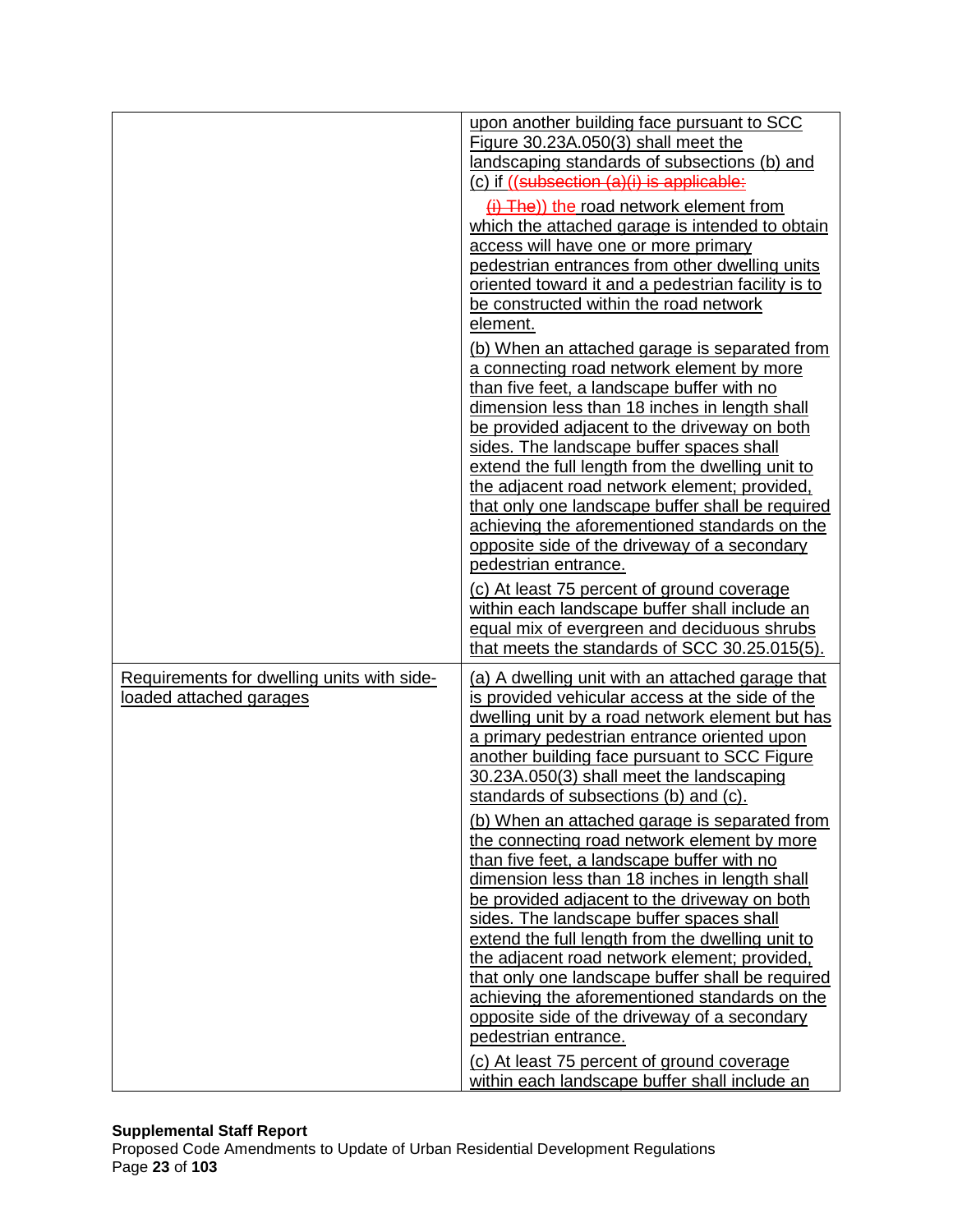| equal mix of evergreen and deciduous shrubs<br>that meets the standards of SCC 30.25.015(5). |
|----------------------------------------------------------------------------------------------|
|----------------------------------------------------------------------------------------------|

# **Figure 30.23A.050(1) Alternative Parking Garage Options for Townhouse and Mixed Townhouse Developments**



# **Figure 30.23A.050(2) Calculating Required Primary Pedestrian Entrance Areas (Dooryards)**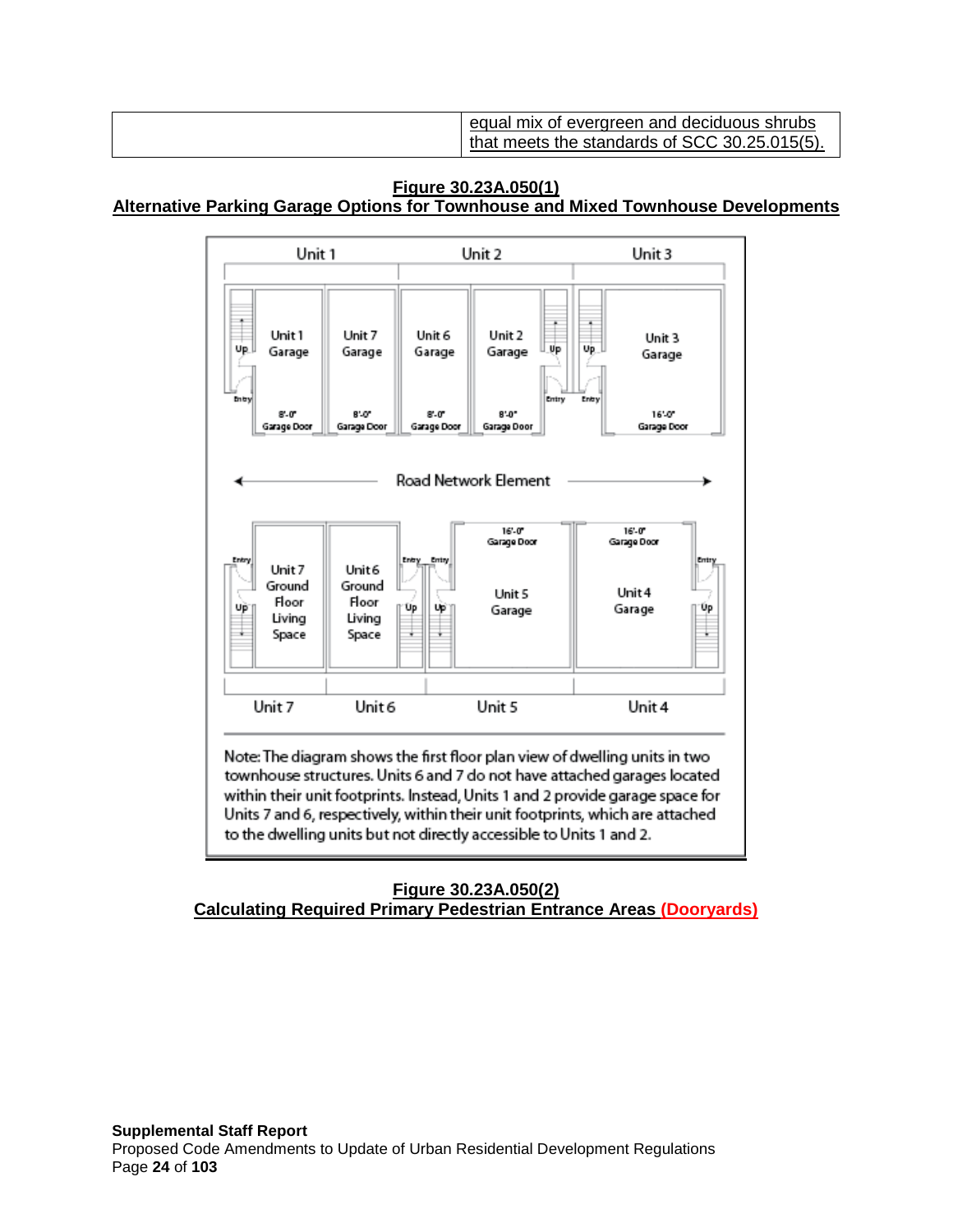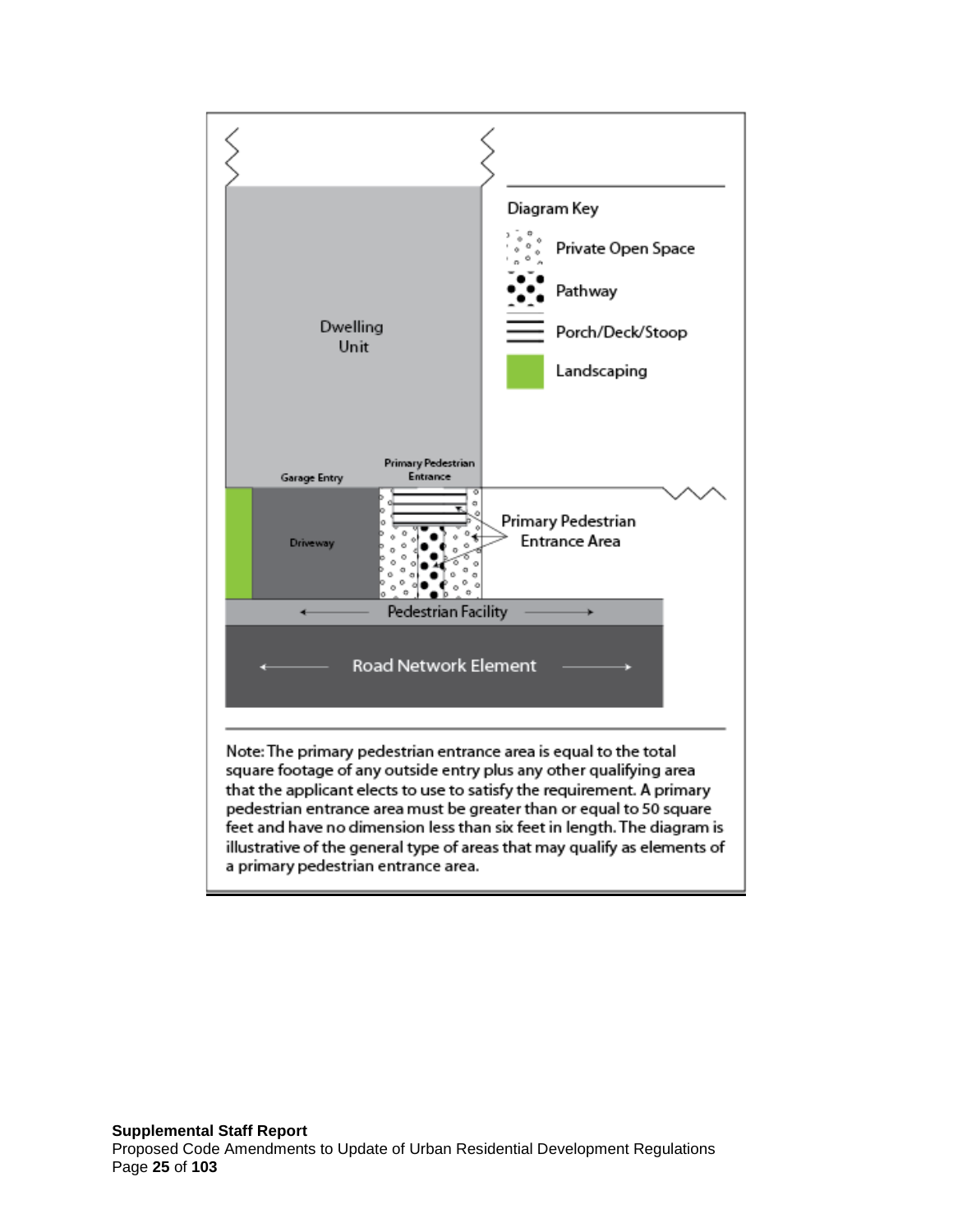### **Figure 30.23A.050(3) Defining Front-Loaded, Rear-Loaded, and Side-Loaded Attached Garages**

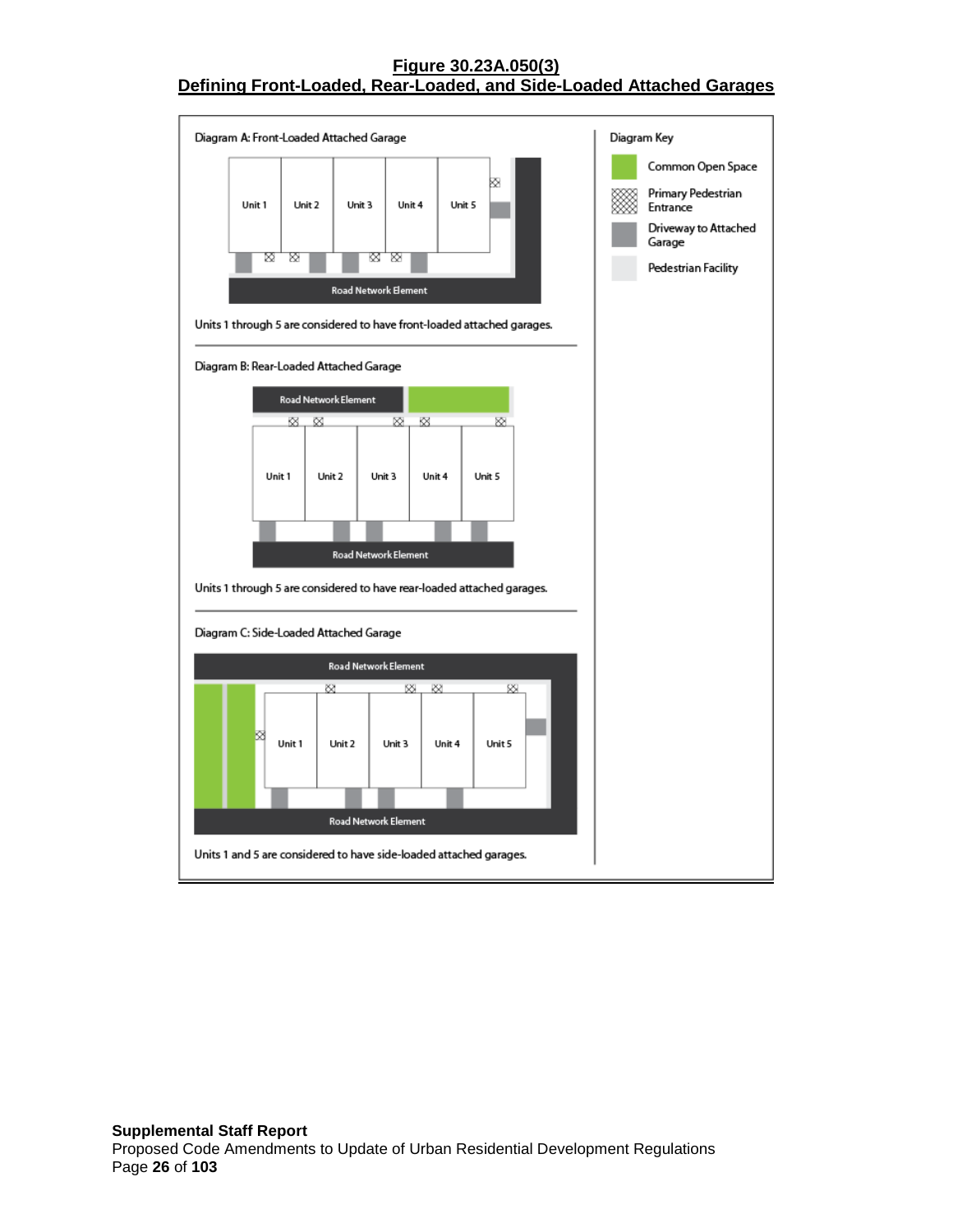# **Attachment 1C**

### **Proposed Code Amendments to Subtitle 30.9 SCC General Provisions**

#### **30.91C.335 Covered Parking Structure.**

"Covered parking structure" means an attached or detached structure designed to accommodate vehicular parking spaces that are fully or partially enclosed. A covered parking structure ((and)) may have additional vehicular parking spaces located on the open top deck surface of the same structure. This definition includes, but is not limited to, carports, garages, parking garages, deck parking, and underground or under-building parking areas.

#### **30.91D.525 Dwelling, townhouse.**

"Dwelling, Townhouse" ("Townhouse dwelling" or "townhouse") means a single-family dwelling unit constructed in a group of three or more attached units in which each unit extends from the foundation to roof and has open space on at least two sides.

((The term includes a townhouse constructed as a zero lot line development and a townhouse on a single lot or site.))

*A new section is added to chapter 30.91M of the Snohomish County Code to read:*

#### **30.91M.137 Mixed townhouse development.**

"Mixed townhouse development" or "mixed townhouse" means a residential development that primarily contains townhouse dwelling units but accommodates a mix of other single-family housing types (i.e., single-family detached, single-family attached, and/or duplex dwelling units) and where at least ((80)) 70 percent of the dwelling units are townhouse units, except when otherwise authorized pursuant to SCC 30.23A.050.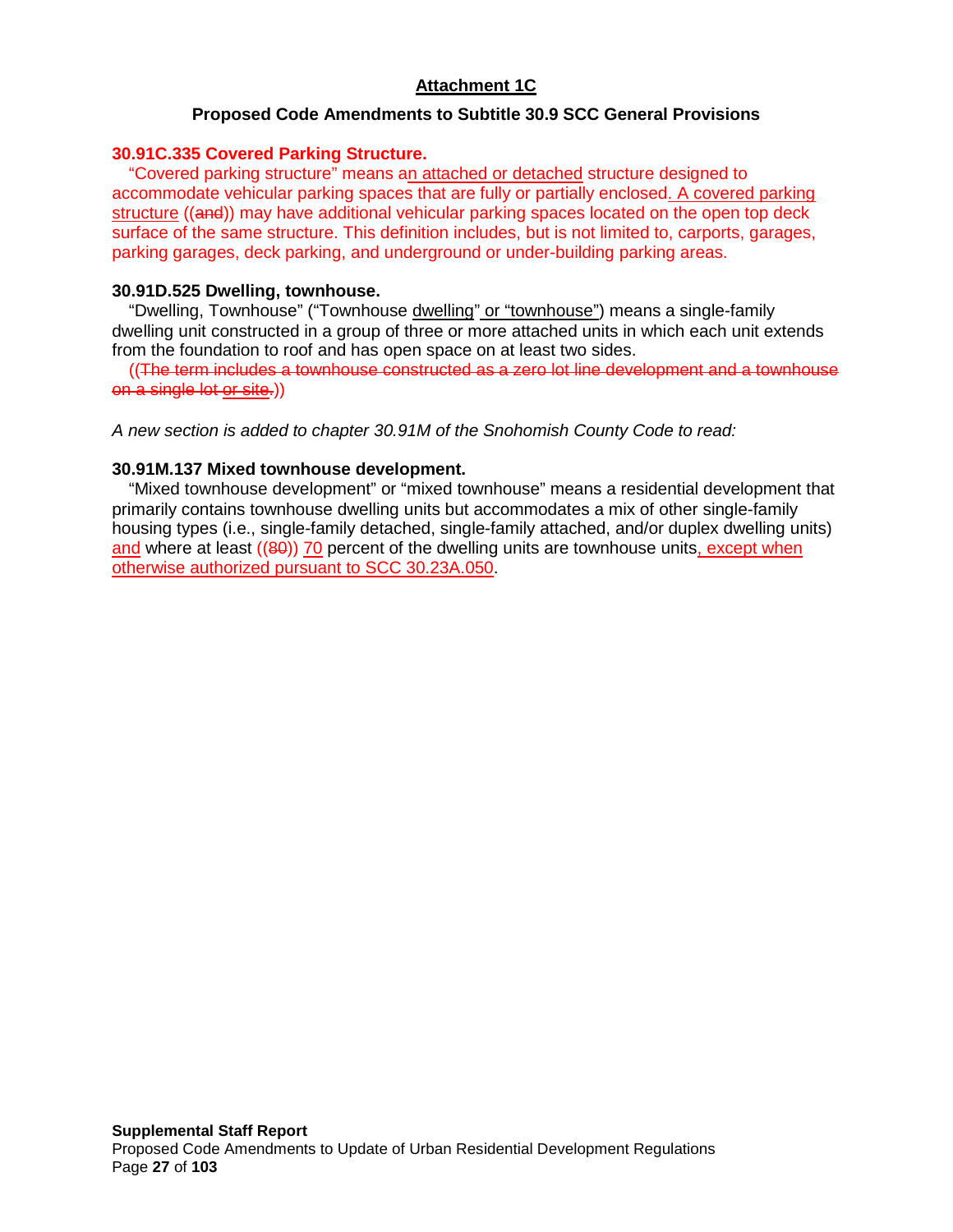# **Attachment 1D**

# **Proposed Findings of Fact and Conclusions**

**Section 1.** Snohomish County Planning Commission adopts the following findings in support of this ordinance:

- A. The foregoing recitals are adopted as findings as if set forth in full herein.
- B. The Snohomish County Planning Commission held a public hearing on June 27, 2017 to receive public testimony concerning the code amendments contained in this ordinance. At the conclusion of the public hearing, the Snohomish County Planning Commission voted to recommend example of the code amendments as set forth in its recommendation later dated July , 2017.
- C. This ordinance will amend Title 30 SCC to update and add regulations related to urban residential development standards. The proposed code amendments seek to: 1) expand the mixing of housing types permitted through the unit lot subdivision process; 2) incentivize increased output and density of single-family attached and detached housing types; and 3) improve the quality and health of urban residential development through enhanced landscaping, open space, bulk and scale, architectural, parking, access, transparency, and site design standards.
- D. In developing the proposed code amendments, the County considered the goals of the GMA, specifically those goals related to urban growth, reducing sprawl, housing, open space and recreation, and the environment. The proposed amendments are consistent with:
	- 1. GMA Goal 1: "Urban growth. Encourage development in urban areas where adequate public facilities and services exist or can be provided in an efficient manner." The proposed code amendments allow to townhouse and mixed townhouse development only within UGAs.
	- 2. GMA Goal 2: "Reduce sprawl. Reduce the inappropriate conversion of undeveloped land into sprawling, low-density development." The proposed code amendments are intended to encourage townhouse and mixed townhouse development, which are forms of infill development designed to use land more efficiently and provide additional capacity for future population growth within UGAs, thereby reducing pressures to expand UGAs.
	- 3. GMA Goal 4: "Housing. Encourage the availability of affordable housing to all economic segments of the population of this state, promote a variety of residential densities and housing types, and encourage preservation of existing housing stock." The proposed code amendments encourage townhouse and mixed townhouse development to promote a variety of residential densities and housing types.
	- 4. GMA Goal 9: "Open space and recreation. Retain open space, enhance recreational opportunities, conserve fish and wildlife habitat, increase access to natural resource lands and water, and develop parks and recreation facilities." The proposed code amendments encourage townhouse and mixed townhouse development to contain a modest amount of private and semi-private open space for individual dwelling units.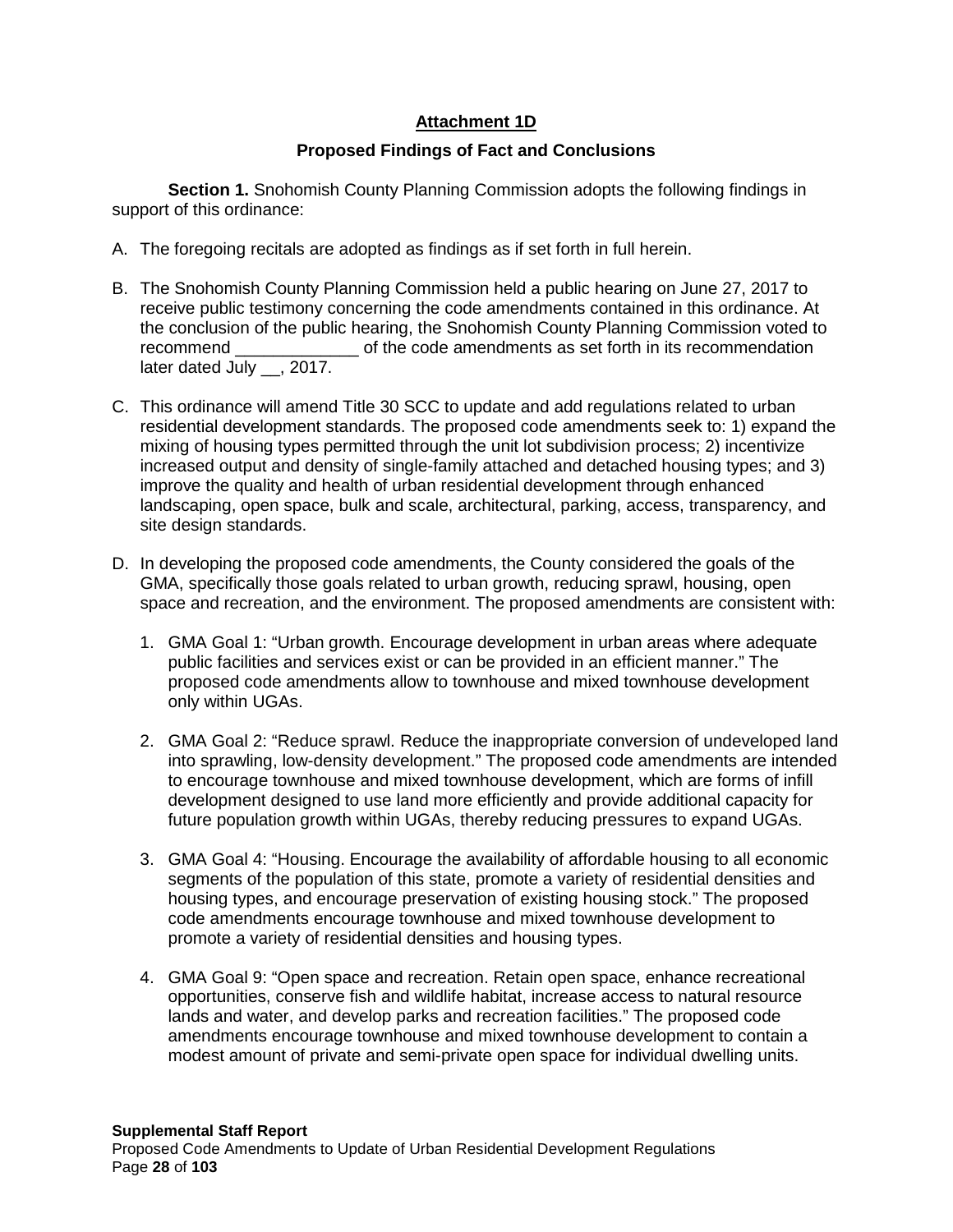- 5. GMA Goal 10: "Environment. Protect the environment and enhance the state's high quality of life, including air and water quality, and the availability of water." The proposed code amendments will protect the environment by encouraging residential development to use land more efficiently.
- E. The proposed code amendments will better achieve, comply with, and implement the Puget Sound Regional Council's (PSRC) Multi-County Planning Policies (MPPs) which set forth the following policies related to the proposed regulations:
	- 1. Urban Lands Policy MPP-DP-2 "Encourage efficient use of urban land by maximizing the development potential of existing urban lands, such as advancing development that achieves zoned density." The proposed code amendments encourage housing forms designed to use land more efficiently and achieves higher density within low, medium, and high density residential areas.
	- 2. Urban Lands Policy MPP-DP-4: "Accommodate the region's growth first and foremost in the urban growth area. Ensure that development in rural areas is consistent with the regional vision." The proposed code amendments encourage townhouse and mixed townhouse development, which are forms of infill development designed to use land more efficiently and provide additional capacity for future population growth within UGAs, thereby reducing pressures to expand UGAs.
	- 3. Urban Lands Policy MPP-DP-14: "Preserve and enhance existing neighborhoods and create vibrant, sustainable compact urban communities that provide diverse choices in housing types, a high degree of connectivity in the street network to accommodate walking, bicycling and transit use, and sufficient public spaces." The proposed code amendments encourage a variety of denser single-family attached and detached housing types within UGAs while preserving and enhancing the integrity of established neighborhoods.
	- 4. Urban Lands Policy MPP-DP-15: "Support the transformation of key underutilized lands, such as brownfields and greyfields, to higher density, mixed-use areas to complement the development of centers and the enhancement of existing neighborhoods." The proposed code amendments are intended to encourage townhouse and mixed townhouse development, which are forms of infill development that are well suited to smaller parcels that may not achieve desired densities through lower-density forms of single-family residential development.
	- 5. Urban Lands Policy MPP-DP-33: "Identify, protect and enhance those elements and characteristics that give the central Puget Sound region its identity, especially the natural visual resources and positive urban form elements." The proposed amendments are intended to encourage a broader range of single-family attached and detached housing types, which employ higher quality urban design strategies and are forms of infill development that share complementary characteristics with existing residential development.
	- 6. Urban Lands Policy MPP-DP-43: "Design communities to provide an improved environment for walking and bicycling." The proposed code amendments encourage enhanced pedestrian-oriented facilities and features within residential developments in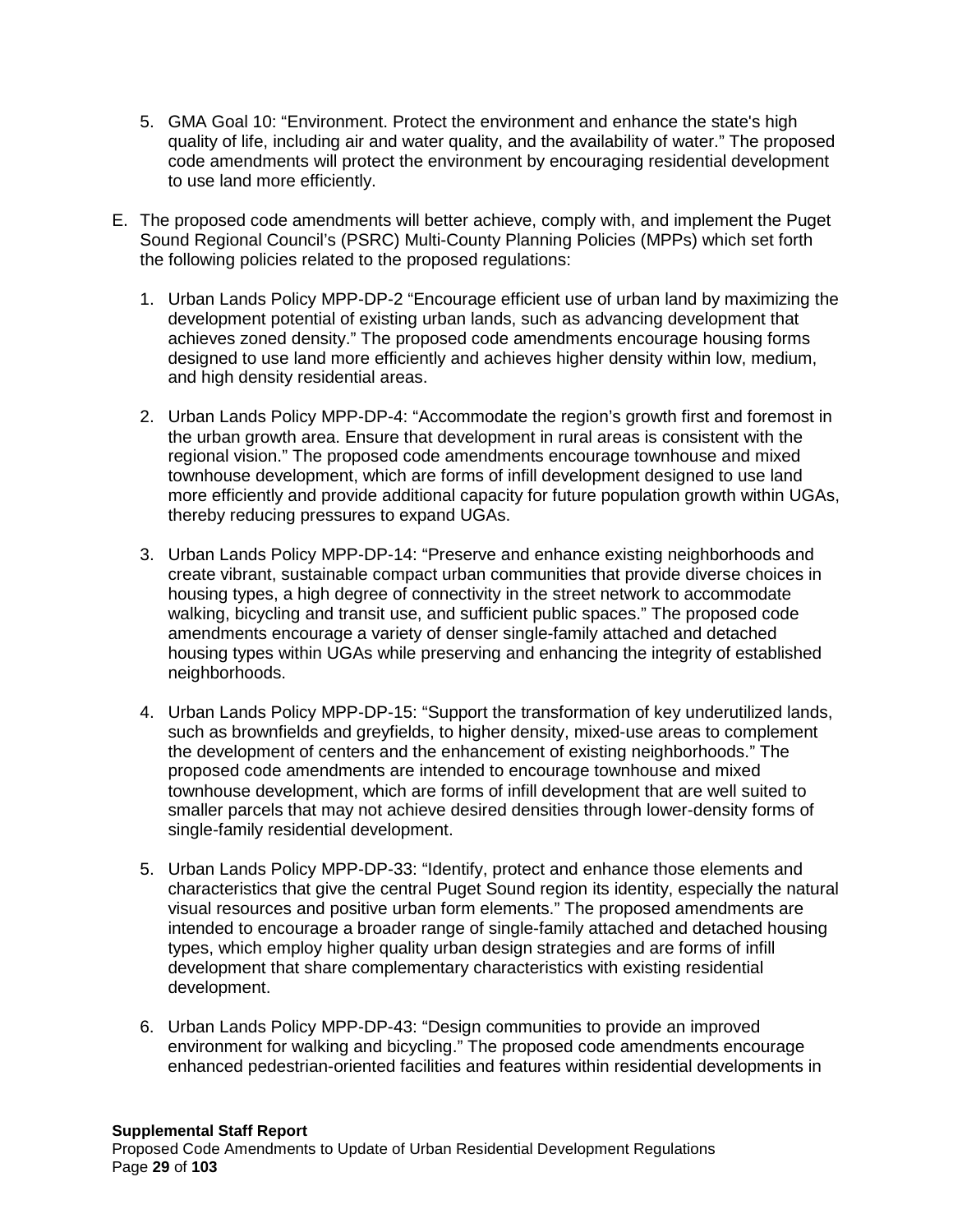UGAs, particularly for townhouse and mixed townhouse developments, to foster increased walking rates by residents.

- 7. Urban Lands Policy MPP-DP-49: "Support and provide incentives to increase the percentage of new development and redevelopment—both public and private—to be built at higher performing energy and environmental standards." The propose code amendments incentivize development of smaller dwelling unit sizes to lower energy and maintenance costs borne by residents.
- 8. Housing Policy MPP-H-1: "Provide a range of housing types and choices to meet the housing needs of all income levels and demographic groups within the region." The proposed code amendments encourage the development of denser single-family attached and detached to provide a broader range of housing types for various income levels and demographic groups.
- 9. Housing Policy MPP-H-8: "Encourage the use of innovative techniques to provide a broader range of housing types for all income levels and housing needs." The proposed code amendments encourage a broader spectrum of housing types to meet the needs of diverse populations.
- F. The proposed code amendments will better achieve, comply with, and implement the Snohomish County Countywide Planning Policies (CPP) which set forth the following policies related to the proposed regulations:
	- 1. Development Pattern Policy DP-11: "The County and cities should revise development regulations and incentives, as appropriate, to encourage higher residential densities and greater employment concentrations in Urban Growth Areas." The proposed code amendments are intended to encourage additional townhouse, duplex, attached singlefamily, and single-family detached infill development designed to use land more efficiently and provide additional capacity for future population growth within UGAs, thereby reducing the need to expand UGAs.
	- 2. Development Pattern Policy DP-15: "The County and cities should adopt policies, development regulations, and design guidelines that allow for infill and redevelopment of appropriate areas as identified in their comprehensive plans." The proposed code amendments encourage housing forms which are designed to use land more efficiently and achieve a higher density within low, medium, and high density residential areas in addition to urban commercial areas.
	- 3. Development Pattern Policy DP-16: "Jurisdictions should encourage the use of innovative development standards, design guidelines, regulatory incentives, and applicable low impact development measures to provide compact, high quality communities." The proposed code amendments encourage higher density single-family residential housing forms, which provide an alternative to standard forms of single-family residential development.
	- 4. Development Pattern Policy DP-33: "Jurisdictions should develop high quality, compact urban communities that impart a sense of place, preserve local character, provide for mixed uses and choices in housing types, and encourage walking, bicycling, and transit use." The proposed amendments encourage higher density attached and detached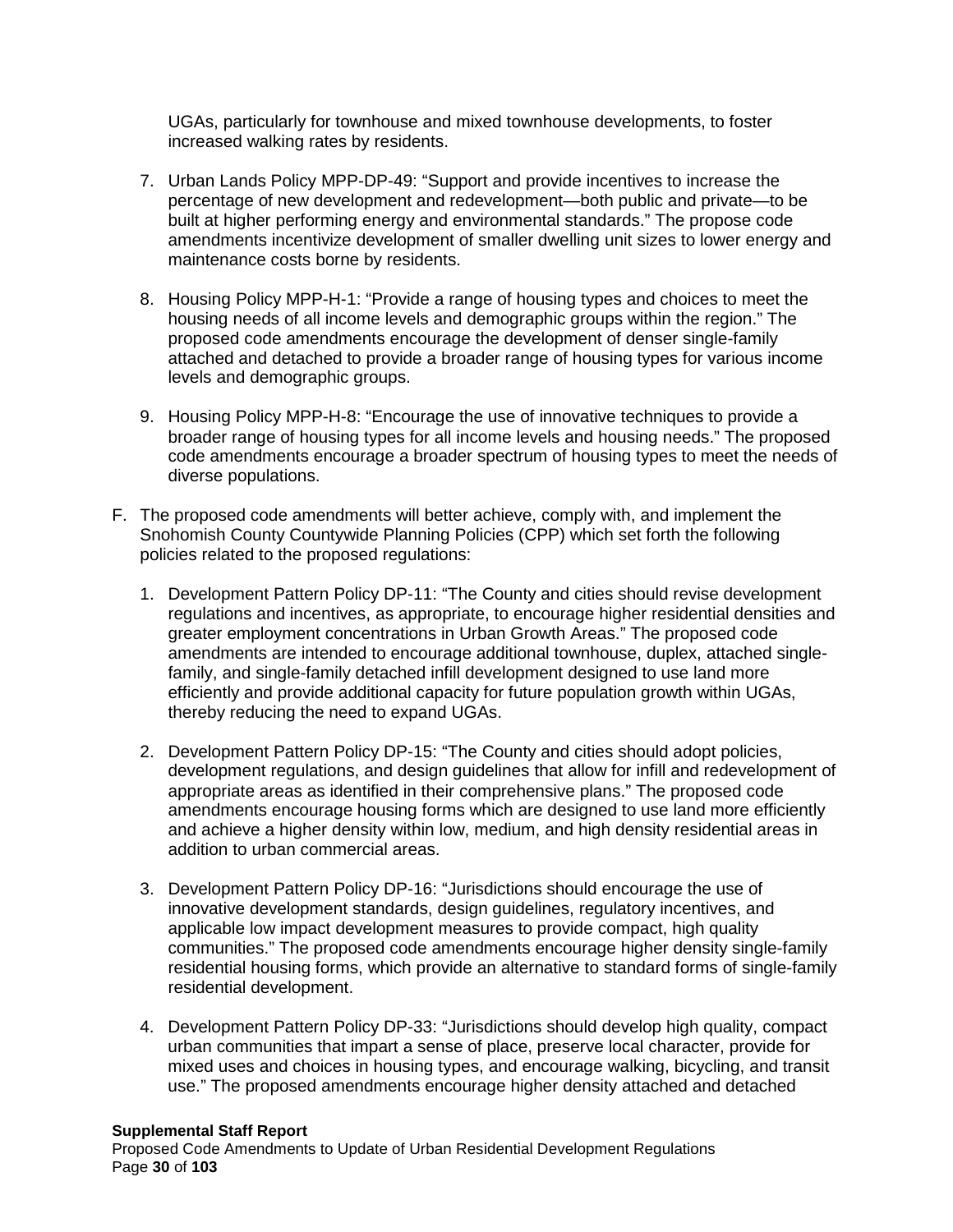single-family residential housing forms, which impart a high quality design, preserved open space, and sense of community.

- 5. Development Pattern Policy DP-35: "The County and cities should address the safety, health, and well-being of residents and employee by: a. Adopting development standards encouraging design and construction of healthy buildings and facilities; and b. Providing infrastructure that promotes physical activity." The proposed code amendments encourage increased safety, health, and well-being for residents through enhanced site design standards.
- G. The proposed code amendments will better achieve, comply with, and implement the following goals, objectives, and policies contained in the County's GMACP – GPP by using land more efficiently, fostering compact development to minimize impacts to the natural environment, encouraging a high quality design, adding variety to residential housing stock, improving compatibility of new residential development with existing residential development, increasing open space, and providing regulations that are predictable:
	- 1. Land Use Objective 2.A: "Increase residential densities within UGAs by concentrating and intensifying development in appropriate locations, particularly within designated centers and along identified transit emphasis corridors."
	- 2. Land Use Policy 2.A.4: "UGAs shall provide opportunities for a mix of affordable housing types (e.g. small lot detached, townhouses, duplex, triplex, 6 to 8 unit apartment and small group housing units) within designated residential areas."
	- 3. Land Use Policy 2.A.5: "Within UGAs, alternatives to standard single family designs such as zero lot line housing and cottages on small lots around a central courtyard, shall be considered in development regulations for residential areas."
	- 4. Land Use Objective 2.E: "Provide for reasonable flexibility in land use regulation and planned mixing of uses, where appropriate, while maintaining adequate protection for existing neighborhoods."
	- 5. Land Use Objective 4.A: "Improve the quality of residential, commercial, and industrial development through comprehensive design standards and a design review process."
	- 6. Land Use Policy 4.A.2: "The county shall ensure that design standards for residential, commercial, and industrial development meet the following criteria: (a) Residential developments should support family households and children by providing adequate and accessible open space and recreation, and encouraging opportunities for day care, preschool and after school care services within close proximity. (b) Where increased density housing is proposed, the height, scale, design and architectural character should be compatible with the character of buildings in the surrounding area. (c) New buildings oriented onto the street, maintain or create streetscape and pedestrian qualities and reduce the visual impact of parking lots, garages and storage areas. (d) Where high rise buildings are developed, street level uses are limited to commercial activities, entertainment services, public services, and other related public-generating activities. (e) The appearance of existing areas should be improved by: 1. encouraging well maintained landscaping on streets and in parking areas; 2. reducing the visual clutter of utility poles, overhead powerlines, and suspended traffic signals; 3. encouraging

#### **Supplemental Staff Report**

Proposed Code Amendments to Update of Urban Residential Development Regulations Page **31** of **103**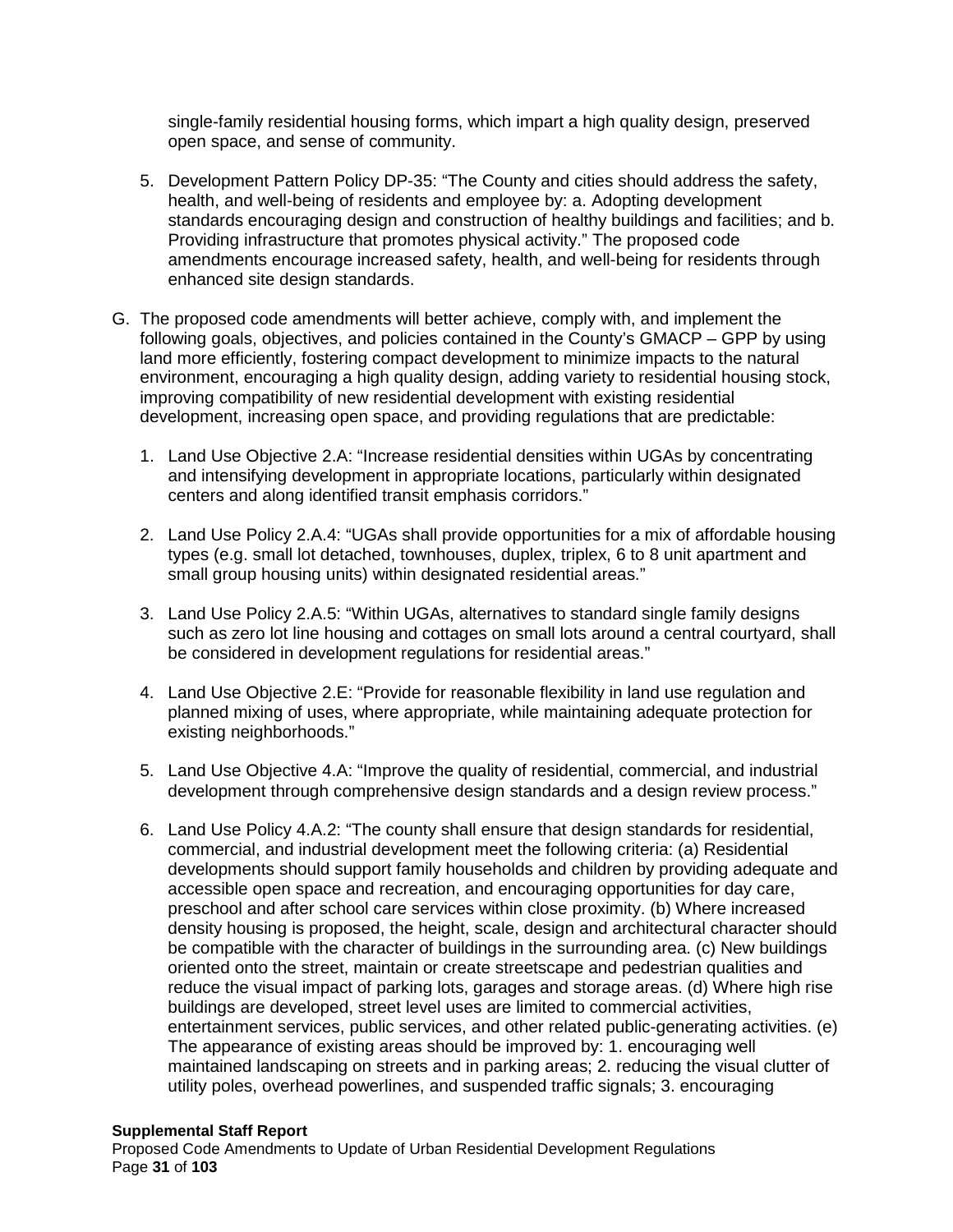improvements to entrances, facades, and lighting; and 4. grouping together signs and ensuring they are scaled and designed in a manner appropriate to the street frontage. (f) Developments should provide adequate setbacks, buffers and visual screens to make them compatible with abutting residential and other land uses. (g) Urban design is sensitive to the preservation of existing cultural resources. (h) Consideration of design guidelines should include consideration of costs and impacts on affordable housing."

- 7. Housing Policy 1.B.1: "The county shall facilitate affordable home ownership and rental opportunities by promoting an increased supply of safe and healthy lower-cost housing types, such as housing on small lots, townhouses, multiplexes, manufactured housing, mobile homes, and mixed-use housing."
- 8. Housing Policy 1.B.4: "The county shall encourage and support the development of innovative housing types that make efficient use of the county land supply such as residential units in mixed-use developments, accessory dwelling units, cottage housing, co-housing, and live/work units."
- 9. Housing Policy 2.B.1: "The county shall encourage a variety of housing types and densities in residential neighborhoods."
- 10. Housing Policy 2.B.4: "The county shall encourage the integration of a variety of dwelling types and intensities in residential neighborhoods."
- 11. Economic Development Objective 2.A: "Develop and maintain a regulatory system that is fair, understandable, coordinated and timely."
- 12. Transportation Policy 4.D.7: "On-site traffic circulation shall be designed in a way that allows safe and efficient storage and movement of driveway traffic."
- 13. Transportation Policy 4.D.8: "Driveway and traffic flow restrictions shall be used to allow safe and efficient access for emergency vehicles when needed."
- 14. Transportation Policy 5.C.5: "Developers of new sites shall accommodate mobility of pedestrians."
- H. Procedural requirements:
	- 1. The proposal is a Type 3 legislative action pursuant to SCC 30.73.010.
	- 2. Pursuant to RCW 30.70A.106(1), a notice of intent to adopt the proposed code amendments was transmitted to the Washington State Department of Commerce for distribution to state agencies on May 10, 2017.
	- 3. State Environmental Policy Act (SEPA), Chapter 43.21C RCW, requirements with respect to this non-project action have been satisfied through the completion of an environmental checklist and the issuance of a determination of non-significance on May 10, 2017.
	- 4. The public participation process used in the adoption of the proposed code amendments has complied with all applicable requirements of the GMA and SCC.

#### **Supplemental Staff Report**

Proposed Code Amendments to Update of Urban Residential Development Regulations Page **32** of **103**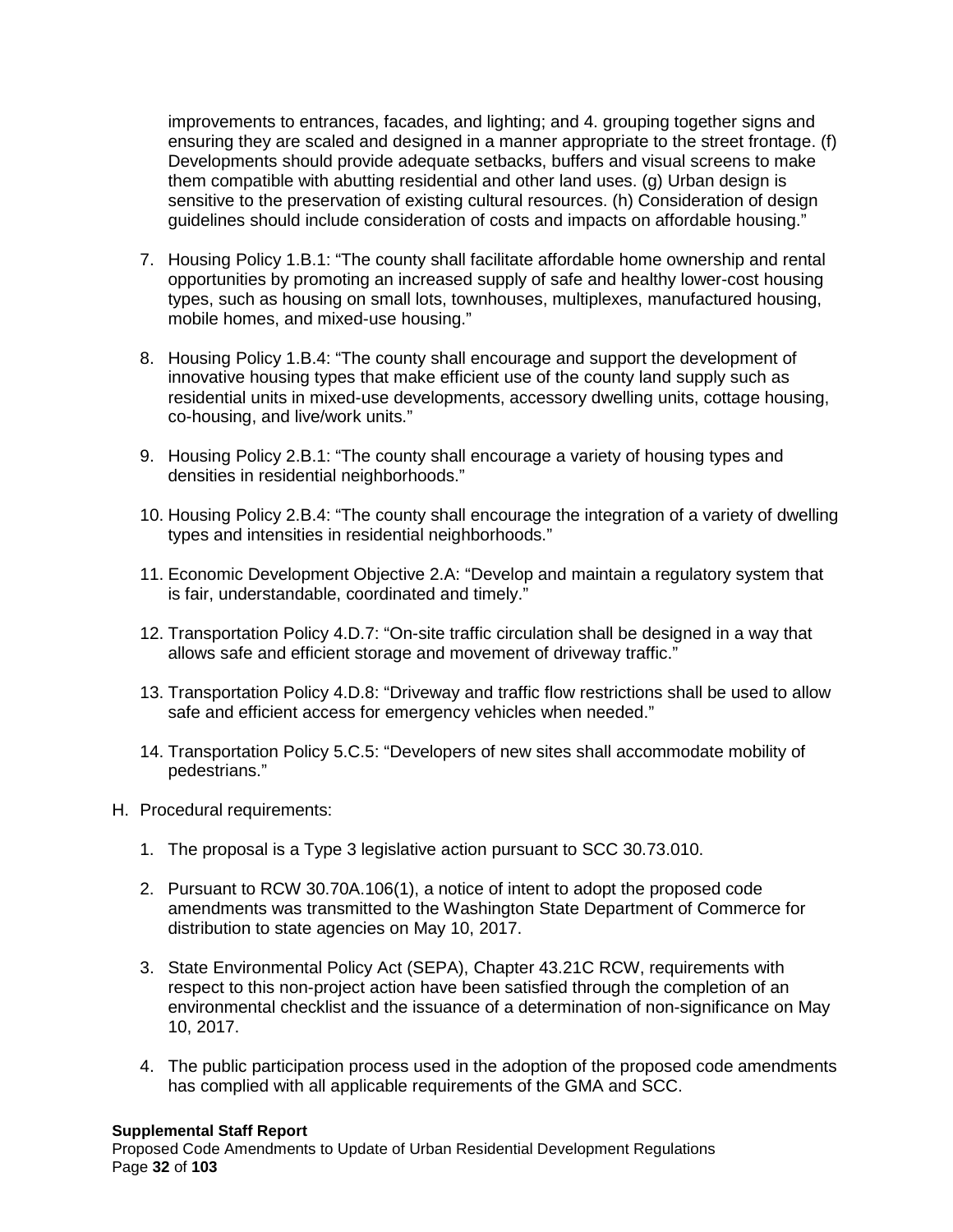- 5. As required by RCW 30.70A.370, the Washington State Attorney General last issued an advisory memorandum in December 2015 entitled "Advisory Memorandum: Avoiding Unconstitutional Takings of Private Property" to help local governments avoid unconstitutional takings of private property. The process outlined in the State Attorney General's 2015 advisory memorandum was used by the County in objectively evaluating the regulatory changes in this ordinance.
- I. The proposed amendments are consistent with the record:
	- 1. This ordinance will amend SCC 30.22.030 to allow construction of single-family dwellings when developed in conjunction with townhouse dwellings on property zoned R-7,200.
	- 2. This ordinance will amend SCC 30.22.130 to:
		- a. Modify the section title.
		- b. Expand the applicability of SCC 30.22.130(5) to include specific design standards for mixed townhouse developments, which are codified under Chapter 30.23A SCC, and make non-substantive housekeeping changes.
	- 3. This ordinance will amend SCC 30.23.020 to clarify that the existing minimum net density requirements for residential development in urban growth areas in SCC 30.23.020(1)(a) applies to new townhouse and mixed townhouse developments.
	- 4. This ordinance will amend SCC 30.23.032 to add a new ((footnote)) reference note to certain zones in SCC Table 30.23.032 (the urban residential zones bulk matrix), which corresponds to a new reference note under SCC 30.23.040(65) that will increase allowed densities for townhouse and mixed townhouse development. The section is also modified to add a new footnote to certain zones in the urban residential bulk matrix, which corresponds to a new reference note under SC 30.23.040(66) that will increase maximum lot coverage allowances for townhouse and mixed townhouse development. The ((footnote)) reference note is consolidated into the table and additional nonsubstantive housekeeping changes are made throughout the section.
	- 5. This ordinance will amend SCC 30.23.040 to:
		- a. Add a new subsection under SCC 30.23.040(65) to increase allowed densities for townhouse and mixed townhouse development in the R-7,200, LDMR, MR, and certain urban commercial zones. The density bonus provides an incentive for townhouse and mixed townhouse development to implement GPP Policy LU 2.A.4. The new subsection will constitute a reference note for SCC Table 30.23.032.
		- b. Add a new subsection under SCC 30.23.040(66) to increase maximum lot coverage allowances for townhouse and mixed townhouse development in the LDMR and MR zones to use land more efficiently and provide greater design flexibility. The new subsection will constitute a reference note for SCC Table 30.23.032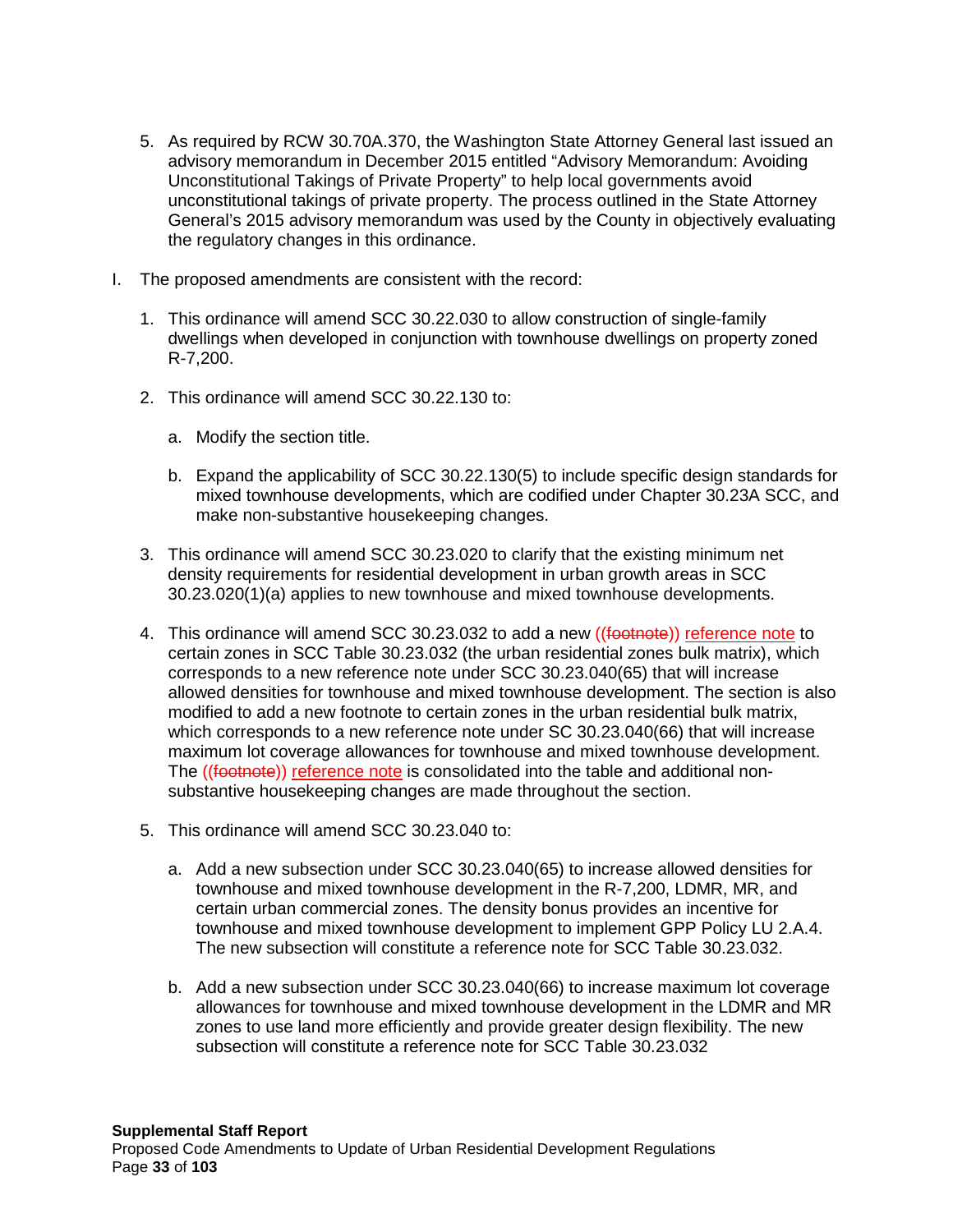- 6. This ordinance will amend SCC 30.23.041 to add  $((a))$  two new  $((footnote))$  reference notes to certain zones and road types in SCC Table 30.23.041, which correspond $((s))$  to  $((a))$  new references note under SCC 30.23.049 that will reduce required setbacks, regulate setback requirements for entrances to covered parking structures from adjacent road network elements, and provide limited upper-story floor incentives for entrances to covered parking structures that are set back at least 19 feet from an abutting road network element in ((for)) townhouse and mixed townhouse development. Other nonsubstantive housekeeping changes are made to the section.
- 7. This ordinance will amend SCC 30.23.049 to:
	- a. Modify SCC 30.23.049(7) to allow non-single-family detached residential structures over two stories in height to apply a required extra three-foot setback as an upper floor setback pursuant to SCC 30.23.040(59).
	- b. Add a new ((subsection under)) reference note, SCC 30.23.049(13), to reduce required setbacks from certain road network elements in certain zones for townhouse and mixed townhouse development to provide greater flexibility in design and use land more efficiently.
	- c. Add a new reference note, SCC 30.23.049(14), to regulate setback requirements for entrances to covered parking structures from adjacent road network elements and provide limited upper-story floor incentives for entrances to covered parking structures that are set back at least 19 feet from an abutting road network in townhouse and mixed townhouse development.
	- d. Make non-substantive housekeeping changes to SCC 30.23.049(4) and SCC 30.23.049(6).
- 8. This ordinance will amend SCC 30.23.050 to:
	- a. Modify the section title.
	- b. Add a new provision under SCC 30.23.050(4) to modify the maximum building height calculation that is specific to residential structures with individual dwelling units vertically partitioned by internal walls within a single structure. The addition of this language provides more design flexibility and allows townhouse and mixed townhouse development to maximize density.
	- c. Modify SCC 30.23.050(5) to exempt urban residential development subject to Chapters 30.23A and 30.41G SCC from the fill requirement and revise the reference to the applicable figure. This exemption resolves the problem of constructing residential development adjacent to existing residential development where other design requirements already provide adequate compatibility measures.
	- d. Modify SCC Figure 30.23.050(1) to replace the existing figure with a new figure that is easier to read and implement, delete certain text, and make non-substantive housekeeping changes.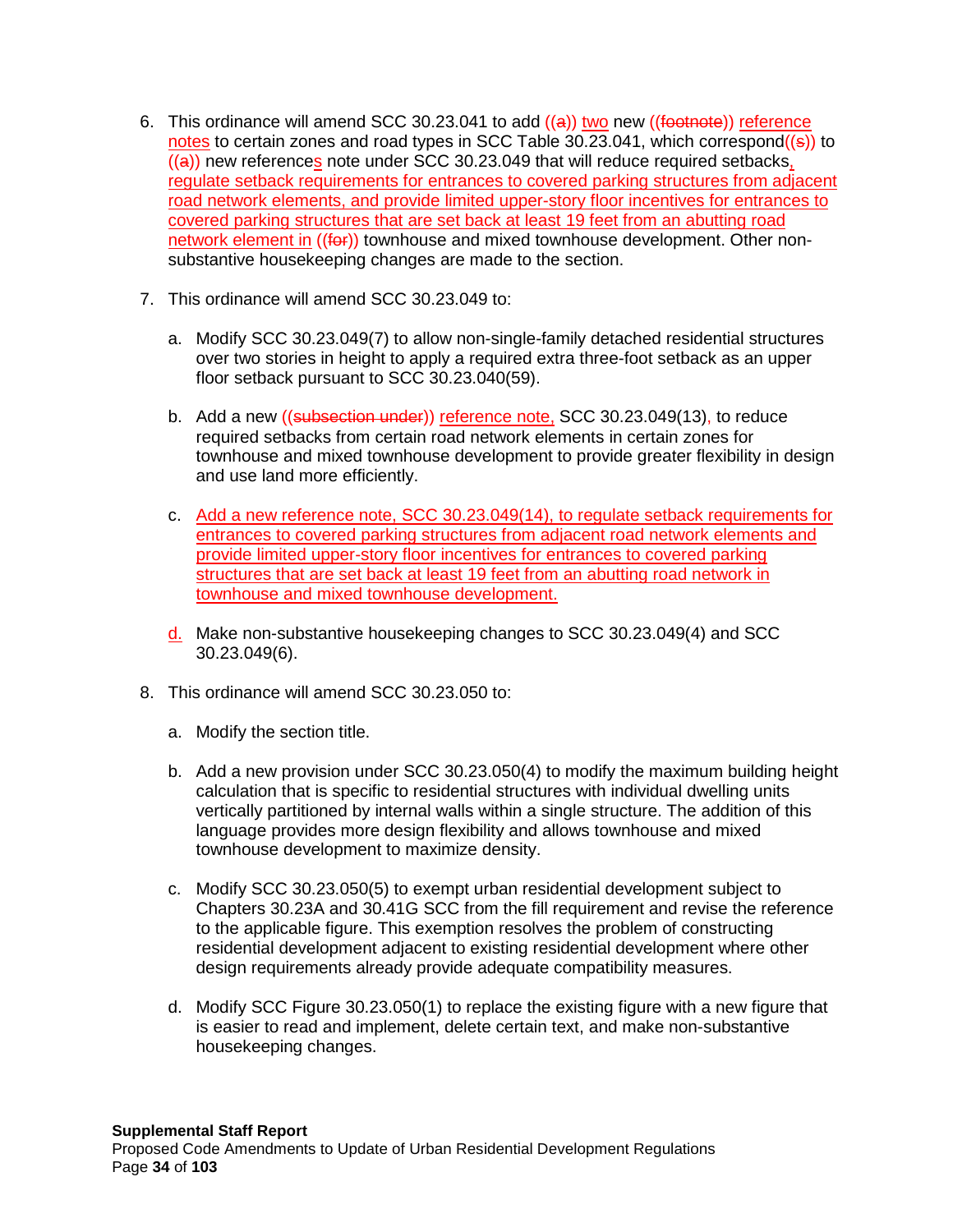- e. Modify SCC Figure 30.23.050(2) to insert a new title and figure to illustrate the alternative calculation method of SCC 30.23.050(4).
- f. Modify SCC Figure 30.23.050(2) to delete the existing figure, revise the existing title, make housekeeping changes related to associated text of the figure, and insert a new SCC Figure 30.23.050(3) to improve readability and interpretation related to SCC 30.23.050(5).
- g. Modify SCC 30.23.050(7) to make non-substantive housekeeping changes.
- 9. This ordinance will amend SCC 30.23A.030 to:
	- a. Modify SCC Table 30.23A.030(2) in order to remove extraneous zones identified in the table replace the term "all other zones" with "non-urban zones," move the term "proposed use" in the table, add a new footnote to the table exempting townhouse, mixed townhouse, and multifamily development from compatibility requirements when such developments are sites adjacent to properties in the R-7,200 zone that have townhouse or mixed townhouse development located on them, correct an inadvertent error for single-family attached at seven dwellings or more per gross acre in the table, and make non-substantive housekeeping changes.
	- b. Modify SCC 30.23A.030(2), 30.23A.030(3)(a), and 30.23A.030(3)(e) through (g) to make non-substantive housekeeping changes.
- 10. This ordinance will amend SCC 30.23A.050 to:
	- a. Modify the section title and introductory provision to expand applicability to mixed townhouse development and make housekeeping changes.
	- b. Modify SCC 30.23A.050(1) to clarify the applicability of subsections (a) through (c), expand applicability of the subsection (a) to mixed townhouse development, add an exception to subsection (b), and make non-substantive housekeeping changes.
	- c. Modify SCC 30.23A.050(2) to make housekeeping changes.
	- d. Modify SCC 30.23A.050(3) to renumber subsections (a) and (b), clarify and expand the scope and applicability of the architectural design requirements, move subsection (a) to new SCC Table 30.23A.050(1), and make housekeeping changes.
	- e. Modify SCC 30.23A.050(4) to revise the citation contained within the subsection.
	- f. Modify SCC 30.23A.050(5) to revise the title and add details on the scope and applicability of the subsection, expand provisions to include mixed townhouse development, non-substantive housekeeping changes, delete subsection (c) which will appear in a modified form in SCC Table 30.23A.050(1), and move subsection (d) to SCC 30.41A.235.
	- g. Modify SCC 30.23A.050(6) to move existing provisions to SCC Table 30.23A.050(1) and the subsection is replaced by adding restrictive covenant requirements.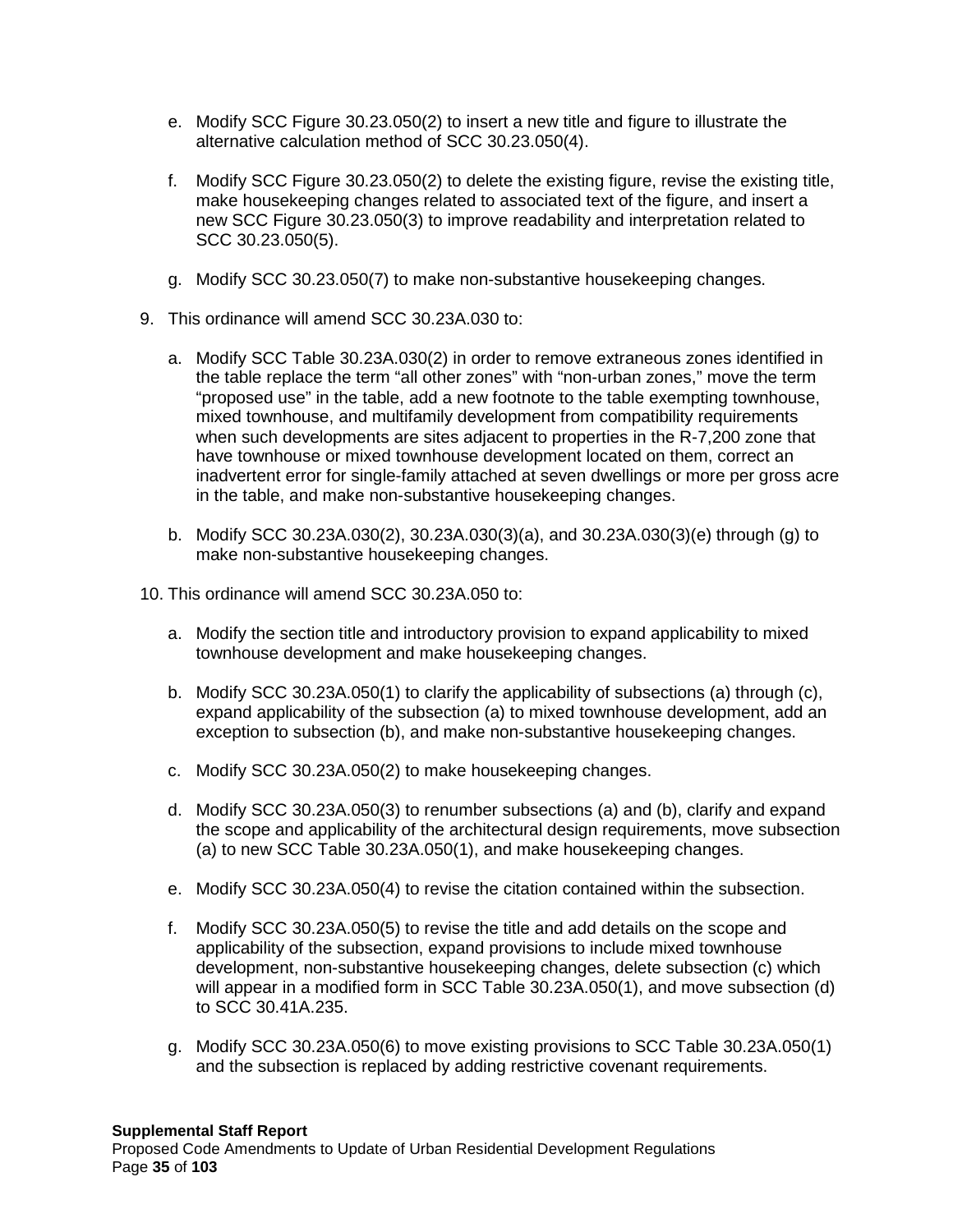- h. Add SCC 30.23A.050(7) to reference specific design standards for townhouse and mixed townhouse development contained in SCC Table 30.23A.050(1), SCC Table 30.23A.050(2), and SCC Table 30.23A.050(3).
- i. Add SCC Table 30.23A.050(1) to provide additional general design standards for townhouse and mixed townhouse development, which include: the maximum number of dwelling units per townhouse structure, mixture of dwelling types in mixed townhouse developments, building separation, building transparency, landscaping, and parking((, and garage setback from adjacent road network elements)). Certain provisions in the table create more prescriptive requirements than contained in other chapters of Title 30 SCC.
- j. Add SCC Table 30.23A.050(2) to provide additional primary pedestrian entrance design standards for townhouse and mixed townhouse development, which include: primary pedestrian entrance standards and setback exceptions, primary pedestrian entrance area requirements and standards, and set variation requirements for primary pedestrian entrance design.
- k. Add SCC Table 30.23A.050(3) to provide additional landscaping design standards for townhouse and mixed townhouse development, which are applied differently if individual dwelling units contain a front-loaded, rear-loaded, or side-loaded attached garage.
- l. Add SCC Figure 30.23A.050(1) to illustrate a specific alternative parking garage option available under SCC Table 30.23A.050(1).
- m. Add SCC Figure 30.23A.050(2) to illustrate how to calculate primary pedestrian entrance areas under SCC Table 30.23A.050(2).
- n. Add SCC Figure 30.23A.050(3) to illustrate how to determine whether an attached garage is front-loaded, rear-loaded, or side-loaded under SCC Table 30.23A.050(3).
- 11. This ordinance will amend SCC 30.23A.070 to:
	- a. Modify SCC 30.23A.070(2) to clarify the term "primary entrance" inserting "pedestrian" between "primary" and "entrance," clarify and expand the scope of the provision to allow individual dwelling units to face upon a pedestrian facility and common open space, clarify standards for common open space and pedestrian facilities when orienting primary pedestrian entrance upon them, and make housekeeping changes.
	- b. Modify SCC 30.23A.070(3) to clarify the term "primary entrance(s)" inserting "pedestrian" between "primary" and "entrance," grant the Director authority in determining applicability of subsection (b) when a road network element is only providing rear vehicular access to dwelling units, and make housekeeping changes.
	- c. Modify SCC 30.23A.070(4) to expand applicability of the provision to mixed townhouse development and make housekeeping changes.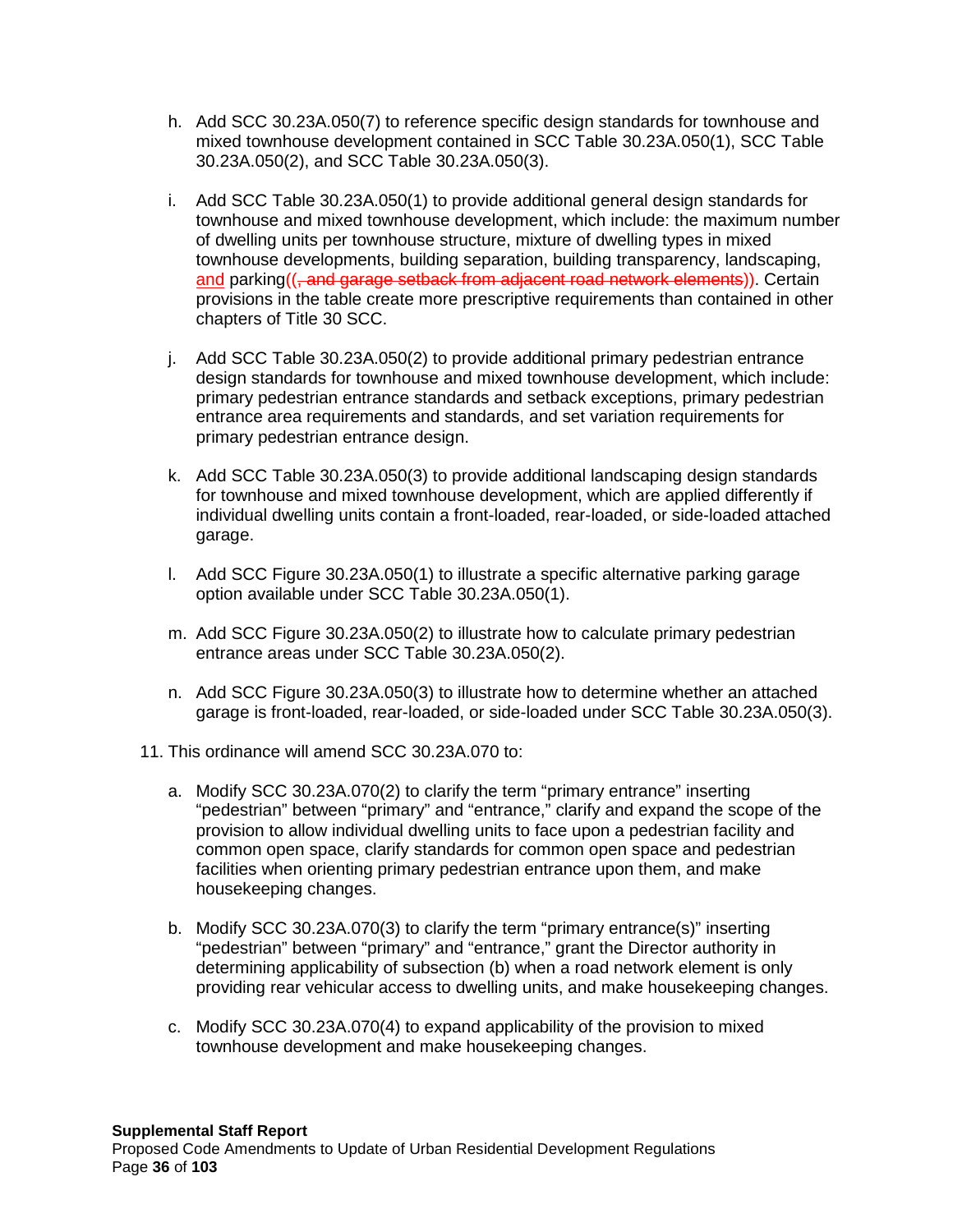- 12. This ordinance will amend SCC 30.24.055 to add the phrase "unit lot short subdivisions" to SCC 30.24.055(1)(a) in order to expand applicability of the provision and delete the reference to SCC 30.41A.205(8), which is not applicable to the subject provision.
- 13. This ordinance will amend SCC 30.25.020 to:
	- a. Modify SCC Table 30.25.020(1) to move the term "proposed use" from one cell to another within the table, separate requirements for "multifamily/townhouse" into individual rows as "townhouse" and "multifamily" with recalibrated standards for townhouse development, consolidate footnotes into the table, renumber footnotes, add footnotes specific to townhouse and mixed townhouse development, add the UC zone to the table which is inadvertently omitted, and make non-substantive housekeeping changes.
	- b. Delete Footnotes 1 through 5 and consolidate them into the table, except Footnote 3 which is deleted in its entirety because the use will be clarified in the table making the footnote obsolete.
	- c. Make non-substantive housekeeping changes to SCC 30.25.020(2).
- 14. This ordinance will amend SCC 30.26.025 to add mixed townhouse development to the tandem parking exception contained in SCC 30.26.025(2).
- 15. This ordinance will amend SCC 30.41A.205 to:
	- a. Modify SCC 30.41A.205(1) to expand the applicability of the unit lot subdivision provisions to include mixed townhouse developments and make non-substantive housekeeping changes.
	- b. Modify SCC 30.41A.205(2) to expand the applicability of the unit lot subdivision provisions to include mixed townhouse developments.
	- c. Modify SCC 30.41A.205(5) to clarify restrictive covenant language, clarify easement requirements, and separate the provision into two subsections.
	- d. Renumber SCC 30.41A.205(6) to SCC 30.41A.205(7).
	- e. Renumber SCC 30.41A.205(7) to SCC 30.41A.205(8).
- 16. This ordinance will amend SCC 30.41A.235 to move an exemption from SCC 30.23A.050(5)(d) related to suitable area for townhouse construction in unit lot subdivisions to this section, expand the applicability of the exemption to all construction in unit lot subdivisions, and make non-substantive housekeeping changes.
- 17. This ordinance will amend SCC 30.41B.205 to:
	- a. Modify SCC 30.41B.205(1) in order to expand the applicability of the unit lot subdivision provisions to include mixed townhouse developments and make nonsubstantive housekeeping changes to the subsection.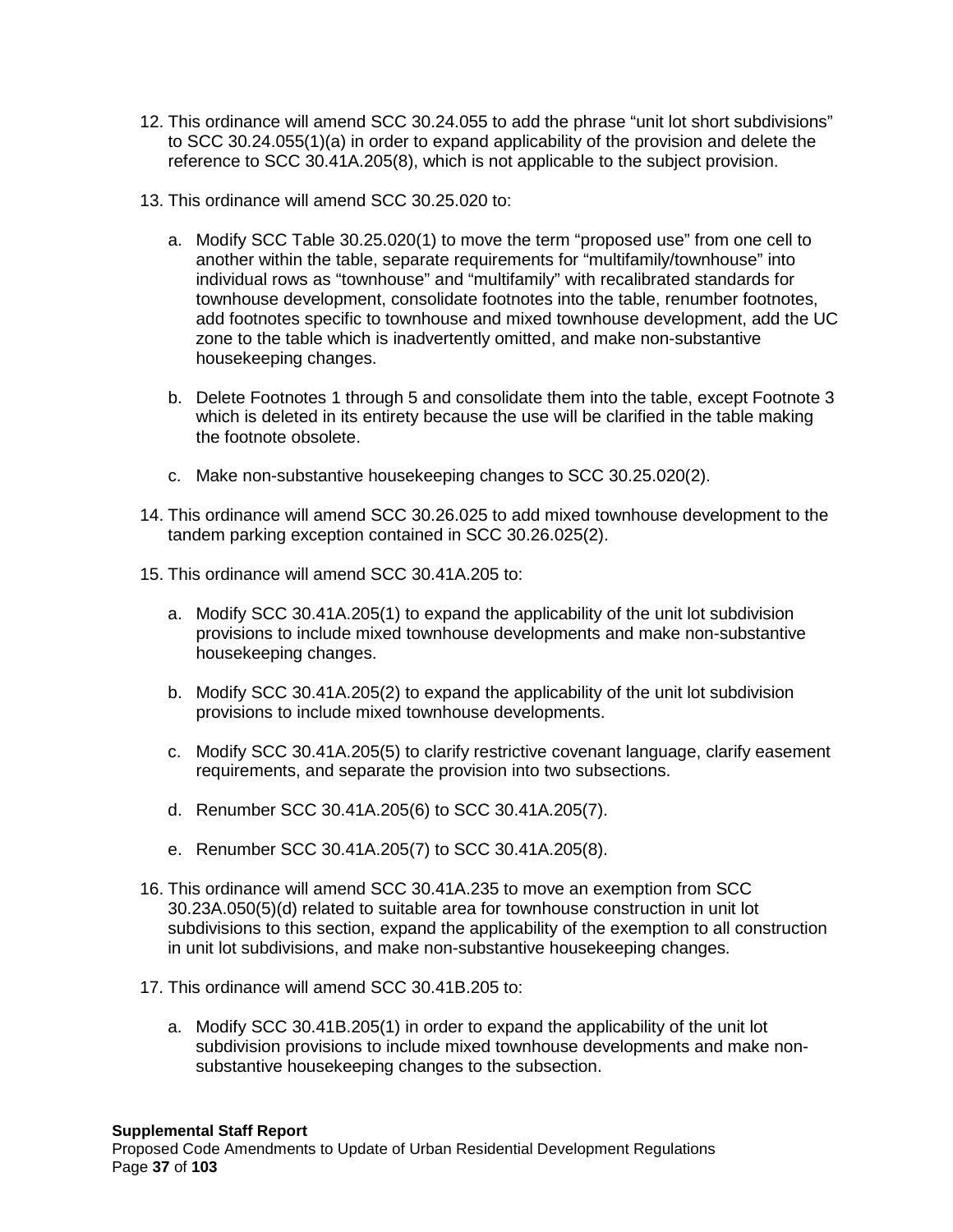- b. Modify SCC 30.41B.205(2) in order to expand the applicability of the unit lot subdivision provisions to include mixed townhouse developments.
- c. Modify SCC 30.41B.205(5) to clarify restrictive covenant language, clarify easement requirements, and separate the provision into two subsections.
- d. Renumber SCC 30.41B.205(6) to SCC 30.41B.205(7).
- e. Renumber SCC 30.41B.205(7) to SCC 30.41B.205(8).
- 18. This ordinance will amend SCC 30.70.210 to modify SCC 30.70.210(3)(b) to expand the applicability of the minor revision provisions to mixed townhouse development and make non-substantive housekeeping changes.
- 19. This ordinance will amend SCC 30.70.220 to:
	- a. Modify the introductory provision of SCC 30.70.220 to expand the applicability of the major revision provisions to mixed townhouse development and make nonsubstantive housekeeping changes.
	- b. Modify SCC 30.70.220(2)(a) in order to expand the applicability of the major revision provisions to mixed townhouse development.
- 20. This ordinance will amend SCC 30.91C.335, "covered parking structure," to clarify the scope of the definition.
- 21. This ordinance will amend SCC 30.91D.525 to revise the definition of "townhouse dwelling" to include "townhouse" as a standalone term and ((clarify that townhouse development may occur on a single site)) remove unnecessary language.
- $((24))$  22. This ordinance will add a new section SCC 30.91M.137 to define "mixed" townhouse development" and "mixed townhouse," a new development type. The definition defines the housing typologies that form the development type and general minimum ((ratie)) share of townhouse dwellings required.
- $((22))$  23. This ordinance will add a new section SCC 30.91S.455 to define "Snohomish" County Residential Design Manual," a term used throughout title 30 SCC. The definition defines the process for manual adoption and applicability of the manual.
- J. The proposed code amendments are consistent with the record as set forth in the PDS Staff Report dated May 10, 2017, and PDS Supplemental Staff Report dated June 6, 2017.

**Section 2.** The Snohomish County Planning Commission makes the following conclusions:

- A. The proposal is consistent with Washington State law and Snohomish County Code.
- B. The proposal is consistent with the MPP.
- C. The proposal is consistent with the CPP.

## **Supplemental Staff Report**

Proposed Code Amendments to Update of Urban Residential Development Regulations Page **38** of **103**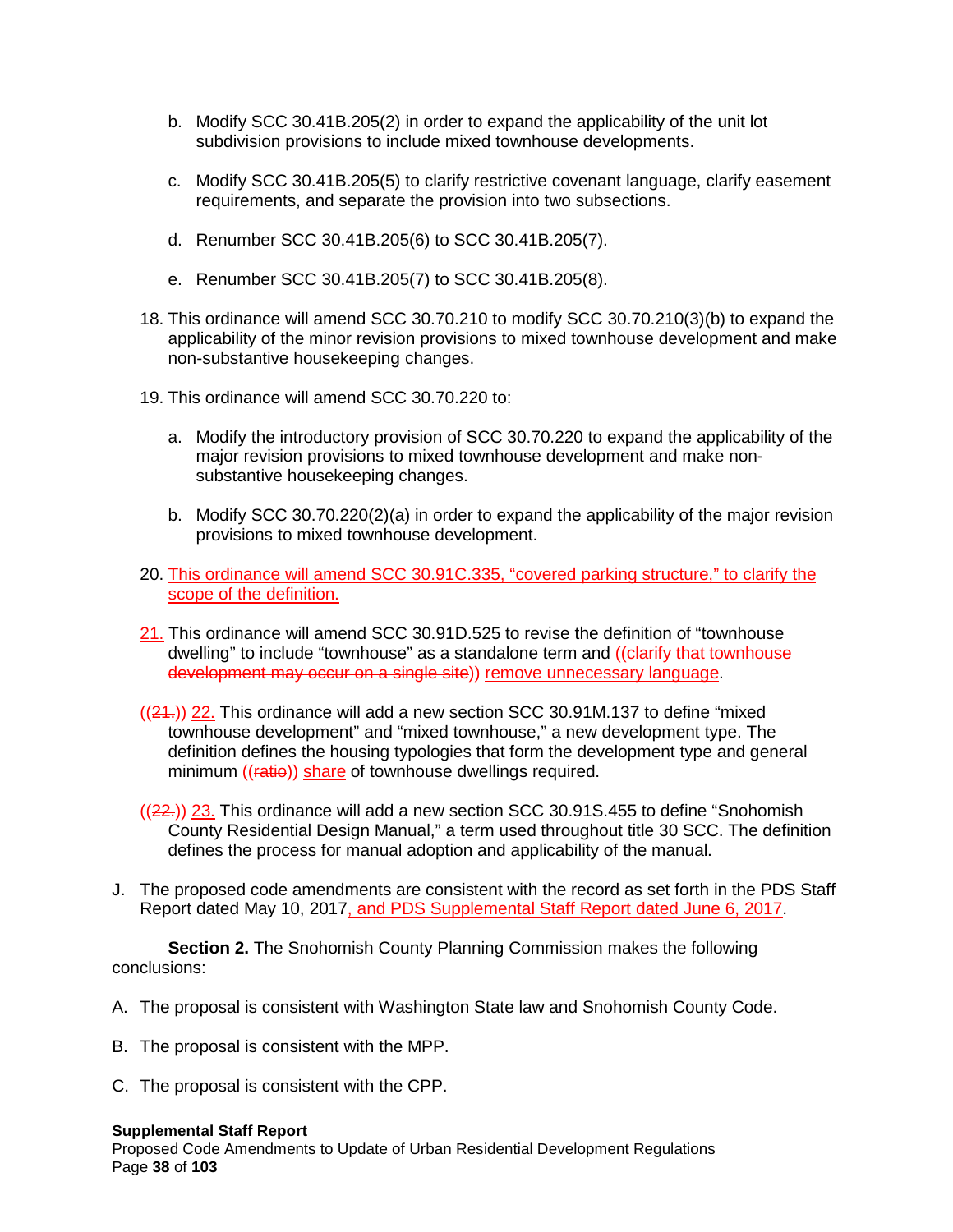- D. The proposal is consistent with the GMACP and with the goals, objectives, and policies of the GPP.
- E. The County has complied with all SEPA requirements with respect to this non-project action.
- F. The regulations proposed by this ordinance do not result in an unconstitutional taking of private property for a public purpose.
- G. The County complied with the state and local public participation requirements under the GMA and Chapter 30.73 SCC.

**Section 3.** The Snohomish County Planning Commission bases its findings and conclusions on the entire record of the Snohomish County Planning Commission, including all testimony and exhibits. Any finding, which should be deemed a conclusion, and any conclusion which should be deemed a finding, is hereby adopted as such, including all testimony and exhibits.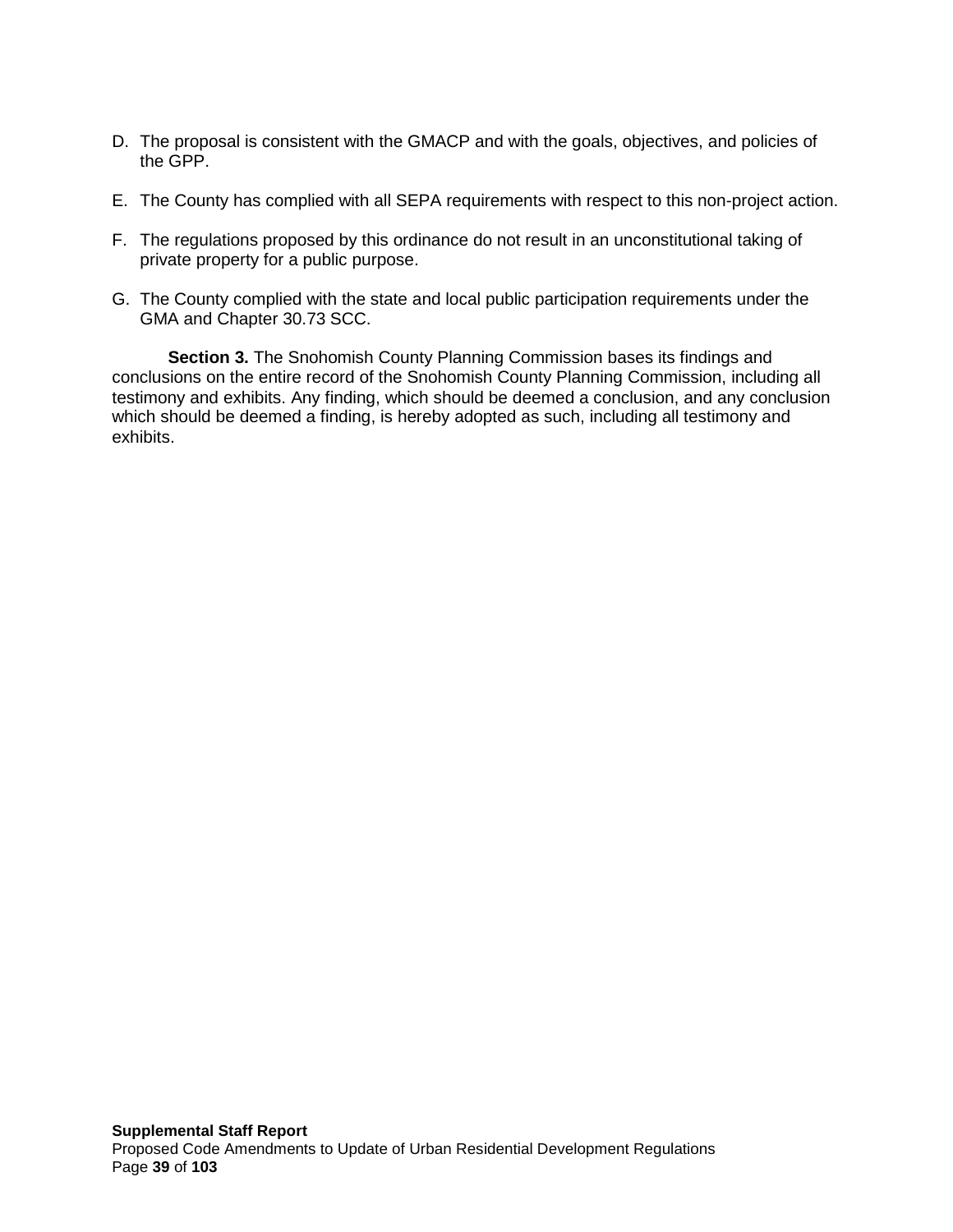# **Attachment 2**

# **Clean Version of Proposed Urban Residential Development Code Amendments and Findings of Fact and Conclusions**

## **30.22.030 Number of uses per lot.**

Uses shall be established upon legally created lots that conform to current zoning requirements or on legal nonconforming lots. A lot may have more than one use placed within its bounds, except that only one single family dwelling may be placed on a lot. This exception shall not apply to model homes as defined herein, to mixed townhouse developments proposed and approved pursuant to chapter 30.23A SCC, planned residential developments proposed and approved pursuant to chapter 30.42B SCC, projects proposed and approved pursuant to chapter 30.34A SCC, or to land zoned commercial or multiple family residential. Multifamily structures may be placed on lots at densities controlled by chapter 30.23 SCC.

## **30.22.130 Reference notes for use ((matrix)) matrices.**

(1) Airport, Stage 1 Utility:

(a) Not for commercial use and for use of small private planes;

(b) In the RU zone, they shall be primarily for the use of the resident property owner; and

(c) When the airport is included in an airpark, the disclosure requirements of

SCC 30.28.005 shall apply.

(2) Day Care Center:

(a) In WFB, R-7,200, R-8,400, R-9,600, R-12,500, R-20,000, and SA-1 zones, shall only be permitted in connection with and secondary to a school facility or place of worship; and

(b) Outdoor play areas shall be fenced or otherwise controlled, and noise buffering provided to protect adjoining residences.

(3) Dock and Boathouse, Private, Non-commercial: The following standards apply outside of shoreline jurisdiction only. If located within shoreline jurisdiction, the standards in SCC 30.67.515 apply instead.

(a) The height of any covered over-water structure shall not exceed 12 feet as measured from the line of ordinary high water;

(b) The total roof area of covered, over-water structures shall not exceed 1,000 square feet;

(c) The entirety of such structures shall have a width no greater than 50 percent of the width of the lot at the natural shoreline upon which it is located;

(d) No over-water structure shall extend beyond the mean low water mark a distance greater than the average length of all preexisting over-water structures along the same shoreline within 300 feet of either side of the parcel on which the structure is proposed. Where no such preexisting structures exist within 300 feet, the pier length shall not exceed 50 feet;

(e) Structures permitted hereunder shall not be used as a dwelling, nor shall any boat moored at any wharf be used as a dwelling while so moored; and

(f) Covered structures are subject to a minimum setback of three feet from any side lot line or extension thereof. No side yard setback shall be required for uncovered structures. No rear yard setback shall be required for any structure permitted hereunder.

(4) Dwelling, Single family: In the MHP zone, single family detached dwellings are limited to one per existing single legal lot of record.

(5) See chapter 30.31E SCC for rezoning to Townhouse zone, and chapter 30.23A SCC for design standards applicable to ((townhouse and attached)) single-family attached dwelling, mixed townhouse, and townhouse development.

(6) Dwelling, Mobile Home:

(a) Shall be multi-sectioned by original design, with a width of 20 feet or greater along its entire body length;

## **Supplemental Staff Report**

Proposed Code Amendments to Update of Urban Residential Development Regulations Page **40** of **103**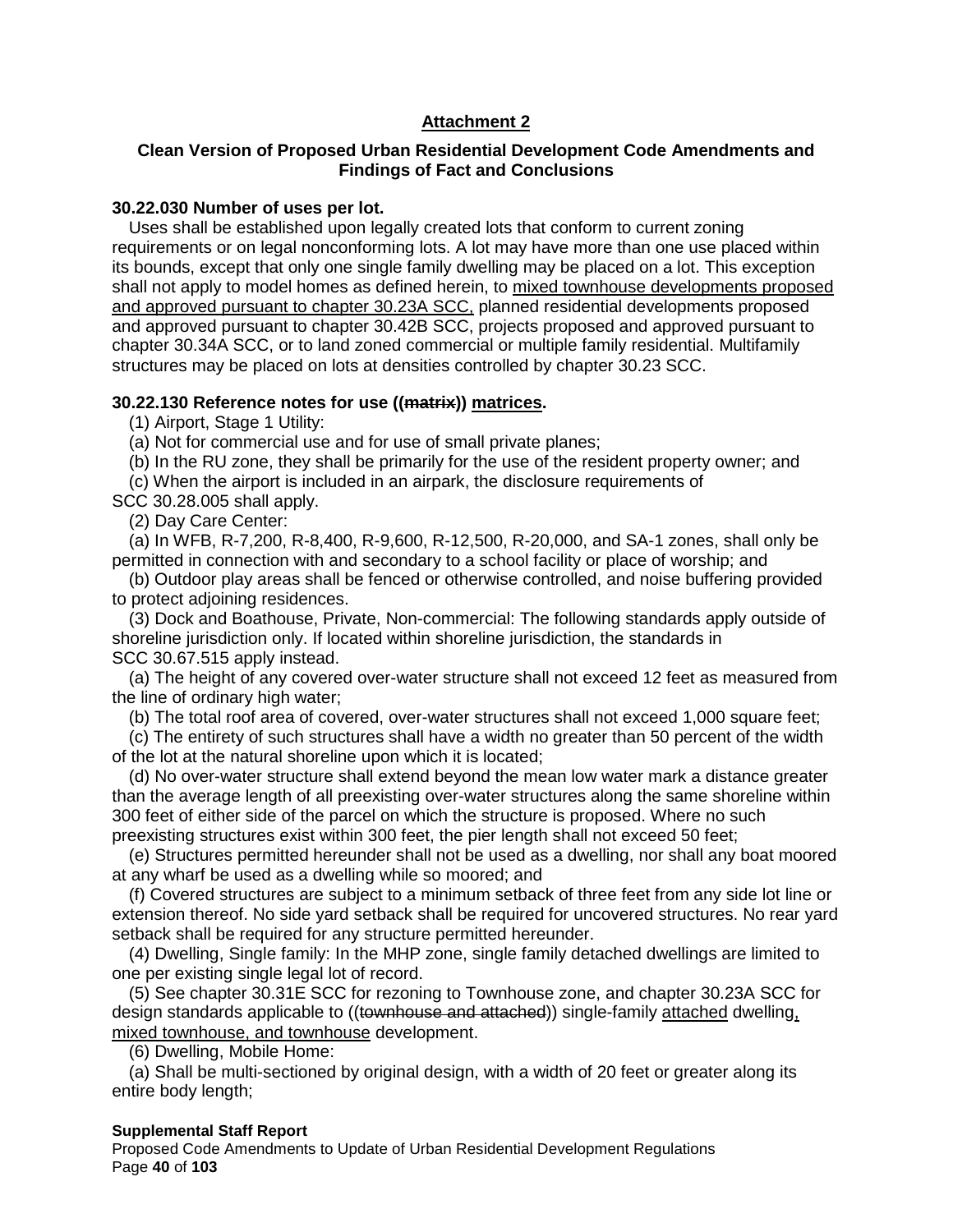(b) Shall be constructed with a non-metallic type, pitched roof;

(c) Except where the base of the mobile home is flush to ground level, shall be installed either with:

(i) skirting material which is compatible with the siding of the mobile home; or

(ii) a perimeter masonry foundation;

(d) Shall have the wheels and tongue removed; and

(e) In the RU zone the above only applies if the permitted lot size is less than 20,000 square feet.

(7) RESERVED for future use.

(8) Family Day Care Home:

(a) No play yards or equipment shall be located in any required setback from a street; and

(b) Outdoor play areas shall be fenced or otherwise controlled.

(9) Farm Stand:

(a) There shall be only one stand on each lot; and

(b) At least 50 percent by farm product unit of the products sold shall be grown, raised or harvested in Snohomish County, and 75 percent by farm product unit of the products sold shall be grown, raised or harvested in the State of Washington.

(10) Farm Worker Dwelling:

(a) At least one person residing in each farm worker dwelling unit shall be employed full time in the farm operation;

(b) An agricultural farm worker dwelling unit affidavit must be signed and recorded with the county attesting to the need for such dwellings to continue the farm operation;

(c) The number of farm worker dwellings shall be limited to one per each 40 acres under single contiguous ownership to a maximum of six total dwellings, with 40 acres being required to construct the first accessory dwelling unit. Construction of the maximum number of dwelling units permitted shall be interpreted as exhausting all residential potential of the land until such time as the property is legally subdivided; and

(d) All farm worker dwellings must be clustered on the farm within a 10-acre farmstead which includes the main dwelling. The farmstead's boundaries shall be designated with a legal description by the property owner with the intent of allowing maximum flexibility while minimizing interference with productive farm operation. Farm worker dwellings may be located other than as provided for in this subsection only if environmental or physical constraints preclude meeting these conditions.

(11) Home Occupation: See SCC 30.28.050.

(12) Kennel, Commercial: There shall be a five-acre minimum lot area; except in the R-5 and RD zones, where 200,000 square feet shall be the minimum lot area.

(13) Kennel, Private-breeding, and Kennel, Private Non-breeding: Where the animals comprising the kennel are housed within the dwelling, the yard or some portion thereof shall be fenced and maintained in good repair or to contain or to confine the animals upon the property and restrict the entrance of other animals.

(14) Parks, Publicly-owned and Operated:

(a) No bleachers are permitted if the site is less than five acres in size;

(b) All lighting shall be shielded to protect adjacent properties; and

(c) No amusement devices for hire are permitted.

(15) Boarding House: There shall be accommodations for no more than two persons.

(16) RESERVED for future use (Social Service Center - DELETED by Amended Ord. 04-010 effective March 15, 2004)

(17) Swimming/Wading Pool (not to include hot tubs and spas): For the sole use of occupants and guests:

## **Supplemental Staff Report**

Proposed Code Amendments to Update of Urban Residential Development Regulations Page **41** of **103**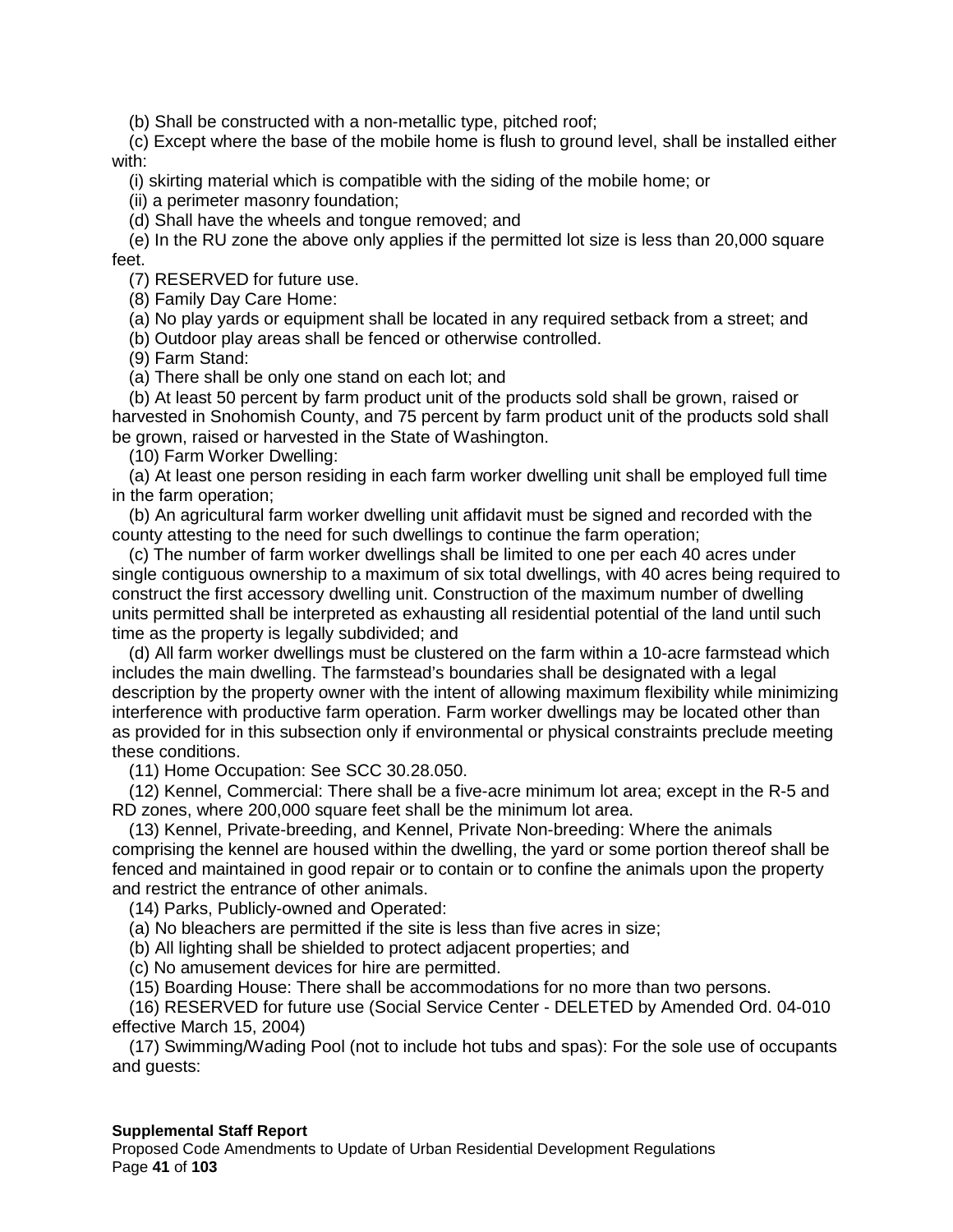(a) No part of the pool shall project more than one foot above the adjoining ground level in a required setback; and

(b) The pool shall be enclosed with a fence not less than four feet high, of sufficient design and strength to keep out children.

(18) Temporary Dwelling for a Relative:

(a) The dwelling shall be occupied only by a relative, by blood or marriage, of the occupant(s) of the permanent dwelling;

(b) The relative must receive from, or administer to, the occupant of the other dwelling continuous care and assistance necessitated by advanced age or infirmity;

(c) The need for such continuous care and assistance shall be attested to in writing by a licensed physician;

(d) The temporary dwelling shall be occupied by not more than two persons;

(e) Use as a commercial rental unit shall be prohibited;

(f) The temporary dwelling shall be situated not less than 20 feet from the permanent dwelling on the same lot and shall not be located in any required yard of the principal dwelling;

(g) A land use permit binder shall be executed by the landowner, recorded with the Snohomish County auditor and a copy of the recorded document submitted to the department for inclusion in the permit file;

(h) Adequate screening, landscaping, or other measures shall be provided pursuant to SCC 30.25.028 to protect surrounding property values and ensure compatibility with the immediate neighborhood;

(i) An annual renewal of the temporary dwelling permit, together with recertification of need, shall be accomplished by the applicant through the department in the same month of each year in which the initial mobile home/building permit was issued;

(j) An agreement to terminate such temporary use at such time as the need no longer exists shall be executed by the applicant and recorded with the Snohomish County auditor; and

(k) Only one temporary dwelling may be established on a lot. The temporary dwelling shall not be located on a lot on which a detached accessory apartment is located.

(19) Recreational Vehicle:

(a) There shall be no more than one per lot;

(b) Shall not be placed on a single site for more than 180 days in any 12-month period; and

(c) Shall be limited in the floodways to day use only (dawn to dusk) during the flood season (October 1st through March 30th) with the following exceptions:

(i) Recreational vehicle use associated with a legally occupied dwelling to accommodate overnight guests for no more than a 21-day period;

(ii) Temporary overnight use by farm workers on the farm where they are employed subject to subsections (19)(a) and (b) of this section; and

(iii) Subject to subsections (19)(a) and (b) of this section, temporary overnight use in a mobile home park, which has been in existence continuously since 1970 or before, that provides septic or sewer service, water and other utilities, and that has an RV flood evacuation plan that has been approved and is on file with the department of emergency management and department of planning and development services.

(20) Ultralight Airpark:

(a) Applicant shall submit a plan for the ultralight airpark showing the location of all buildings, ground circulation, and parking areas, common flight patterns, and arrival and departure routes;

(b) Applicant shall describe in writing the types of activities, events, and flight operations which are expected to occur at the airpark; and

(c) Approval shall be dependent upon a determination by the county decision maker that all potential impacts such as noise, safety hazards, sanitation, traffic, and parking are compatible with the site and neighboring land uses, particularly those involving residential uses or livestock

#### **Supplemental Staff Report**

Proposed Code Amendments to Update of Urban Residential Development Regulations Page **42** of **103**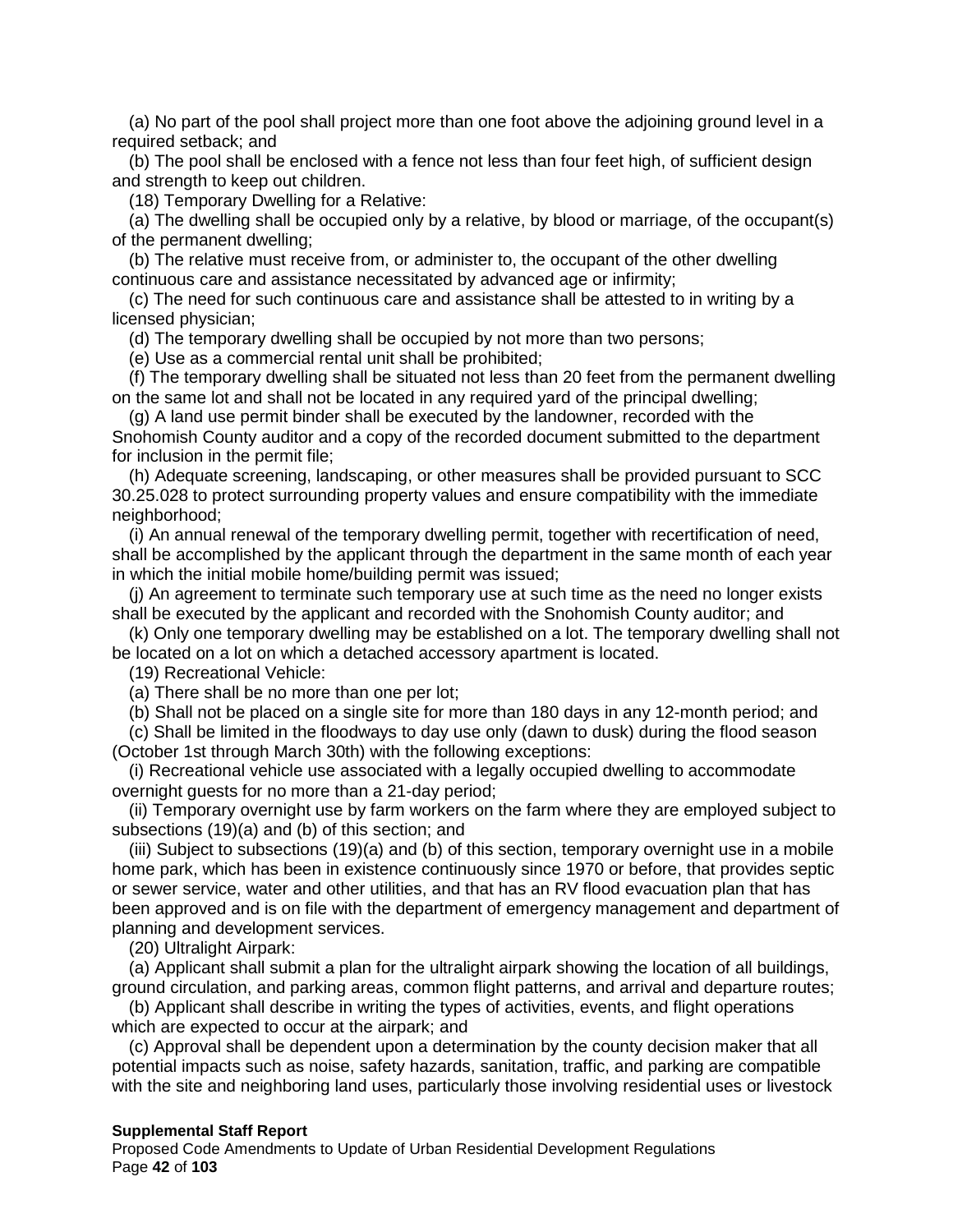or small animal husbandry; and further that the proposed use can comply with Federal Aviation Administration regulations (FAR Part 103), which state that ultralight vehicle operations will not:

(i) create a hazard for other persons or property;

(ii) occur between sunset and sunrise;

(iii) occur over any substantially developed area of a city, town, or settlement, particularly over residential areas or over any open air assembly of people; or

(iv) occur in an airport traffic area, control zone, terminal control area, or positive control area without prior authorization of the airport manager with jurisdiction.

(21) RESERVED for future use.

(22) General Retail: In the FS zone, there shall be a 5,000-square foot floor area limitation.

(23) Vehicle, Vessel and Equipment Sales and Rental: In the CB and CRC zone, all display, storage, and sales activities shall be conducted within a structure enclosed by walls on at least two sides.

(24) Race Track: The track shall be operated in such a manner so as not to cause offense by reason of noise or vibration beyond the boundaries of the subject property.

(25) Rural Industry:

(a) The number of employees shall not exceed 10;

(b) All operations shall be carried out in a manner so as to avoid the emission or creation of smoke, dust, fumes, odors, heat, glare, vibration, noise, traffic, surface water drainage, sewage, water pollution, or other emissions which are unduly or unreasonably offensive or injurious to properties, residents, or improvements in the vicinity;

(c) The owner of the rural industry must reside on the same premises as the rural industry and, in the RD zone, the residence shall be considered as a caretaker's quarters; and

(d) Outside storage, loading or employee parking in the RD zone shall provide 15-foot wide Type A landscaping as defined in SCC 30.25.017.

(26) RESERVED for future use.

(27) Governmental and Utility Structures and Facilities:

Special lot area requirements for this use are contained in SCC 30.23.200.

(28) Excavation and Processing of Minerals:

(a) This use, as described in SCC 30.31D.010(2), is allowed in the identified zones only where these zones coincide with the mineral lands designation in the comprehensive plan (mineral resource overlay or MRO), except for the MC zone where mineral lands designation is not required.

(b) An Administrative Conditional Use Permit or a Conditional Use Permit is required pursuant to SCC 30.31D.030.

(c) Excavation and processing of minerals exclusively in conjunction with forest practices regulated pursuant to chapter 76.09 RCW is permitted outright in the Forestry zone.

(29) Medical Clinic, Licensed Practitioner: A prescription pharmacy may be permitted when located within the main building containing licensed practitioner(s).

(30) Forest Industry Storage & Maintenance Facility (except harvesting) adjacent to property lines in the RU zone shall provide 15-foot wide Type A landscaping as defined in SCC 30.25.017.

(31) Boat Launch Facilities, Commercial or Non-commercial:

(a) The hearing examiner may regulate, among other factors, required launching depth, lengths of existing docks and piers;

(b) Off-street parking shall be provided in an amount suitable to the expected usage of the facility. When used by the general public, the guideline should be 32 to 40 spaces capable of accommodating both a car and boat trailer for each ramp lane of boat access to the water;

(c) A level vehicle-maneuvering space measuring at least 50 feet square shall be provided;

#### **Supplemental Staff Report**

Proposed Code Amendments to Update of Urban Residential Development Regulations Page **43** of **103**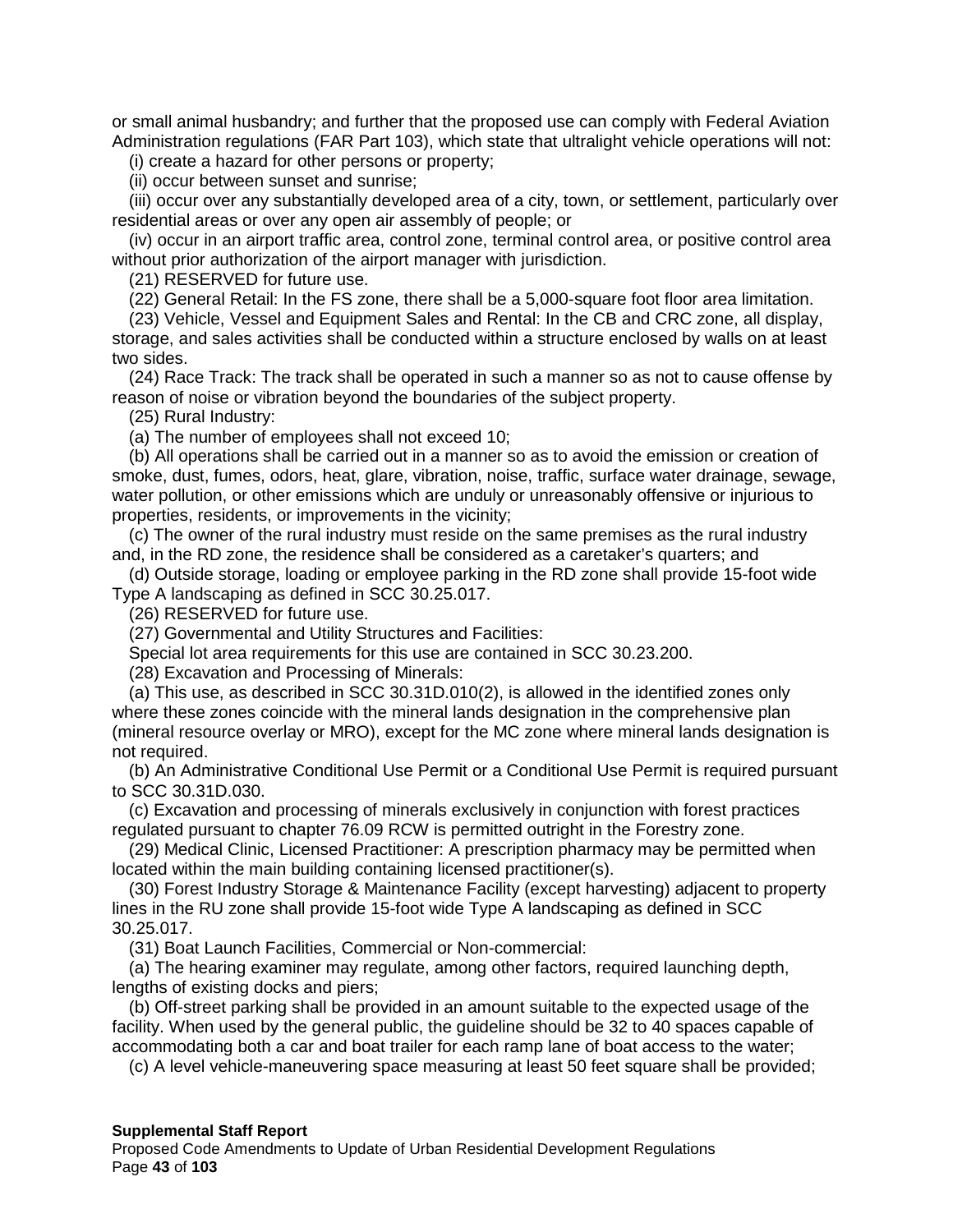(d) Pedestrian access to the water separate from the boat launching lane or lanes may be required where it is deemed necessary in the interest of public safety;

(e) Safety buoys shall be installed and maintained separating boating activities from other water-oriented recreation and uses where this is reasonably required for public safety, welfare, and health; and

(f) All site improvements for boat launch facilities shall comply with all other requirements of the zone in which it is located.

(32) Campground:

(a) The maximum overall density shall be seven camp or tent sites per acre in Forestry and Recreation (F&R) zoning and two camp or tent sites per acre in Forestry (F) zoning;

(b) The minimum site size shall be 10 acres; and

(c) Campgrounds in Forestry (F) zoning may not provide utility hookups (e.g. water, electric, sewage) to individual campsites; such hookups are allowed in campgrounds with Forestry and Recreation (F&R) zoning.

(33) Commercial Vehicle Home Basing:

(a) The vehicles may be parked and maintained only on the property wherein resides a person who uses them in their business;

(b) Two or more vehicles may be so based; and

(c) The vehicles shall be in operable conditions.

(34) Distillation of Alcohol:

(a) The distillation shall be from plant products, for the purpose of sale as fuel, and for the production of methane from animal waste produced on the premises;

(b) Such distillation shall be only one of several products of normal agricultural activities occurring on the premises; and

(c) By-products created in this process shall be used for fuel or fertilizer on the premises.

(35) RESERVED for future use (Group Care Facility - DELETED by Amended Ord. 04-010 effective March 15, 2004)

(36) RESERVED for future use.

(37) Small Animal Husbandry: There shall be a five-acre minimum site size.

(38) Mobile Home Park: Such development must fulfill the requirements of chapter 30.42E SCC.

(39) Sludge Utilization: See SCC 30.28.085.

(40) Homestead Parcel: See SCC 30.28.055.

(41) Special Setback Requirements for this use are contained in SCC 30.23.110 or 30.67.515 if within shoreline jurisdiction.

(42) In the R-12,500 and WFB zones, the minimum lot size for duplexes shall be one and one-half times the minimum lot size for single family dwellings.

(43) Petroleum Products and Gas, Bulk Storage:

(a) All above ground storage tanks shall be set back from all property lines in accordance with requirements in the International Fire Code (IFC); and

(b) Storage tanks below ground shall be set back no closer to the property line than a distance equal to the greatest dimensions (diameter, length or height) of the buried tank.

(44) Auto Wrecking Yards and Junkyards: A sight-obscuring fence a minimum of seven feet high shall be established and maintained to the interior side of the required perimeter landscaping area in the LI and RI zones. For perimeter landscaping requirements for this use in all zones, see SCC 30.25.020.

(45) Antique Shops: When established as a home occupation as regulated by SCC 30.28.050(1); provided further that all merchandise sold or offered for sale shall be predominantly "antique" and antique-related objects.

(46) Billboards: See SCC 30.27.080 for specific requirements.

#### **Supplemental Staff Report**

Proposed Code Amendments to Update of Urban Residential Development Regulations Page **44** of **103**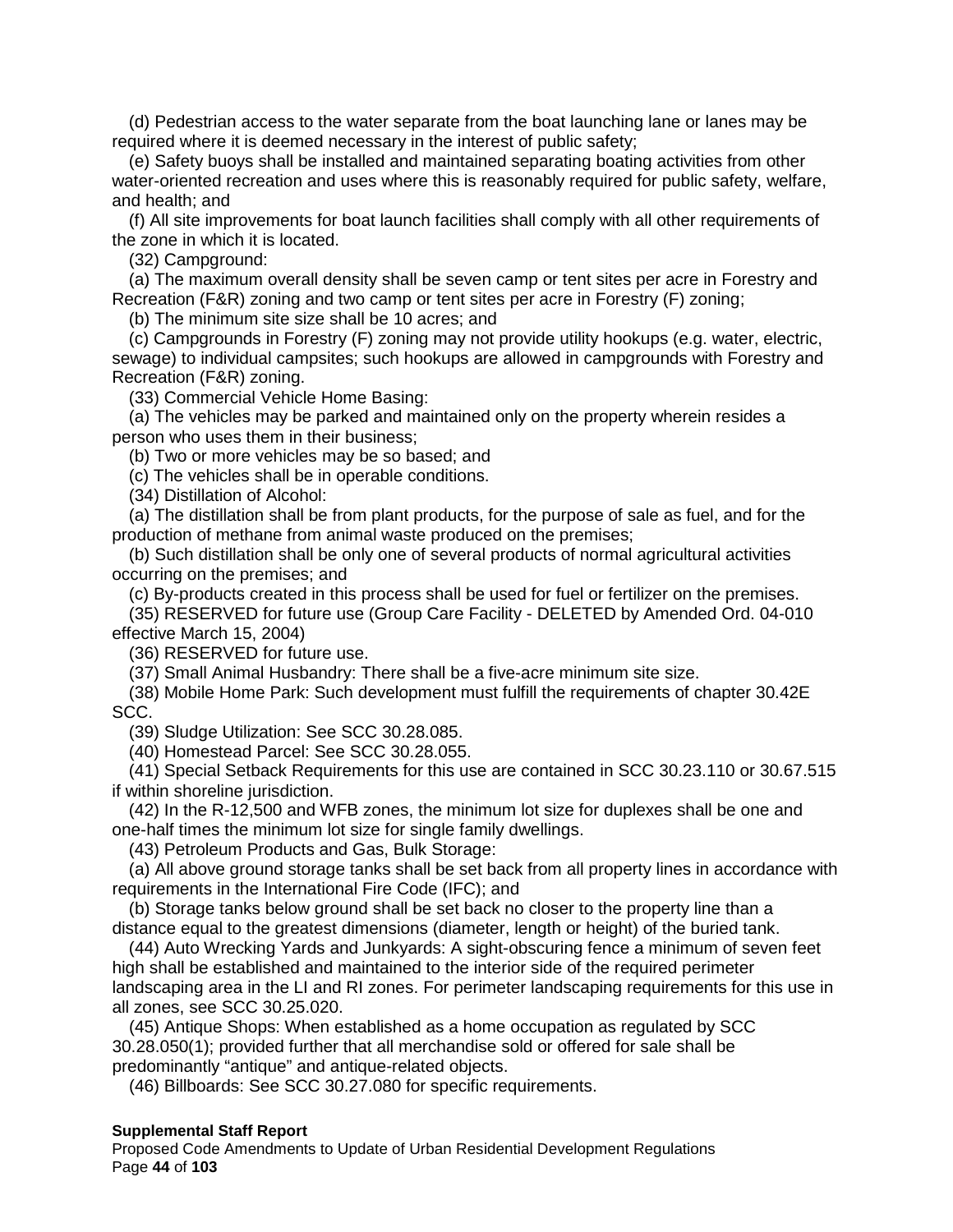(47) RESERVED for future use.

(48) Stockyard and Livestock Auction Facility: The minimum lot size is 10 acres.

(49) Restaurants and Personal Service Shops: Located to service principally the constructed industrial park uses.

(50) Sludge Utilization: A conditional use permit is required for manufacture of materials by a non-governmental agency containing stabilized or digested sludge for a public utilization.

(51) RESERVED for future use.

(52) RESERVED for future use.

(53) Retail Store: See SCC 30.31A.120 for specific requirements for retail stores in the BP zone.

(54) Retail Sales of Hay, Grain, and Other Livestock Feed are permitted on site in conjunction with a livestock auction facility.

(55) Noise of Machines and Operations in the LI and HI zones shall comply with chapter 10.01 SCC and machines and operations shall be muffled so as not to become objectionable due to intermittence, beat frequency, or shrillness.

(56) Sludge Utilization: Only at a completed sanitary landfill or on a completed cell within a sanitary landfill, subject to the provision of SCC 30.28.085.

(57) Woodwaste Recycling and Woodwaste Storage Facility: See SCC 30.28.095.

(58) Bed and Breakfast Guesthouses and Bed and Breakfast Inns: See SCC 30.28.020.

(59) Detached Accessory or Non-Accessory Private Garages and Storage Structures: Subject to the following requirements:

(a) Special setback requirements for these uses are contained in SCC 30.23.110(20);

(b) Artificial lighting shall be hooded or shaded so that direct outside lighting, if any, will not result in glare when viewed from the surrounding property or rights-of-way;

(c) The following compatibility standards shall apply:

(i) proposals for development in existing neighborhoods with a well-defined character should be compatible with or complement the highest quality features, architectural character and siting pattern of neighboring buildings. Where there is no discernable pattern, the buildings shall complement the neighborhood. Development of detached private garages and storage structures shall not interrupt the streetscape or dwarf the scale of existing buildings of existing neighborhoods. Applicants may refer to the Residential Development Handbook for Snohomish County Communities to review techniques recommended to achieve neighborhood compatibility;

(ii) building plans for all proposals larger than 2,400 square feet in the Waterfront Beach, R-7,200, R-8,400, R-9,600 and R-12,500 zones and rural cluster subdivisions shall document the use of building materials compatible and consistent with existing on-site residential development exterior finishes;

(iii) in the Waterfront Beach, R-7,200, R-8,400, R-9,600 and R-12,500 zones and rural cluster subdivisions, no portion of a detached accessory private garage or storage structure shall extend beyond the building front of the existing single family dwelling, unless screening, landscaping, or other measures are provided to ensure compatibility with adjacent properties; and

(iv) in the Waterfront Beach, R-7,200, R-8,400, R-9,600 and R-12,500 zones and rural cluster subdivisions, no portion of a detached non-accessory private garage or storage structure shall extend beyond the building front of existing single family dwellings on adjacent lots where the adjacent dwellings are located within 10 feet of the subject property line. When a detached nonaccessory private garage or storage structure is proposed, the location of existing dwellings on adjacent properties located within 10 feet of the subject site property lines shall be shown on the site plan;

Proposed Code Amendments to Update of Urban Residential Development Regulations Page **45** of **103**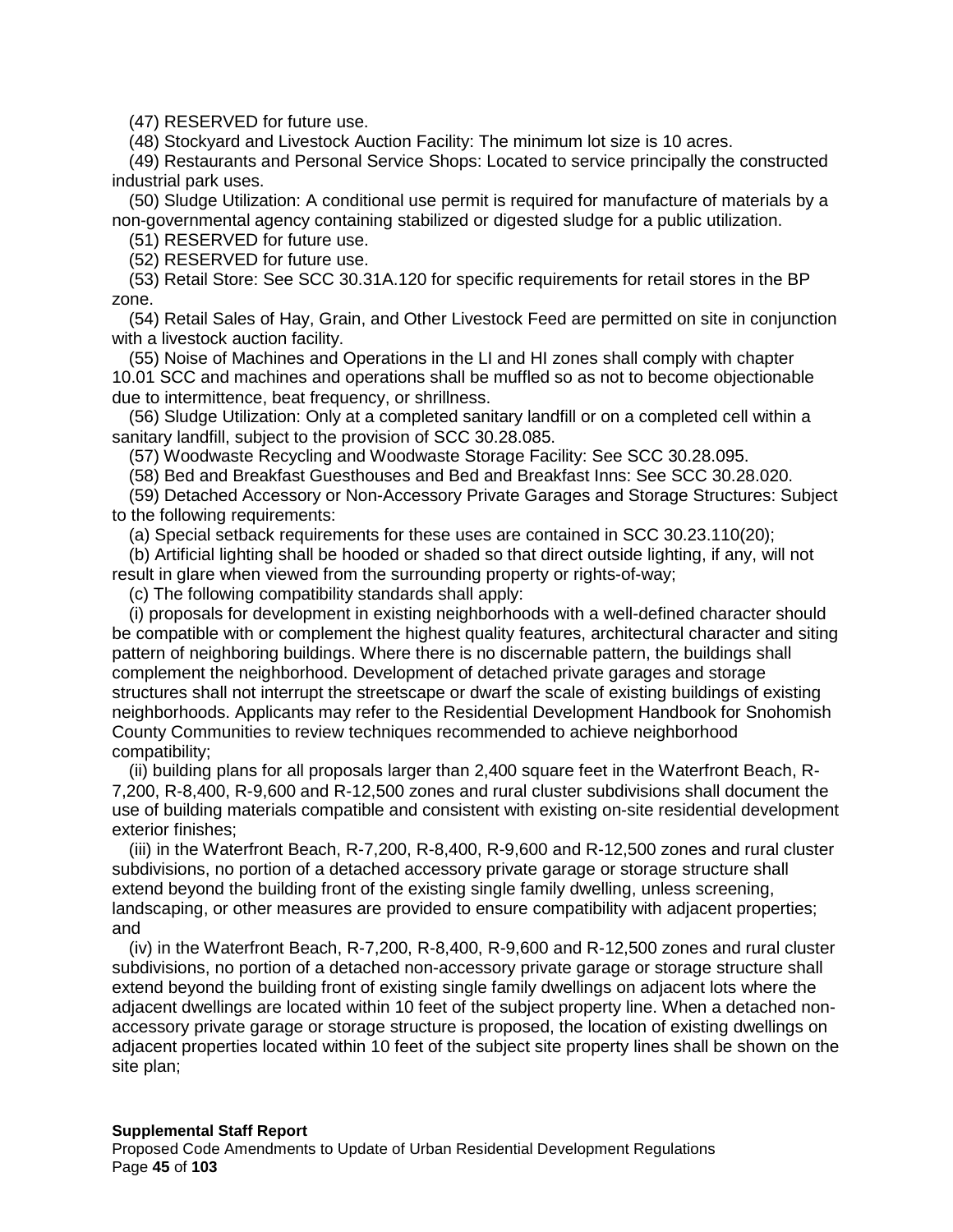(d) All detached accessory or non-accessory private garages and storage structures proposed with building footprints larger than 2,400 square feet shall provide screening or landscaping from adjacent properties pursuant to chapter 30.25 SCC;

(e) On lots less than 10 acres in size having no established residential use, only one nonaccessory private garage and one storage structure shall be allowed. On lots 10 acres or larger without a residence where the cumulative square footage of all existing and proposed nonaccessory private garages and storage structures is 6,000 square feet or larger, a conditional use permit shall be required.

(f) Where permitted, separation between multiple private garages or storage structures shall be regulated pursuant to subtitle 30.5 SCC.

(60) The cumulative square footage of all detached accessory and non-accessory private garages and storage structures shall not exceed 6,000 square feet on any lot less than five acres, except this provision shall not apply in the LDMR, MR, T, NB, GC, PCB, CB, FS, BP, IP, LI, HI, RB, RFS, CRC and RI zones.

(61) Museums: Museums within the agriculture A-10 zone are permitted only in structures which were legally existing on October 31, 1991.

(62) Accessory Apartments: See SCC 30.28.010.

(63) Temporary Woodwaste Recycling and Temporary Woodwaste Storage Facilities: See SCC 30.28.090.

(64) RESERVED for future use.

(65) On-Site Hazardous Waste Treatment and Storage Facilities: Allowed only as an incidental use to any use generating hazardous waste which is otherwise allowed; provided that such facilities demonstrate compliance with the state siting criteria for dangerous waste management facilities pursuant to RCW 70.105.210 and WAC 173-303-282 as now written or hereafter amended.

(66) An application for a conditional use permit to allow an off-site hazardous waste treatment and storage facility shall demonstrate compliance with the state siting criteria for dangerous waste management facilities pursuant to RCW 70.105.210 and WAC 173-303-282 as now written or hereafter amended.

(67) Adult Entertainment Uses: See SCC 30.28.015.

(68) Special Building Height provisions for this use are contained in SCC 30.23.050(2)(d).

(69) RESERVED for future use.

(70) Equestrian Centers: Allowed with a conditional use permit on all lands zoned A-10 except in that portion of the special flood hazard area of the lower Snohomish and Stillaguamish rivers designated density fringe as described in chapter 30.65 SCC.

(71) Mini-Equestrian Centers are allowed as a permitted use on all lands zoned A-10 except in that portion of the special flood hazard area of the lower Snohomish and Stillaguamish rivers designated density fringe as described in chapter 30.65 SCC.

(72) Equestrian Centers and Mini-equestrian Centers require the following:

(a) Five-acre minimum site size for a mini-equestrian center;

(b) Covered riding arenas shall not exceed 15,000 square feet for a mini-equestrian center; provided that stabling areas, whether attached or detached, shall not be included in this calculation;

(c) Any lighting of an outdoor or covered arena shall be shielded so as not to glare on surrounding properties or rights-of-way;

(d) On sites located in RC and R-5 zones, Type A landscaping as defined in SCC 30.25.017 is required to screen any outside storage, including animal waste storage, and parking areas from adjacent properties;

(e) Riding lessons, rentals, or shows shall only occur between 8:00 a.m. and 9:00 p.m.;

#### **Supplemental Staff Report**

Proposed Code Amendments to Update of Urban Residential Development Regulations Page **46** of **103**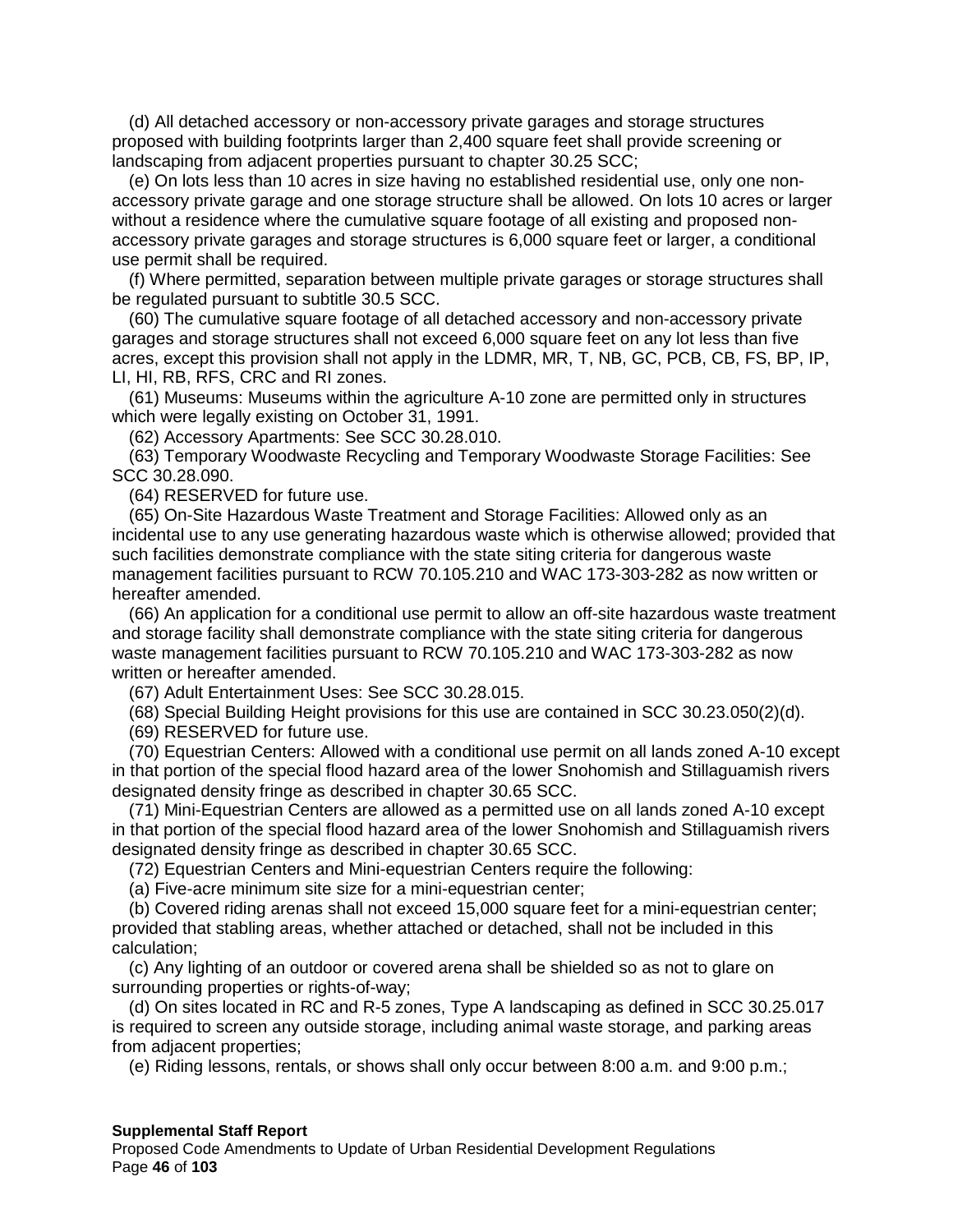(f) Outside storage, including animal waste storage, and parking areas shall be set back at least 30 feet from any adjacent property line. All structures shall be set back as required in SCC 30.23.110(8); and

(g) The facility shall comply with all applicable county building, health, and fire code requirements.

(73) Temporary Residential Sales Coach (TRSC):

(a) The commercial coach shall be installed in accordance with all applicable provisions within chapter 30.54A SCC;

(b) The TRSC shall be set back a minimum of 20 feet from all existing and proposed road rights-of-way and five feet from proposed and existing property lines;

(c) Vehicular access to the temporary residential sales coach shall be approved by the county or state; and

(d) Temporary residential sales coaches may be permitted in approved preliminary plats, prior to final plat approval, when the following additional conditions have been met:

(i) plat construction plans have been approved;

(ii) the fire marshal has approved the TRSC proposal;

(iii) proposed lot lines for the subject lot are marked on site; and

(iv) the site has been inspected for TRSC installation to verify compliance with all applicable regulations and plat conditions, and to assure that land disturbing activity, drainage, utilities infrastructure, and native growth protection areas are not adversely affected.

(74) Golf Course and Driving Range: In the A-10 zone, artificial lighting of the golf course or driving range shall not be allowed. Land disturbing activity shall be limited in order to preserve prime farmland. At least 75 percent of prime farmland on site shall remain undisturbed.

(75) Model Hobby Park: SCC 30.28.060.

(76) Commercial Retail Uses: Not allowed in the Light Industrial and Industrial Park zones when said zones are located in the Maltby UGA of the comprehensive plan, and where such properties are, or can be served by railway spur lines.

(77) Studio: Studio uses may require the imposition of special conditions to ensure compatibility with adjacent residential, multiple family, or rural-zoned properties. The hearing examiner may impose such conditions when deemed necessary pursuant to the provisions of chapter 30.42C SCC. The following criteria are provided for hearing examiner consideration when specific circumstances necessitate the imposition of conditions:

(a) The number of nonresident artists and professionals permitted to use a studio at the same time may be limited to no more than 10 for any lot 200,000 square feet or larger in size, and limited to five for any lot less than 200,000 square feet in size;

(b) The hours of facility operation may be limited; and

(c) Landscape buffers may be required to visually screen facility structures or outdoor storage areas when the structures or outdoor storage areas are proposed within 100 feet of adjacent residential, multiple family, and rural-zoned properties. The buffer shall be an effective site obscuring screen consistent with Type A landscaping as defined in SCC 30.25.017.

(78) RESERVED for future use.

(79) The gross floor area of the use shall not exceed 2,000 square feet.

(80) The gross floor area of the use shall not exceed 4,000 square feet.

(81) The construction contracting use in the Rural Business zone shall be subject to the following requirements:

(a) The use complies with all of the performance standards required by SCC 30.31F.100 and 30.31F.110;

(b) Not more than 1,000 square feet of outdoor storage of materials shall be allowed and shall be screened in accordance with SCC 30.25.024;

#### **Supplemental Staff Report**

Proposed Code Amendments to Update of Urban Residential Development Regulations Page **47** of **103**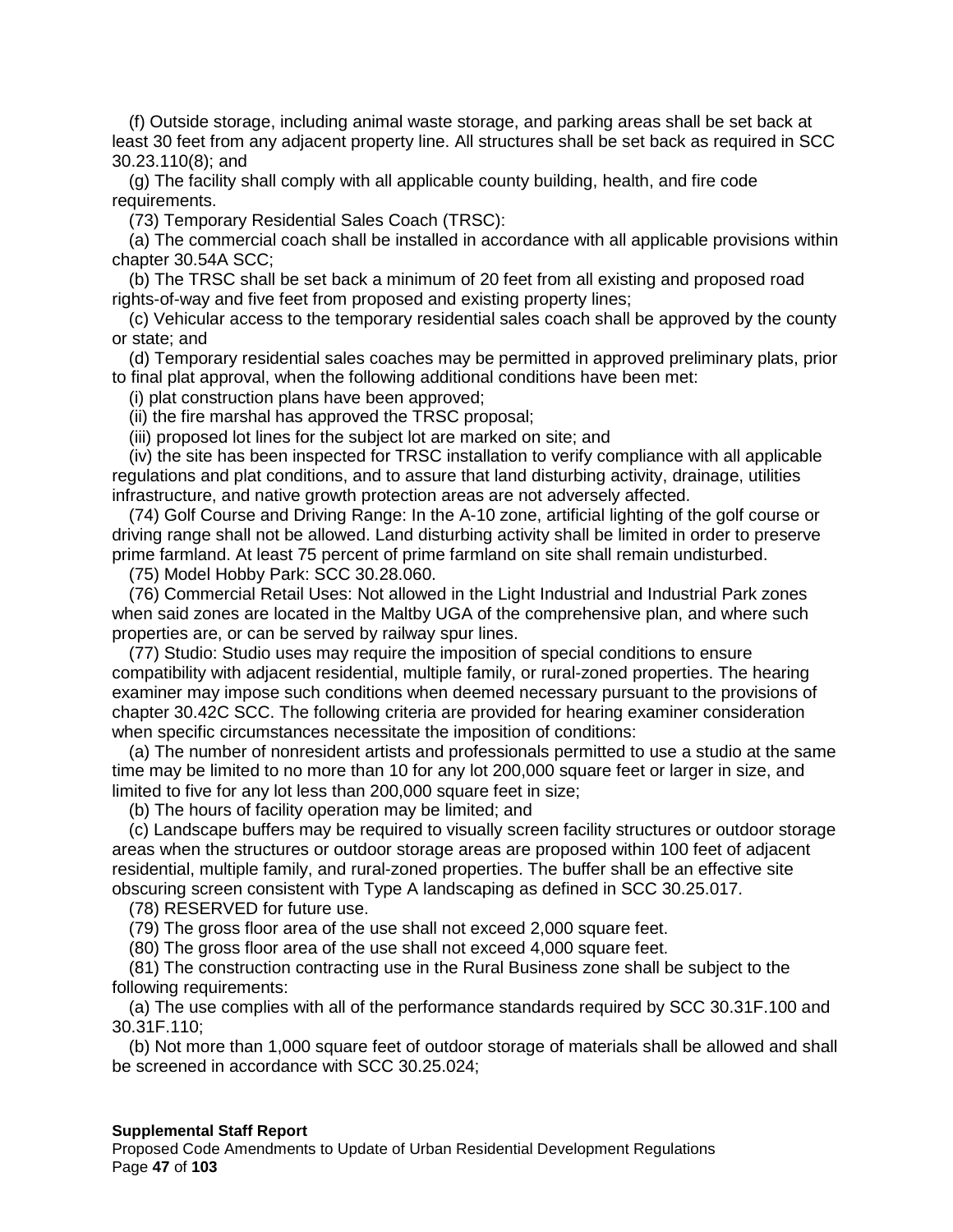(c) In addition to the provisions of subsection (81)(b) of this section, not more than five commercial vehicles or construction machines shall be stored outdoors and shall be screened in accordance with SCC 30.25.020 and 30.25.032;

(d) The on-site fueling of vehicles shall be prohibited; and

(e) The storage of inoperable vehicles and hazardous or earth materials shall be prohibited.

(82) Manufacturing, Heavy includes the following uses: Distillation of wood, coal, bones, or the manufacture of their by-products; explosives manufacturing; manufacture of fertilizer; extraction of animal or fish fat or oil; forge, foundry, blast furnace or melting of ore; manufacturing of acid, animal black/black bone, cement or lime, chlorine, creosote, fertilizer, glue or gelatin, potash, pulp; rendering of fat, tallow and lard, rolling or booming mills; tannery; or tar distillation and manufacturing. See SCC 30.91M.028.

(83) "All other forms of manufacture not specifically listed" is a category which uses manufacturing workers, as described under the Dictionary of Occupational Titles, published by the US Department of Labor, to produce, assemble or create products and which the director finds consistent with generally accepted practices and performance standards for the industrial zone where the use is proposed. See SCC 30.91M.024 and 30.91M.026.

(84) RESERVED for future use.

(85) A single family dwelling may have only one guesthouse.

(86) Outdoor display or storage of goods and products is prohibited on site.

(87) Wedding Facility:

(a) Such use is permitted only:

(i) on vacant and undeveloped land;

(ii) on developed land, but entirely outside of any permanent structure;

(iii) partially outside of permanent structures and partially inside of one or more permanent structures which were legally existing on January 1, 2001; or

(iv) entirely inside of one or more permanent structures which were legally existing on January 1, 2001;

(b) The applicant shall demonstrate that the following criteria are met with respect to the activities related to the use:

(i) compliance with the noise control provisions of chapter 10.01 SCC;

(ii) adequate vehicular site distance and safe turning movements exist at the access to the site consistent with the EDDS as defined in Title 13 SCC; and

(iii) adequate sanitation facilities are provided on site pursuant to chapter 30.50 SCC and applicable Snohomish Health District provisions;

(c) Adequate on-site parking shall be provided for the use pursuant to SCC 30.26.035; and

(d) A certificate of occupancy shall be obtained pursuant to chapter 30.50 SCC for the use of any existing structure.

(88) Public/Institutional Use Designation (P/IU): When applied to land that is (a) included in an Urban Growth Area and (b) designated P/IU on the Snohomish County Future Land Use Map concurrent with or prior to its inclusion in a UGA, the R-7,200, R-8,400 and R-9,600 zones shall allow only the following permitted or conditional uses: churches, and school instructional facilities. All other uses are prohibited within areas that meet criteria (a) and (b), unless the P/IU designation is changed.

(89) Hotel/Motel Uses: Permitted in the Light Industrial zone when the following criteria are met:

(a) The Light Industrial zone is located within a municipal airport boundary;

(b) The municipal airport boundary includes no less than 1,000 acres of land zoned light industrial; and

(c) The hotel/motel use is served by both public water and sewer.

#### **Supplemental Staff Report**

Proposed Code Amendments to Update of Urban Residential Development Regulations Page **48** of **103**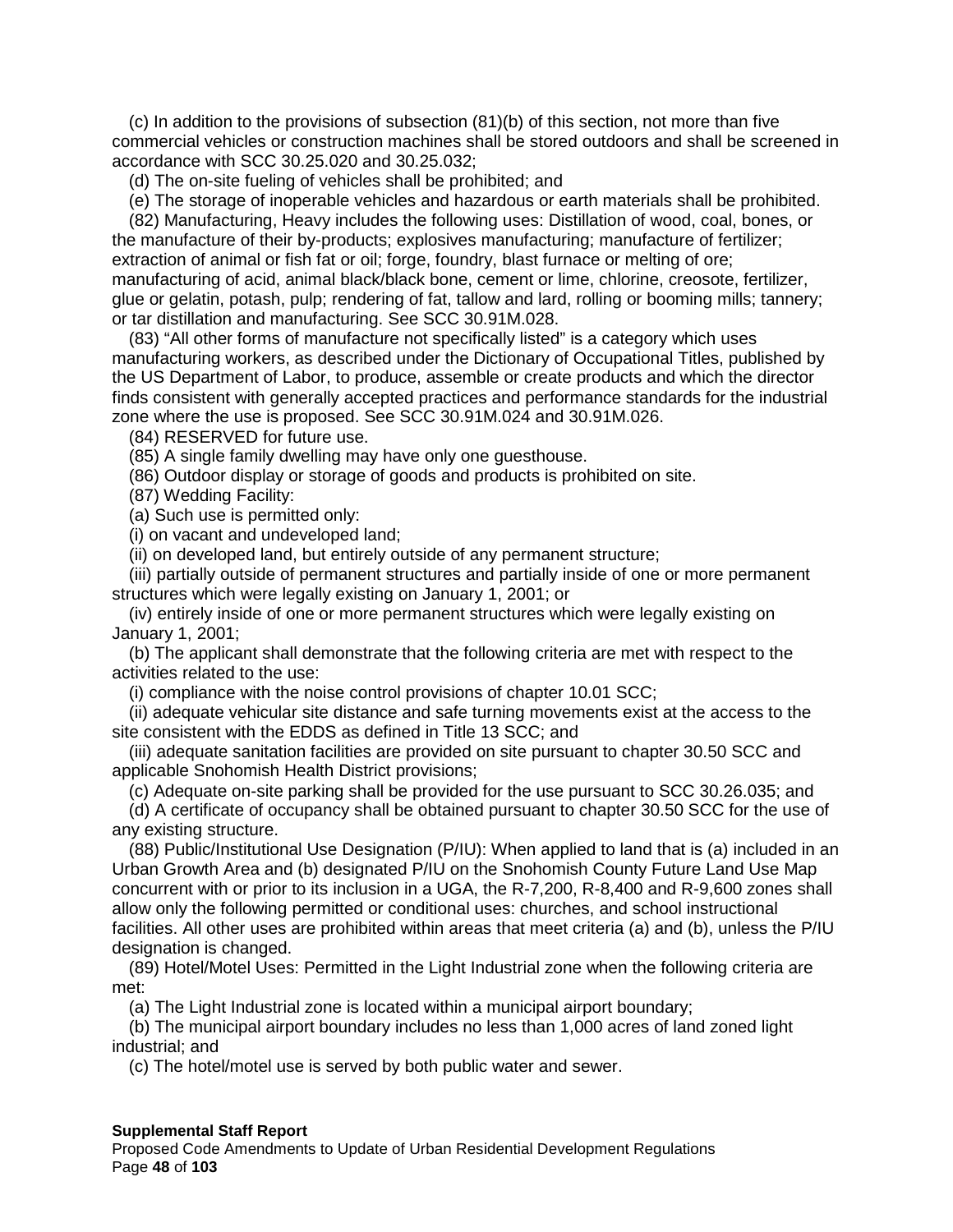(90) Health and Social Service Facilities regulated under this title do not include secure community transition facilities (SCTFs) proposed pursuant to chapter 71.09 RCW. See SCC 30.91H.095.

(a) Snohomish County is preempted from regulation of SCTFs. In accordance with the requirements of state law the county shall take all reasonable steps permitted by chapter 71.09 RCW to ensure that SCTFs comply with applicable siting criteria of state law. Every effort shall be made by the county through the available state procedures to ensure strict compliance with all relevant public safety concerns, such as emergency response time, minimum distances to be maintained by the SCTF from "risk potential" locations, electronic monitoring of individual residents, household security measures and program staffing.

(b) Nothing herein shall be interpreted as to prohibit or otherwise limit the county from evaluating, commenting on, or proposing public safety measures to the state of Washington in response to a proposed siting of a SCTF in Snohomish County.

(c) Nothing herein shall be interpreted to require or authorize the siting of more beds or facilities in Snohomish County than the county is otherwise required to site for its SCTFs pursuant to the requirements of state law.

(91) Level II Health and Social Service Uses: Allowed outside the UGA only when the use is not served by public sewer.

(92) The area of the shooting range devoted to retail sales of guns, bows, and related equipment shall not exceed one-third of the gross floor area of the shooting range and shall be located within a building or structure.

(93) Farmers Market: See SCC 30.28.036.

(94) Farm Product Processing and Farm Support Business: See SCC 30.28.038.

(95) Farmland Enterprise: See SCC 30.28.037.

(96) Public Events/Assemblies on Farmland: Such event or assembly shall:

(a) Comply with the requirements of SCC 30.53A.800; and

(b) Not exceed two events per year. No event shall exceed two weeks in duration.

(97) Bakery, Farm: The gross floor area of the use shall not exceed 1,000 square feet.

(98) Recreational Facility Not Otherwise Listed in Ag-10 zone, Forestry (F), or Forestry and Recreation (F&R) zones: See SCC 30.28.076.

(99) Farm Stand: See SCC 30.28.039.

(100) Farm Stand: Allowed as a Permitted Use (P) when sited on land designated riverway commercial farmland, upland commercial farmland or local commercial farmland in the comprehensive plan. Allowed as an Administrative Conditional Use (A) when sited on land not designated riverway commercial farmland, upland commercial farmland or local commercial farmland in the comprehensive plan.

(101) Farmers Market: Allowed as a Permitted Use (P) when sited on land designated riverway commercial farmland, upland commercial farmland or local commercial farmland in the comprehensive plan. Allowed as an Administrative Conditional Use (A) when sited on land not designated riverway commercial farmland, upland commercial farmland or local commercial farmland in the comprehensive plan.

(102) Community Facilities for Juveniles in R-5 zones must be located within one mile of an active public transportation route at the time of permitting.

(103) All community facilities for juveniles shall meet the performance standards set forth in SCC 30.28.025.

(104) Personal Wireless Telecommunications Service Facilities: See chapter 30.28A SCC and landscaping standards in SCC 30.25.025.

(105) Personal wireless telecommunications service facilities are subject to a building permit pursuant to SCC 30.28A.030 and the development standards set forth in chapter 30.28A SCC and landscaping standards in SCC 30.25.025.

#### **Supplemental Staff Report**

Proposed Code Amendments to Update of Urban Residential Development Regulations Page **49** of **103**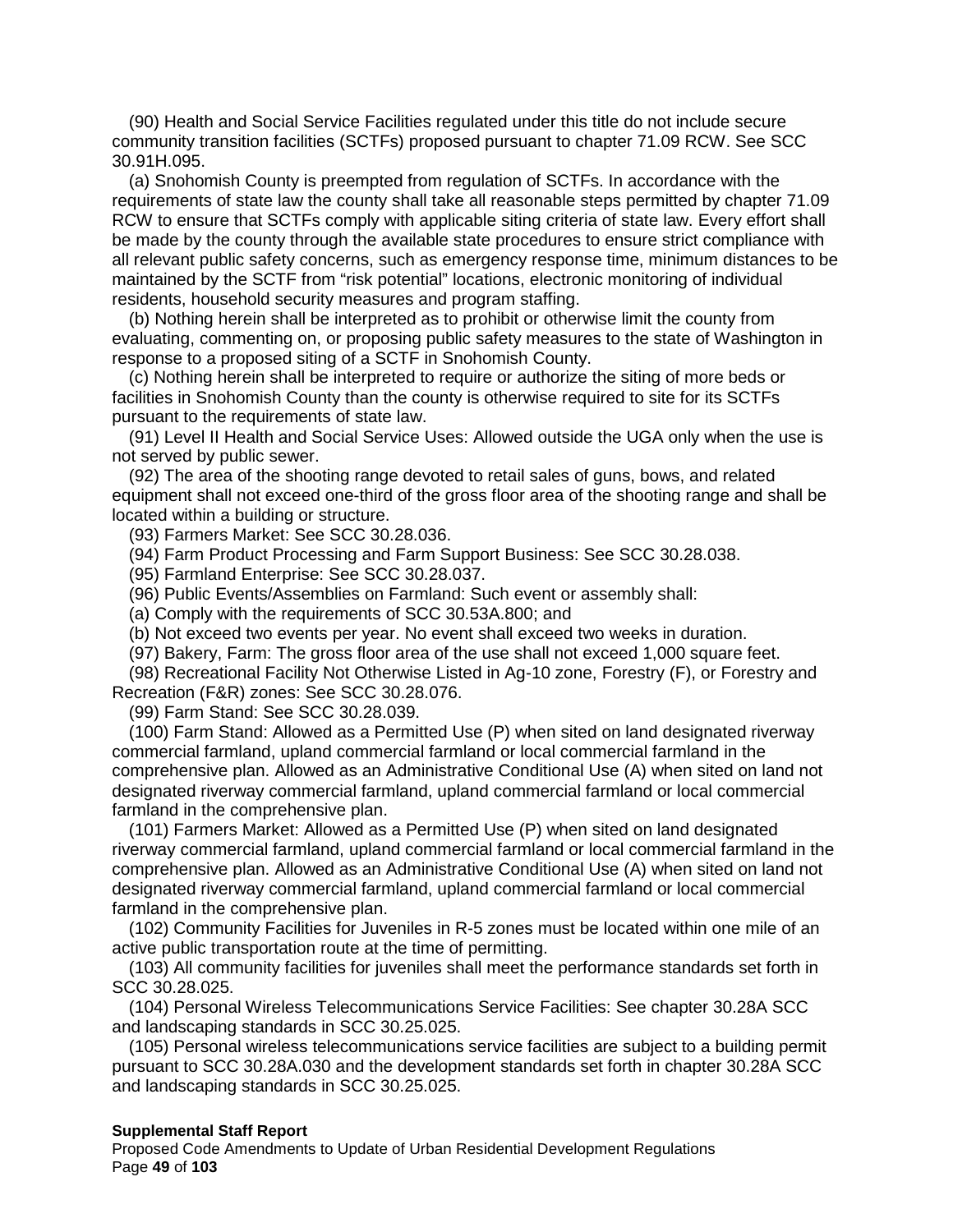(106) A building permit only is required for facilities co-locating on existing utility poles, towers, and/or antennas unless otherwise specified in chapter 30.28A SCC.

(107) Agricultural Composting Requirements:

(a) On-farm site agricultural composting operations that comply with the requirements established in this section are allowed in the A-10 zone. These composting facilities and operations shall be constructed and operated in compliance with all applicable federal, state and local laws, statutes, rules and regulations. The Nutrient Management Plan portion of the farm's Snohomish Conservation District Farm Plan or any other established nutrient management plan must be on file with the department when any application for a land use permit or approval is submitted to the department for the development of an agricultural composting facility. Farm site agricultural composting operations shall also comply with the following criteria:

(i) The composting operation shall be limited to 10 percent of the total farm site area;

(ii) At least 50 percent of the composted materials shall be agricultural waste;

(iii) At least 10 percent of the agricultural wastes must be generated on the farm site;

(iv) A maximum of 500 cubic yards of unsuitable incidental materials accumulated in the agricultural waste such as rock, asphalt, or concrete over three inches in size may be stored at the farm composting facility until its proper removal. All incidental materials must be removed from the site yearly; and

(v) A minimum of 10 percent of the total volume of the finished compost produced annually shall be spread on the farm site annually.

(b) In all other zones except A-10 where agriculture is a permitted use, incidental agricultural composting of agricultural waste generated on a farm site is permitted. The agricultural composting facility shall be constructed and operated in compliance with all applicable federal, state and local laws, statutes, rules and regulations. The Nutrient Management Plan portion of the farm's Snohomish Conservation District Farm Plan or any other established nutrient management plan must be on file with the department when any permit application is submitted to the department for the development of an agricultural composting facility.

(108) RESERVED for future use. (Urban Center Demonstration Program projects - DELETED by Ord. 09-079)

(109) Privately operated off-road vehicle (ORV) use areas shall be allowed by conditional use permit on Forestry and Recreation (F&R) zoned property designated Forest on the comprehensive plan future land use map. These areas shall be identified by an F&R ORV suffix on the zoning map. Privately operated ORV use areas are regulated pursuant to SCC 30.28.080 and 30.28.086 and other applicable county codes.

(110) RESERVED for future use.

(111) RESERVED for future use.

(112) RESERVED for future use. (Transfer of Development Rights receiving area overlay - DELETED by Amended Ord. 13-064)

(113) Privately Operated Motocross Racetracks: Allowed by conditional use permit, and are regulated pursuant to SCC 30.28.100 and 30.28.105, and other applicable county codes. Motocross racetracks are allowed in the Forestry and Recreation (F&R) zone only on commercial forest lands.

(114) New AM Radio Towers are prohibited. AM radio towers either constructed before October 13, 2010, or with complete applications for all permits and approvals required for construction before October 13, 2010, shall not be considered nonconforming uses and they may be repaired, replaced, and reconfigured as to the number and dimensions of towers so long as the repair, replacement, or reconfiguration occurs on the parcel where the tower was originally constructed or permitted and it does not increase the number of AM radio towers constructed on the parcel.

#### **Supplemental Staff Report**

Proposed Code Amendments to Update of Urban Residential Development Regulations Page **50** of **103**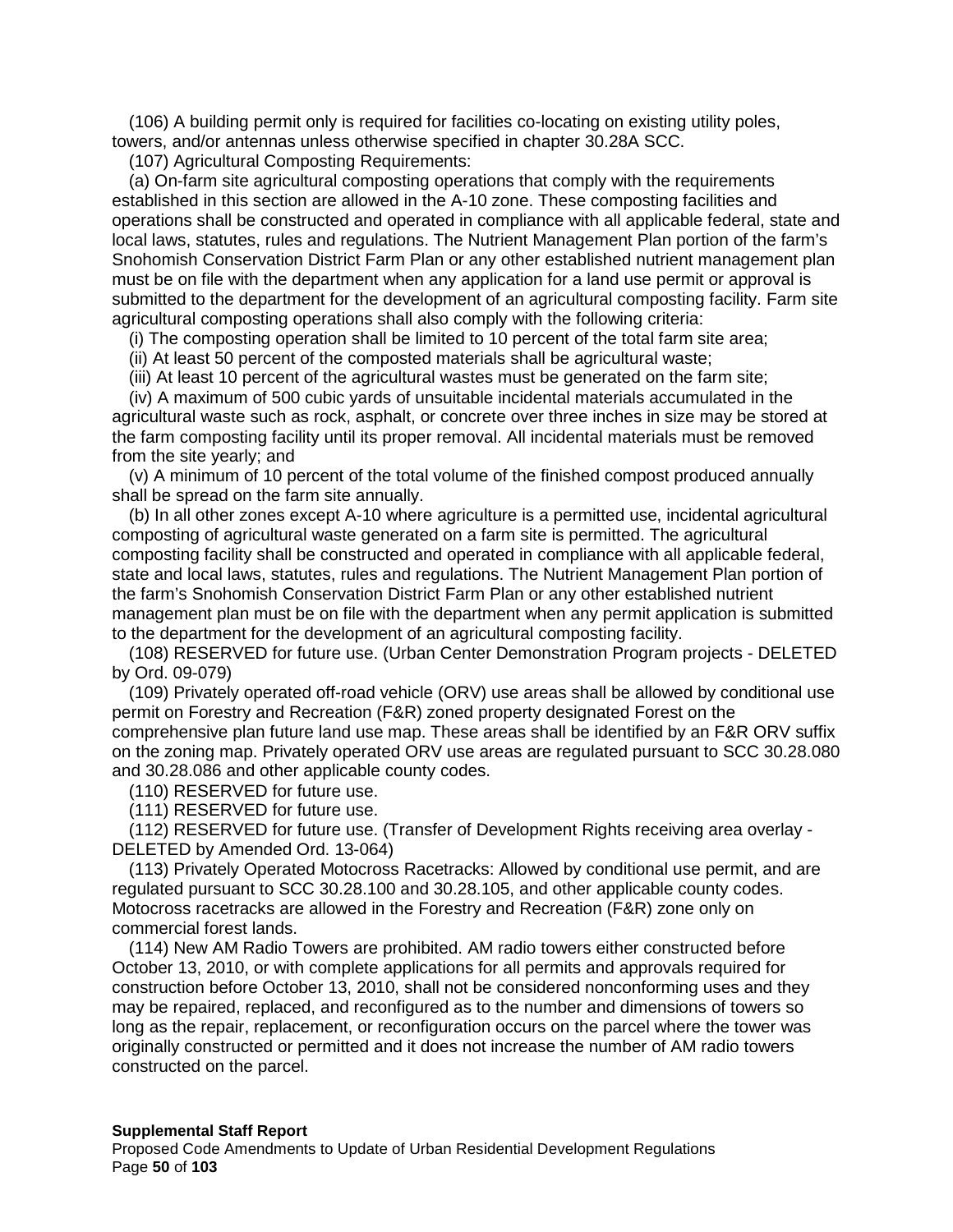(115) This use is prohibited in the R-5 zone with the Mineral Resource Overlay (MRO). Public park is a permitted use on reclaimed portions of mineral excavation sites with the MRO.

(116) See cottage housing design standard requirements in chapter 30.41G SCC.

(117) RESERVED for future use.

(118) RESERVED for future use.

(119) Only building mounted personal wireless communications facilities shall be permitted.

(120) Allowed as a conditional use only with a Park-and-Pool Lot or a Park-and-Ride Lot.

(121) Permitted as an incidental use with a permitted use, conditional use or administrative conditional use.

(122) Products or merchandise offered for sale or storage by a business may be located outdoors; provided, that:

(a) The area occupied by the display shall not exceed 500 square feet; and

(b) Public sidewalks shall not be enclosed as space for sales or storage by fencing or other means that effectively limits public use of the sidewalk.

 $(123)$  Such uses, except those as provided for in SCC 30.34A.010 $(4)(d)$ , are permitted only in structures which are legally existing on May 29, 2010. Such uses, except those as provided for in SCC 30.34A.010(4)(d), shall also comply with subsection (122) of this section.

(124) The minimum lot size for marijuana related facilities is 100,000 square feet. Marijuana production and marijuana processing are allowed indoors and outdoors, including in greenhouses and other structures pursuant to chapter 314-55 WAC. In the A-10 zone, marijuana uses shall be subject to the same regulations that apply to agricultural uses and not subject to any more restrictive regulations except as specifically provided in this title and in state law. Marijuana processing is only allowed when there is a marijuana production facility on site. Marijuana facilities are subject to special setbacks pursuant to SCC 30.23.110(28).

(125) Marijuana production and processing is permitted indoors only; no outdoor production or processing is allowed.

(126) RESERVED for future use.

(127) Campgrounds and Recreational Facilities Not Otherwise Listed are not allowed on land designated Local Forest in the comprehensive plan.

(128) Development applications for all non-tribally owned, fee-simple properties designated Reservation Commercial on the Snohomish County Future Land Use Map must include an archaeology site report pursuant to SCC 30.32D.200(3)(b) or relocate the project to avoid impacts to any archaeological resources.

(129) Development within an airport compatibility area is subject to the requirements of chapter 30.32E SCC.

(130) On land designated as riverway commercial farmland, upland commercial farmland or local commercial farmland or land zoned A-10 the following additional requirements apply:

(a) the applicant must demonstrate that the use is incidental to the primary use of the site for agricultural purposes and supports, promotes or sustains agricultural operations and production;

(b) the use must be located, designed, and operated so as to not interfere with, and to support the continuation of, the overall agricultural use of the property and neighboring properties;

(c) the use and all activities and structures related to the use must be consistent with the size, scale, and intensity of the existing agricultural use of the property and the existing buildings on the site;

(d) the use and all activities and structures related to the use must be located within the general area of the property that is already developed for buildings and residential uses;

(e) where the property is less than 10 acres in size, the use and all structures and activities related to the use shall not convert more than 10 percent of agricultural land to nonagricultural uses;

#### **Supplemental Staff Report**

Proposed Code Amendments to Update of Urban Residential Development Regulations Page **51** of **103**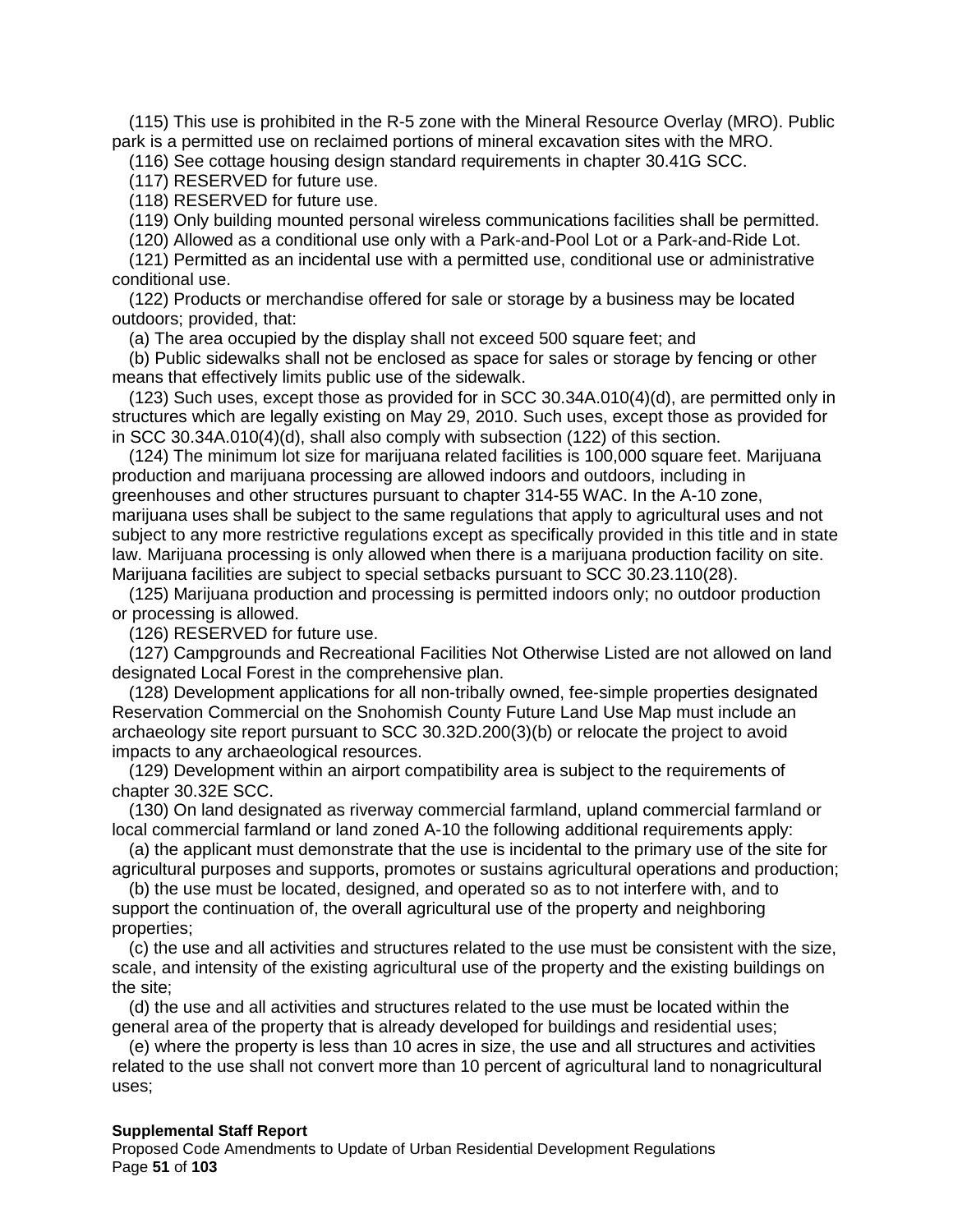(f) where the property is 10 acres in size or more, the use and all structures and activities related to the use shall not convert more than one acre of agricultural land to nonagricultural uses; and

(g) any land disturbing activity required to support the use shall be limited to preserve prime farmland.

The provisions of subsections (130)(a) through (f) of this section do not apply to any land under ownership or acquired before May 24, 2015, by any local, county, regional, or state agency for recreation, public park and/or trail purposes. Any new development, alterations or reconstruction on these properties shall meet subsection (130)(g) of this section and the requirements of the A-10 zone. All buildings and parking areas shall be set back a minimum of 50 feet from the property boundaries. If the park or trail use produces adverse conditions that will unduly affect an adjacent agricultural use, the director may impose a larger setback to alleviate the effects of such adverse conditions, which include but are not limited to noise, vibration, dust, and light.

(131) Marijuana-related facilities are prohibited within the exterior boundaries of the Tulalip Indian Reservation.

(132) Marijuana Retail: See SCC 30.28.120.

(133) Only the following uses are permitted in the CRC zone: clubhouses, grooming parlors, personal service shops, offices, tool sales and rental, locksmith, home improvement centers, retail bakeries, drug stores, grocery stores, hardware stores, general retail, second hand stores, specialty stores, and tire stores.

(134) Material Recover Facility: See SCC 30.28.110.

(135) Retail, general uses may be allowed with an administrative conditional use permit only when part of a new mixed-use development that includes residential dwellings or when occupying a former residential structure (or portion of a residential structure). The proposed retail use in the MR zone must meet the following criteria:

(a) The retail use has frontage on an arterial road as shown on the Countywide Arterial Circulation Map;

(b) The gross leasable area of retail space may not exceed 6,000 square feet; and

(c) Products or merchandise offered for sale or storage by a business may be located outdoors except that the area occupied by the display may not exceed 500 square feet and public sidewalks may not be enclosed as space for sales or storage by fencing or other means that effectively limits public use of the sidewalk.

(136) Within the NB zone, this use is only permitted when the Future Land Use Map in the comprehensive plan designates the site as Urban Village.

(137) Recycling Facility: See SCC 30.28.112.

(138) Licensed practitioners and medical clinics may be conditionally permitted as the sole use on a site. Cleaning establishments, grooming parlors, and personal service shops may only be conditionally permitted when part of a development that includes residential dwellings or when occupying a former residential structure (or portion of a residential structure).

#### **30.23.020 Minimum net density for residential development in UGAs.**

(1) A minimum net density of four dwelling units per acre shall be required in all UGAs for:

(a) New subdivisions, short subdivisions, PRDs, townhouse and mixed townhouse developments, and mobile home parks; and

(b) New residential development in the LDMR, MR, and Townhouse zones.

(2) Minimum net density is the density of development excluding roads, drainage detention/retention areas, biofiltration swales, areas required for public use, and critical areas and their required buffers pursuant to chapters 30.62A and 30.62B SCC.

#### **Supplemental Staff Report**

Proposed Code Amendments to Update of Urban Residential Development Regulations Page **52** of **103**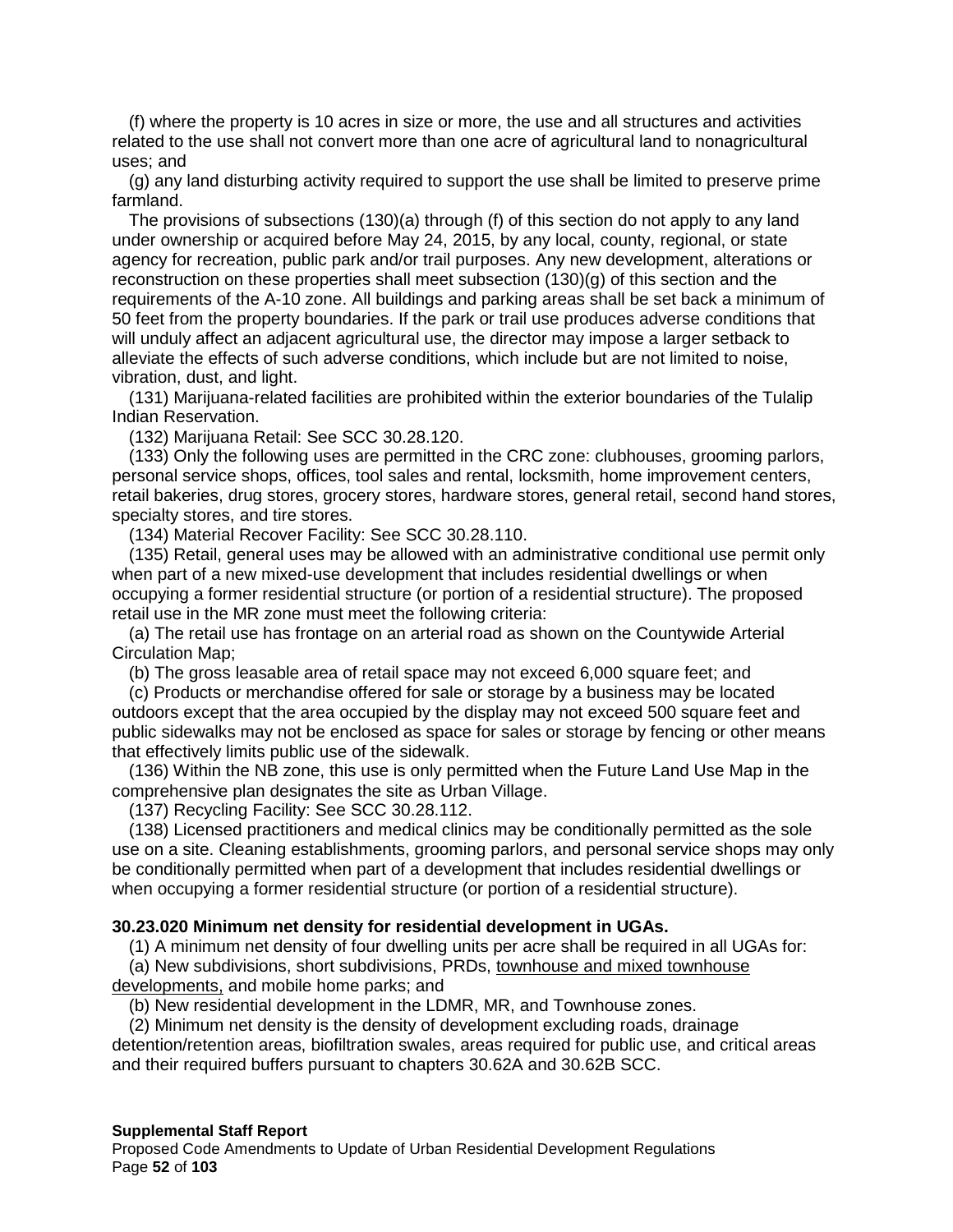(3) Minimum net density is determined by rounding up to the next whole unit or lot when a fraction of a unit or lot is 0.5 or greater.

(4) For new subdivisions and short subdivisions, the minimum lot size of the underlying zone may be reduced as necessary to allow a lot yield that meets the minimum density requirement. Each lot shall be at least 6,000 square feet, except as otherwise allowed by this title.

(5) The minimum net density requirement of this section shall not apply:

(a) In the Darrington, Index, and Gold Bar UGAs; and

(b) Where regulations on development of steep slopes, SCC 30.41A.250, or sewerage regulations, SCC 30.29.100, require a lesser density.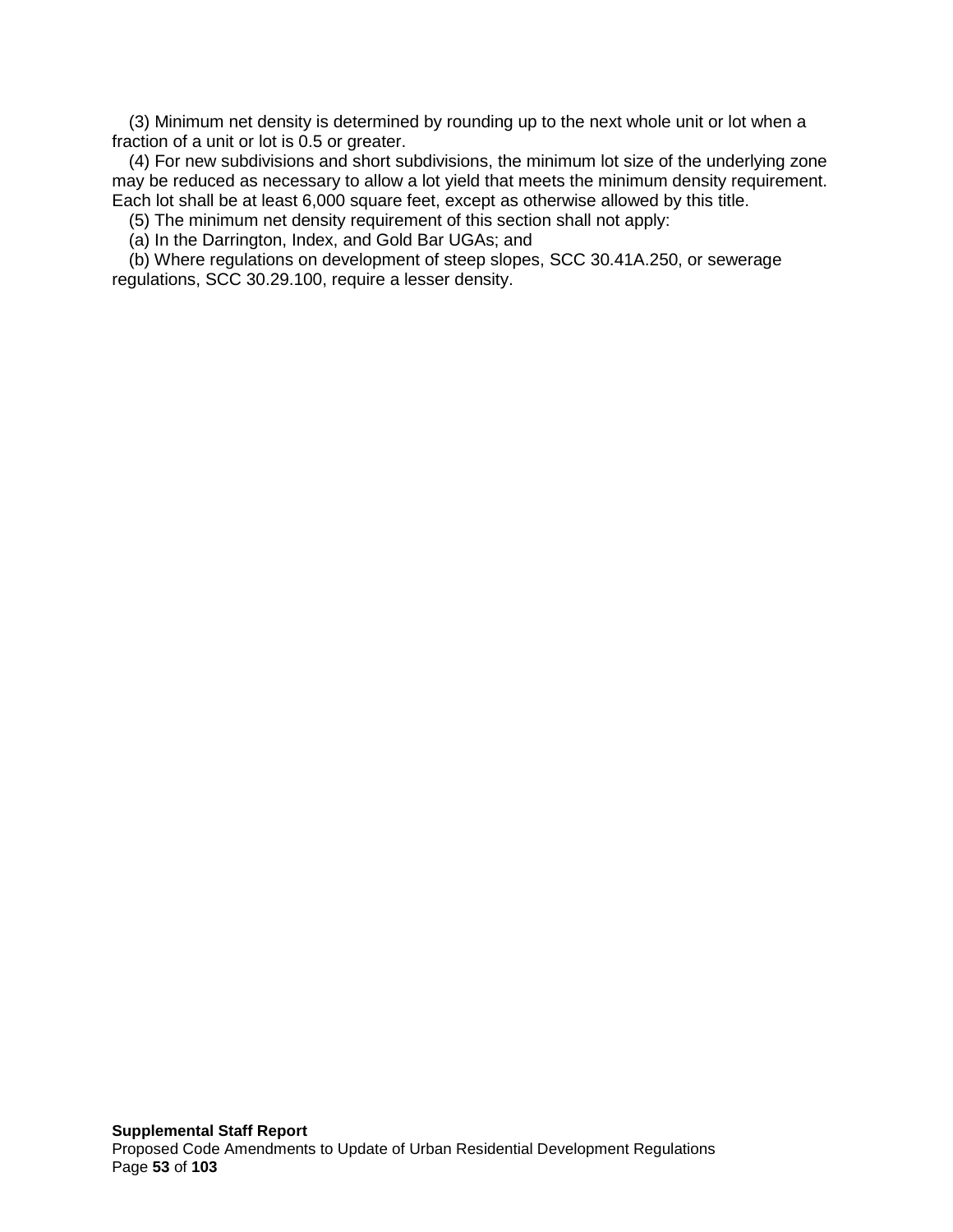# **30.23.032 Urban Residential Zone categories – ((Bulk)) bulk matrix.**

# **Table 30.23.032 ((URBAN RESIDENTIAL ZONES BULK MATRIX)) Urban Residential Zones Bulk Matrix**

|                          |                                                                   |                              | Lot Dimension (feet) <sup>54</sup>                                                        |                                           |                                                                                  |                                                                                    | Minimum Setback Requirements From (feet) <sup>11, 33</sup>  |                                                                       |                       |                                 |                     |                                  |                                                        |
|--------------------------|-------------------------------------------------------------------|------------------------------|-------------------------------------------------------------------------------------------|-------------------------------------------|----------------------------------------------------------------------------------|------------------------------------------------------------------------------------|-------------------------------------------------------------|-----------------------------------------------------------------------|-----------------------|---------------------------------|---------------------|----------------------------------|--------------------------------------------------------|
|                          |                                                                   | ((Min.))                     |                                                                                           |                                           |                                                                                  |                                                                                    | Side and Rear Lot Lines Adjacent to:                        |                                                                       | <b>Resource Lands</b> |                                 |                     |                                  |                                                        |
| Category                 | Zone                                                              |                              | <b>Minimum</b><br>Lot<br>Area <sup>29</sup> (((sq<br>$\overline{f(t)}$<br>square<br>feet) | ((Min))<br><b>Minimum</b><br>Lot<br>Width | ((Max.)<br>Big)<br><b>Maximum</b><br><b>Building</b><br>Height <sup>27, 64</sup> | <b>Commercial</b><br>$((8))$ and<br><b>Industrial</b><br>((zones))<br><b>Zones</b> | R-9,600,<br>R8,400,<br>and ((&))<br>R-7,200<br><b>Zones</b> | <b>Other Urban</b><br><b>Residential</b><br>((zones))<br><b>Zones</b> | <b>Rural</b>          | ((Ag))<br>((zones)) Agriculture | <b>Forest</b>       | <b>Seismic</b><br><b>Hazards</b> | ((Max))<br><b>Maximum Lot</b><br>Coverage <sup>8</sup> |
|                          | R-9,600                                                           | $9,600^{23}$                 | 70                                                                                        | 30                                        | 10                                                                               | $\sqrt{5}$                                                                         | 5                                                           | 5                                                                     |                       |                                 |                     | 35%                              |                                                        |
|                          | R-8,400                                                           | 8,400 <sup>23</sup>          | 65                                                                                        | 30                                        | 10                                                                               | 5                                                                                  | 5                                                           | 5                                                                     |                       |                                 |                     | 35%                              |                                                        |
|                          | R-7,200                                                           | 7,200 <sup>23,65</sup>       | 60                                                                                        | 30                                        | 10                                                                               | 5                                                                                  | 5                                                           | 5                                                                     |                       |                                 |                     | 35%                              |                                                        |
|                          | T (buildings $\leq 20$ feet high) <sup>59</sup>                   | See<br>SCC<br>30.31E.<br>050 |                                                                                           | 35                                        | 10 <sup>°</sup>                                                                  | 10                                                                                 | 5                                                           | 25                                                                    |                       |                                 | and 30.62B SCC      | See SCC                          |                                                        |
|                          | T (buildings $> 20$ feet high) $59$                               |                              |                                                                                           |                                           | 15                                                                               | 20                                                                                 | 10 <sup>°</sup>                                             |                                                                       |                       |                                 |                     | 30.31E.050                       |                                                        |
|                          | LDMR (buildings $\leq 20$ feet<br>high) <sup>15, 59, 61, 62</sup> |                              |                                                                                           |                                           | 10                                                                               | 10                                                                                 | 5                                                           |                                                                       |                       | 30.32A.110                      |                     |                                  |                                                        |
| <b>Urban Residential</b> | LDMR (buildings 20 - 30 feet<br>high) <sup>15, 59, 61, 62</sup>   | 7,2004.65                    | 60                                                                                        | 45                                        | 10                                                                               | 20                                                                                 | 10                                                          | 25                                                                    | See SCC 30.32B.130    | SCC.                            | See chapters 30.51A | 30%66                            |                                                        |
|                          | LDMR (buildings > 30 feet<br>high) <sup>15, 59, 61, 62</sup>      |                              |                                                                                           |                                           | 15                                                                               | 25                                                                                 | 15                                                          |                                                                       |                       | See:                            |                     |                                  |                                                        |
|                          | MR (buildings $\leq 20$ feet<br>high) <sup>15, 59, 61, 62</sup>   |                              |                                                                                           |                                           | 10                                                                               | 10                                                                                 | 5                                                           | 25                                                                    |                       |                                 |                     |                                  |                                                        |
|                          | MR (buildings 20 - 30 feet<br>high) <sup>15, 59, 61, 62</sup>     | 7,200 <sup>5,65</sup>        | 60                                                                                        | 45                                        | 10                                                                               | 20                                                                                 | 10                                                          |                                                                       |                       |                                 |                     | 40%66                            |                                                        |
|                          | MR (buildings > 30 feet<br>high) <sup>15, 59, 61, 62</sup>        |                              |                                                                                           |                                           | 15                                                                               | 25                                                                                 | 15                                                          |                                                                       |                       |                                 |                     |                                  |                                                        |

#### **Supplemental Staff Report**

Proposed Code Amendments to Update of Urban Residential Development Regulations Page **54** of **103**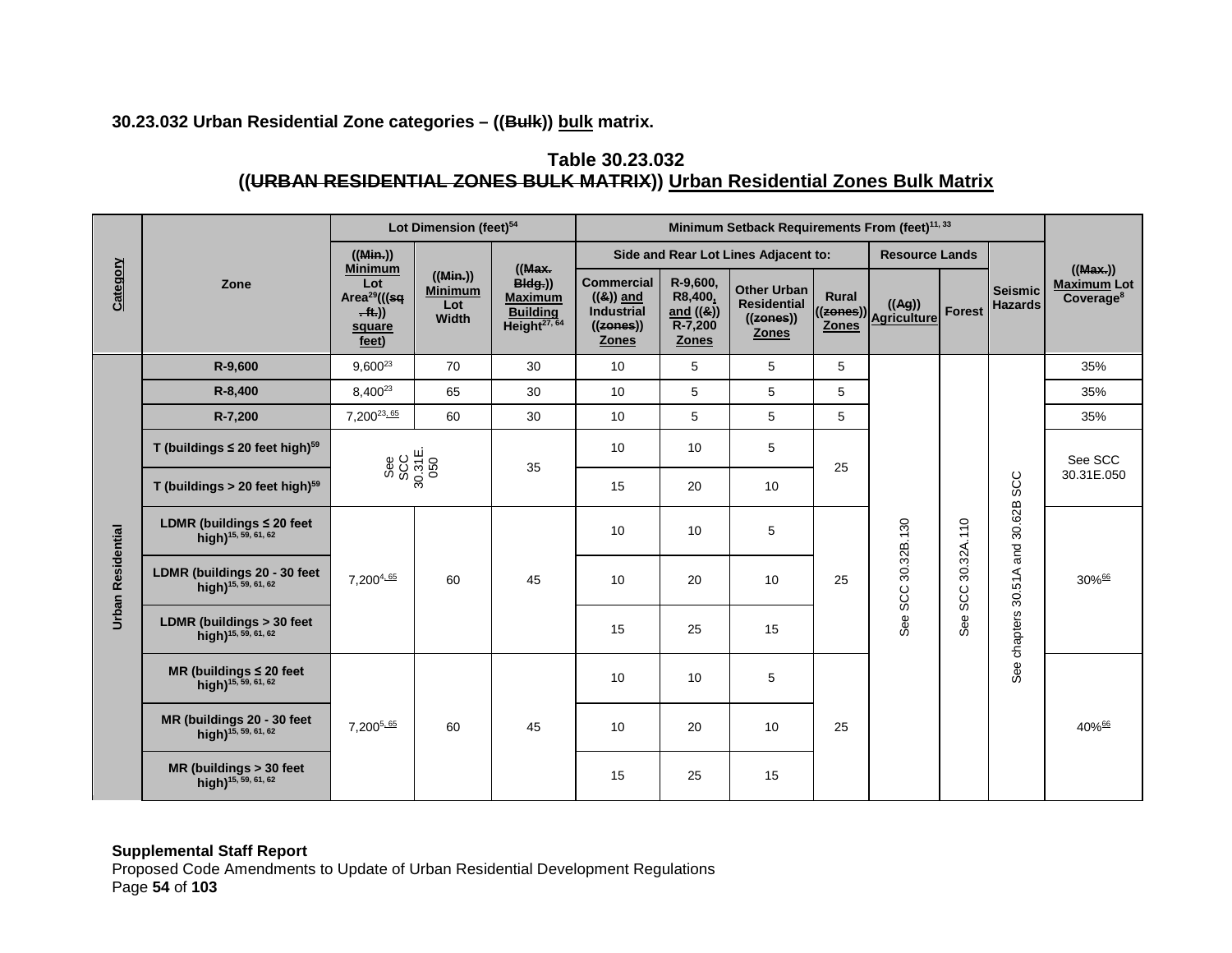| <b>MHP</b>                                                                            | ື | $\sim$<br>None<br>$\overline{\phantom{a}}$<br>∠∪ |  | .42E.100(5)(a)<br>ാറ |  |  |  | 50% |
|---------------------------------------------------------------------------------------|---|--------------------------------------------------|--|----------------------|--|--|--|-----|
| Note: See SCC 30.23.040 for<br>Table 30.23.032.<br>r reference notes listed in SCC Ta |   |                                                  |  |                      |  |  |  |     |

((Notes:))

((See SCC 30.23.040 for reference notes listed in Table 30.23.032.))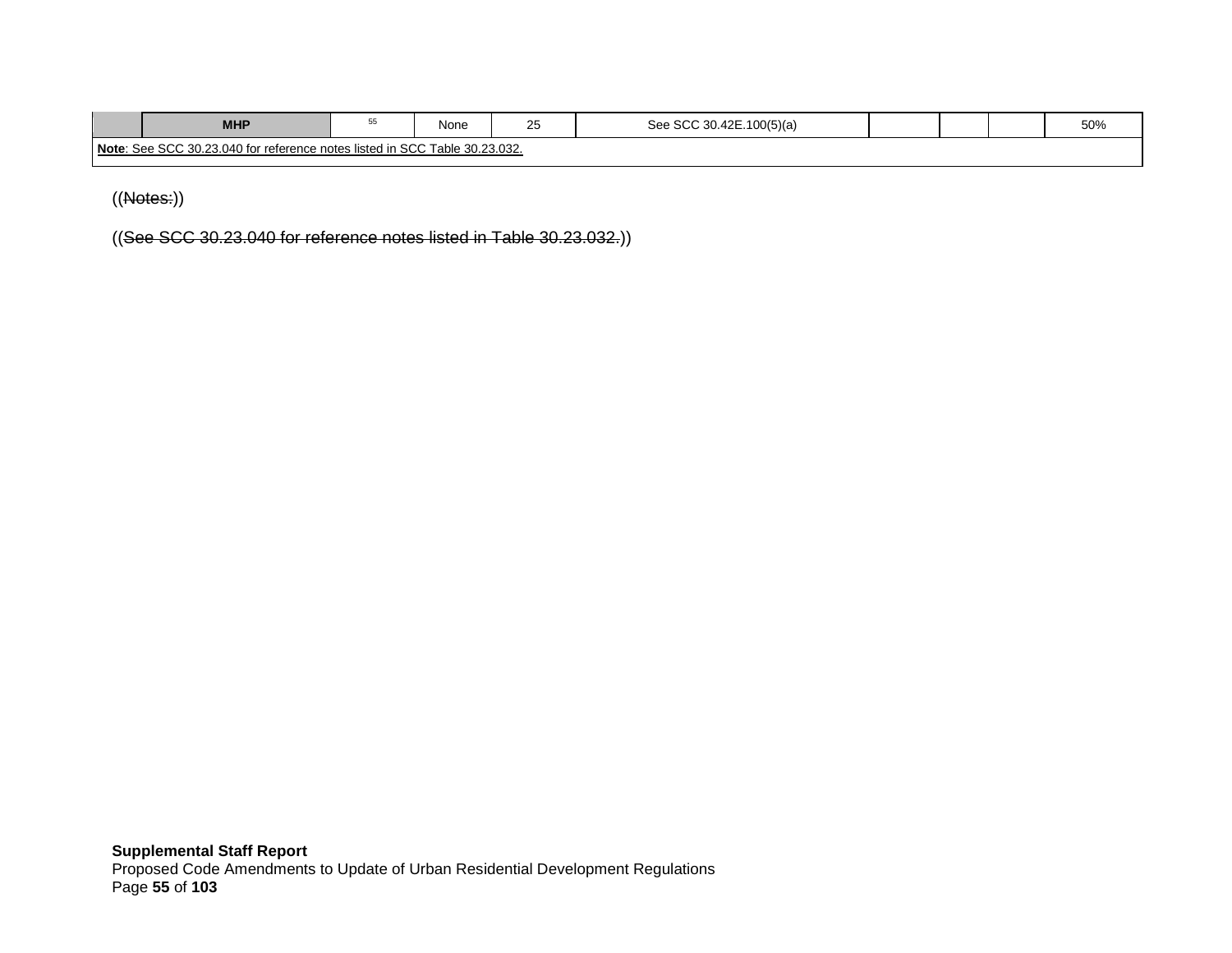## **30.23.040 Reference notes for SCC Tables 30.23.030 and 30.23.032.**

(1) MR bulk requirements shall apply for all residential development permitted in urban commercial zones.

(2) When subdivisionally described, the minimum lot area shall be 1/128th of a section.

(3) When subdivisionally described, the minimum lot area shall be 1/32nd of a section.

(4) In the LDMR zone, the maximum density shall be calculated based on 4,000 square feet of land per dwelling unit.

(5) In the MR zone, the maximum density shall be calculated based on 2,000 square feet of land per dwelling unit.

(6) Commercial forestry structures shall not exceed 65 feet in height.

(7) Non-residential structures shall not exceed 45 feet in height.

(8) Lot coverage includes all buildings on the given lot.

(9) RESERVED for future use.

(10) RESERVED for future use.

(11) These setbacks shall be measured from the property line.

(12) Greater setbacks than those listed may apply to areas subject to Shoreline Management Program jurisdiction or critical areas regulations in

chapters 30.62A, 30.62B, 30.62C and 30.67 SCC. Some uses have special setbacks identified in SCC 30.23.110.

(13) The listed setbacks apply where the adjacent property is zoned F. In all other cases, setbacks are the same as in the R-8,400 zone. In the F zone, the setbacks for residential structures on 10 acres or less which were legally created prior to being zoned to F shall be the same as in the R-8,400 zone.

(14) RESERVED for future use.

(15) See SCC 30.23.300.

(16) In the FS zone, the setback from non-residential property shall be five feet for side setbacks and 15 feet for rear setbacks.

(17) In the IP zone there shall be an additional one foot setback for every one foot of building height over 45 feet.

(18) RESERVED for future use.

(19) See SCC 30.31A.020(1) and (2) which specify the minimum area of a tract of land necessary for PCB or BP zoning.

(20) See additional setback provisions for dwellings located along the boundaries of designated farmland contained in SCC 30.32B.130.

(21) See additional setback provisions for structures located adjacent to forest lands, and/or on lands designated local forest or commercial forest contained in SCC 30.32A.110.

(22) The minimum lot size for properties designated Rural Residential (RR)--10 (Resource Transition) on the comprehensive plan shall be 10 acres.

(23) Minimum lot area requirements may be modified within UGAs in accordance with SCC 30.23.020.

(24) In rural cluster subdivisions approved in accordance with the provisions of chapter 30.41C SCC, the minimum lot area shall be as provided in SCC 30.23.220. The maximum lot area shall be 20,000 square feet or less when located in rural/urban transition areas.

(25) RESERVED for future use.

(26) RESERVED for future use.

(27) See SCC 30.23.050 for height limit exceptions. See also SCC 30.67.460 for height limit requirements within shoreline jurisdiction.

(28) RESERVED for future use.

(29) See SCC 30.23.200 et seq. for additional lot area requirements and exceptions.

## **Supplemental Staff Report**

Proposed Code Amendments to Update of Urban Residential Development Regulations Page **56** of **103**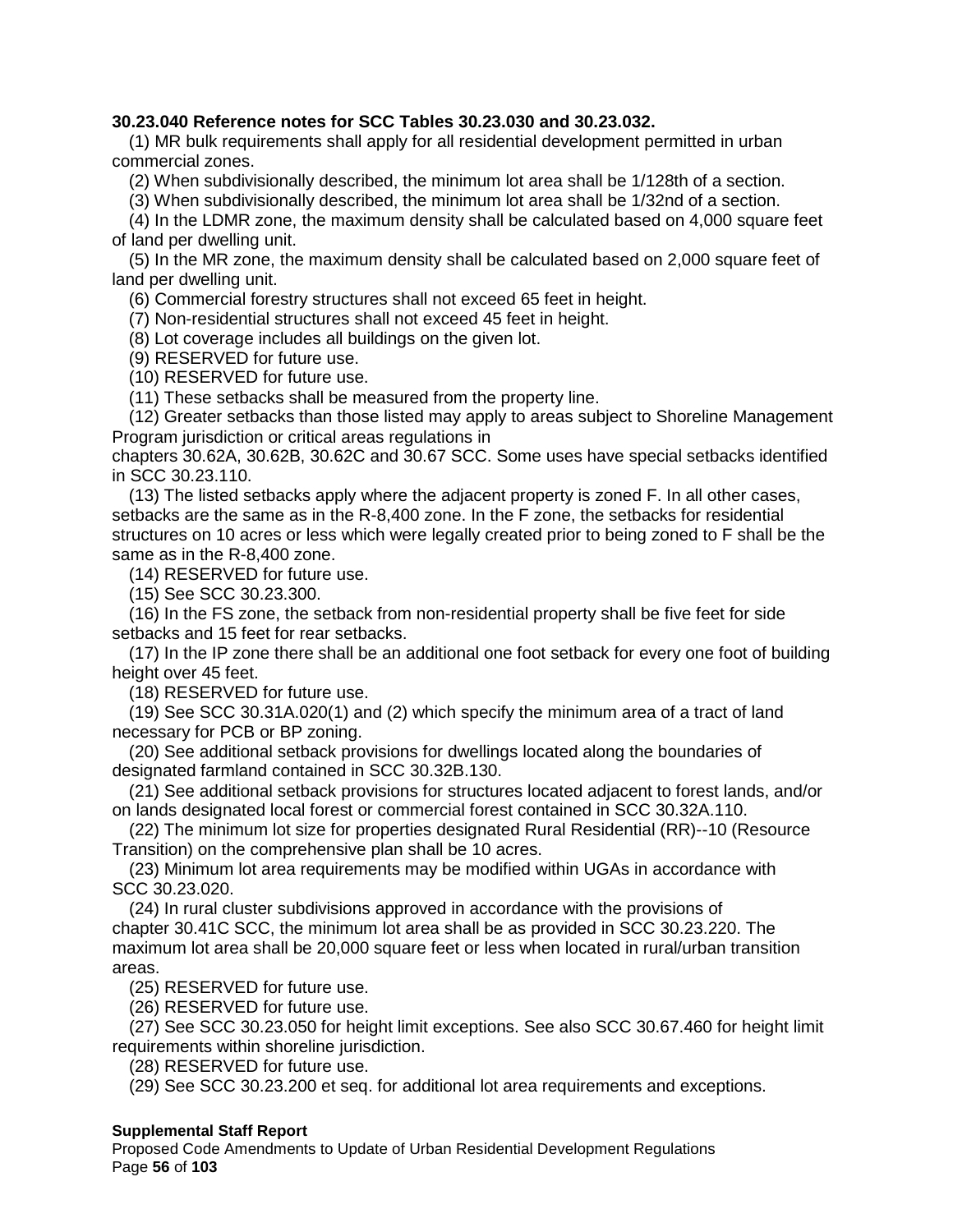(30) SCC 30.32A.120 (Siting of new structures--Commercial forest land) requires an application for a new structure on parcels designated commercial forest, but not within a designated commercial forest--forest transition area, to provide a minimum 500-foot setback, which shall be a resource protection area, from the property boundaries of adjacent commercial forest lands except that if the size, shape, and/or physical site constraints of an existing legal lot do not allow a setback of 500 feet, the new structure shall maintain the maximum setback possible, as determined by the department.

(31) Setback requirements for mineral excavation and processing are in SCC 30.23.110(27). Performance standards and permit requirements are in chapter 30.31D SCC.

(32) The site shall be a contiguous geographic area and have a size of not less than 10 acres, except in the case of subsurface shaft excavations, no minimum acreage is required, pursuant to SCC 30.31D.020(1).

(33) See SCC Table 30.28.050(4)(i) for setback requirements for structures containing a home occupation.

(34) RESERVED for future use.

(35) See chapter 30.31E SCC, for more complete information on the Townhouse Zone height, setback, and lot coverage requirements.

(36) RESERVED for future use (MR and LDMR setbacks--DELETED by Ord. 05-094, effective September 29, 2005).

(37) Agriculture: All structures used for housing or feeding animals, not including household pets, shall be located at least 30 feet from all property lines.

(38) There shall be no subdivision of land designated commercial forest in the comprehensive plan except to allow installation of communication and utility facilities if all the following requirements are met:

(a) The facility cannot suitably be located on undesignated land;

(b) The installation cannot be accomplished without subdivision;

(c) The facility is to be located on the lowest feasible grade of forest land; and

(d) The facility removes as little land as possible from timber production.

(39) On parcels designated commercial forest, but not within a designated commercial forest- forest transition area, establish and maintain a minimum 500-foot setback, which shall be a resource protection area, from the property boundaries of adjacent commercial forest lands except when the size, shape, and/or physical site constraints of an existing legal lot do not allow a setback of 500 feet, the new structure shall maintain the maximum setback possible as provided in SCC 30.32A.120.

(40) Land designated local commercial farmland shall not be divided into lots of less than 10 acres unless a properly executed deed restriction which runs with the land and which provides that the land divided is to be used exclusively for agricultural purposes and specifically not for a dwelling(s) is recorded with the Snohomish County auditor.

(41) Minimum lot area in the rural use zone shall be the minimum allowed by the zone identified as the implementing zone by the comprehensive plan for the plan designation applied to the subject property. Where more than one implementing zone is identified for the same designation, the minimum lot size shall be that of the zone allowing the smallest lot size.

(42) RESERVED for future use.

(43) Additional bulk requirements may apply. Refer to SCC 30.31F.100 and 30.31F.140.

(44) The 50 percent maximum lot coverage limitation applies solely to the portion of the area within the CRC comprehensive plan designation and zone that is centered at 180th Street SE and SR 9, generally extending between the intersection of 172nd Street/SR 9 to just south of 184th Street/SR 9, as indicated on the County's FLUM and zoning map.

(45) The 30 percent maximum lot coverage limitation applies solely to the portion area located within the CRC comprehensive plan designation and zone that is centered at State Route (SR)

#### **Supplemental Staff Report**

Proposed Code Amendments to Update of Urban Residential Development Regulations Page **57** of **103**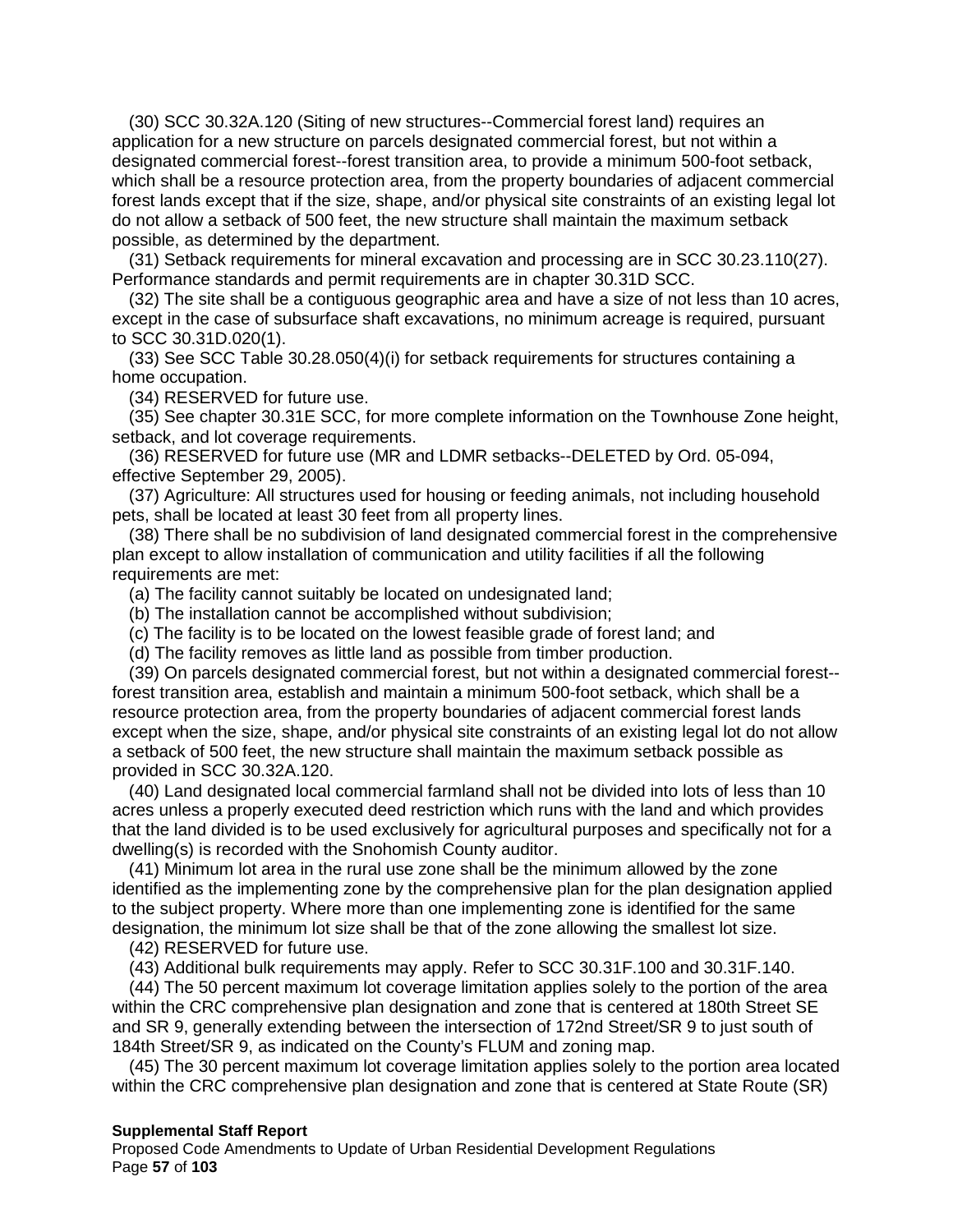9 and 164th Street SE, as indicated on the County's Future Land Use Map (FLUM) and zoning map.

(46) Additional setbacks may apply to development within a rural cluster subdivision. Refer to chapter 30.41C SCC*.* Residential subdivision is restricted pursuant to SCC 30.32C.150. Uses are restricted where the R5 zone coincides with the Mineral Resource Overlay (MRO) to prevent development which would preclude future access to the mineral resources.

(47) RESERVED for future use.

(48) RESERVED for future use.

(49) RESERVED for future use.

(50) RESERVED for future use.

(51) RESERVED for future use.

(52) See SCC 30.33B.020 for bulk regulations related to existing playing fields on designated recreational land.

(53) RESERVED for future use.

(54) A split parcel may be subdivided along the UGA boundary line using one of three methods. First, a split parcel may be subdivided along the UGA boundary line into two lots, whereby one lot remains within the UGA and the other lot remains outside the UGA, pursuant to SCC 30.41B.010(7). Second, a split parcel may be subdivided as part of a short plat application, pursuant to SCC 30.41B.010(8). Finally, a split parcel may be subdivided as part of a plat application, pursuant to SCC 30.41A.010(3).

(55) See SCC 30.42E.100(9)(c).

(56) RESERVED for future use.

(57) RESERVED for future use.

(58) RESERVED for future use.

(59) Relationship of setback to building height:

The minimum setback requirements are dependent on the heights of the building as specified in this column. To meet the setback requirements, buildings over 20 feet in height must either:

(a) Set the entire building back the minimum setback distance; or

(b) Stepback those portions of the building exceeding 20 feet in height to the minimum setback distance, as illustrated in Figure 30.23.040(59).

## **Figure 30.23.040(59) Example of relationship of building height to stepback**



Minimum stepback distance for portion of building greater than 20 feet

Minimum stepback distance for portion of building less than or equal to 20 feet

(60) RESERVED for future use.

#### **Supplemental Staff Report**

Proposed Code Amendments to Update of Urban Residential Development Regulations Page **58** of **103**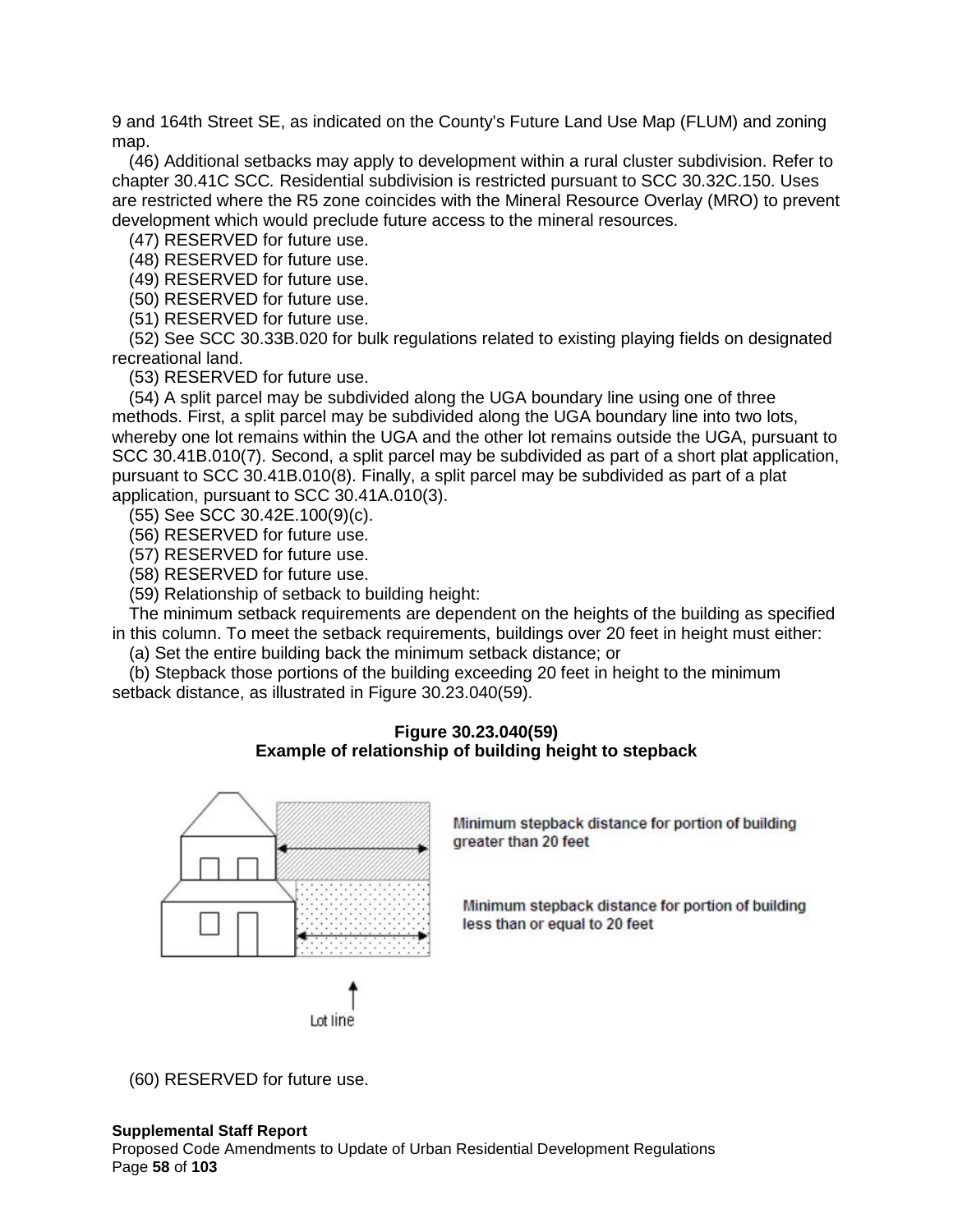(61) Single-family detached, single-family attached and duplex structures shall comply with the minimum setbacks required in the R-8,400 zone.

(62) Fencing between single-family detached, single-family attached and duplex structures shall be:

(a) Prohibited in the area that is within five feet of a third story ingress/egress window so ladder access to the third floor window is not impeded; or

(b) Limited to either vegetative, wood, block, concrete or metal that does not exceed 42 inches in height.

(63) Additional building height up to a maximum of 180 feet may be allowed under certain circumstances as provided for in SCC 30.34A.040(1).

(64) If located within an airport compatibility area, building height is subject to the requirements of SCC 30.32E.060.

(65) Townhouse and mixed townhouse development may achieve the following density:

 $\overline{a}$ ) For the R-7,200 zone, the maximum density shall be calculated based on 7,200 square feet of land per dwelling unit, but an applicant may request that the maximum density be increased by 20 percent.

(b) For the LDMR and MR zones, an applicant may request that the maximum density established under SCC 30.23.040(4) and 30.23.040(5) be increased up to 20 percent.

(c) Maximum density shall be determined by rounding up to the next whole unit when a fraction of a unit is equal to five-tenths or greater.

(66) The maximum lot coverage in townhouse and mixed townhouse developments may be increased to 40 percent in the LDMR zone and 50 percent in the MR zone at the request of an applicant.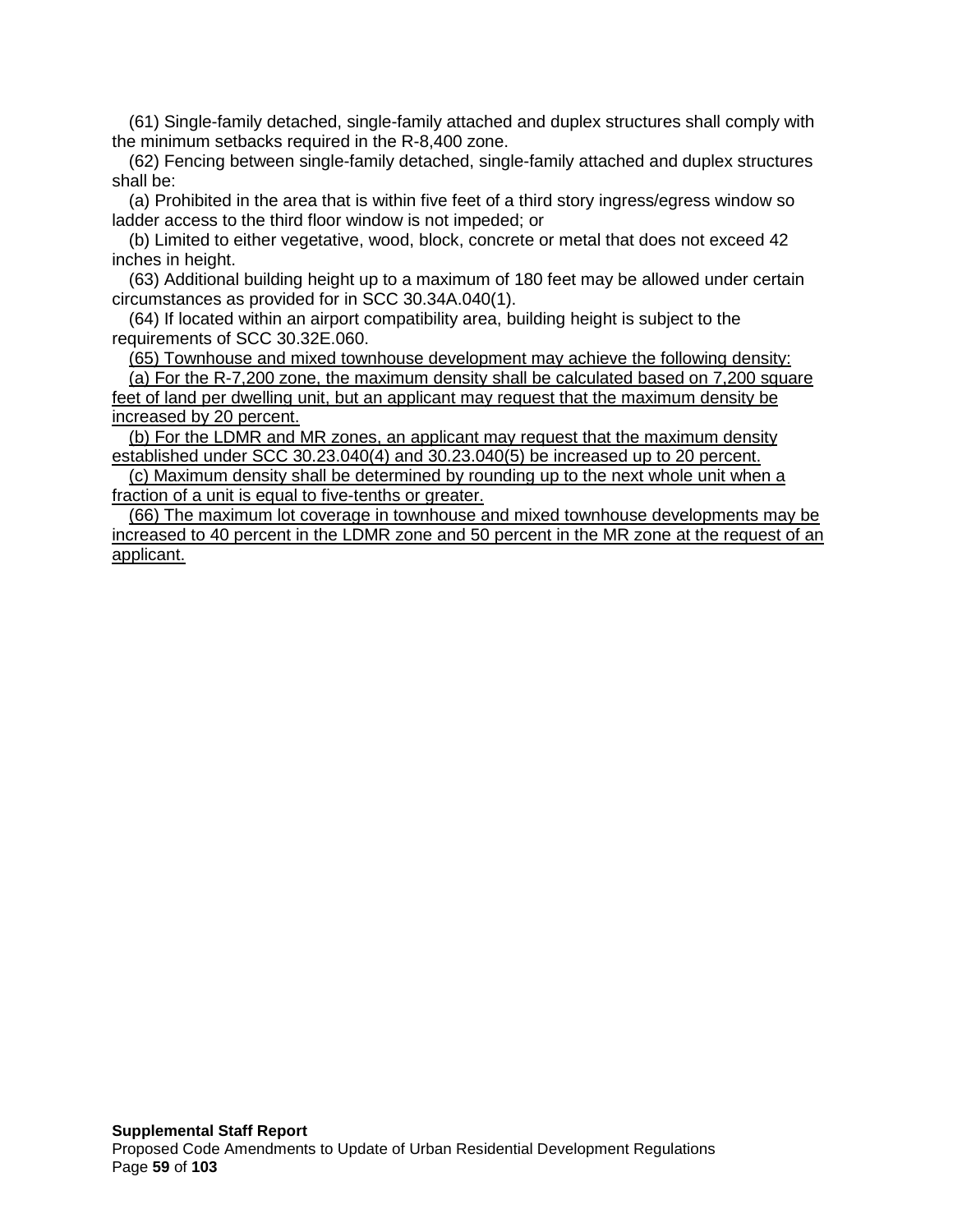**30.23.041 Setbacks from road network elements in Urban Zones.**

# **Table 30.23.041** Setbacks from Road Network Elements in Urban Zones<sup>10</sup>

# **(((All minimum setbacks are measured in feet)))**

|          |                                                                                    |                                                                                                                                                | <b>Minimum Setback For Structure</b> |                        |                                                                       | Minimum Setback to the Entrance of a Covered Parking Structure |                                                                                                                                                |                         |                        |                                                                              |                |
|----------|------------------------------------------------------------------------------------|------------------------------------------------------------------------------------------------------------------------------------------------|--------------------------------------|------------------------|-----------------------------------------------------------------------|----------------------------------------------------------------|------------------------------------------------------------------------------------------------------------------------------------------------|-------------------------|------------------------|------------------------------------------------------------------------------|----------------|
| Category |                                                                                    | <b>Public Road</b>                                                                                                                             |                                      |                        | Private <sup>1,2</sup>                                                |                                                                | <b>Public Road</b>                                                                                                                             |                         | Private $1,2$          |                                                                              |                |
|          | Zone                                                                               | 60 Feet and Over<br>and Under 60 Feet<br>in a Recorded<br><b>Subdivision, Short</b><br>Subdivision, or<br><b>Binding Site Plan<sup>3</sup></b> | Under 60<br>Feet $4, 5$              | <b>Private</b><br>Road | Drive Aisle,<br><b>Shared Court,</b><br>and Shared<br><b>Driveway</b> | <b>Alley</b>                                                   | 60 Feet and Over<br>and Under 60 Feet<br>in a Recorded<br><b>Subdivision, Short</b><br>Subdivision, or<br><b>Binding Site Plan<sup>3</sup></b> | Under 60<br>Feet $4, 5$ | <b>Private</b><br>Road | <b>Drive Aisle.</b><br><b>Shared Court,</b><br>and Shared<br><b>Driveway</b> | <b>Alley</b>   |
|          | R-9,600                                                                            | 15                                                                                                                                             | 45                                   | 15                     | $\mathbf 0$                                                           | $\Omega$                                                       | 18                                                                                                                                             | 48                      | 18                     | 18                                                                           | $\overline{4}$ |
|          | R-8,400                                                                            | 15                                                                                                                                             | 45                                   | 15                     | $\mathbf 0$                                                           | $\Omega$                                                       | 18                                                                                                                                             | 48                      | 18                     | 18                                                                           | $\overline{4}$ |
|          | R-7,200                                                                            | $15^{13}$                                                                                                                                      | $45^{13}$                            | $15^{13}$              | $\mathbf 0$                                                           | 0                                                              | $18^{14}$                                                                                                                                      | $48^{14}$               | $18^{14}$              | $18^{14}$                                                                    | $4^{14}$       |
|          | T (buildings $\leq$<br>$((20))$ 20 feet<br>high) $12$                              | $15^{13}$                                                                                                                                      | $45^{13}$                            | $15^{13}$              | $\mathbf 0$                                                           | $\Omega$                                                       | $18^{14}$                                                                                                                                      | $48^{14}$               | $18^{14}$              | $18^{14}$                                                                    | $4^{14}$       |
|          | T (buildings ><br>$((20))$ 20 feet<br>high) $12$                                   | $20^{13}$                                                                                                                                      | $50^{13}$                            | $20^{13}$              | $\mathbf 0$                                                           | $\Omega$                                                       | $20^{14}$                                                                                                                                      | $50^{14}$               | $18^{14}$              | $18^{14}$                                                                    | $4^{14}$       |
| Urban    | <b>LDMR</b><br>(buildings $\leq$<br>$((20))$ 20 feet<br>high) <sup>6, 7, 12</sup>  | $15^{13}$                                                                                                                                      | $45^{13}$                            | $15^{13}$              | $\mathbf 0$                                                           | $\Omega$                                                       | $18^{14}$                                                                                                                                      | 4814                    | $18^{14}$              | $18^{14}$                                                                    | $4^{14}$       |
|          | <b>LDMR</b><br>(buildings ><br>$((20))$ 20 feet<br>high) <sup>6, 7, 12</sup>       | $20^{13}$                                                                                                                                      | $50^{13}$                            | $20^{13}$              | $\Omega$                                                              | $\Omega$                                                       | $20^{14}$                                                                                                                                      | $50^{14}$               | $18^{14}$              | $18^{14}$                                                                    | $4^{14}$       |
|          | <b>MR</b> (buildings<br>$\leq$ ((20 <sup>2</sup> )) 20 feet<br>high) $^{6, 7, 12}$ | $15^{13}$                                                                                                                                      | $45^{13}$                            | $15^{13}$              | $\mathbf 0$                                                           | $\Omega$                                                       | $18^{14}$                                                                                                                                      | $48^{14}$               | $18^{14}$              | $18^{14}$                                                                    | $4^{14}$       |
|          | <b>MR</b> (buildings<br>> ((20')) 20 feet<br>high) $^{6,7,12}$                     | $20^{13}$                                                                                                                                      | $50^{13}$                            | $20^{13}$              | $\mathbf 0$                                                           | 0                                                              | $20^{14}$                                                                                                                                      | $50^{14}$               | $18^{14}$              | $18^{14}$                                                                    | $4^{14}$       |

# **Supplemental Staff Report**

Proposed Code Amendments to Update of Urban Residential Development Regulations Page **60** of **103**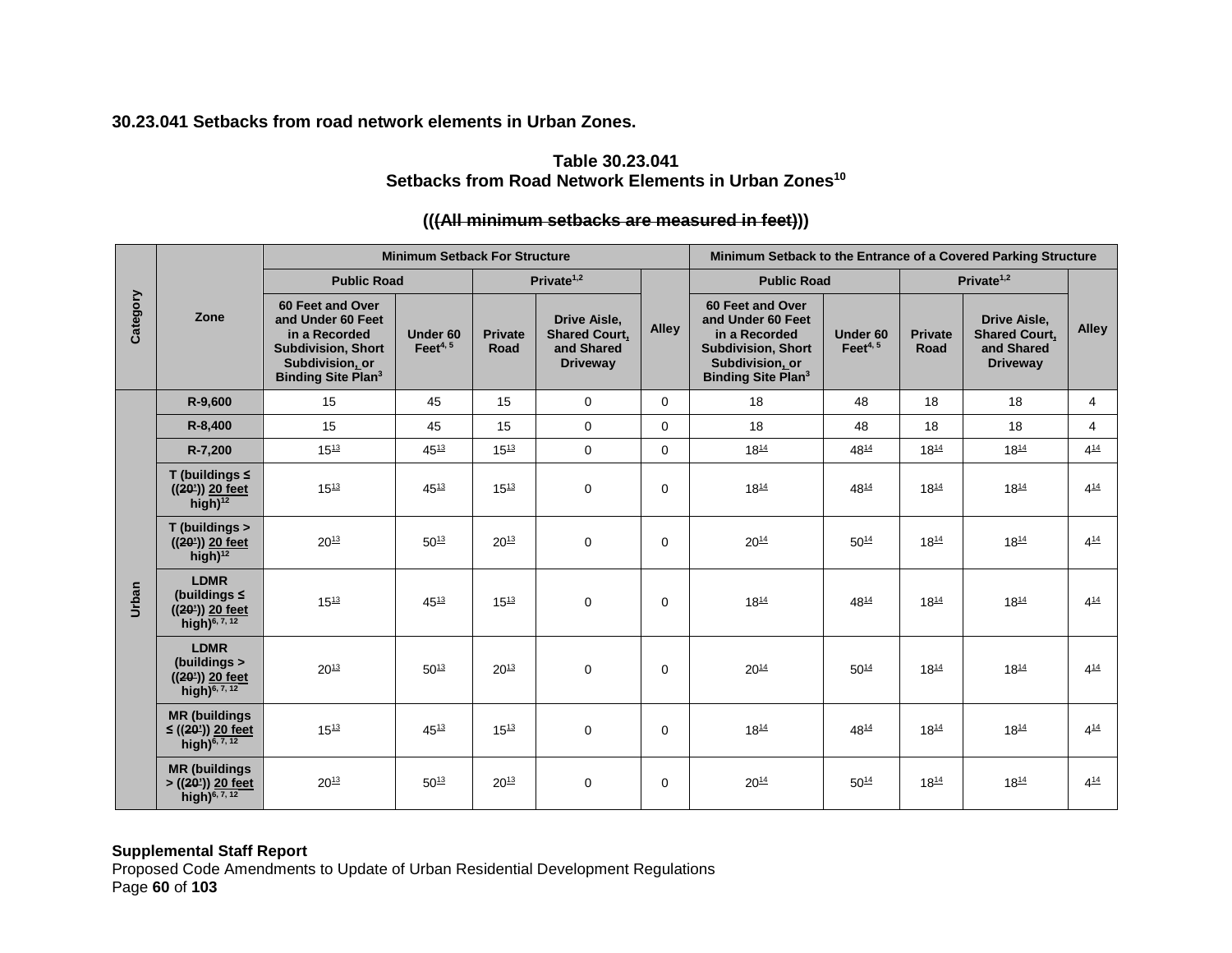| <b>MHP</b>                                       | 20        | 50          | 20        | 15       | 0        | 18        | 48        | 18        | 18        | 4        |
|--------------------------------------------------|-----------|-------------|-----------|----------|----------|-----------|-----------|-----------|-----------|----------|
| <b>FS</b>                                        | 25        | 55          | 25        | 0        | 0        | 25        | 55        | 18        | 18        | 4        |
| <b>NB</b>                                        | $10^{13}$ | $40^{13}$   | $10^{13}$ | 0        | 0        | $18^{14}$ | 4814      | $18^{14}$ | $18^{14}$ | $4^{14}$ |
| <b>PCB</b>                                       | $25^{13}$ | $85^{13}$   | $25^{13}$ | 0        | 0        | $55^{14}$ | 5814      | $18^{14}$ | $18^{14}$ | $4^{14}$ |
| CB                                               | $25^{13}$ | $55^{13}$   | $25^{13}$ | 0        | 0        | $25^{14}$ | $55^{14}$ | $18^{14}$ | $18^{14}$ | $4^{14}$ |
| GC                                               | $25^{13}$ | $55^{13}$   | $25^{13}$ | 0        | 0        | $25^{14}$ | $55^{14}$ | $18^{14}$ | $18^{14}$ | $4^{14}$ |
| IP <sup>8</sup>                                  | 25        | 60          | 25        | 0        | 0        | 30        | 60        | 18        | 18        | 4        |
| <b>BP</b>                                        | 25        | 60          | 25        | 0        | 0        | 30        | 60        | 18        | 18        | 4        |
| <b>LI</b>                                        | 25        | 55          | 25        | $\Omega$ | $\Omega$ | 25        | 55        | 18        | 18        | 4        |
| H <sub>II</sub>                                  | 25        | 55          | 25        | $\Omega$ | $\Omega$ | 25        | 55        | 18        | 18        | 4        |
| <b>UC</b>                                        | 0         | $\mathbf 0$ | 0         | 0        | 0        | 20        | 50        | 18        | 18        | 4        |
| Note: All minimum setbacks are measured in feet. |           |             |           |          |          |           |           |           |           |          |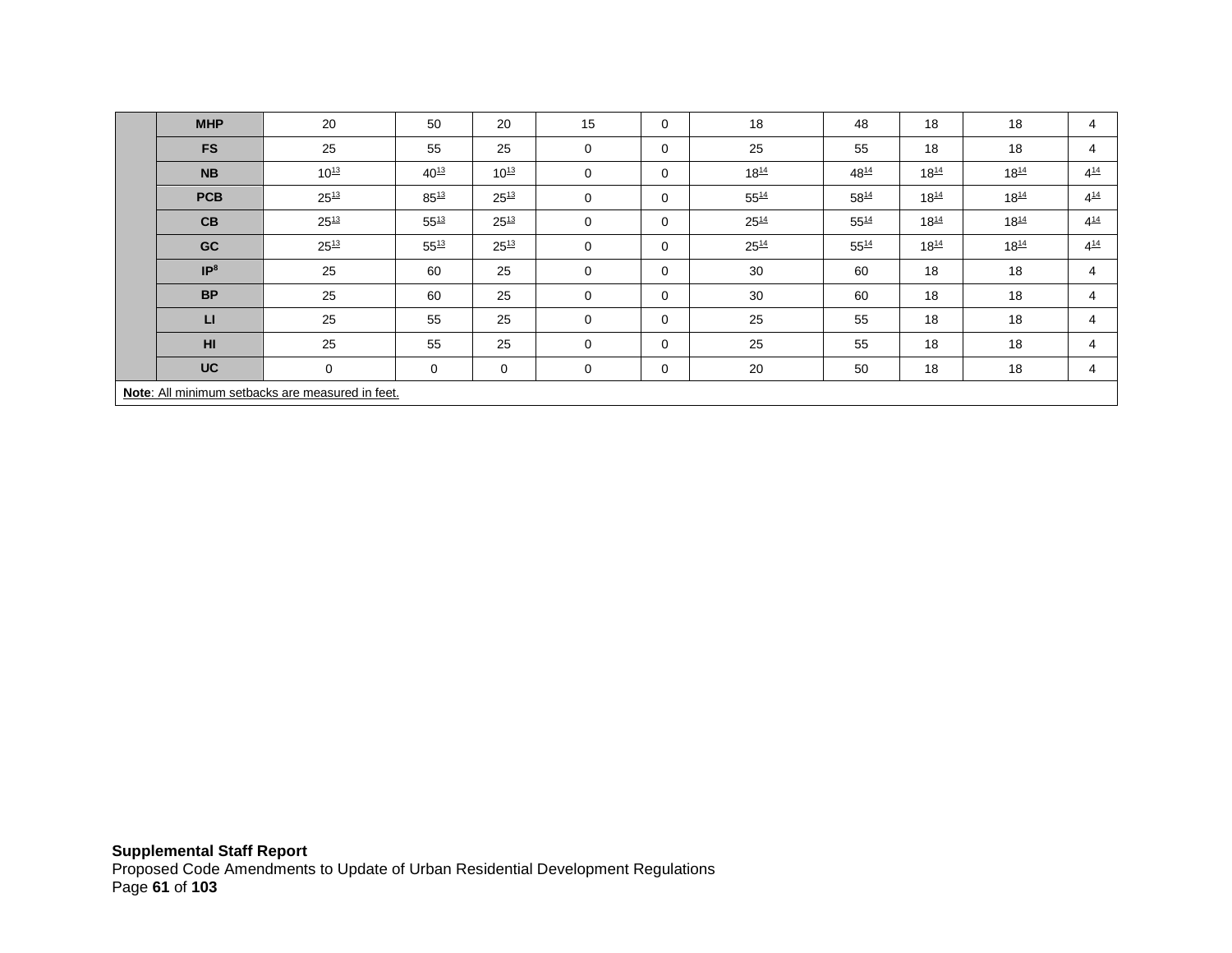# **30.23.049 Reference notes for SCC Tables 30.23.041 through 30.23.047.**

(1) The setback shall be measured from the edge of the tract or easement. Where no tract or easement is established, the measurement shall be made from the edge of the road network element.

(2) The setback may be reduced to the setback required for a structure if a vehicle entering the covered parking structure can turn around inside the covered parking structure and exit without having to back out.

(3) These setbacks shall be measured from the edge of the right-of-way.

(4) Applies to public right-of-way under 60 feet that are not included in development subject to the recorded subdivision, short subdivision, or binding site plan. These setbacks shall be measured from the centerline of the right-of-way.

(5) The county engineer may require the front lot line setback from a public right-of-way be measured from a right-of-way reservation line established in accordance with SCC [30.24.140\(](http://www.codepublishing.com/WA/SnohomishCounty/html/SnohomishCounty30/SnohomishCounty3024.html)1), when:

(a) The right-of-way width is less than 60 feet in width and determined inadequate by the county engineer based on:

(i) The comprehensive plan arterial circulation map; or

(ii) An adopted design report, roadway design or right-of-way plan; and

(b) The right-of-way is not located in a recorded subdivision, short subdivision or binding site plan.

(6) Single-family detached, single-family attached, and duplex structures constructed in the LDMR and MR zones shall use the minimum setbacks required in the R-8,400 zone.

(7) Structures over two stories, other than single-family detached structures, shall increase the setbacks by three feet; provided, that the additional setback shall only be required as an upper floor stepback for portions of residential structures above 20 feet in height pursuant to SCC 30.23.040(59).

(8) In the IP zone there shall be an additional one foot setback for every one foot of building height over 45 feet.

(9) In the F zone, the setbacks for residential structures on lots 10 acres or less, where the lot was legally created prior to being zoned to F, shall be the same as in the R-5 zone.

(10) See SCC [30.23.120](http://www.codepublishing.com/WA/SnohomishCounty/html/SnohomishCounty30/SnohomishCounty3023.html) for front setback exceptions from road network elements.

(11) See SCC [30.41C.130](http://www.codepublishing.com/WA/SnohomishCounty/html/SnohomishCounty30/SnohomishCounty3041C.html) and [30.41C.140](http://www.codepublishing.com/WA/SnohomishCounty/html/SnohomishCounty30/SnohomishCounty3041C.html) for additional front setback requirements for lots created through the rural cluster subdivision provisions of chapter [30.41C](http://www.codepublishing.com/WA/SnohomishCounty/html/SnohomishCounty30/SnohomishCounty3041C.html) SCC.

(12) See SCC [30.23.040\(](http://www.codepublishing.com/WA/SnohomishCounty/html/SnohomishCounty30/SnohomishCounty3023.html)59).

(13) In a townhouse or mixed townhouse development, setbacks for residential structures may be reduced to a minimum of five feet from a public or private road, as determined by the county engineer.

(14) In a townhouse or mixed townhouse development, setbacks for entrances to covered parking structures may be reduced pursuant to subsections (a) and (b), except that such entrances to covered parking structures shall be restricted pursuant to subsection (c):

(a) A minimum of five feet from a public or private road, as determined by the county engineer.

(b) A minimum of zero feet from a drive aisle, shared court, shared driveway, or alley.

(c) A covered parking structure shall be prohibited from locating the entrance to the covered parking structure between six and 19 feet from an abutting road network element. An entrance to a covered parking structure that is located at least 19 feet from the abutting road network element may have upper story floors project up to one-foot horizontally into the area where an entrance to a covered parking structure is prohibited, and except as otherwise allowed under SCC 30.23.115 for minor architectural features.

## **Supplemental Staff Report**

Proposed Code Amendments to Update of Urban Residential Development Regulations Page **62** of **103**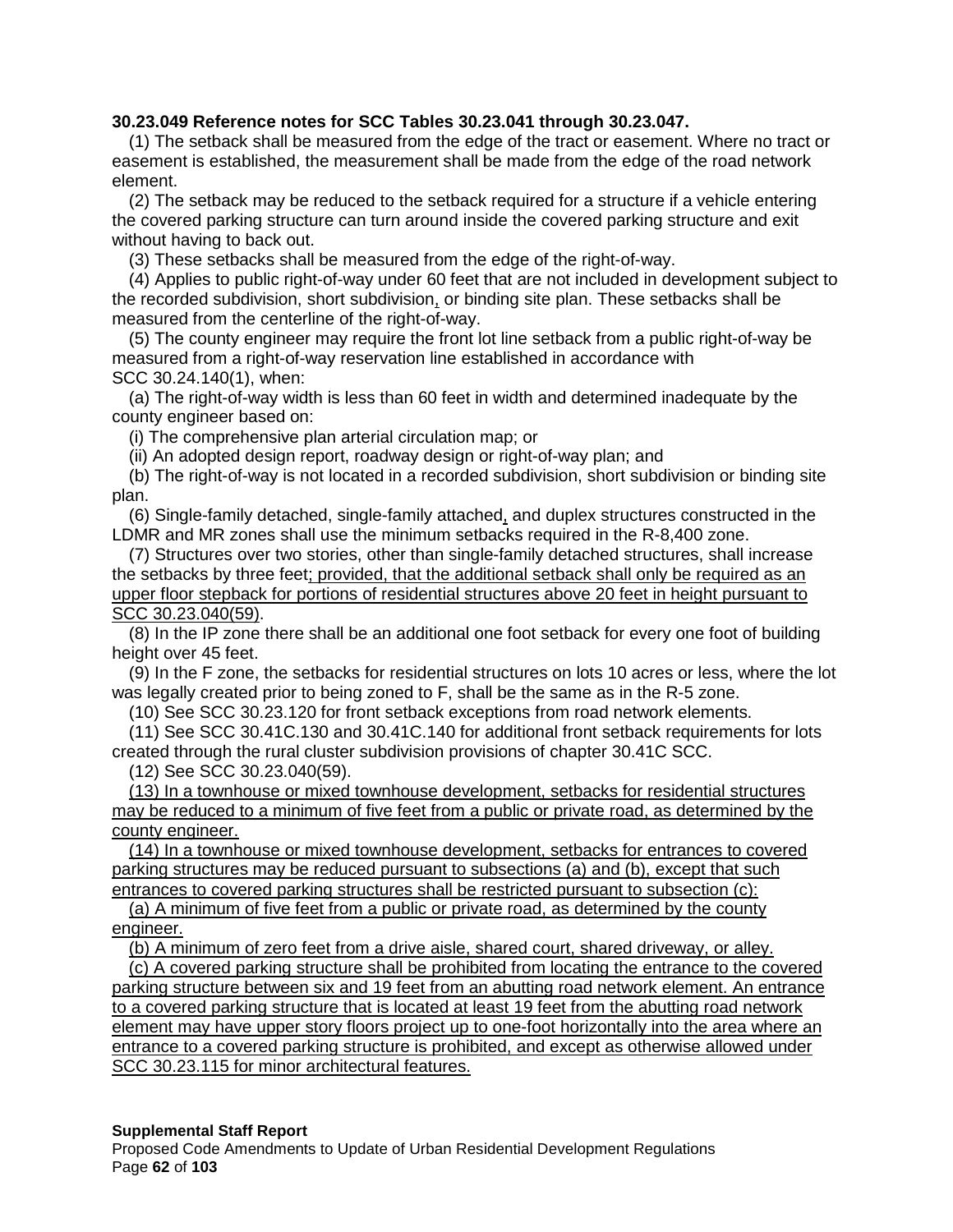## **30.23.050 Height requirements, exceptions, and measuring height.**

(1) The maximum height of buildings and structures shall be pursuant to the height standards in SCC Tables 30.23.030 and 30.23.032, except as provided in subsection (2) of this section.

(2) The following shall be exempt from the maximum height standards, except structures and uses located in an airport compatibility area are subject to the height review requirements of SCC 30.32E.060:

(a) Tanks and bunkers, turrets, church spires, belfries, domes, monuments, chimneys, water towers, fire and hose towers, observation towers, stadiums, smokestacks, flag poles, towers and masts used to support commercial radio and television antennas, bulkheads, water tanks, scenery lofts, cooling towers, grain elevators, gravel and cement tanks and bunkers, and drivein theater projection screens, provided they are set back at least 50 feet from any adjoining lot line;

(b) Towers and masts used to support private antennas, provided they meet the minimum setback of the zoning district in which they are located, and the horizontal array of the antennas does not intersect the vertical plane of the property line;

(c) Towers, masts or poles supporting electric utility, telephone or other communication lines;

(d) Schools and educational institutions; provided, that:

(i) The use was approved as part of a conditional use permit;

(ii) A maximum building height of 45 feet is not exceeded; and

(iii) Any portion of any building exceeding the underlying zoning maximum height standard is set back at least 50 feet from all of the site's perimeter lot lines; and

(e) Aircraft hangars located within any industrial zone; provided, that the hangar is set back at least 100 feet from any non-industrial zone.

(3) Building height shall be measured as the vertical distance from the average final grade to the highest point of a flat roof, or to the deck line of a mansard roof, or to the average height of the highest gable of a pitch or hip roof.

(4) Calculation of the average final grade shall be made by drawing the smallest rectangle possible that encompasses the entire building area as shown in SCC Figure 30.23.050(1) and averaging the elevations at the midpoint of each side of the rectangle, except when a structure that is to be fully partitioned with internal dividing walls separating individual dwellings units from each other from ground to sky, the applicant may request a modification of the measurement by evaluating maximum height based upon individual sections using the following method to respond to topography of the site:

(a) Drawing the smallest rectangle possible that encompasses the entire building area;

(b) Dividing one side of the rectangle, as chosen by the applicant, into sections equal to the internal dividing walls that fully separate individual dwelling units from each other using lines that are perpendicular to the chosen side of the rectangle;

(c) The sections delineated in SCC 30.23.050(4)(b) are considered to extend vertically from ground to sky; and

(d) The maximum height for each section of the structure is measured from the average final grade for that section of the structure, which is calculated as the average elevation at the midpoints of each side of the rectangle for each section of the structure, as illustrated in SCC Figure 30.23.050(2).

(5) Fill shall not be used to raise the average final grade more than five feet above the existing grade of any dwelling located within 50 feet on adjoining properties, as illustrated in SCC Figure 30.23.050(3); provided, that the provisions of SCC 30.23.050(5) shall not apply to residential development subject to chapters 30.23A and 30.41G SCC. (((Figure 30.23.050(2)).))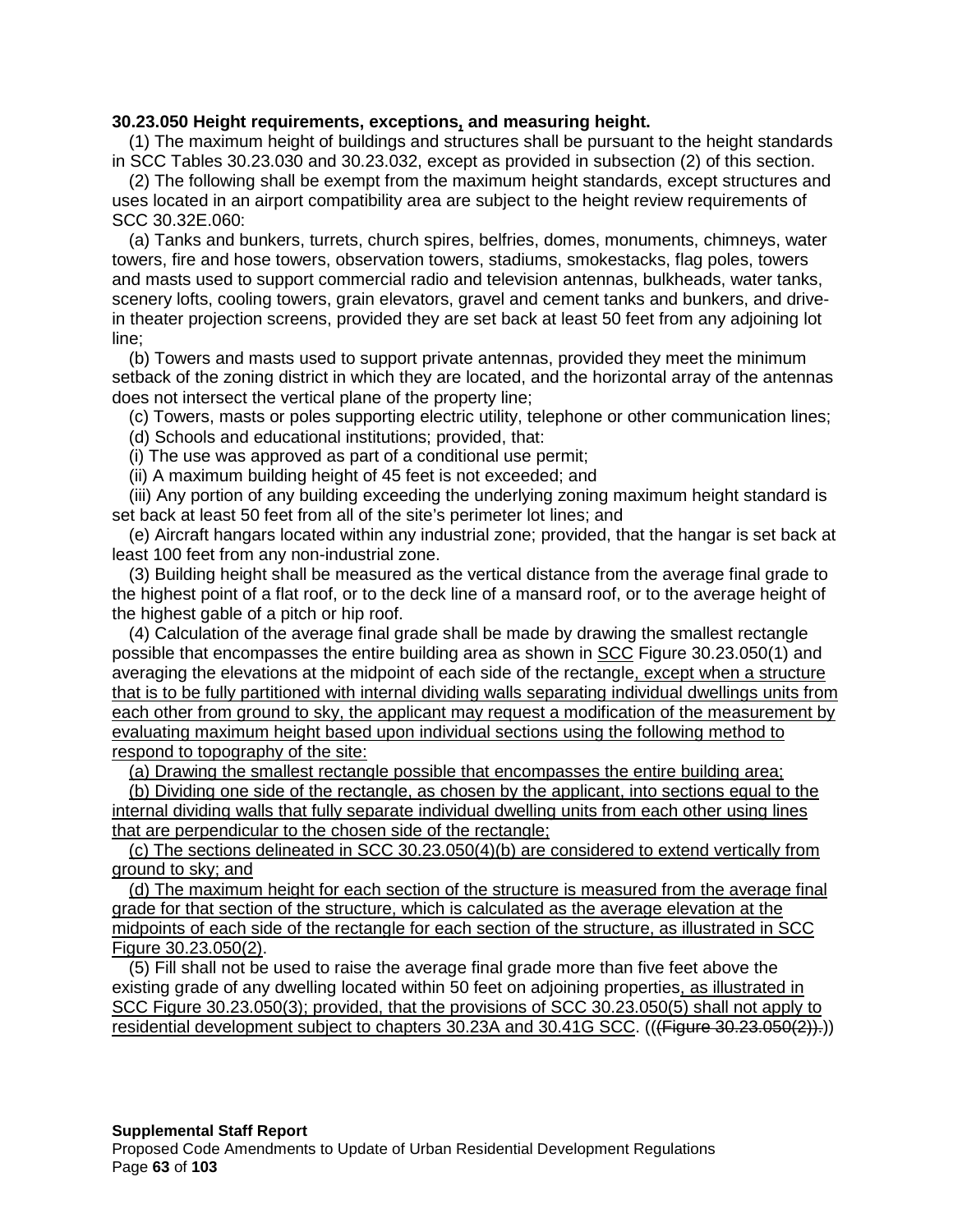**Figure 30.23.050(1) Calculating Average Final Grade ((average final grade)) and Determining Height ((determining height:))**



(((Final Elevation at Mid-point of  $A + B + C + D$ )  $\div 4 =$  Average Final Grade Elevation))

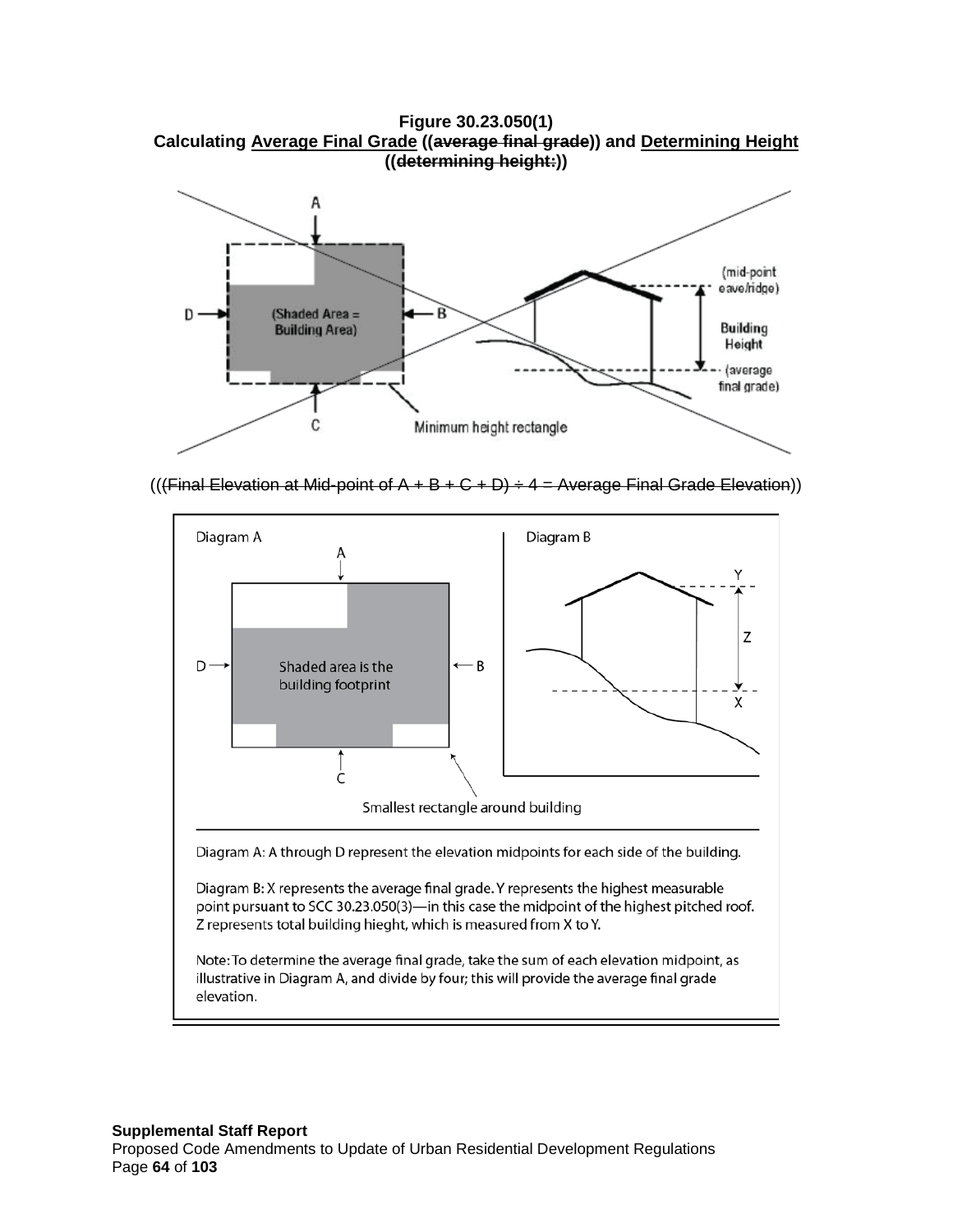**Figure 30.23.050(2) Calculating Average Final Grade and Determining Height for Portions of a Structure**



Note: To determine the average final grade, take the sum of each elevation midpoint of a chosen building section, as illustrated in Diagram A, and divide by four; this will provide the average final grade elevation.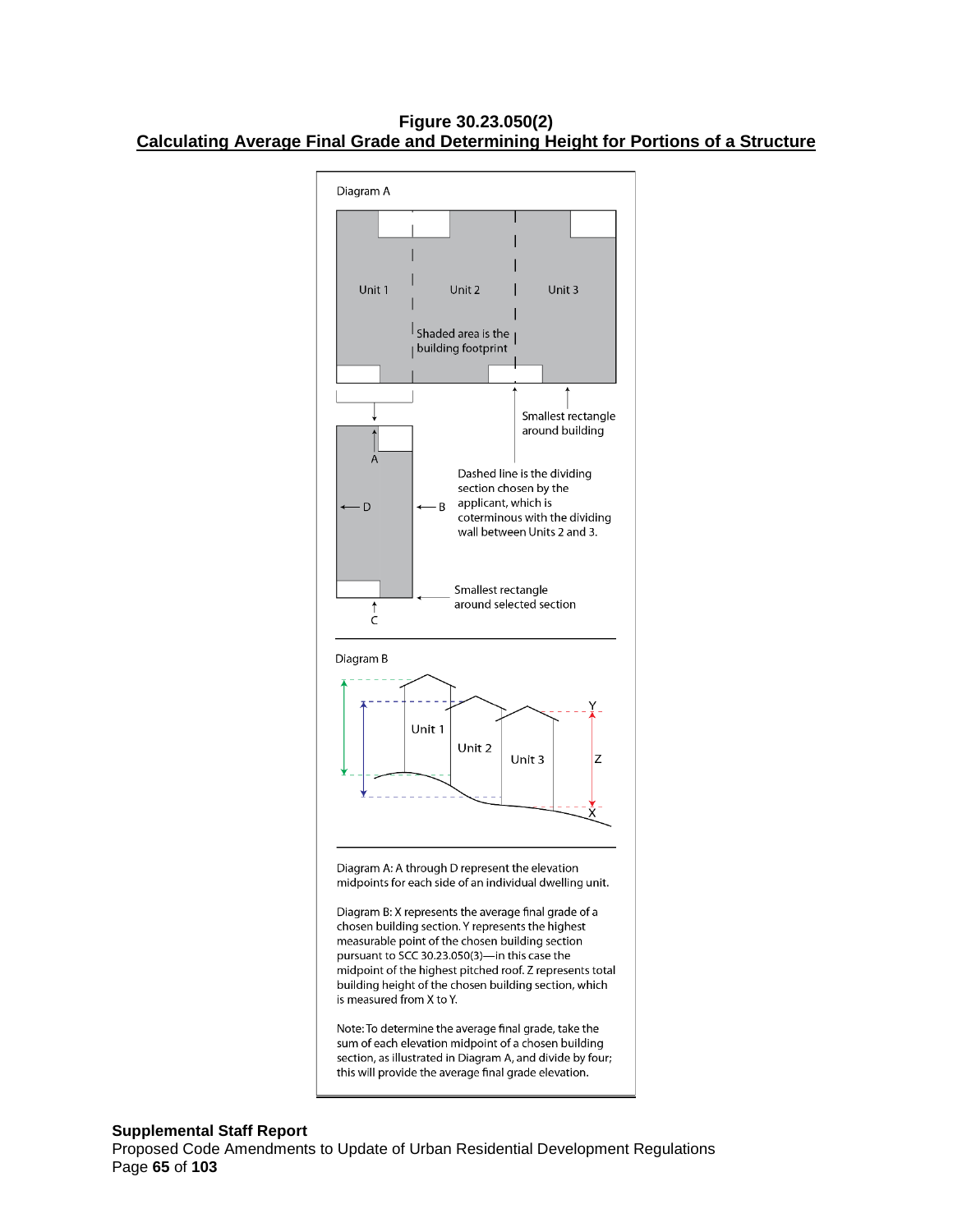**Figure 30.23.050(3) Adjustments for Measuring Height Where Adjoining Dwelling(s) Exist(s) ((measuring height where an adjoining dwelling(s) exists:))**



((No adjustments required for structures on Parcel "X" adjoining Areas A or C; Adjustment required for structures adjoining Area B.))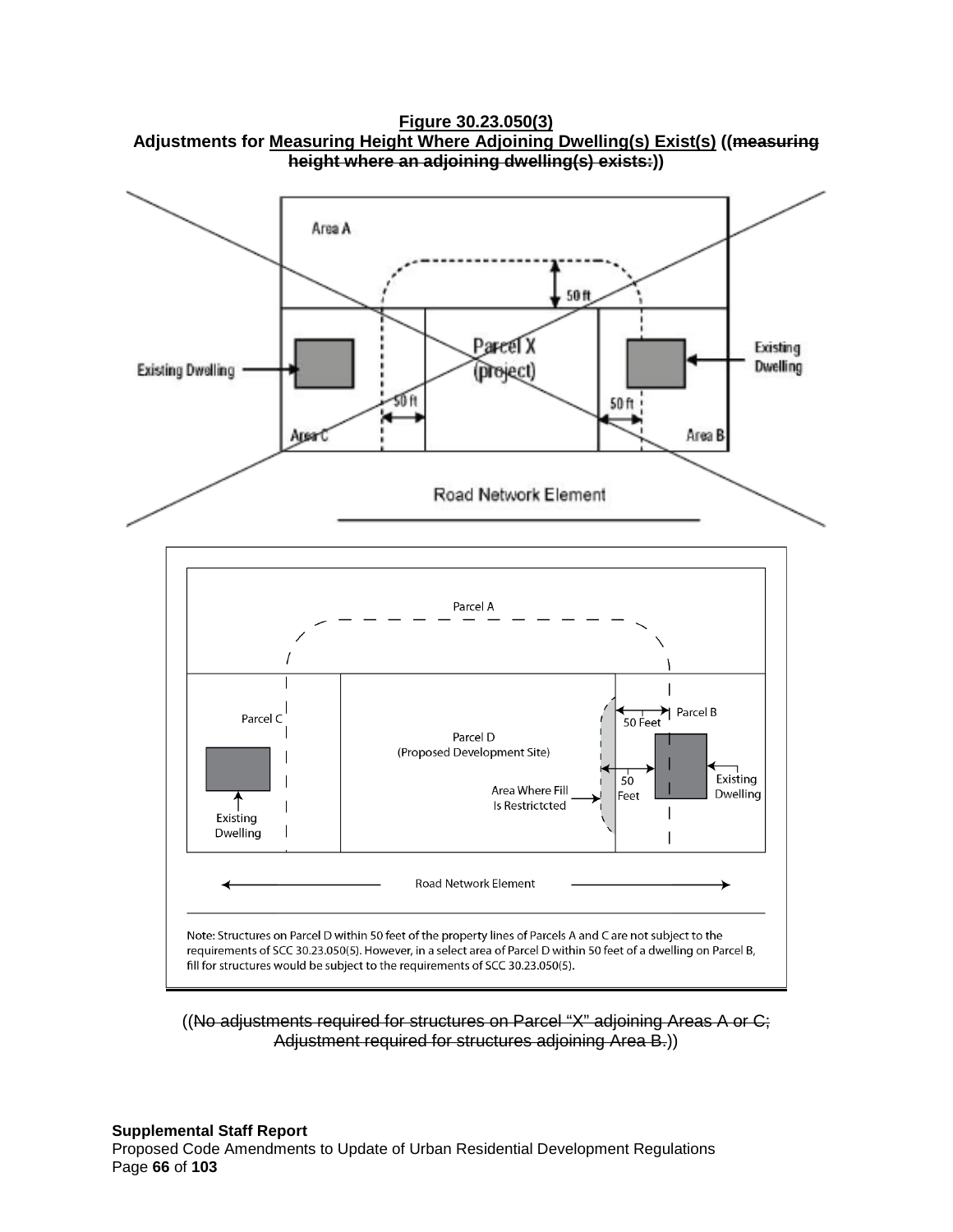(6) The measurement of height under this section does not apply to buildings regulated by the Snohomish County Shoreline Management Program, nor does it replace the definitions of height in the construction codes, which are specific to the provisions in those chapters.

(7) Rooftop heating, ventilation and air conditioning (HVAC) and similar systems, when located on commercial, industrial, or multifamily structures. The system shall not exceed the maximum building height of the underlying zone by more than 30 percent or 15 feet, whichever is less. Sight-obscuring screening shall be required unless otherwise approved by the director of the department.

# **30.23A.030 Compatibility design standards.**

(1) The purpose of compatibility design standards is to require additional features to be incorporated into higher density residential development when located adjacent to properties zoned and developed or designated for lower density single-family use in order to enhance the compatibility between uses.

(2) Where residential development is subject to the provisions of this chapter, the provisions in SCC Table 30.23A.030(2) shall establish when the compatibility design standards in SCC 30.23A.030 apply. When the adjacent property is within the UGA, it must also have one of the following characteristics, in addition to a zoning classification indicated with a "yes" in SCC Table 30.23A.030(2), before the compatibility measures are required:

(a) A lower intensity designation than the project site on the Future Land Use map of the GMA Comprehensive Plan;

(b) Platted and developed residential lots averaging 10,000 square feet in area( $\left(\frac{1}{2}\right)$ ) or less; or

(c) Homes located within 50 feet of the property line that have an average age of 15 years or less.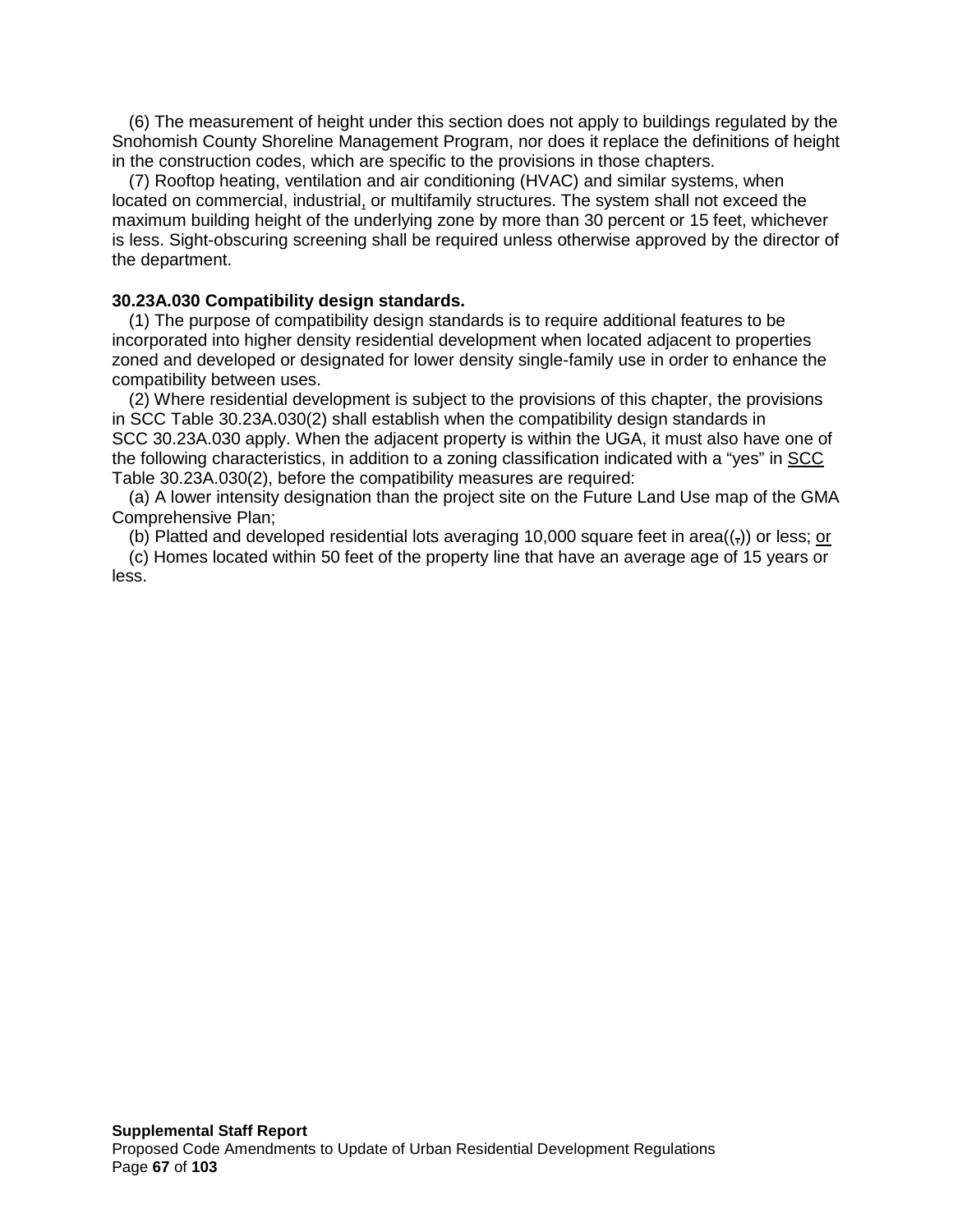| <b>Proposed Use</b> |                                                                                                            | <b>Zoning Classification of Adjacent Property</b> |  |                                                               |  |        |  |                         |                                                          |  |  |
|---------------------|------------------------------------------------------------------------------------------------------------|---------------------------------------------------|--|---------------------------------------------------------------|--|--------|--|-------------------------|----------------------------------------------------------|--|--|
|                     |                                                                                                            |                                                   |  | R-9,600, $R-7,200$ ((T, LDMR, ((FS, NB, R-8,400) R-7,200 MR)) |  | ((GC)) |  | $((H, H))$ $((BP, IP))$ | ((ALL OTHER<br><b>ZONES)) Non-</b><br><b>Urban Zones</b> |  |  |
|                     | ((Dwelling,)) Single-family<br>detached at less than ((7<br>dwelling)) seven dwellings<br>per gross acre   |                                                   |  |                                                               |  |        |  |                         |                                                          |  |  |
| ((Proposed-Use))    | ((Dwelling,)) Single-family<br>detached at ((7)) seven<br>dwellings or more per<br>gross acre <sup>1</sup> | Yes                                               |  |                                                               |  |        |  |                         | Yes                                                      |  |  |
|                     | ((Dwelling, mobile)) Mobile<br>home                                                                        |                                                   |  |                                                               |  |        |  |                         |                                                          |  |  |
|                     | ((Dwelling, duplex)) Duplex                                                                                |                                                   |  |                                                               |  |        |  |                         |                                                          |  |  |
|                     | ((Dwelling,)) Single-family<br>attached at less than $((7))$<br>seven dwellings per gross<br>acre          |                                                   |  |                                                               |  |        |  |                         |                                                          |  |  |
|                     | ((Dwelling,)) Single-family<br>attached at ((less than 7))<br>seven dwellings or more<br>per gross acre    | Yes                                               |  |                                                               |  |        |  |                         | Yes                                                      |  |  |

# **Table 30.23A.030(2) ((– Zoning test for compatibility design standards)) Zoning Test for Compatibility Design Standards**

**Supplemental Staff Report** Proposed Code Amendments to Update of Urban Residential Development Regulations Page **68** of **103**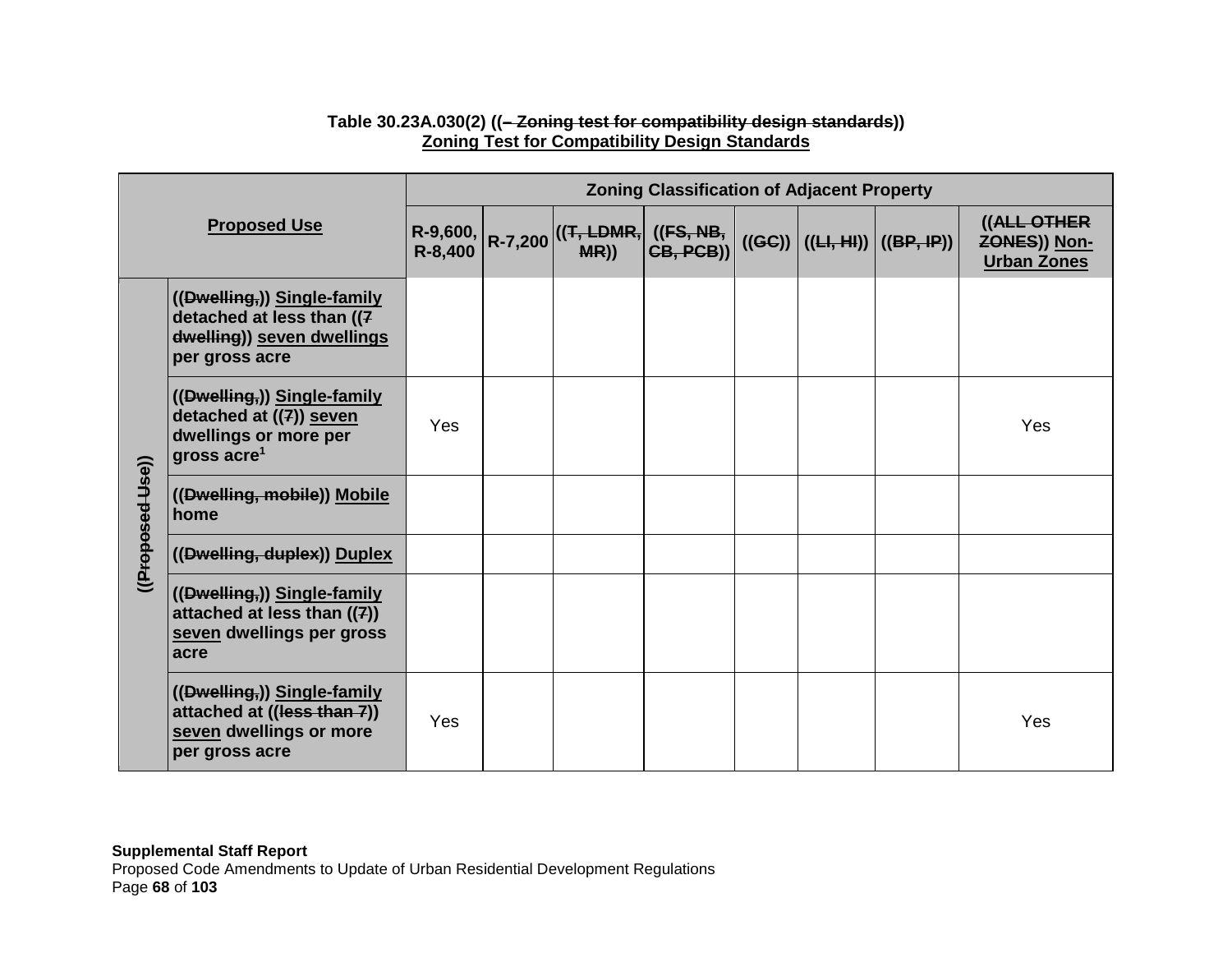| ((Dwelling, townhouse))<br><b>Townhouse</b>           | Yes | Yes <sup>2</sup> |  |  | Yes |
|-------------------------------------------------------|-----|------------------|--|--|-----|
| (( <del>Dwelling, multifamily</del> ))<br>Multifamily | Yes | Yes <sup>2</sup> |  |  | Yes |

**Note**: Where "yes" is marked in the table, and at least one characteristic in SCC [30.23A.030\(](http://www.codepublishing.com/WA/SnohomishCounty/html/SnohomishCounty30/SnohomishCounty3023A.html)2) is present, SCC [30.23A.030\(](http://www.codepublishing.com/WA/SnohomishCounty/html/SnohomishCounty30/SnohomishCounty3023A.html)3) shall apply.

**Footnote 1**: This use shall also include any subdivision or short subdivision using the lot size averaging provisions of SCC [30.23.210,](http://www.codepublishing.com/WA/SnohomishCounty/html/SnohomishCounty30/SnohomishCounty3023.html) and shall apply only to that portion of the site where lots 6,000 square feet or less in size are proposed.

**Footnote 2**: The compatibility requirements for townhouse, mixed townhouse, and multifamily development shall not apply along property lines adjacent to property zoned R-7,200 and developed with townhouse or mixed townhouse development.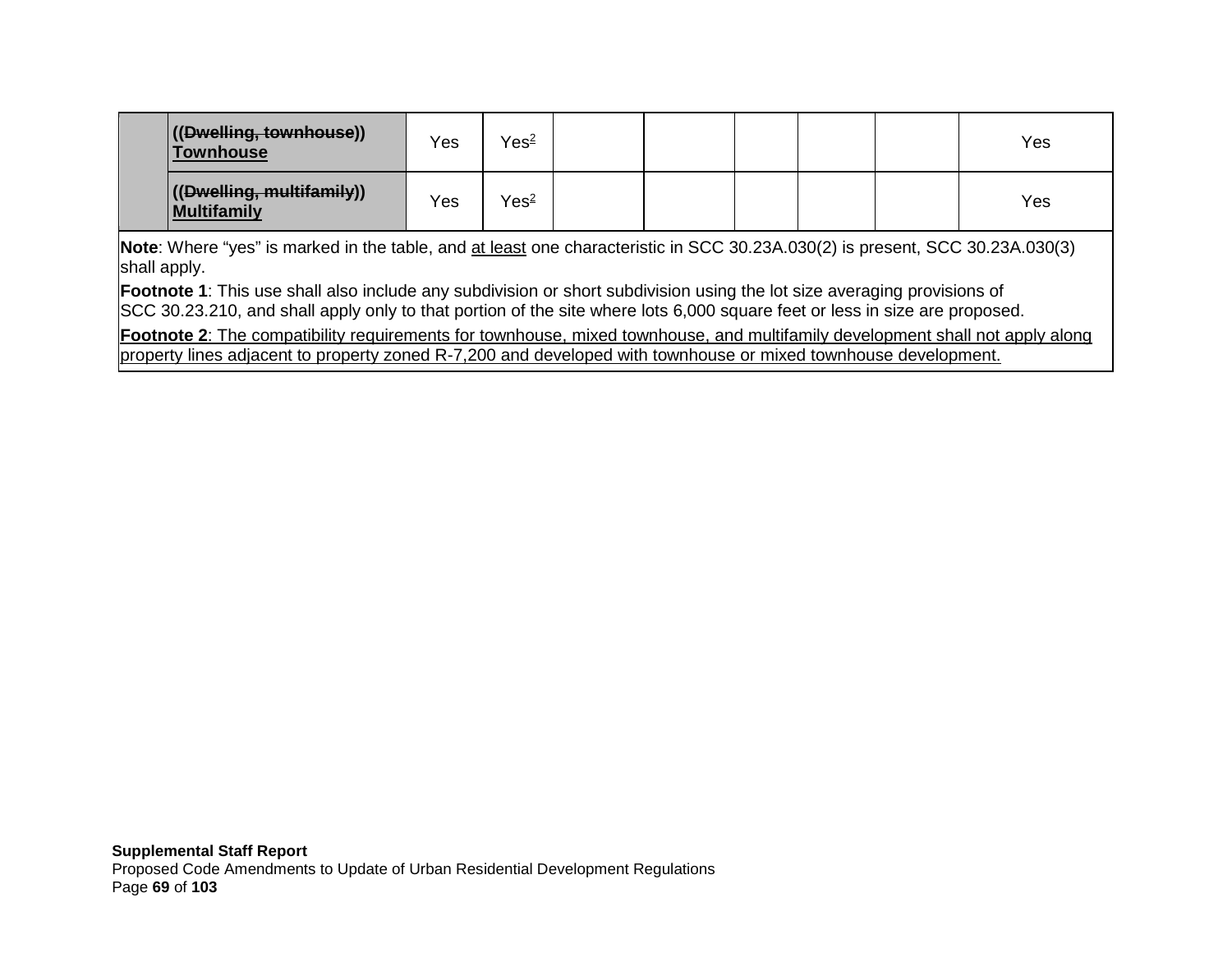(3) When compatibility design standards are applicable, residential development shall incorporate at least two of the following design standards:

(a) Increase the minimum building setback to 20 feet from those lot lines abutting urban zones, and 40 feet for those lot lines abutting ((rural)) non-urban zones marked "yes" in SCC Table 30.23A.030(2);

(b) Limit maximum building height to 30 feet within 50 feet of those abutting property lines to zones marked "yes" in SCC Table 30.23A.030(2);

(c) Increase the perimeter landscaping vegetation by at least 50 percent over the amount required in SCC 30.25.017, or if no perimeter landscaping is required, provide a minimum 10 foot wide perimeter Type A landscaped buffer pursuant to the standards in SCC 30.25.017;

(d) Limit townhouse and multifamily buildings located within 50 feet of abutting property lines to zones marked "yes" in SCC Table 30.23A.030(2) to a maximum of three dwelling units per building with a minimum separation of 25 feet between buildings;

(e) Separate ((detached)) single-family detached and duplex dwelling structures by at least 20 feet between buildings located within 50 feet of abutting property lines to zones marked "yes" in SCC Table 30.23A.030(2);

(f) Incorporate two architectural features, such as those described in SCC 30.23A.040(2) or the Snohomish County Residential Design Manual, to break up blank walls greater than 500 square feet that face and abut zoned properties ((zoned where)) marked "yes" in SCC Table 30.23A.030(2); or

(g) Provide a decorative wall or solid and landscaped fence between buildings and adjacent properties located in zones marked "yes" in SCC Table 30.23A.030(2) that:

(i) Uses brick or stone;

(ii) Is a minimum height of five feet;

(iii) Incorporates architectural detailing, such as posts, ornamental iron grillwork, or other elements prescribed in the Snohomish County Residential Design Manual; and

(iv) Incorporates landscaping, openings, and other design elements that break up the continuity of a solid wall or fence at least every 10 feet unless otherwise approved by the director.

## **30.23A.050 ((Attached single-family)) Single-family attached dwelling, mixed townhouse, and townhouse development design standards.**

((Attached single-family)) Single-family attached and townhouse dwellings as well as dwellings in mixed townhouse developments ((and townhouses)) shall comply with the following requirements:

(1) ((Site Layout)) General site layout and ((Pedestrian Circulation)) pedestrian circulation requirements. Single-family attached dwelling, mixed townhouse, and townhouse developments shall meet the following general site layout and pedestrian circulation requirements:

(a) ((Attached single-family)) Single-family attached dwelling, mixed townhouse, and townhouse developments shall have an integrated pedestrian circulation system that connects buildings, common space, and parking areas pursuant to SCC 30.24.080.

(b) Surface parking spaces shall be located to the side or rear of buildings, except as modified in SCC Table 30.23A.050(1).

(c) Driveways shall be designed in accordance with the EDDS.

(2) Building orientation. Buildings shall be oriented pursuant to SCC 30.23A.070.

(3) Architectural ((Design Elements)) design elements. Each single-family attached dwelling structure, townhouse structure, and residential dwelling structure in a mixed townhouse development shall incorporate variation to any facade of a building that faces a road network element or other public realm-oriented space (such as a shared common space or internal

#### **Supplemental Staff Report**

Proposed Code Amendments to Update of Urban Residential Development Regulations Page **70** of **103**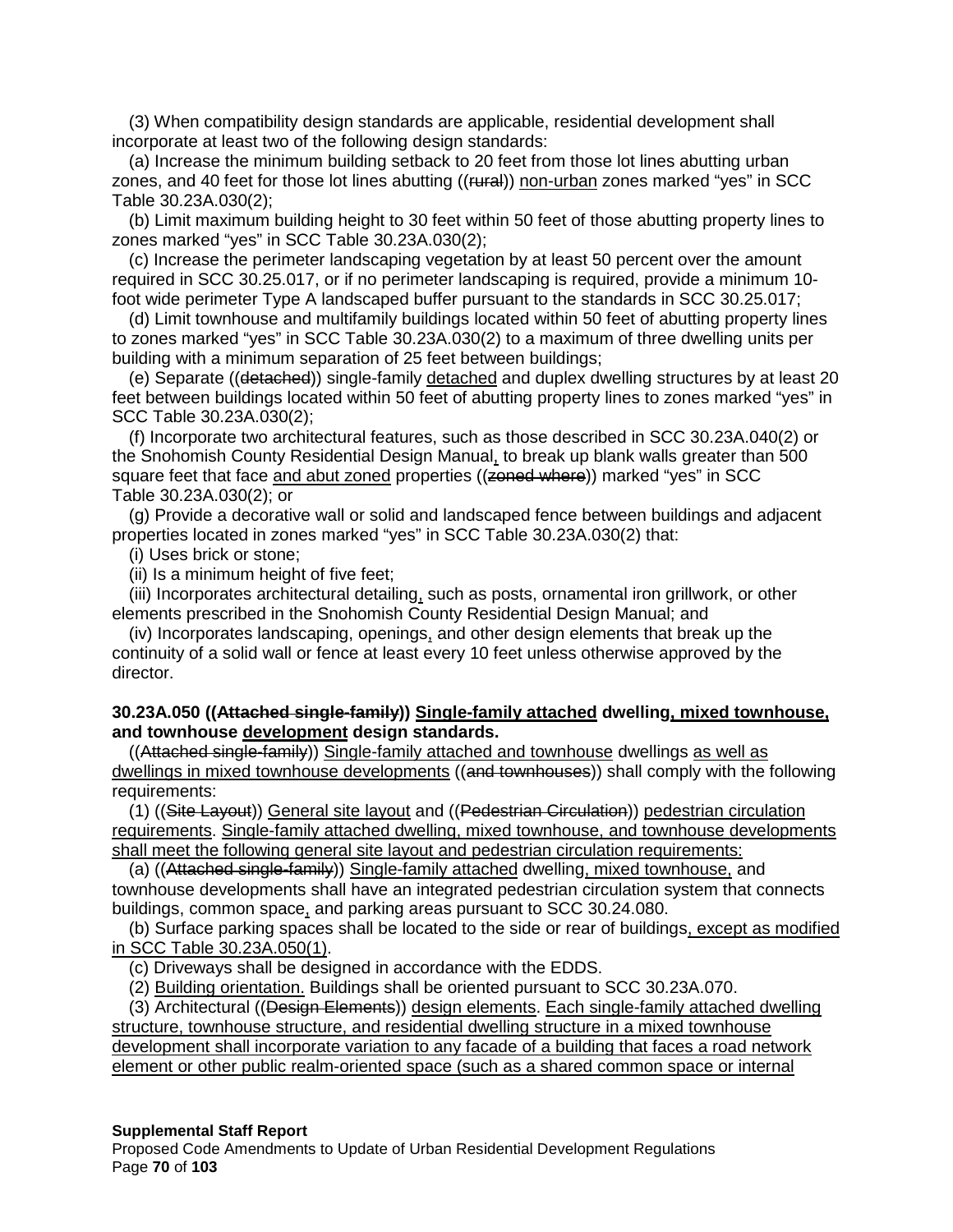#### pedestrian facility accessible to other dwelling units) by using at least three of the following elements:

 $((a)$  Townhouse structures shall have no more than six dwelling units per each building, except the maximum number of dwellings in a building may be increased to eight in the LDMR, MR, NB, PCB, CB, and GC zones.

(b) Each attached single-family dwelling and townhouse structure shall incorporate variation to any facade of a building that faces a public or private road or drive aisle by incorporating at least three of the following elements:))

 $((\n{ii})$ ) (a) Changes in the roofline at intervals not greater than 40 (( $\epsilon$ ) ( $\epsilon$ ) ( $\epsilon$ )) feet in continuous length, such as variations in roof pitch, overhangs, projections, and extended eaves;

 $((\n{iii}))(b)$  Distinctive window patterns that are not repeated within groupings of up to four dwelling units;

 $((\n{iii}))$  (c) Variations in the setback of the front facade of the building by at least five feet between adjoining dwelling units;

 $((\n{iv}))$  (d) Stepbacks on the facade of at least two feet in depth and four feet in width at intervals of not more than 30 feet;

 $((\nleftrightarrow))$  (e) Diminishing upper floors (gross floor area of upper story is smaller than the gross floor area of the lower story);

 $((\n\leftrightarrow\rightarrow))$  (f) Balconies, bays, or changes in the wall plane of the front facade of the building;

 $((\n\leftrightarrow\rightarrow\neg)(g)$  Garage door entrance(s) for automobiles located at the side or rear of the building; or

 $((\forall\ddot{ii}))(h)$  Other architectural elements that the director determines accomplish the objective of visually dividing the structure into smaller identifiable sections.

(4) The architectural design elements in ((SCC 30.23A.050(3)(b))) SCC 30.23A.050(3) shall be implemented pursuant to the Snohomish County Residential Design Manual.

(5) ((SpecifIc Development Requirements)) Reduced setbacks and required easements. Single-family attached dwelling, mixed townhouse, and townhouse developments may qualify for reduced setbacks and require special easements in accordance with the following:

(a) The director may reduce the underlying zoning side and rear lot line setbacks to zero for townhouse structures, dwellings in a mixed townhouse development, and ((attached)) singlefamily attached dwellings to allow for ((zero-lot-line)) zero lot line development; provided, that the remaining underlying zoning setbacks meet the requirements of the zone.

(b) ((Attached single-family)) Single-family attached dwellings, ((and)) townhouse structures, and residential dwelling structures in mixed townhouse developments built as  $((a))$  zero lot line development shall provide a five-foot wide building maintenance easement for walls, eaves, chimneys, and other architectural features that rest directly on the lot line. The maintenance easement shall be included in the covenants, conditions and restrictions of the adjoining lots, and may be recorded with the covenants, conditions, and restrictions or in a separate document approved by the director.

(((c) Buildings in townhouse developments shall be separated by at least 10 feet as measured between the nearest outer walls of the buildings. This separation shall not apply between a primary residential dwelling and detached structures accessory to the primary residential dwelling.

(d) The standard for providing a minimum suitable construction area as set forth in SCC 30.41A.235 shall not apply to townhouse construction.))

(6) Restrictive covenants. The director may require execution and recordation of covenants, access easements, and joint use and maintenance agreements for a townhouse or mixed townhouse development. When required, covenants, access easements, and joint use and maintenance agreements shall be recorded with the county auditor's office prior to final inspection of the first unit and identify the rights and responsibilities of the property owner(s)

#### **Supplemental Staff Report**

Proposed Code Amendments to Update of Urban Residential Development Regulations Page **71** of **103**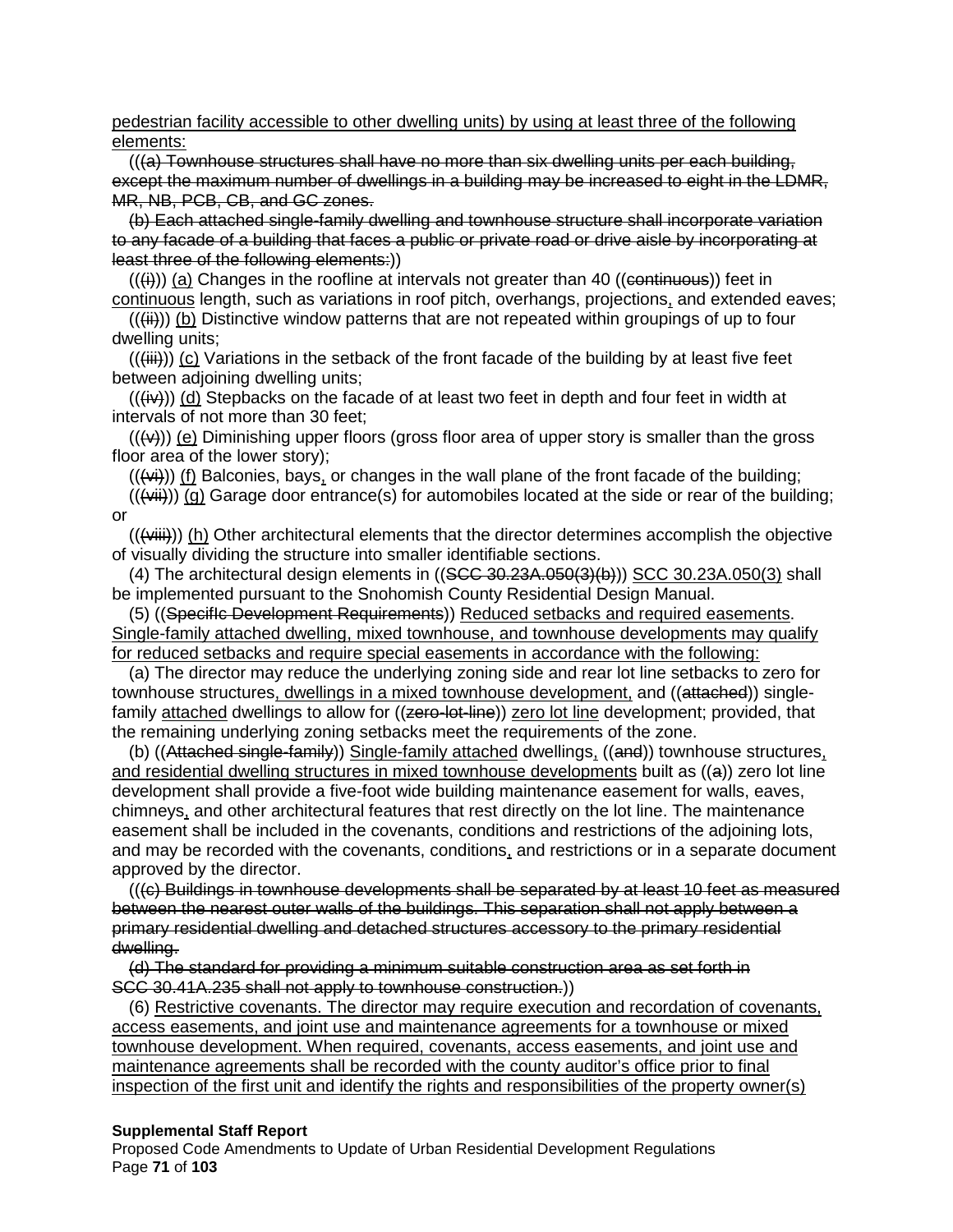and/or homeowners' association, including the use and maintenance of common garage, parking, and vehicle access areas; pedestrian facilities; on-site recreation areas; landscaping; underground utilities; common open space; exterior building facades and roofs; and other similar features.

((In addition to the landscaping requirements in chapter 30.25 SCC, townhouses shall provide landscaping in all front and side setbacks and common outdoor areas associated with the townhouse structure. This additional landscaping shall be incorporated into the landscaping plan required by SCC 30.25.015 and include the following:

(a) Existing non-noxious vegetation and trees shall be incorporated into the landscape design to the greatest extent possible;

(b) Shrubs shall be provided at a density of at least five plants per 100 square feet of landscaping area;

(c) Not more than 50 percent of the shrubs may be deciduous; and

(d) Groundcover that shall provide 90 percent coverage of the landscaped area within three years of planting.))

(7) Specific design standards for townhouse and mixed townhouse developments. Townhouse and mixed townhouse developments shall be subject to additional design standards contained in SCC Table 30.23A.050(1), SCC Table 30.23A.050(2), and SCC Table 30.23A.050(3).

## **Table 30.23A.050(1)**

# **Additional Design Standards for Townhouse and Mixed Townhouse Developments: General Design Requirements**

| <b>Standard</b>                                              | <b>Requirement</b>                                                                                                                                                                                                                                                                                                                                                                     |
|--------------------------------------------------------------|----------------------------------------------------------------------------------------------------------------------------------------------------------------------------------------------------------------------------------------------------------------------------------------------------------------------------------------------------------------------------------------|
| Maximum number of dwelling units per<br>townhouse structure  | In the R-7,200 zone, the maximum number of<br>dwelling units in a townhouse structure is six. In<br>the T, LDMR, MR, NB, PCB, CB, and GC<br>zones, the maximum number of dwelling units<br>in a townhouse structure is eight.                                                                                                                                                          |
| Mixture of dwelling types in mixed<br>townhouse developments | (a) At least 70 percent of the dwelling units in a<br>mixed townhouse development shall be<br>townhouse dwelling units pursuant to SCC<br>30.91M.137, except as may be authorized<br>under subsection (b).                                                                                                                                                                             |
|                                                              | (b) An applicant may request an exception from<br>subsection (a) when the development site only<br>has sufficient development capacity for five<br>dwelling units, in which case the director may<br>allow a mixed townhouse development<br>consisting of a three-unit townhouse and one of<br>the following: two single-family detached<br>dwelling units, two single-family attached |
|                                                              | dwelling units, or one duplex structure.<br>(c) If an applicant elects to use the exception<br>under subsection (b), the applicant shall<br>demonstrate in writing why the requirements of<br>subsection (a) cannot otherwise be satisfied.                                                                                                                                            |

## **Supplemental Staff Report**

Proposed Code Amendments to Update of Urban Residential Development Regulations Page **72** of **103**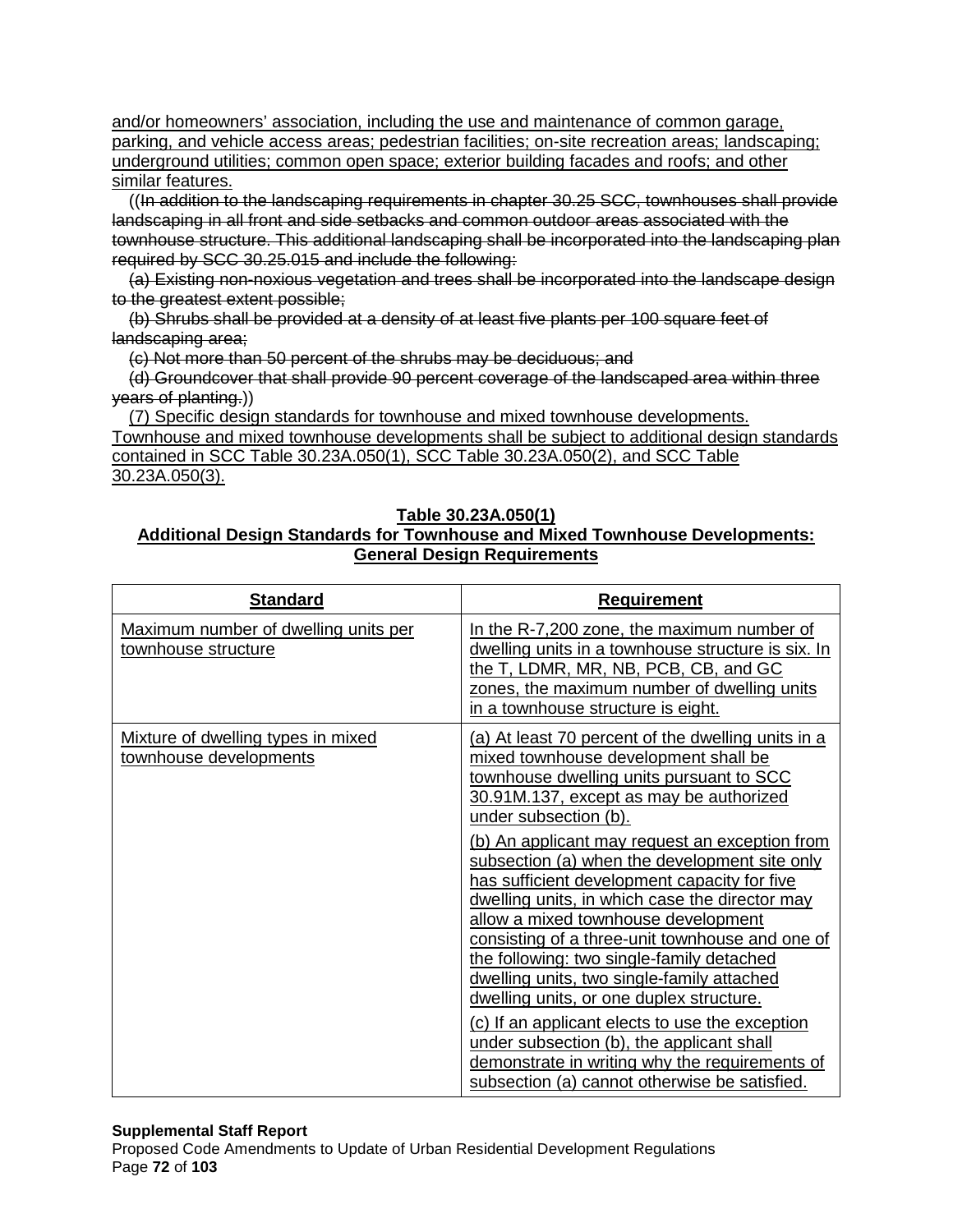| <b>Building separation</b>   | Building separation shall be determined under<br>the requirements of subtitle 30.5 SCC.                                                                                                                                                                                                                                                                                                                                                                                                                                                                                                                                                                                                                                                                                                                                                                                                                                                                                                                                                                                                                                                                                                                                            |
|------------------------------|------------------------------------------------------------------------------------------------------------------------------------------------------------------------------------------------------------------------------------------------------------------------------------------------------------------------------------------------------------------------------------------------------------------------------------------------------------------------------------------------------------------------------------------------------------------------------------------------------------------------------------------------------------------------------------------------------------------------------------------------------------------------------------------------------------------------------------------------------------------------------------------------------------------------------------------------------------------------------------------------------------------------------------------------------------------------------------------------------------------------------------------------------------------------------------------------------------------------------------|
| <b>Building transparency</b> | (a) Dwelling units shall provide a minimum<br>facade transparency of 20 percent for each<br>primary facade and 10 percent for each<br>secondary facade facing a road network<br>element or other public realm-oriented space<br>(such as a shared common space or internal<br>pedestrian facility accessible to other dwelling<br>units) subject to the following:<br>(i) Windows and doors may be employed to<br>meet the minimum facade transparency<br>requirements;<br>(ii) Windows used to meet this standard must<br>provide for transparent views from within the<br>building to the public realm and vice versa,<br>except that semi-frosted or semi-glazed<br>windows that allow for internal light to pass<br>through may be used for ground-floor doors<br>only;<br>(iii) Each window shall be accented with trim,<br>sill, or other architectural exterior molding or<br>use a technique to recess or project the widow<br>from the facade plane in order to create visual<br>interest; and<br>(iv) Blank walls greater than 20 feet in length<br>shall not be allowed.<br>(b) For the purposes of this section, a primary<br>facade is considered to be the building face<br>with a primary pedestrian entrance and a |
|                              | secondary facade is considered to be any other<br>qualifying building face.                                                                                                                                                                                                                                                                                                                                                                                                                                                                                                                                                                                                                                                                                                                                                                                                                                                                                                                                                                                                                                                                                                                                                        |
| Landscaping                  | In addition to the landscaping requirements in<br>chapter 30.25 SCC, landscaping shall be<br>provided in all front and side setbacks and<br>common outdoor areas associated with a<br>dwelling unit. This additional landscaping shall<br>be incorporated into the landscaping plan<br>required by SCC 30.25.015 and include the<br>following:<br>(a) Existing non-noxious vegetation and trees<br>shall be incorporated into the landscape design<br>to the greatest extent possible;<br>(b) Shrubs shall be provided at a density of at<br>least five plants per 100 square feet of<br>landscaping area;                                                                                                                                                                                                                                                                                                                                                                                                                                                                                                                                                                                                                         |

# **Supplemental Staff Report**

Proposed Code Amendments to Update of Urban Residential Development Regulations Page **73** of **103**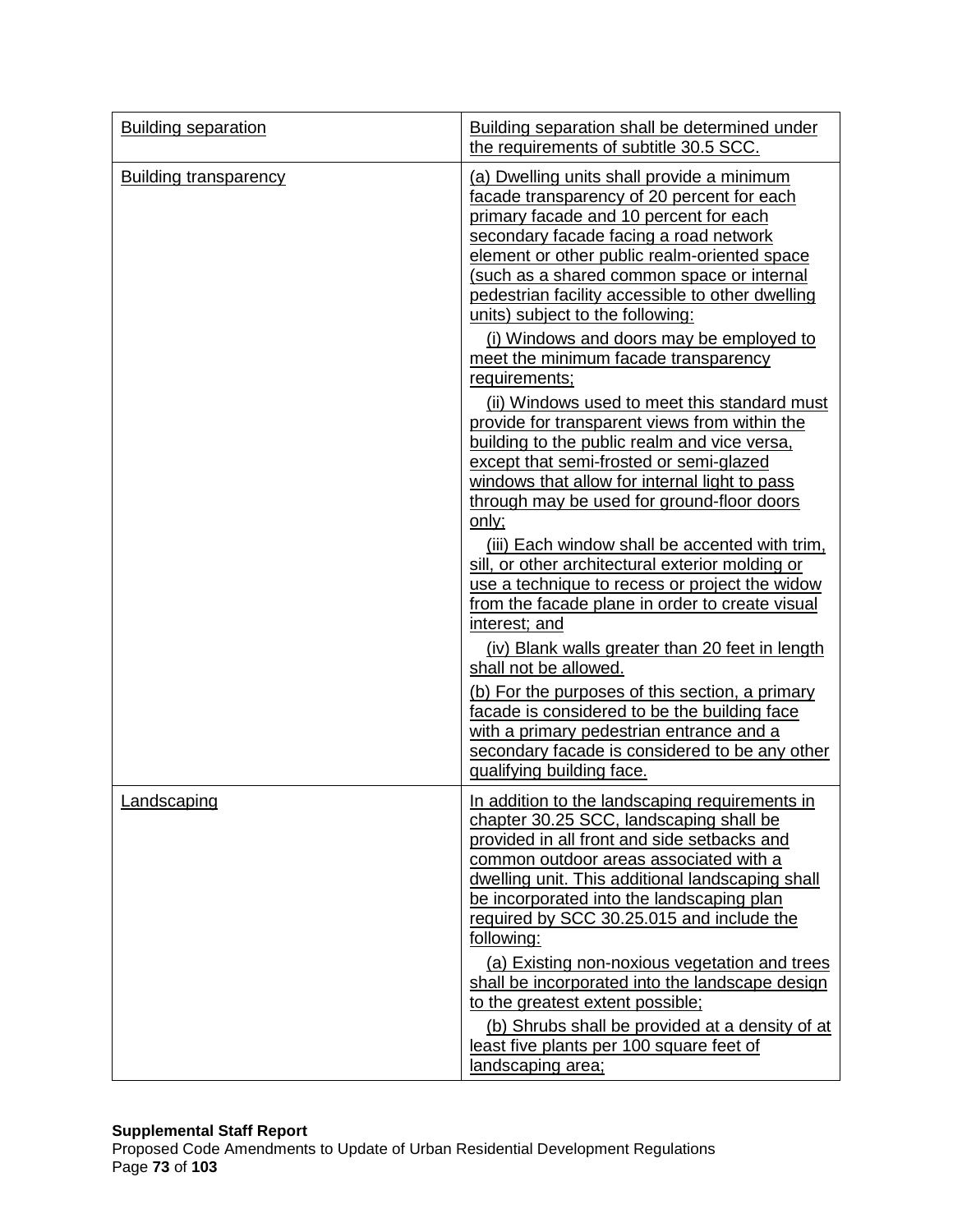|         | (c) Not more than 50 percent of the shrubs<br>may be deciduous; and                                                                 |
|---------|-------------------------------------------------------------------------------------------------------------------------------------|
|         | (d) Groundcover that shall provide 90 percent<br>coverage of the landscaped area within three                                       |
|         | years of planting.                                                                                                                  |
| Parking | (a) Parking shall meet the following parking<br>standards in addition to those under chapter<br>30.26 SCC:                          |
|         | (i) All parking stalls associated with an<br>individual dwelling unit shall be provided in<br>accordance with any of the following: |
|         | (A) The parking stall(s) shall be located<br>upon the dwelling unit's driveway;                                                     |
|         | (B) The parking stall(s) shall be fully<br>enclosed within an attached garage<br>constructed as part of the dwelling unit.          |
|         | (C) The parking stall(s) shall be fully                                                                                             |
|         | enclosed within an attached garage located<br>within the footprint of another dwelling unit that                                    |
|         | is no more than 50 feet away. The garage<br>space shall be physically partitioned and not                                           |
|         | accessible to the interior of the dwelling unit.<br>The garage and stall(s) within shall be reserved                                |
|         | for the sole use of the individual dwelling unit                                                                                    |
|         | indicated in subsection (a)(i). Refer to SCC                                                                                        |
|         | Figure 30.23A.050(1) for application of this<br>requirement.                                                                        |
|         | (D) The parking stall(s) shall be fully                                                                                             |
|         | enclosed within a consolidated parking                                                                                              |
|         | structure which contains no more than eight<br>parking stalls unless located below ground in                                        |
|         | which case there is no maximum.                                                                                                     |
|         | (E) The parking stall(s) shall be provided                                                                                          |
|         | and reserved as on-street parking.                                                                                                  |
|         | (F) The parking stall(s) may be provided                                                                                            |
|         | through any mixture of subsections (a)(i)(A)<br>through $(a)(i)(E)$ .                                                               |
|         | (ii) Guest parking shall be located in<br>designated surface parking areas as on-street                                             |
|         | parking.                                                                                                                            |
|         | (iii) When on-street parking is proposed                                                                                            |
|         | pursuant to subsections (a)(i) or (a)(ii), on-<br>street parking shall be incorporated into an                                      |
|         | approved road network element design and                                                                                            |
|         | shall not be subject to the requirements of SCC                                                                                     |
|         | $30.23A.050(1)(b)$ .                                                                                                                |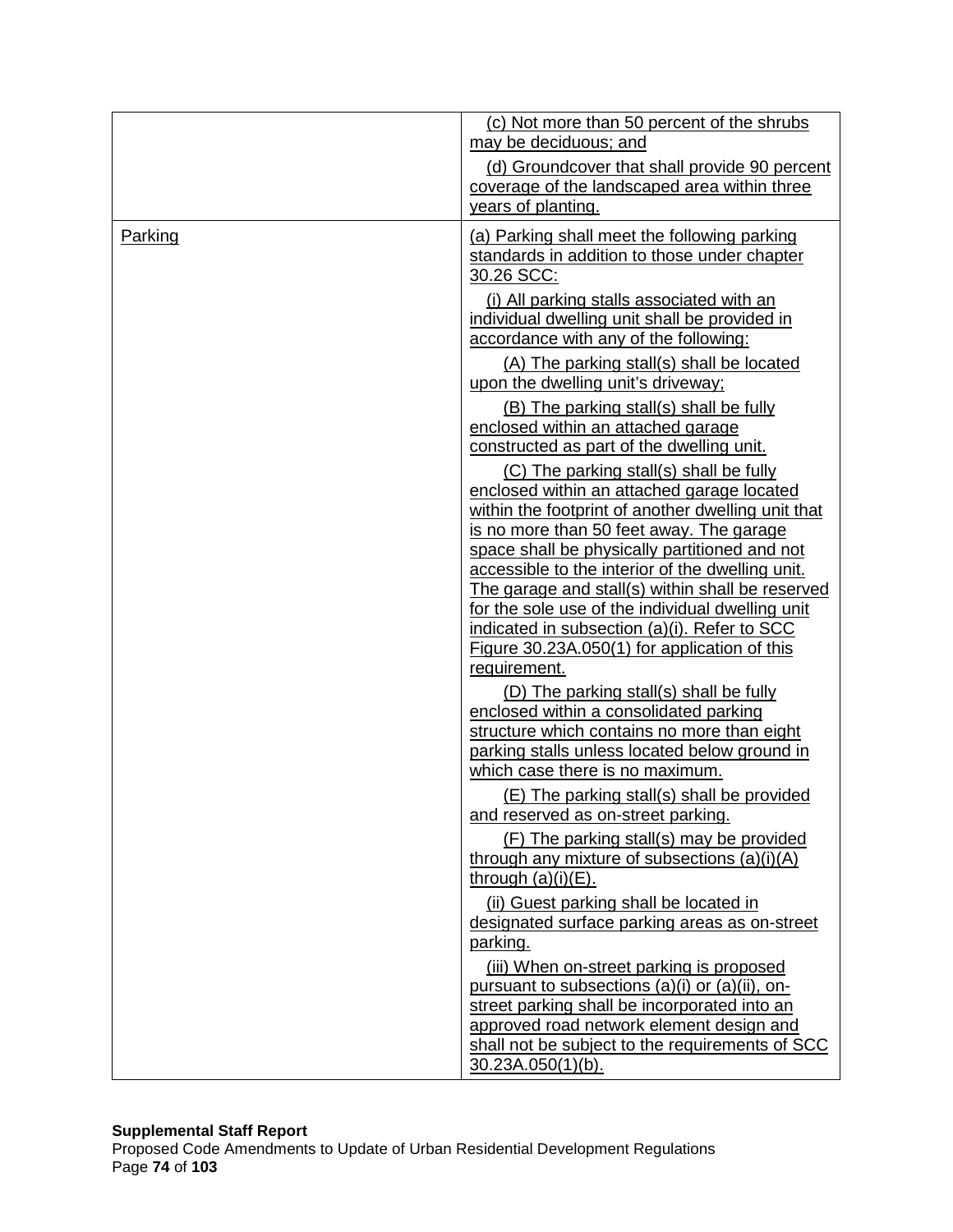| (b) Where parking requirements in subsection    |
|-------------------------------------------------|
| (a) are more specific or restrictive than those |
| contained in chapter 30.26 SCC, the             |
| requirements of subsection (a) shall apply.     |

# **Table 30.23A.050(2)**

# **Additional Design Standards for Townhouse and Mixed Townhouse Developments: Primary Pedestrian Entrance Design Requirements**

| <b>Standard</b>              | <b>Requirement</b>                                                                                                                                                                                                                                                                                                                                                                                                                                                                                                                                                                                                                                                                                                                                                                                                                                                                                                                                                                                                                                                                                                                                                                                                                                                                                                                                                                                                                                                |
|------------------------------|-------------------------------------------------------------------------------------------------------------------------------------------------------------------------------------------------------------------------------------------------------------------------------------------------------------------------------------------------------------------------------------------------------------------------------------------------------------------------------------------------------------------------------------------------------------------------------------------------------------------------------------------------------------------------------------------------------------------------------------------------------------------------------------------------------------------------------------------------------------------------------------------------------------------------------------------------------------------------------------------------------------------------------------------------------------------------------------------------------------------------------------------------------------------------------------------------------------------------------------------------------------------------------------------------------------------------------------------------------------------------------------------------------------------------------------------------------------------|
| Primary pedestrian entrances | Each primary pedestrian entrance for a<br>dwelling unit in a townhouse and mixed<br>townhouse development shall be designed as<br>visually prominent. Individual primary<br>pedestrian entrances shall employ the use of<br>covered porches, stoops, uncovered decks,<br>staircases, or other architecturally detailed<br>and functional entryways that provide<br>overhead weather protection, as approved by<br>the director, and may apply use of the<br>following exceptions in the design which<br>modify the standards of SCC 30.23.115:<br>(a) Uncovered decks up to 18 inches above<br>the existing or finished grade, or the grade of<br>the adjacent road, whichever is lower, may<br>project into required setbacks to the adjacent<br>road element;<br>(b) Covered porches, stoops, or staircases<br>may project into required setbacks to the<br>adjacent road network element if they are no<br>higher than four feet above the existing or<br>finished grade, or the grade of the adjacent<br>road, whichever is lower, except that the<br>projection into the required setback within<br>four feet of the adjacent road network<br>element may not exceed a height of 30<br>inches above the existing or finished grade,<br>or the grade of the adjacent road, whichever<br>is lower, for entry staircases or stoops;<br>(c) For covered porches, stoops, or<br>staircases allowed pursuant to subsection<br>(b), the maximum height requirements |
|                              | described in the subsection shall not apply to<br>guardrails and handrails that are attached to                                                                                                                                                                                                                                                                                                                                                                                                                                                                                                                                                                                                                                                                                                                                                                                                                                                                                                                                                                                                                                                                                                                                                                                                                                                                                                                                                                   |
|                              | such structures; and<br>(d) Covered porches allowed pursuant to                                                                                                                                                                                                                                                                                                                                                                                                                                                                                                                                                                                                                                                                                                                                                                                                                                                                                                                                                                                                                                                                                                                                                                                                                                                                                                                                                                                                   |
|                              | subsection (b) may be covered; provided,<br>that no portion of the cover-structure,                                                                                                                                                                                                                                                                                                                                                                                                                                                                                                                                                                                                                                                                                                                                                                                                                                                                                                                                                                                                                                                                                                                                                                                                                                                                                                                                                                               |

### **Supplemental Staff Report**

Proposed Code Amendments to Update of Urban Residential Development Regulations Page **75** of **103**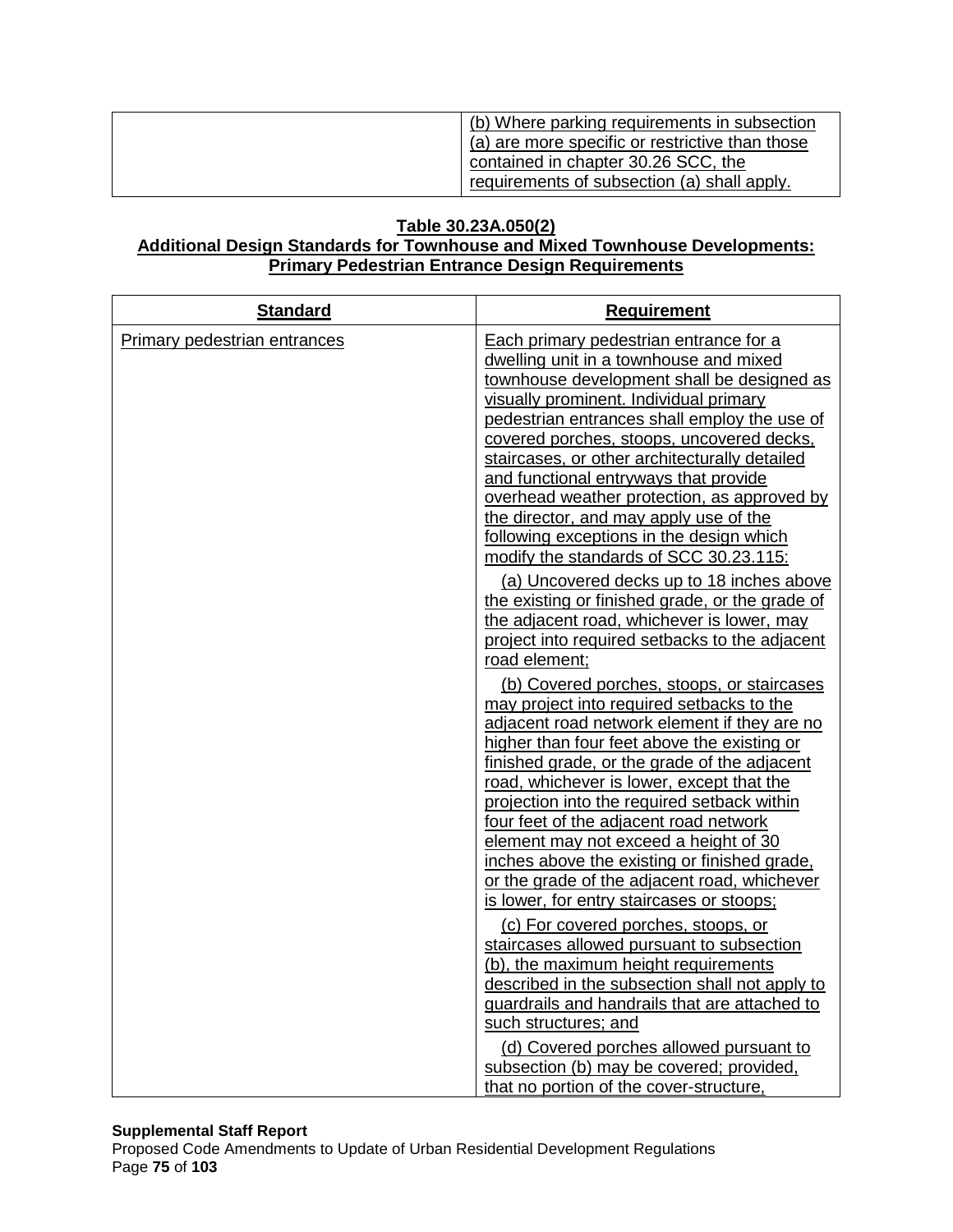|                                                  | including pillars, supports, and eaves, are<br>closer than four feet to an adjacent road<br>network element.                                                                                                                                                      |
|--------------------------------------------------|-------------------------------------------------------------------------------------------------------------------------------------------------------------------------------------------------------------------------------------------------------------------|
| Primary pedestrian entrance areas<br>(dooryards) | (a) Each primary pedestrian entrance for a<br>dwelling unit shall consist of a primary<br><u>pedestrian entrance area (dooryard) that</u><br>incorporates at least two of the following<br>features:                                                              |
|                                                  | (i) Usable private open space for the<br>enjoyment of the dwelling unit's residents;<br>(ii) Landscaping that covers more than 50                                                                                                                                 |
|                                                  | percent of the designated primary pedestrian<br>entrance area (dooryard);                                                                                                                                                                                         |
|                                                  | (iii) A hedgerow, not to exceed three feet in<br>height, that provides visual separation to<br>create a sense of separate ownership from<br>any adjacent dwelling units, common open<br>space, and road network element;                                          |
|                                                  | (iv) Fences, not to exceed four feet in<br>height, that are designed to allow semi-<br>transparency; provided, that architectural<br>features such as arbors and trellises may be<br>constructed on top of fences and obtain an<br>additional two feet in height; |
|                                                  | (v) Decorative bulkheads and retaining<br>walls with a height of no more than four feet<br>above grade; provided, that:                                                                                                                                           |
|                                                  | (A) If a fence is located on top such<br>features, the maximum height shall be no<br>more than five feet above grade and shall be<br>calculated as an aggregate of both structural<br>elements; and                                                               |
|                                                  | (B) Associated pillars may frame fences<br>used pursuant to subsection $(a)(v)(A)$ and<br>shall not exceed a height of five-and-one-half<br>feet above grade; or                                                                                                  |
|                                                  | (vi) Other design features approved by the<br>director.                                                                                                                                                                                                           |
|                                                  | (b) Each primary pedestrian entrance shall<br>have a primary pedestrian entrance area<br>(dooryard) that:                                                                                                                                                         |
|                                                  | (i) Has a minimum area of 50 square feet<br>(which may include the primary pedestrian<br>entrance itself); and                                                                                                                                                    |
|                                                  | (ii) Has no dimension that is less than six<br>feet in length.                                                                                                                                                                                                    |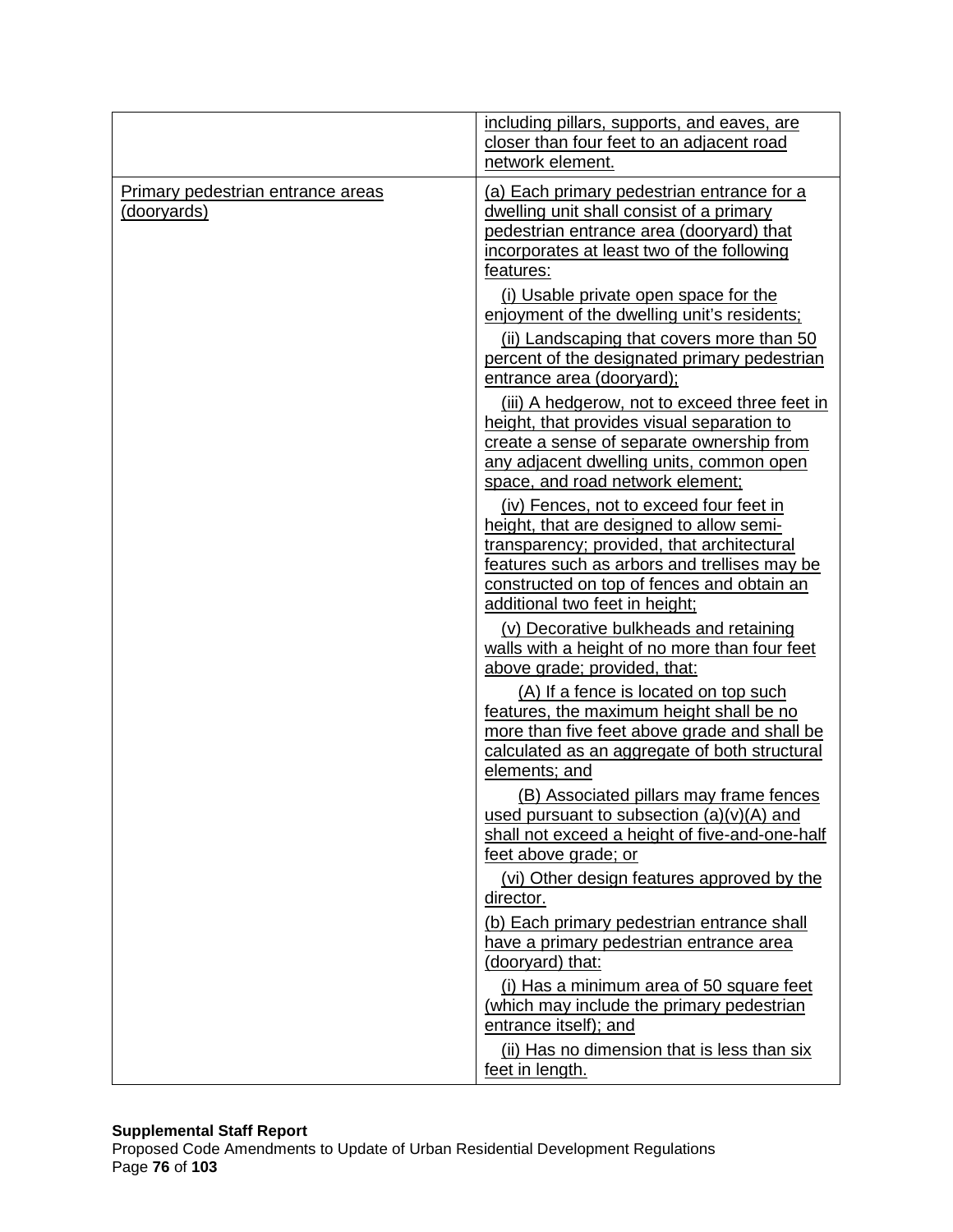|                                                                                                 | (c) Primary pedestrian entrance areas<br>(dooryards) shall be calculated as illustrated<br>in SCC Figure 30.23A.050(2).                                                                                                                                                                                                                                                                                                                                                      |
|-------------------------------------------------------------------------------------------------|------------------------------------------------------------------------------------------------------------------------------------------------------------------------------------------------------------------------------------------------------------------------------------------------------------------------------------------------------------------------------------------------------------------------------------------------------------------------------|
| Variety of primary pedestrian entrances and<br>primary pedestrian entrance areas<br>(dooryards) | At least one-third of the primary entrances<br>and primary entrance areas in a townhouse<br>or mixed townhouse development shall be<br>visually distinct (such as front door location,<br>materials, and pattern) in design from the<br>other primary pedestrian entrances and<br>primary pedestrian entrance areas<br>(dooryards) in the development, and no more<br>than 50 percent of the dwelling units in a<br>townhouse structure may use the same<br>design features. |

# **Table 30.23A.050(3)**

# **Additional Design Standards for Townhouse and Mixed Townhouse Developments: Landscaping Requirements for Dwelling Units with an Attached Garage**

| <b>Standard</b>                                                        | <b>Requirement</b>                                                                                                                                                                                                                                                                                                                                                                                                                                                                                                                                                                                                                                                                    |
|------------------------------------------------------------------------|---------------------------------------------------------------------------------------------------------------------------------------------------------------------------------------------------------------------------------------------------------------------------------------------------------------------------------------------------------------------------------------------------------------------------------------------------------------------------------------------------------------------------------------------------------------------------------------------------------------------------------------------------------------------------------------|
| Requirements for dwelling units with front-<br>loaded attached garages | (a) A dwelling unit with an attached garage that<br>faces a road network element and has its<br>primary pedestrian entrance oriented toward<br>the same road network element pursuant to<br>SCC Figure 30.23A.050(3) shall meet the<br>landscaping standards of subsections (b) and<br><u>(c).</u><br>(b) A landscape buffer with no dimension less<br>than 18 inches in length shall be provided<br>adjacent to the driveway on the opposite side of<br>the driveway from the primary pedestrian<br>entrance area (dooryard) and the space shall<br>extend the full length from the residence to the<br>adjacent road network element.<br>(c) At least 75 percent of ground coverage |
|                                                                        | within the landscape buffer shall include an<br>equal mix of evergreen and deciduous shrubs<br>that meets the standards of SCC 30.25.015(5).                                                                                                                                                                                                                                                                                                                                                                                                                                                                                                                                          |
| Requirements for dwelling units with rear-<br>loaded attached garages  | (a) A dwelling unit with an attached garage that<br>is provided with vehicular access at the rear of<br>the structure by a road network element but<br>has a primary pedestrian entrance oriented<br>upon another building face pursuant to SCC<br>Figure 30.23A.050(3) shall meet the<br>landscaping standards of subsections (b) and<br>(c) if the road network element from which the<br>attached garage is intended to obtain access                                                                                                                                                                                                                                              |

### **Supplemental Staff Report**

Proposed Code Amendments to Update of Urban Residential Development Regulations Page **77** of **103**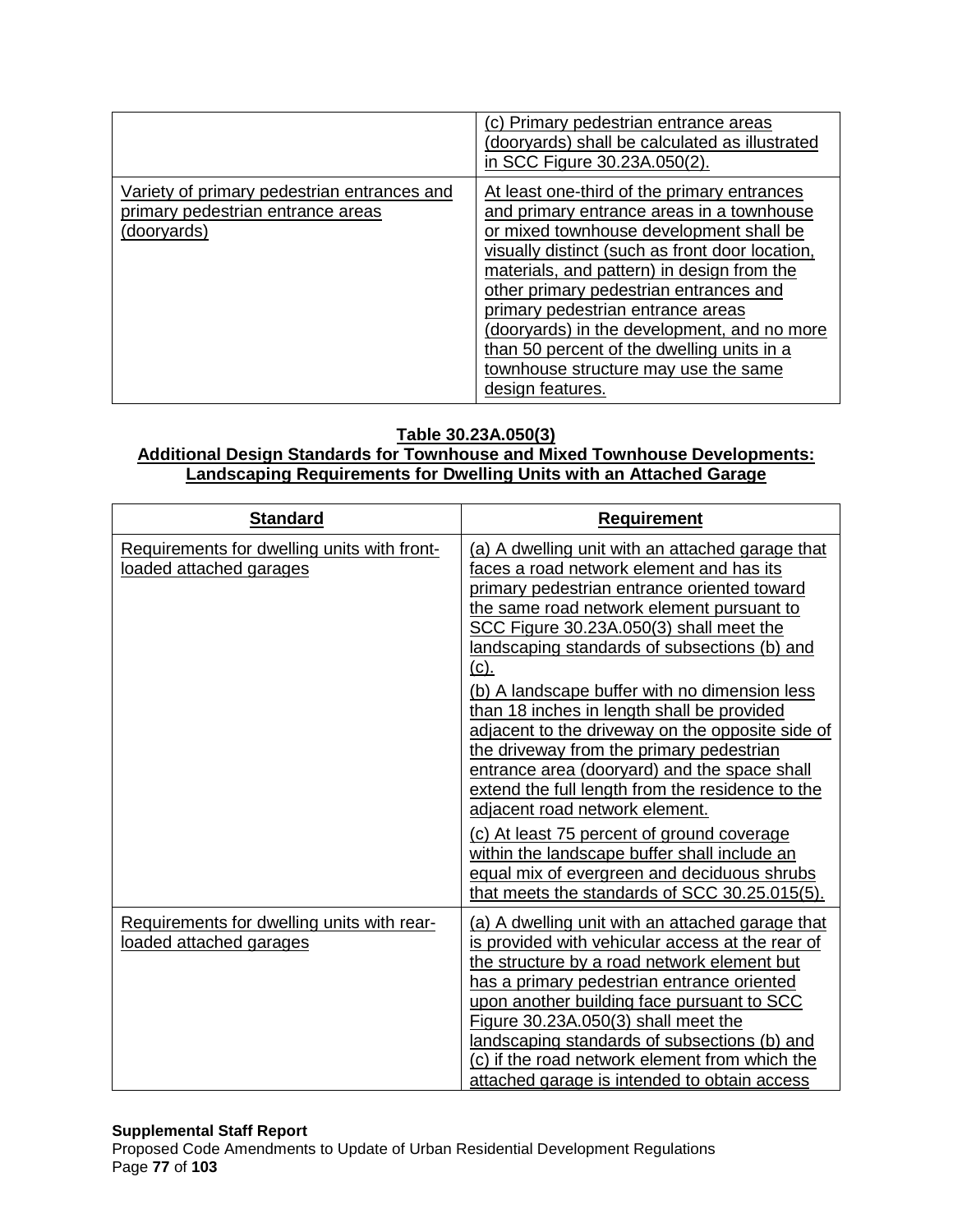|                                                                       | will have one or more primary pedestrian<br>entrances from other dwelling units oriented<br>toward it and a pedestrian facility is to be<br>constructed within the road network element.<br>(b) When an attached garage is separated from<br>a connecting road network element by more<br>than five feet, a landscape buffer with no<br>dimension less than 18 inches in length shall<br>be provided adjacent to the driveway on both<br>sides. The landscape buffer spaces shall<br>extend the full length from the dwelling unit to<br>the adjacent road network element; provided,<br>that only one landscape buffer shall be required<br>achieving the aforementioned standards on the<br>opposite side of the driveway of a secondary<br>pedestrian entrance.<br>(c) At least 75 percent of ground coverage<br>within each landscape buffer shall include an<br>equal mix of evergreen and deciduous shrubs |
|-----------------------------------------------------------------------|------------------------------------------------------------------------------------------------------------------------------------------------------------------------------------------------------------------------------------------------------------------------------------------------------------------------------------------------------------------------------------------------------------------------------------------------------------------------------------------------------------------------------------------------------------------------------------------------------------------------------------------------------------------------------------------------------------------------------------------------------------------------------------------------------------------------------------------------------------------------------------------------------------------|
| Requirements for dwelling units with side-<br>loaded attached garages | that meets the standards of SCC 30.25.015(5).<br>(a) A dwelling unit with an attached garage that<br>is provided vehicular access at the side of the<br>dwelling unit by a road network element but has<br>a primary pedestrian entrance oriented upon<br>another building face pursuant to SCC Figure                                                                                                                                                                                                                                                                                                                                                                                                                                                                                                                                                                                                           |
|                                                                       | 30.23A.050(3) shall meet the landscaping<br>standards of subsections (b) and (c).<br>(b) When an attached garage is separated from<br>the connecting road network element by more<br>than five feet, a landscape buffer with no<br>dimension less than 18 inches in length shall<br>be provided adjacent to the driveway on both<br>sides. The landscape buffer spaces shall<br>extend the full length from the dwelling unit to                                                                                                                                                                                                                                                                                                                                                                                                                                                                                 |
|                                                                       | the adjacent road network element; provided,<br>that only one landscape buffer shall be required<br>achieving the aforementioned standards on the<br>opposite side of the driveway of a secondary<br>pedestrian entrance.<br>(c) At least 75 percent of ground coverage<br>within each landscape buffer shall include an<br>equal mix of evergreen and deciduous shrubs<br>that meets the standards of SCC 30.25.015(5).                                                                                                                                                                                                                                                                                                                                                                                                                                                                                         |

# **Figure 30.23A.050(1)**

**Alternative Parking Garage Options for Townhouse and Mixed Townhouse Developments**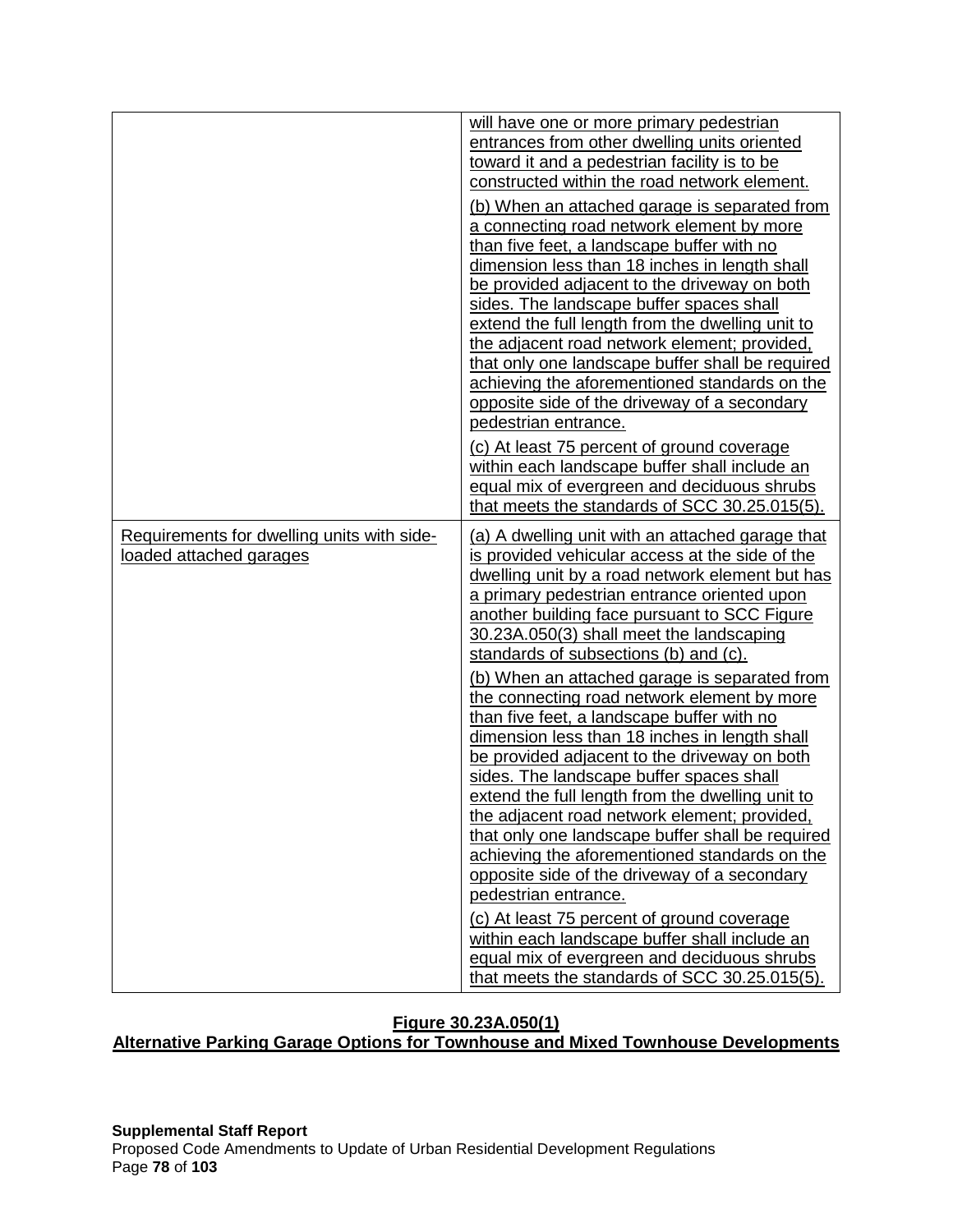

# **Figure 30.23A.050(2) Calculating Required Primary Pedestrian Entrance Areas (Dooryards)**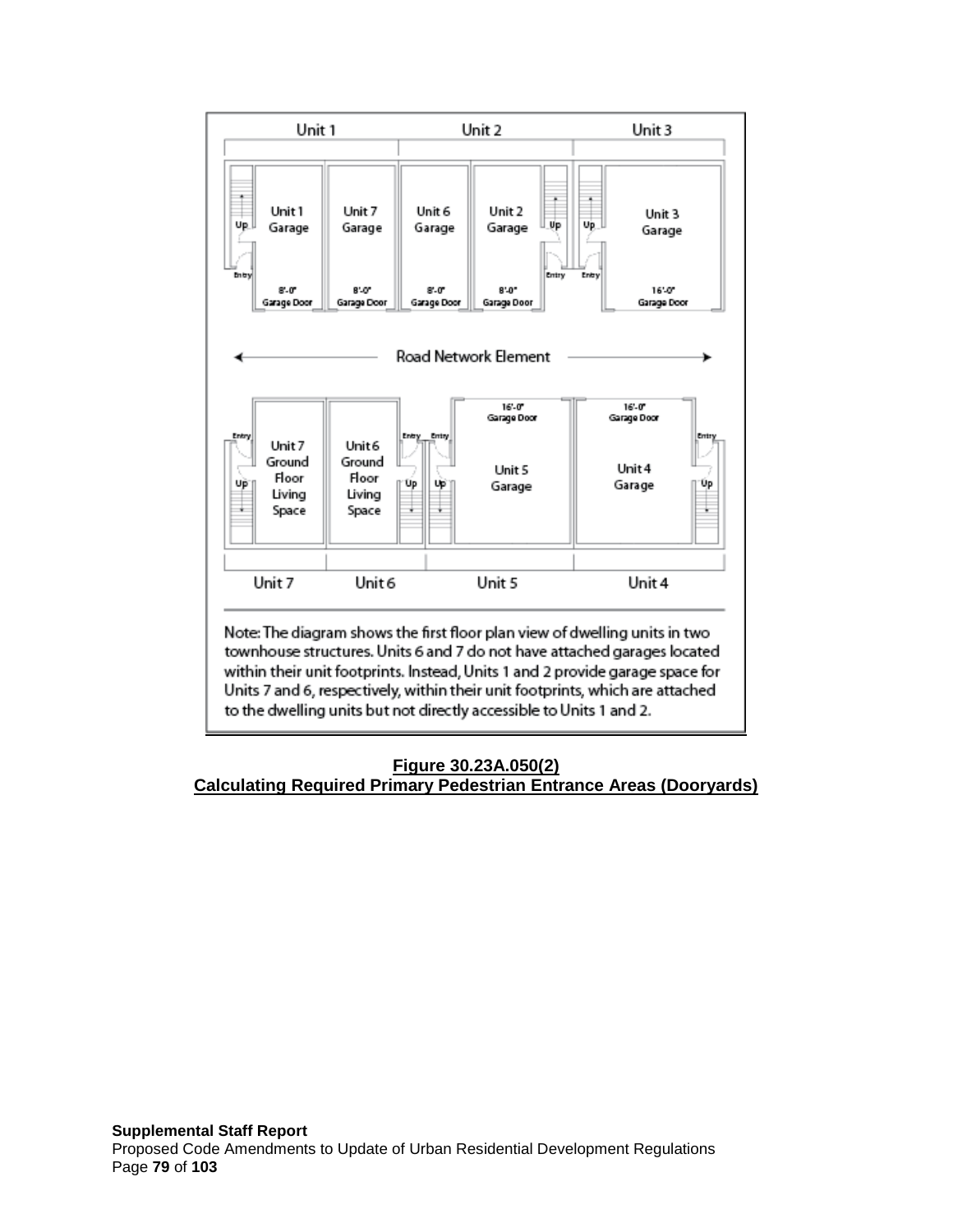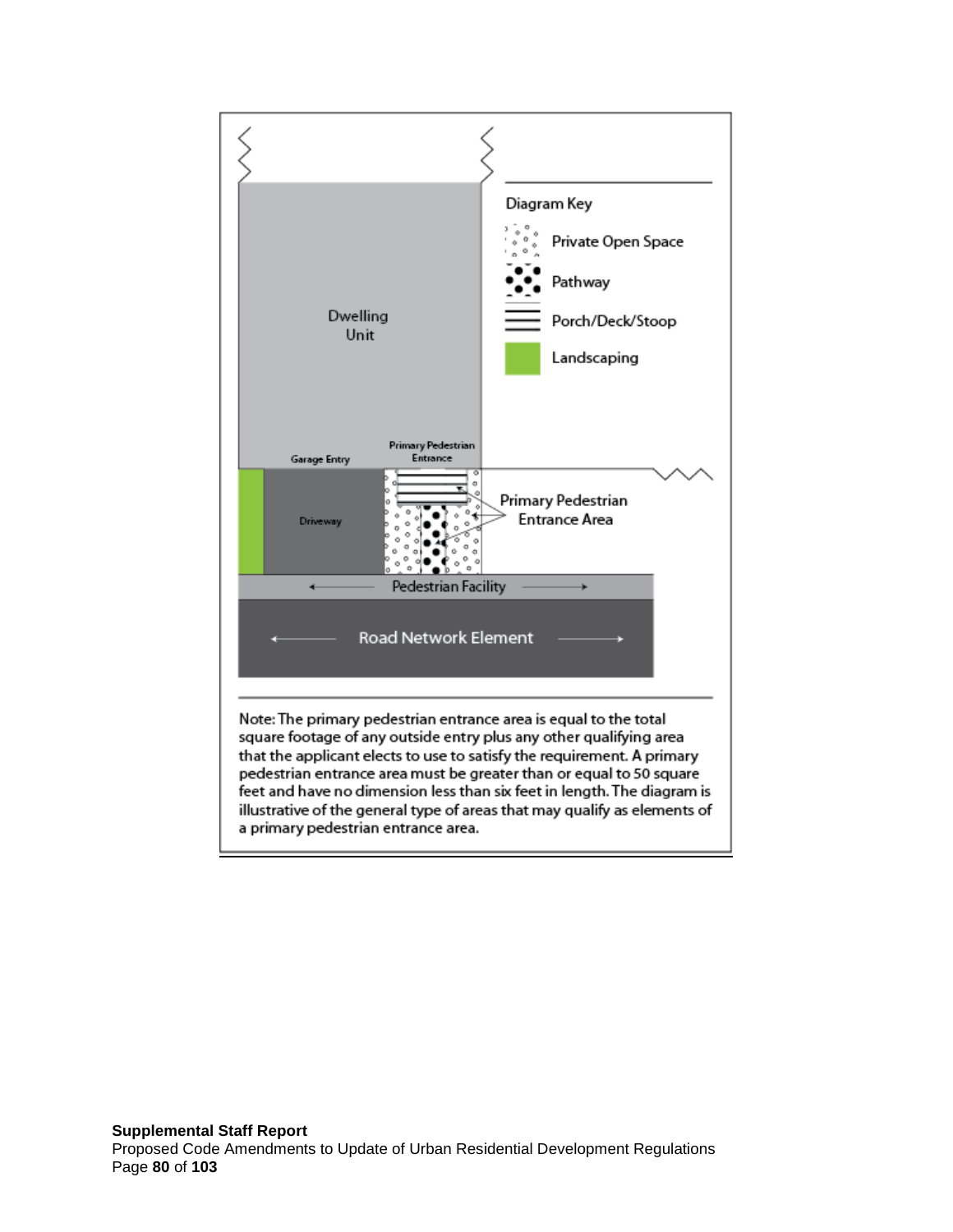# **Figure 30.23A.050(3) Defining Front-Loaded, Rear-Loaded, and Side-Loaded Attached Garages**



## **30.23A.070 Building location and orientation.**

(1) This section is applicable where mandated in this chapter, or where chosen as an element for meeting design requirements. The intent of this section is to create active and safe pedestrian environments.

#### **Supplemental Staff Report** Proposed Code Amendments to Update of Urban Residential Development Regulations Page **81** of **103**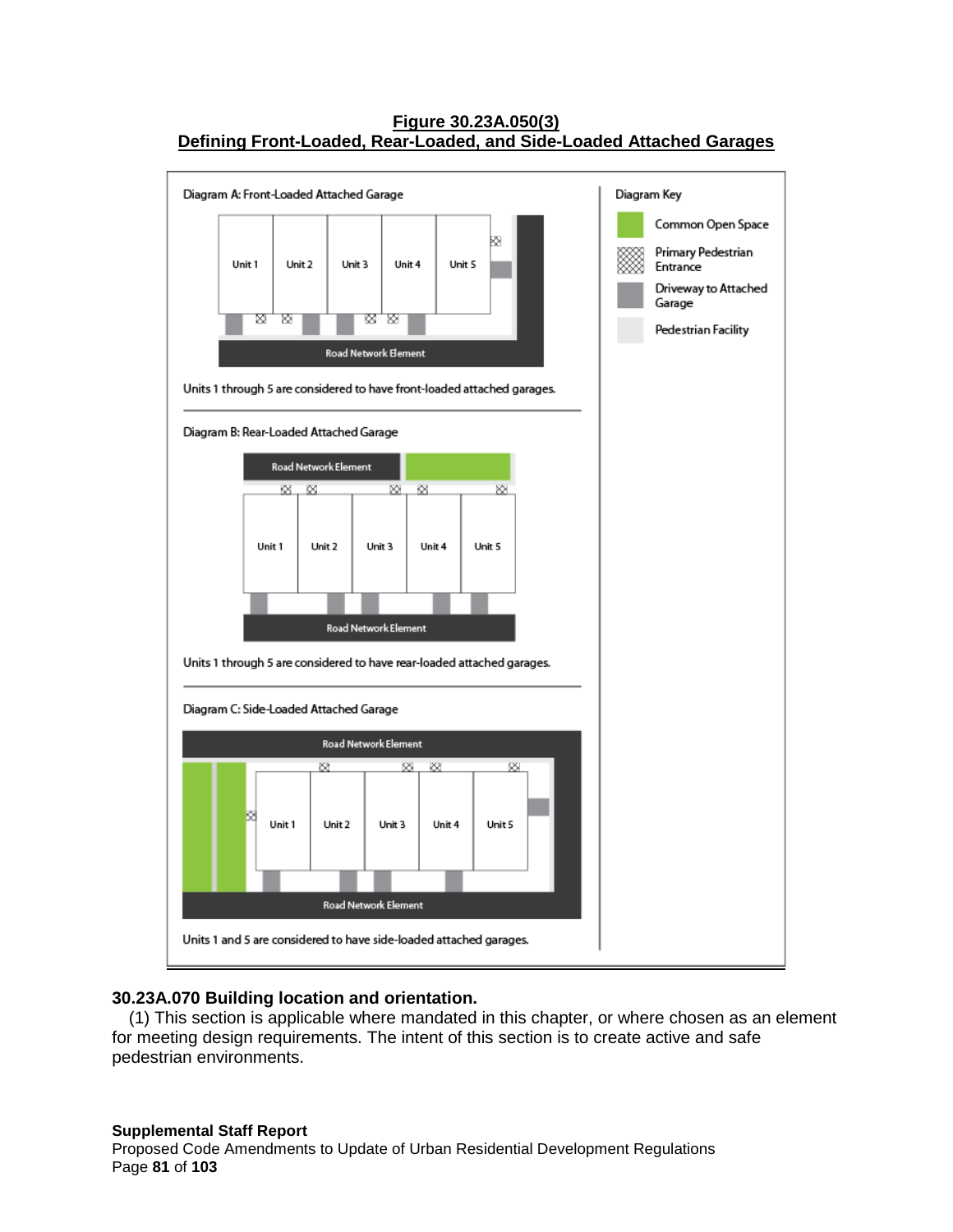(2) The primary pedestrian entrance of each dwelling unit shall face toward a road network element ((public or private road right-of-way or drive aisle)), except that building entries and entries to individual dwelling units may face onto a common open space (such as a courtyard) or pedestrian facility (that is not located in a road network element) if allowed by the director and in accordance with the following: ((,provided the courtyard opens up towards the right-of-way or drive aisle. The director may waive this requirement where buildings are required to be oriented towards an open space, or when a pedestrian walkway provides the primary access to the dwellings.))

(a) A common open space must open toward a road network element; and

(b) A pedestrian facility may provide primary access to buildings or dwelling units; provided, that it serves as a direct and continuous connection to the internal and external pedestrian network and no structure or dwelling unit is closer than seven-and-one-half feet to the pedestrian facility, except primary pedestrian entrance features such porches, decks, stairs, and stoops.

(3) Buildings ((located on lots)) adjacent to two or more road network elements ((public or private road rights-of-way)) shall either:

(a) Have the primary pedestrian entrances face the road network element that the director determines has the primary pedestrian route; or

(b) Have at least one primary pedestrian entrance face towards each road network element  $((read\ right-of-way))$  when there are more than three  $((dwellings))$  dwelling units, except upon road network elements that are determined by the director as only providing rear vehicular access to dwelling units.

(4) In multifamily, ((and)) townhouse, and mixed townhouse ((complexes)) developments with more than five buildings, buildings may be oriented to a cohesive system of common space, open space, and pedestrian ((pathway)) facilities. A prominent pedestrian entry to the site and walkway connecting directly to a public sidewalk shall be provided.

### **30.24.055 Access and road network requirements to individual lots within a proposed subdivision, short subdivision or binding site plan development or to proposed SFDU units.**

Access to lots within a proposed subdivision, short subdivision or binding site plan development or to proposed SFDU units shall meet the requirements of this section.

(1) Access to individual lots, tracts or easements within a proposed subdivision or short subdivision in the urban area shall be by a public road, except a private road network element:

(a) May be allowed for unit lot subdivisions and unit lot short subdivisions ((pursuant to SCC 30.41A.205(8))), except when the county engineer, in accordance with chapter 30.66B SCC, determines that a public road is required to provide for the public health, safety and welfare or connectivity of the public road system;

(b) May be allowed if serving nine lots or fewer with traffic generation of 90 average daily trips or less, except when the county engineer, in accordance with chapter 30.66B SCC, determines that a public road is required to provide for the public health, safety and welfare or connectivity of the pubic road system; and

(c) May be requested as a variance pursuant to chapter 30.43B SCC if unique circumstances of the site, such as topography, the surrounding road network, soils, hydrology or maintenance requirements make the extension of the public road within the development impractical or infeasible.

(2) Access to individual lots, tracts or easements, within a proposed subdivision, short subdivision, or binding site plan development in the rural area may be provided by a private road network element as provided for in this chapter, except when the county engineer, in

#### **Supplemental Staff Report**

Proposed Code Amendments to Update of Urban Residential Development Regulations Page **82** of **103**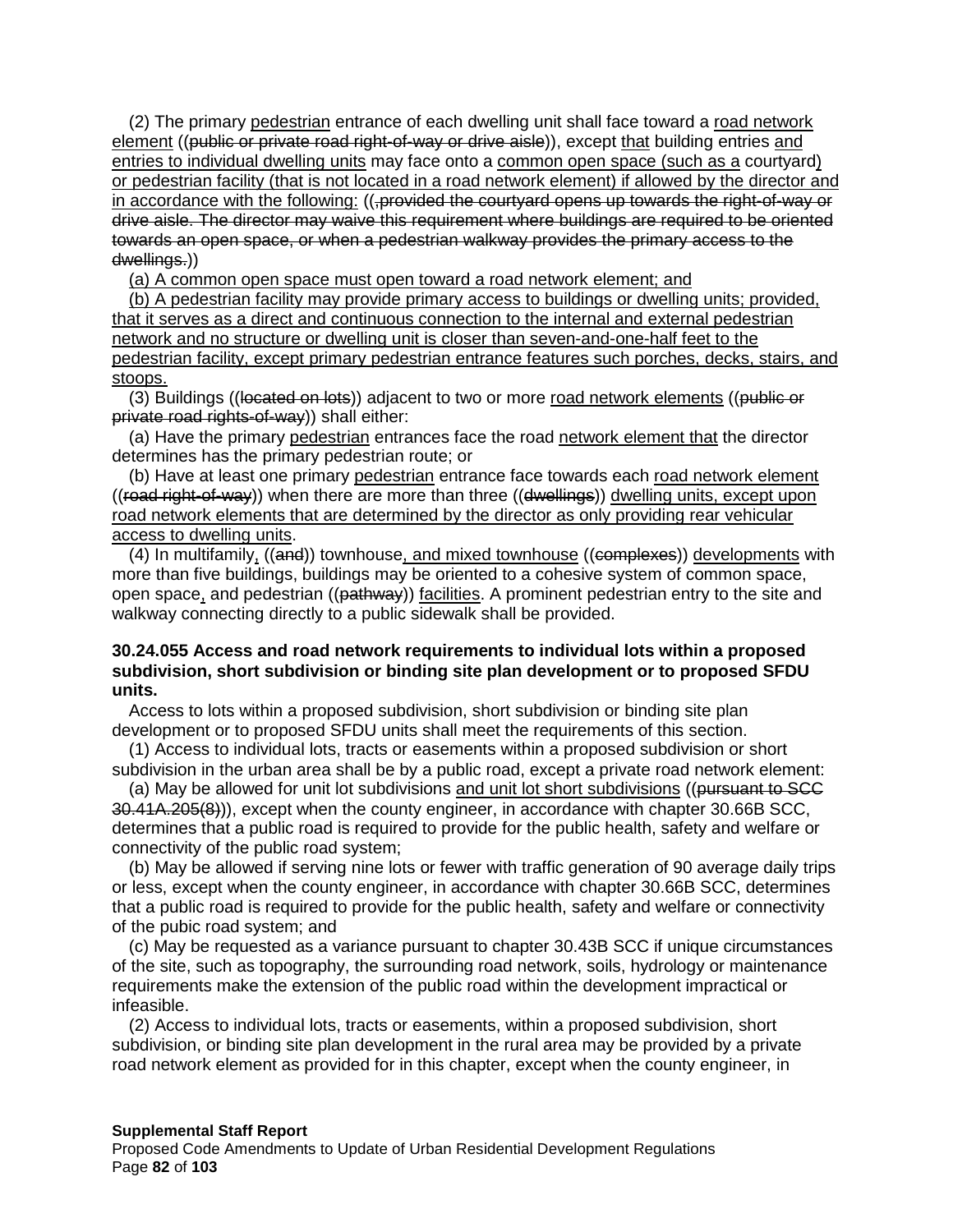accordance with chapter 30.66B SCC, determines that a public road is required to provide for the public health, safety and welfare or connectivity of the public road system.

(3) Access to individual dwelling units within a SFDU shall be provided by a drive aisle, unless the county engineer, in accordance with chapter 30.66B SCC, determines a public road is required to provide for the public health, safety and welfare or connectivity of the public road system.

(4) Where access by a private road network element is permitted, and the private road network element has the potential for serving more than nine lots or 90 average daily trips, the county engineer may require the private road to be designed to enable future conversion to a public road and the final subdivision, short plat or binding site plan shall contain a provision that the conversion to a public road may not be protested.

#### **30.25.020 Perimeter landscaping requirements.**

(1) To reduce incompatible characteristics of abutting properties with different zoning classifications, the minimum designated landscape width and type shall be required as a buffer between uses pursuant to SCC Table 30.25.020(1) or as required in SCC 30.25.030(3), unless exempted pursuant to SCC 30.25.020(4). For properties within urban zones that are separated from properties in rural zones only by public or private roads or road right-of-way, the minimum landscape requirements of SCC Table 30.25.020(1) shall also be required unless exempted pursuant to SCC 30.25.020(4). When a development proposal has multiple uses or dwelling types, the most intensive use or dwelling type within 100 feet of the property line shall determine which perimeter landscaping requirements shall apply.

(2) Properties zoned RFS, CRC, and RB shall provide a 50-foot Type A perimeter landscape buffer when adjacent to R-5, RD, RRT-10, A-10, F, ((F and R)) F&R, and ((Mineral Conservation)) MC. Properties zoned RI shall provide a 100-foot Type A perimeter landscape buffer when adjacent to R-5, RD, RRT-10, A-10, F,  $((F \text{ and } R))$  F&R, and  $((\text{Mineral})$ Conservation)) MC.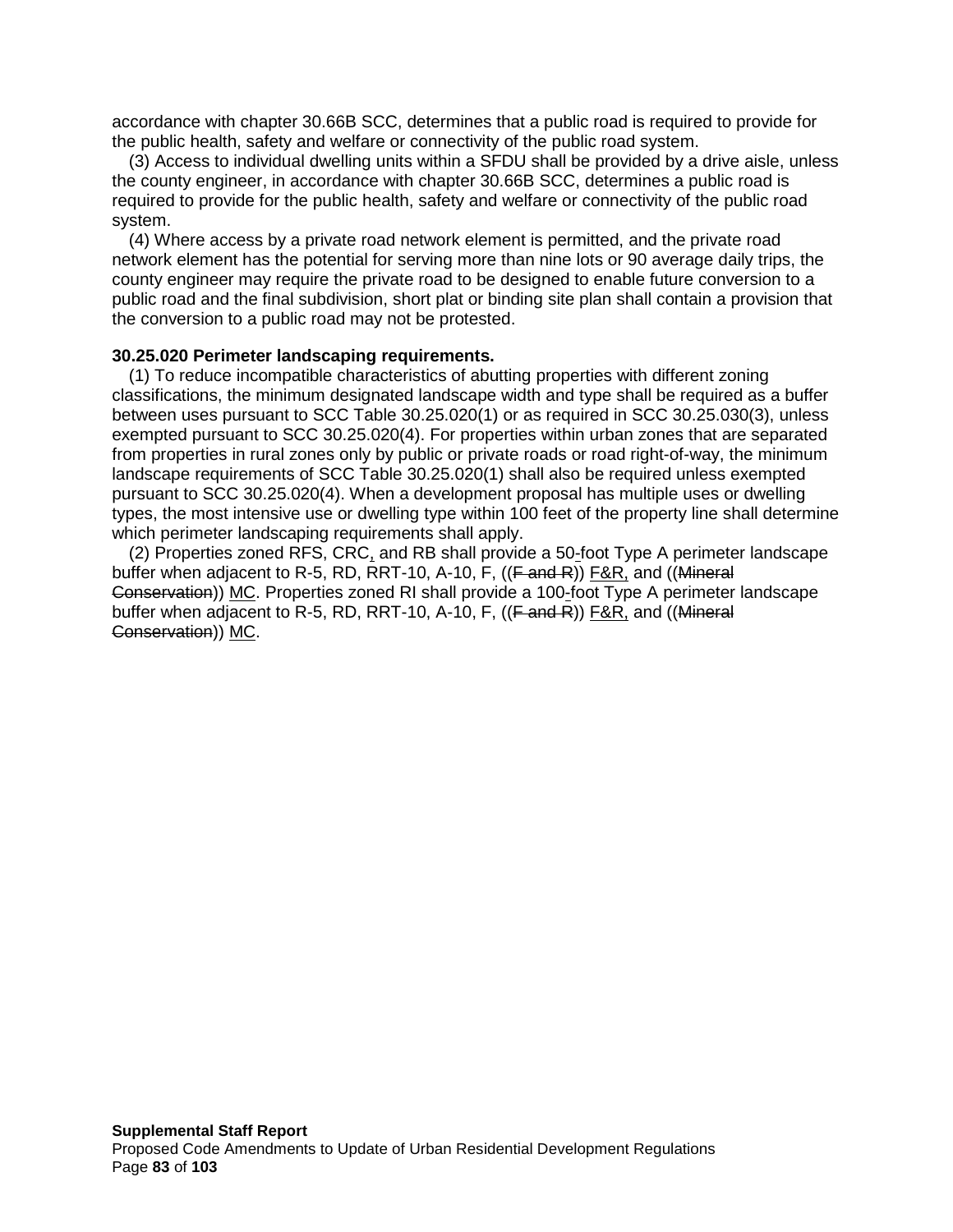|                                                |                                                                                                                                                                                                    |                       |                                            |                       |                          |                       |             |                       |                           | <b>Zoning Classification of Adjacent Property</b> |             |                       |             |                       |             |                       |             |                       |             |                                                  |             |
|------------------------------------------------|----------------------------------------------------------------------------------------------------------------------------------------------------------------------------------------------------|-----------------------|--------------------------------------------|-----------------------|--------------------------|-----------------------|-------------|-----------------------|---------------------------|---------------------------------------------------|-------------|-----------------------|-------------|-----------------------|-------------|-----------------------|-------------|-----------------------|-------------|--------------------------------------------------|-------------|
| <b>Proposed Use</b>                            |                                                                                                                                                                                                    |                       | ((R-9600. R-<br>8400)) R-9,600,<br>R-8,400 |                       | $((R-7200))$ R-<br>7,200 |                       | T, LDMR, MR |                       | FS, NB, CB,<br><b>PCB</b> |                                                   | GC, UC      |                       | LI, HI      |                       | BP, IP      | RB, RFS, RI           |             | <b>CRC</b>            |             | ((ALL OTHER<br>ZONES)) All<br><b>Other Zones</b> |             |
|                                                |                                                                                                                                                                                                    | Width<br>(in<br>feet) | <b>Type</b>                                | Width<br>(in<br>feet) | <b>Type</b>              | Width<br>(in<br>feet) | <b>Type</b> | Width<br>(in<br>feet) | <b>Type</b>               | Width<br>(in<br>feet)                             | <b>Type</b> | Width<br>(in<br>feet) | <b>Type</b> | Width<br>(in<br>feet) | <b>Type</b> | Width<br>(in<br>feet) | <b>Type</b> | Width<br>(in<br>feet) | <b>Type</b> | Width<br>(in<br>feet)                            | <b>Type</b> |
| <b>Conditional</b><br>$Uses$ <sup>((4))3</sup> |                                                                                                                                                                                                    | 20                    | $\mathsf{A}$                               | 20                    | A                        | 20                    | Α           |                       |                           |                                                   |             |                       |             |                       |             |                       |             |                       |             | 20                                               | A           |
|                                                | ((Retail/Office<br>and other<br><b>Commercial</b><br>Uses)) Retail,<br>Office, and Other<br>Commercial<br><b>Uses</b>                                                                              | 15                    | $\overline{A}$                             | 15                    | A                        | 15                    | В           |                       |                           |                                                   |             |                       |             |                       |             |                       |             |                       |             | 25                                               | Α           |
|                                                | <b>Business Park</b>                                                                                                                                                                               | 25                    | A                                          | 25                    | A                        | 15                    | B           | 10                    | B                         |                                                   |             |                       |             |                       |             |                       |             |                       |             | 25                                               | A           |
| ((Proposed-Use))                               | Light Industrial <sup>1</sup>                                                                                                                                                                      | 25                    | $\overline{A}$                             | 25                    | A                        | 15                    | B           |                       |                           |                                                   |             |                       |             |                       |             |                       |             |                       |             | 25                                               | A           |
|                                                | Heavy Industrial <sup>2</sup>                                                                                                                                                                      | 25                    | Α                                          | 25                    | A                        | 25                    | Α           |                       |                           |                                                   |             |                       |             |                       |             |                       |             |                       |             | 25                                               | A           |
|                                                | ((Single)<br>Family/Duplex/Si<br>ngle Family<br>Attached <sup>5</sup> ))<br>Single-Family<br>Detached <sup>4</sup> ,<br><b>Single-Family</b><br>Attached <sup>4</sup> , and<br>Duplex <sup>4</sup> |                       |                                            |                       |                          |                       |             |                       |                           |                                                   |             |                       |             |                       |             |                       |             |                       |             | 15                                               | Α           |
|                                                | Cottage<br>Housing((5))4                                                                                                                                                                           |                       |                                            |                       |                          |                       |             |                       |                           |                                                   |             |                       |             |                       |             |                       |             |                       |             | 15                                               | A           |
|                                                | Townhouse <sup>4, 5</sup>                                                                                                                                                                          | 10                    | $\mathsf B$                                | $\overline{5}$        | $\underline{\mathsf{B}}$ |                       |             |                       |                           |                                                   |             |                       |             |                       |             |                       |             |                       |             | 15                                               | $\Delta$    |
|                                                | ((Multi-<br>Family/Townhou<br>se <sup>5</sup> )) Multifamily <sup>4</sup>                                                                                                                          | 15                    | B                                          | 10                    | B                        |                       |             |                       |                           |                                                   |             |                       |             |                       |             |                       |             |                       |             | 25                                               | A           |
|                                                | <b>Parking Lot</b>                                                                                                                                                                                 | 10                    | Α                                          | 10                    | A                        | 10                    | Α           |                       |                           |                                                   |             |                       |             |                       |             |                       |             |                       |             | 25                                               | A           |
|                                                | ((Cell Towers <sup>3</sup> ))<br>Personal<br><b>Wireless</b><br>Telecommunicati                                                                                                                    | 20                    | Α                                          | 20                    | Α                        | 20                    | Α           | 20                    | Α                         | 20                                                | Α           | 20                    | Α           | 20                    | Α           | 20                    | A           | 20                    | Α           | 20                                               | Α           |

# **Table 30.25.020(1) Perimeter Landscaping ((Requirement)) Requirements**

#### **Supplemental Staff Report**

Proposed Code Amendments to Update of Urban Residential Development Regulations Page **84** of **103**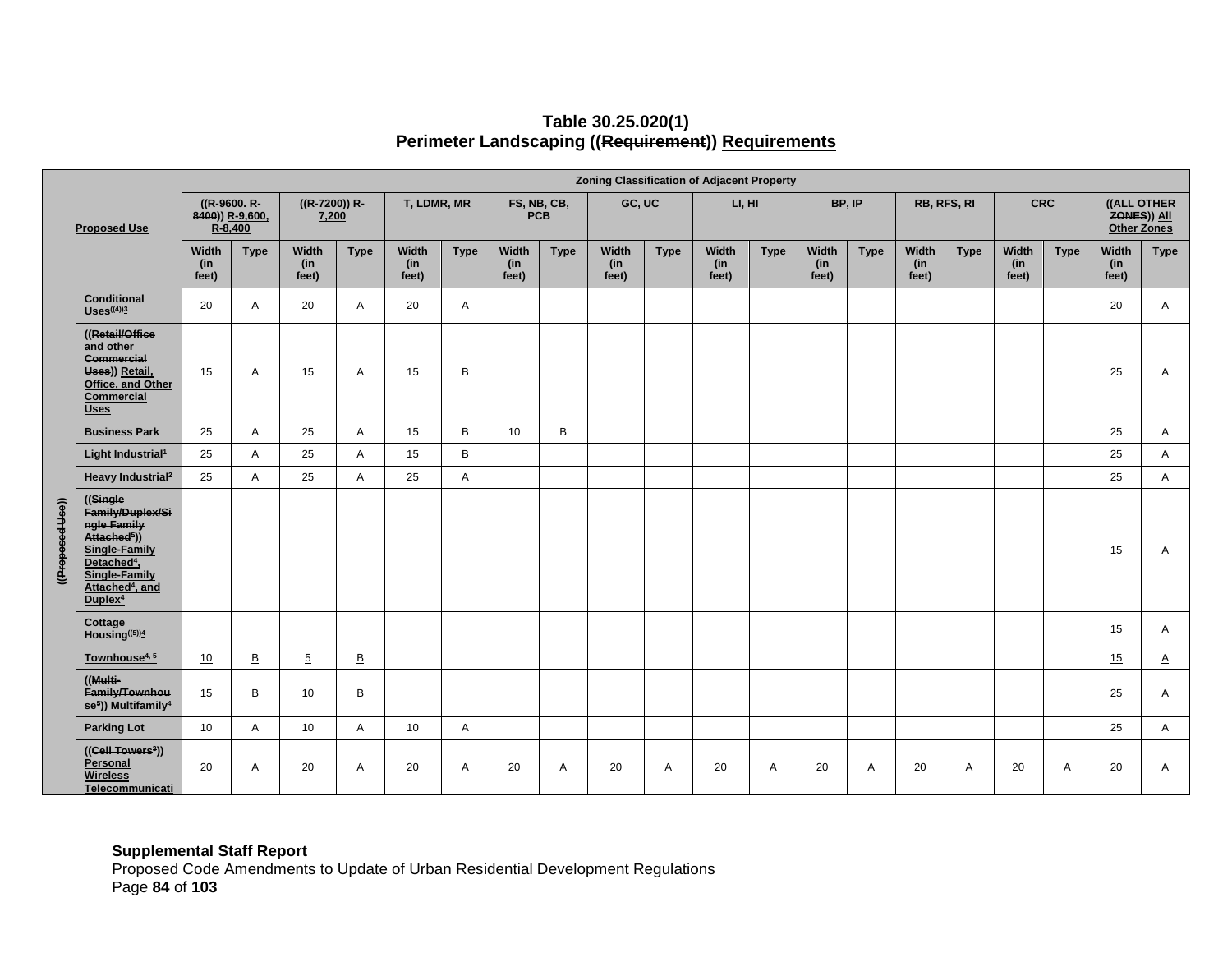| ons Service<br><b>Facilities</b>                                                                                                                                                                                               |                   |                   |  |  |  |  |  |  |  |  |  |  |  |  |  |  |  |  |  |
|--------------------------------------------------------------------------------------------------------------------------------------------------------------------------------------------------------------------------------|-------------------|-------------------|--|--|--|--|--|--|--|--|--|--|--|--|--|--|--|--|--|
| <b>Stormwater</b><br><b>Detention</b><br><b>Facility</b>                                                                                                                                                                       |                   | See SCC 30.25.023 |  |  |  |  |  |  |  |  |  |  |  |  |  |  |  |  |  |
| <b>Outside Storage</b><br>and Waste Areas                                                                                                                                                                                      |                   | See SCC 30.25.024 |  |  |  |  |  |  |  |  |  |  |  |  |  |  |  |  |  |
| Large Detached<br>Garages and<br><b>Storage</b><br><b>Structures</b>                                                                                                                                                           | See SCC 30.25.029 |                   |  |  |  |  |  |  |  |  |  |  |  |  |  |  |  |  |  |
| <b>Minerals</b><br><b>Excavation and</b><br>Processing                                                                                                                                                                         |                   | See SCC 30.25.027 |  |  |  |  |  |  |  |  |  |  |  |  |  |  |  |  |  |
| <b>Accessory</b><br><b>Apartments and</b><br><b>Temporary</b><br><b>Dwellings</b>                                                                                                                                              | See SCC 30.25.028 |                   |  |  |  |  |  |  |  |  |  |  |  |  |  |  |  |  |  |
| Footnote 1: As defined by the Light Industrial zone in SCC 30.22.100.                                                                                                                                                          |                   |                   |  |  |  |  |  |  |  |  |  |  |  |  |  |  |  |  |  |
| Footnote 2: As defined by the Heavy Industrial zone in SCC 30.22.100.                                                                                                                                                          |                   |                   |  |  |  |  |  |  |  |  |  |  |  |  |  |  |  |  |  |
| Footnote 3: Conditional uses located in a residential zone according to SCC 30.22.100, SCC 30.22.110, and SCC 30.22.120.                                                                                                       |                   |                   |  |  |  |  |  |  |  |  |  |  |  |  |  |  |  |  |  |
| Footnote 4: Where residential development locates adjacent to existing commercial or industrial development and where no existing perimeter landscaping or buffer is located on adjacent commercial or industrial properties,  |                   |                   |  |  |  |  |  |  |  |  |  |  |  |  |  |  |  |  |  |
| residential development shall provide a 10-foot wide Type A perimeter landscape area adjacent to the commercial or industrial properties.                                                                                      |                   |                   |  |  |  |  |  |  |  |  |  |  |  |  |  |  |  |  |  |
| Footnote 5: In the R-7,200 zone, townhouse and mixed townhouse development shall not be required to provide a perimeter landscaping buffer along property lines adjacent to existing townhouse or mixed townhouse development. |                   |                   |  |  |  |  |  |  |  |  |  |  |  |  |  |  |  |  |  |
|                                                                                                                                                                                                                                |                   |                   |  |  |  |  |  |  |  |  |  |  |  |  |  |  |  |  |  |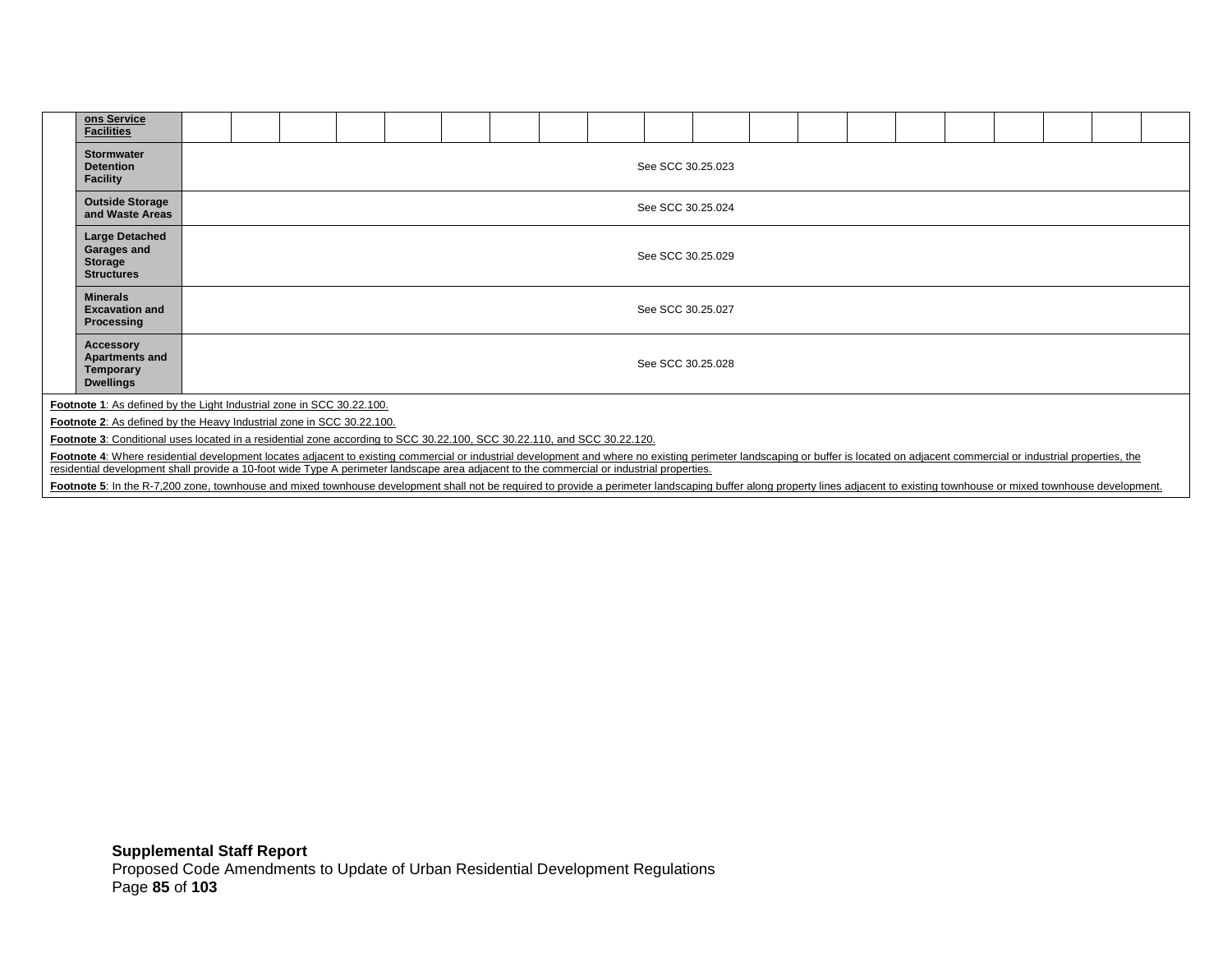((Footnote 1: As defined by the Light Industrial zone in SCC 30.22.100.

Footnote 2: As defined by the Heavy Industrial zone in SCC 30.22.100.

Footnote 3: Cell towers means personal wireless telecommunications services facilities. Footnote 4: Conditional uses located in a residential zone according to SCC 30.22.100, SCC 30.22.110 and SCC 30.22.120.

Footnote 5: Where residential development locates adjacent to existing commercial or industrial development and where no existing perimeter landscaping or buffer is located on adjacent commercial or industrial properties, the residential development shall provide a 10 foot wide Type A perimeter landscape area adjacent to the commercial or industrial properties.)

(3) If a property abuts more than one zoning classification, the standards of that portion which abuts each zone of the property shall be utilized.

(4) Exceptions to SCC Table 30.25.020(1) shall be as follows:

(a) Where a development abuts a public road that is not on the boundary between a rural zone and an urban zone, the perimeter landscaping along the road frontage shall be 10 feet in width and contain Type B landscaping, except no perimeter landscaping is required in areas for required driveways, storm drainage facility maintenance roads, pedestrian trail connections, or where encumbered by utility crossings or other easements subject to permanent access and maintenance;

(b) When any portion of a project site is developed as usable open space or used as a permanently protected resource protection area, critical area protection area, or equivalent, the perimeter landscaping shall consist of Type B landscaping; and

(c) Where a perimeter lot abuts a utility or drainage easement greater than 15 feet in width that is not on the boundary between a rural zone and an urban zone, no perimeter landscaping will be required.

(5) All perimeter landscape areas shall be located within private easements to be maintained pursuant to SCC 30.25.045.

## **30.26.025 Tandem parking.**

Tandem or stacked parking spaces may be allowed for residential and commercial uses as follows:

(1) Each tandem space shall be at least eight and one-half feet wide and twice the depth required for a standard space;

(2) A maximum of 30 percent of the required parking may be provided through tandem spaces, except that for townhouse and mixed townhouse development a maximum of 100 percent of the required parking for those residing in the development may be provided through tandem spaces when located within individual unit garages;

(3) For residential uses, tandem parking may only be used when it can be documented that parking spaces will be assigned to specific units and tandem spaces will not be shared between units; and

(4) Commercial uses with no retail or customer service components may use tandem parking only when it can be documented that the proposed parking will be managed to accommodate employee access to vehicles and vehicle ingress and egress at all times.

### **30.41A.205 Design standards – unit lot subdivision.**

(1) Applicability. ((and purpose.)) The provisions of this section apply exclusively to the unit lot subdivision of land for townhouse, mixed townhouse, or cottage housing developments in zones where such uses are ((permitted)) allowed.

(2) Townhouse, mixed townhouse, and cottage housing developments may be subdivided into individual unit lots. The development as a whole shall meet the development standards applicable to the underlying site development plan. As a result of the subdivision, development

### **Supplemental Staff Report**

Proposed Code Amendments to Update of Urban Residential Development Regulations Page **86** of **103**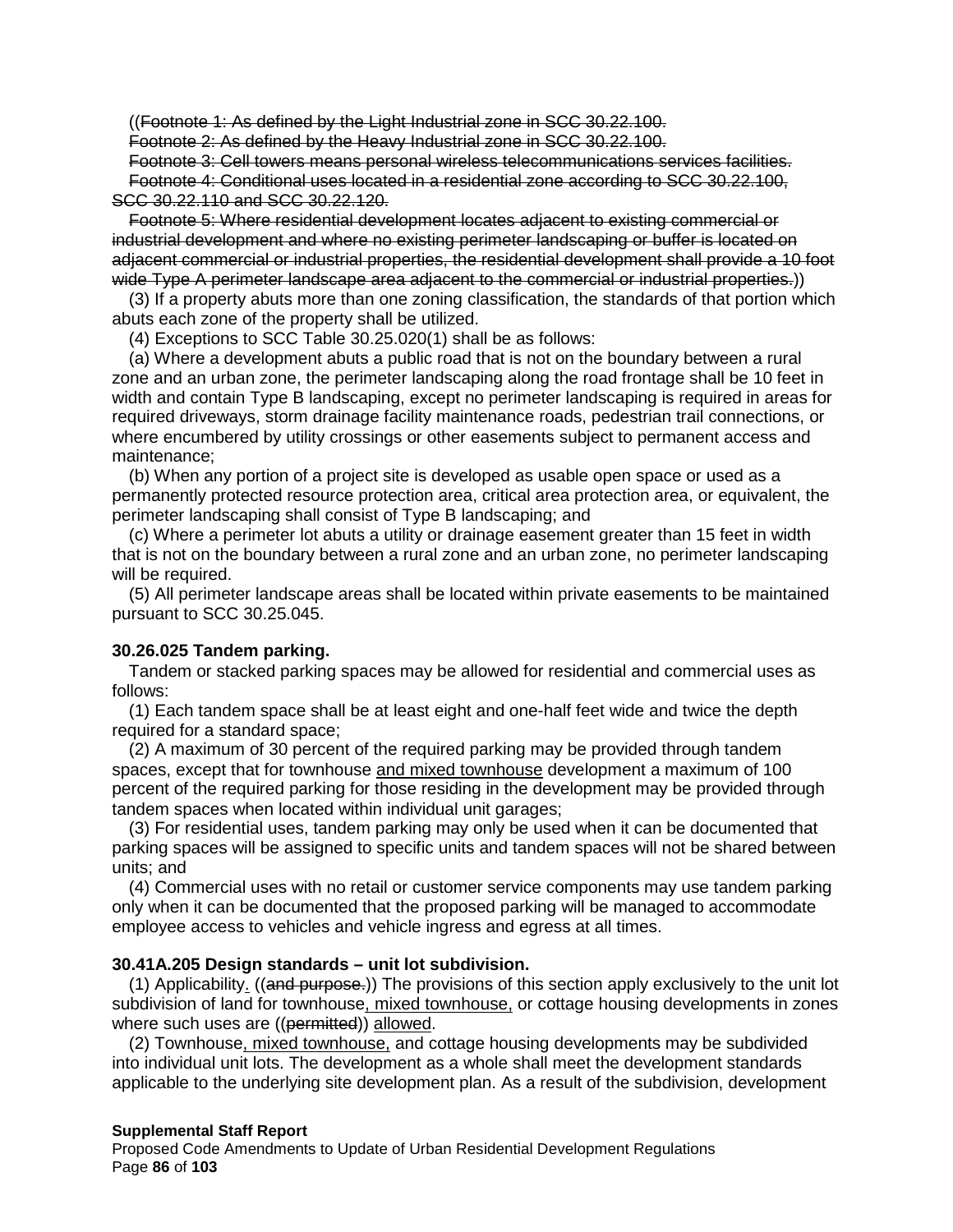on individual unit lots may be nonconforming as to some or all of the development standards of this title based on analysis of the individual unit lot, except that any private open space for each dwelling unit shall be provided on the same lot as the dwelling unit.

(3) Unit lot area and width per unit for purposes of subdivision may be as small as the coverage of the individual unit.

(4) Portions of the parent site not subdivided for individual unit lots shall be owned in common by the owners of the individual unit lots, or by a homeowners association comprised of the owners of the individual unit lots located within the parent site pursuant to SCC 30.41A.675.

(5) Access easements, joint use and maintenance agreements, and covenants, conditions and restrictions identifying the rights and responsibilities of property owners and/or the homeowners association shall be executed for use and maintenance of common garage, parking and vehicle access areas; on-site recreation areas; landscaping; underground utilities; common open space; exterior building facades and roofs; and other similar features, as deemed necessary by the director, ((and)) shall be recorded with the county auditor's office.

(6) ((Each)) A unit lot subdivision shall make adequate provisions for ingress, egress, and utilities access to and from each unit lot created by reserving such common areas or other easements over, under, and across the parent site as deemed necessary to comply with all other design and development standards generally applicable to the underlying site development plan, and such easements shall be recorded with the county auditor's office.

 $((6))$  (7) Notes shall be placed on the plat recorded with the county auditor's office to acknowledge the following:

(a) Approval of the design and layout of the development was granted by the review of the development, as a whole, on the parent site by the site development plan approval (stating the subject project file number);

(b) Subsequent platting actions, additions or modifications to the structure(s) may not create or increase any nonconformity of the parent site as a whole, and shall conform to the approved site development plan;

(c) If a structure or portion of a structure has been damaged or destroyed, any repair, reconstruction, or replacement of the structure(s) shall conform to the approved site development plan; and

(d) The individual unit lots are not separate buildable lots and additional development of the individual unit lots may be limited as a result of the application of development standards to the parent site.

 $((7))$  (8) Site development and building construction may commence upon approval of a site development plan but prior to final subdivision approval and recording when all applicable permits and approvals have been obtained by the applicant. No unit lot may be sold, transferred, or conveyed prior to final subdivision approval and recording. The model home provisions of SCC 30.41A.500 through 30.41A.550 shall not apply to unit lot subdivisions subject to this section.

#### **30.41A.235 Design standards – construction area.**

Each new lot shall have an accessible area suitable for construction of at least ((1000)) 1,000 square feet and located outside any required building setback, unbuildable easement, required buffer, or critical area, except that for lots in a planned residential development, unit lot subdivision pursuant to SCC 30.41A.205, or unit lot short subdivision pursuant to SCC 30.41B.205, there is no minimum construction area.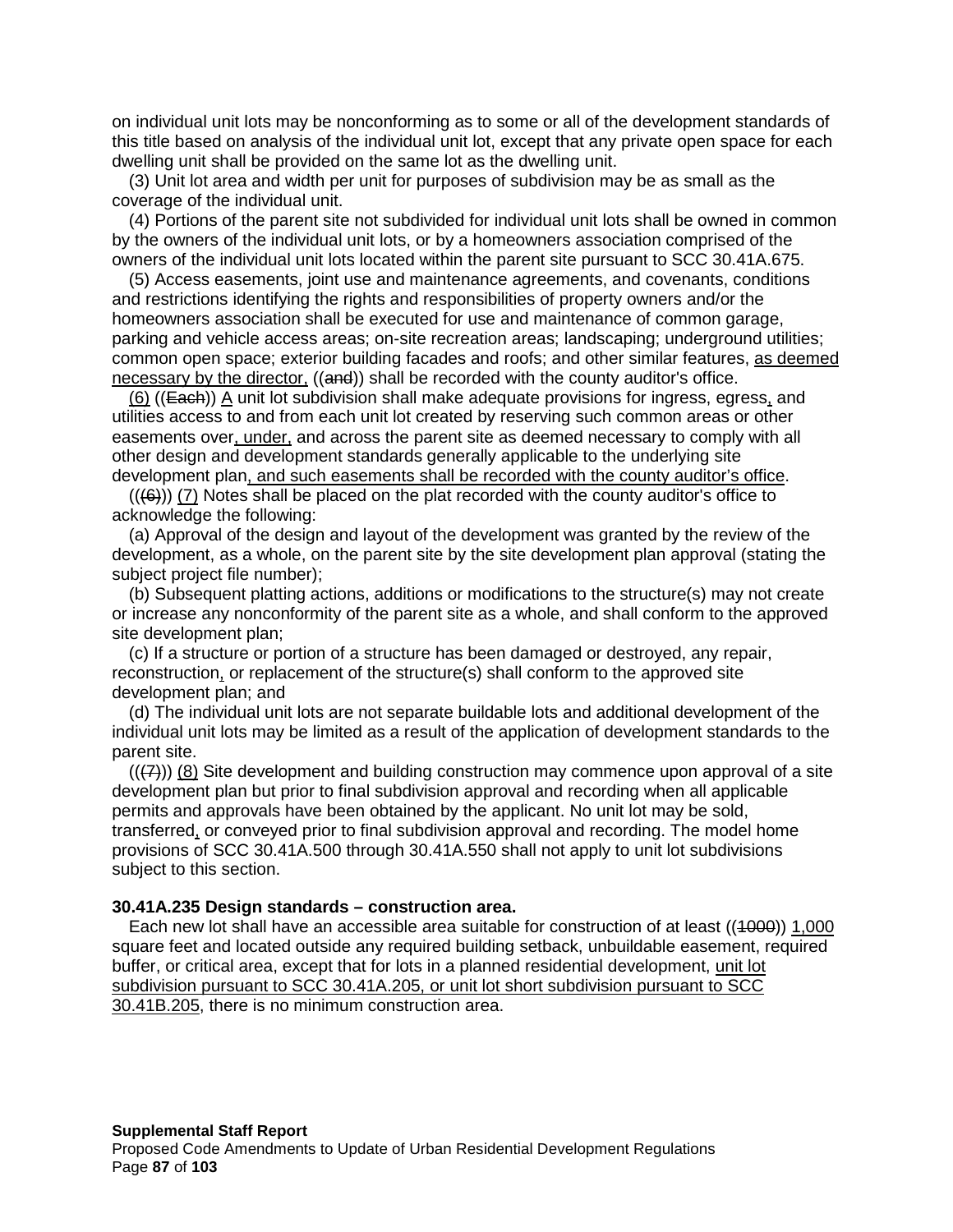#### **30.41B.205 Design standards – unit lot short subdivision.**

(1) Applicability. ((and purpose.)) The provisions of this section apply exclusively to the unit lot subdivision of land for townhouse, mixed townhouse or cottage housing developments in zones where such uses are ((permitted)) allowed.

(2) Townhouse, mixed townhouse, and cottage housing developments may be subdivided into individual unit lots. The development as a whole shall meet the development standards applicable to the underlying site development plan. As a result of the subdivision, development on individual unit lots may be nonconforming as to some or all of the development standards of this title based on analysis of the individual unit lot, except that any private open space for each dwelling unit shall be provided on the same lot as the dwelling unit.

(3) Unit lot area and width per unit for purposes of subdivision may be as small as the coverage of the individual unit.

(4) Portions of the parent site not subdivided for individual unit lots shall be owned in common by the owners of the individual unit lots, or by a homeowners association comprised of the owners of the individual unit lots located within the parent site pursuant to SCC 30.41B.650.

(5) Access easements, joint use and maintenance agreements, and covenants, conditions and restrictions identifying the rights and responsibilities of property owners and/or the homeowners association shall be executed for use and maintenance of common garage, parking and vehicle access areas; on-site recreation areas; landscaping; underground utilities; common open space; exterior building facades and roofs; and other similar features, as deemed necessary by the director, ((and)) shall be recorded with the county auditor's office.

 $(6)$  ((Each)) A unit lot short subdivision shall make adequate provisions for ingress, egress, and utilities access to and from each unit lot created by reserving such common areas or other easements over, under, and across the parent site as deemed necessary to comply with all other design and development standards generally applicable to the underlying site development plan, and such easements shall be recorded with the county auditor's office.

 $((6))$  (7) Notes shall be placed on the plat recorded with the county auditor's office to acknowledge the following:

(a) Approval of the design and layout of the development was granted by the review of the development, as a whole, on the parent site by the site development plan approval (stating the subject project file number);

(b) Subsequent platting actions, additions or modifications to the structure(s) may not create or increase any nonconformity of the parent site as a whole, and shall conform to the approved site development plan;

(c) If a structure or portion of a structure has been damaged or destroyed, any repair, reconstruction, or replacement of the structure(s) shall conform to the approved site development plan; and

(d) The individual unit lots are not separate buildable lots and additional development of the individual unit lots may be limited as a result of the application of development standards to the parent site.

 $((7))$  (8) Site development and building construction may commence upon approval of a site development plan but prior to final subdivision approval and recording when all applicable permits and approvals have been obtained by the applicant. No unit lot may be sold, transferred, or conveyed prior to final subdivision approval and recording.

#### **30.70.210 Minor revisions to approved development applications.**

The purpose and intent of this section is to provide an administrative process for minor revisions to approved development applications. For the purposes of this section, approved development applications shall include preliminary approval for subdivisions and short subdivisions and final approval prior to construction for all other development applications.

#### **Supplemental Staff Report**

Proposed Code Amendments to Update of Urban Residential Development Regulations Page **88** of **103**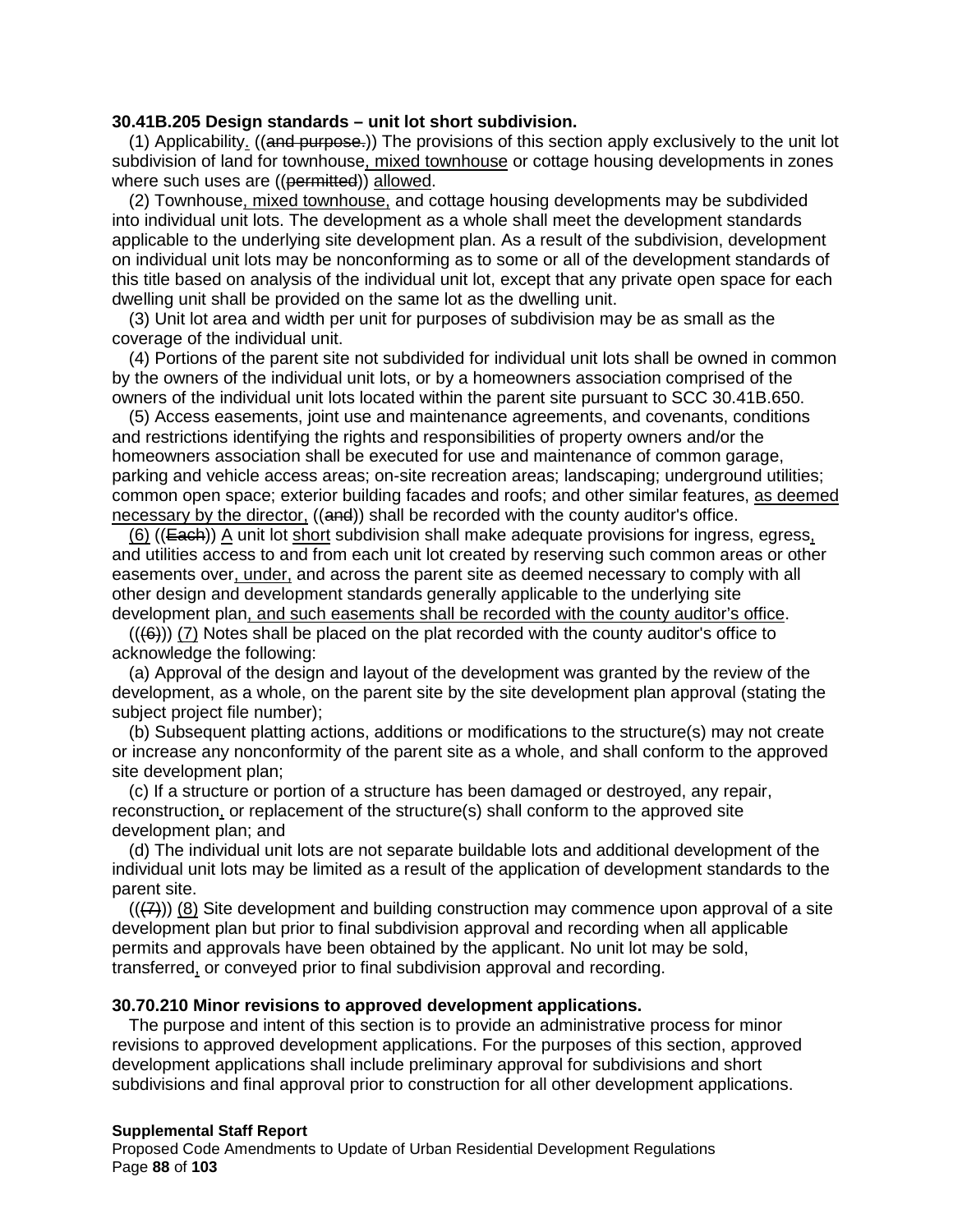(1) The minor revision process is applicable to any approved Type 1 and Type 2 development application where an applicant requests a minor revision of the approved plans, except site plans submitted under SCC 30.28.086 and 30.28.105.

(2) Revisions to mixed-use and urban center development applications shall be considered nonresidential development applications for the purposes of this section.

(3) A minor revision to an approved residential development application is limited to the following when compared to the original development application, provided that there shall be no change in the proposed type of development or use:

(a) Short subdivisions shall be limited to no more than one additional lot.

(b) Subdivisions, single-family detached unit developments, cottage housing, mixed townhouse, townhouse, ((townhomes)) and ((multiple-family)) multiple family developments shall be limited to the lesser of:

(i) A 10 percent increase in the number of lots or units; or

(ii) An additional 10 lots or units.

(c) A reduction in the number of lots or units.

(d) A change in access points may be allowed when combined with subsection (3)(a) or (b) of this section or as a standalone minor revision provided that it does not change the trip distribution. No change in access points that changes the trip distribution can be approved as a minor revision.

(e) A change to the project boundaries required to address surveying errors or other issues with the boundaries of the approved development application, provided that the number of lots or units cannot be increased above the number that could be approved as a minor revision to the original approved development application on the original project site before any boundary changes.

(f) A change to the internal lot lines that does not increase lot or unit count beyond the amount allowed for a minor revision.

(g) A change in the aggregate area of designated open space that does not decrease the amount of designated open space by more than:

(i) Ten percent for developments located within an urban growth area; or

(ii) Twenty percent for developments located outside of an urban growth area.

Under no circumstances shall the amount of designated open space be decreased to an amount that is less than that required by code.

(h) A change not addressed by the criteria in subsections (3)(a) through (g) of this section which does not substantially alter the character of the approved development application or site plan and prior approval.

(4) A minor revision to an approved nonresidential development application is limited to the following when compared to the original development application, provided that there is no change in the proposed type of development or use or no more than a 10 percent increase in trip generation:

(a) A utility structure shall be limited to no more than a 400-square-foot increase in the gross floor area.

(b) All other structures shall be limited to no more than a 10 percent increase in the gross floor area.

(c) A change in access points when combined with subsection (4)(a) or (b) of this section or as a standalone minor revision.

(d) A change which does not substantially alter the character of the approved development application or site plan and prior approval.

(5) A minor revision may be approved subject to the following:

## **Supplemental Staff Report**

Proposed Code Amendments to Update of Urban Residential Development Regulations Page **89** of **103**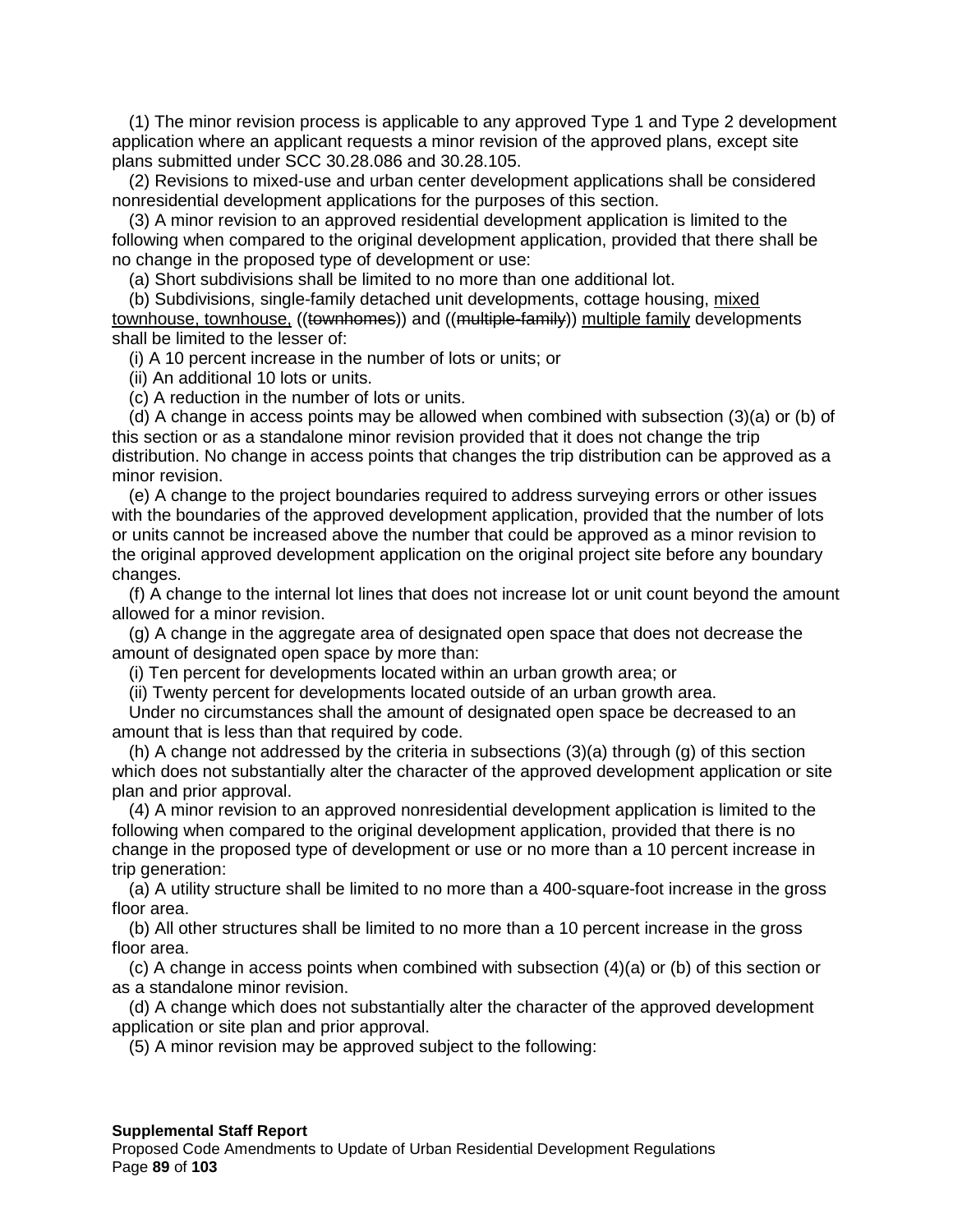(a) An application for a minor revision shall be submitted on forms approved by the department. An application for a minor revision shall not be accepted if a variance is required to accomplish the change to the approved development.

(b) An application for a minor revision shall be accompanied by any fees specified in chapter 30.86 SCC.

(c) An application for a minor revision shall require notification of the relevant county departments and agencies.

(d) An application for a minor revision shall be subject to the development regulations in effect as of the date the original development application was determined to be complete.

(e) The director shall grant approval of the request for a minor revision if it is determined that the minor revision does not substantially alter:

(i) The previous approval of the development application;

(ii) The final conditions of approval; or

(iii) The public health, safety and welfare.

(f) A minor revision shall be properly documented as a part of the records for the approved development application.

(g) A minor revision does not extend the life or term of the development application approval and concurrency determination, which shall run from the original date of:

(i) Preliminary approval for subdivisions or short subdivisions; or

(ii) Approval for all other development applications.

(6) The final determination of what constitutes a minor revision shall be made by the director.

#### **30.70.220 Major revisions to approved residential development applications.**

The purpose and intent of this section is to provide a process for major revisions to approved residential development applications. Residential development applications shall include short subdivisions, subdivisions, single family detached unit developments, cottage housing, mixed townhouse, townhouse, ((townhomes)) and multiple family developments. For the purposes of this section, approved residential development applications shall include preliminary approval for subdivisions and short subdivisions and final approval prior to construction for all other residential development applications.

(1) The major revision process is applicable to any approved Type 1 and Type 2 residential development application where an applicant requests a major revision of the approved plans.

(2) A major revision to an approved residential development application is limited to the following when compared to the original development application, provided there is no change in the proposed type of development or use:

(a) Subdivisions, single family detached unit developments, cottage housing, mixed townhouse, townhouse, ((townhomes)) and multiple family developments shall be limited to the lesser of:

(i) A 20 percent increase in the number of lots or units; or

(ii) An additional 20 lots or units.

(b) A change in access points, when combined with subsection (2)(a) of this section.

(c) A change to the project boundaries required to address surveying errors or other issues with the boundaries of the approved development application, provided that the number of lots or units cannot be increased above the number that could be approved as a minor revision to the original approved development application on the original project site before any boundary changes.

(d) A change to the internal lot lines when combined with another criteria in subsection (2) of this section that does not increase lot or unit count beyond the amount allowed for a major revision.

#### **Supplemental Staff Report**

Proposed Code Amendments to Update of Urban Residential Development Regulations Page **90** of **103**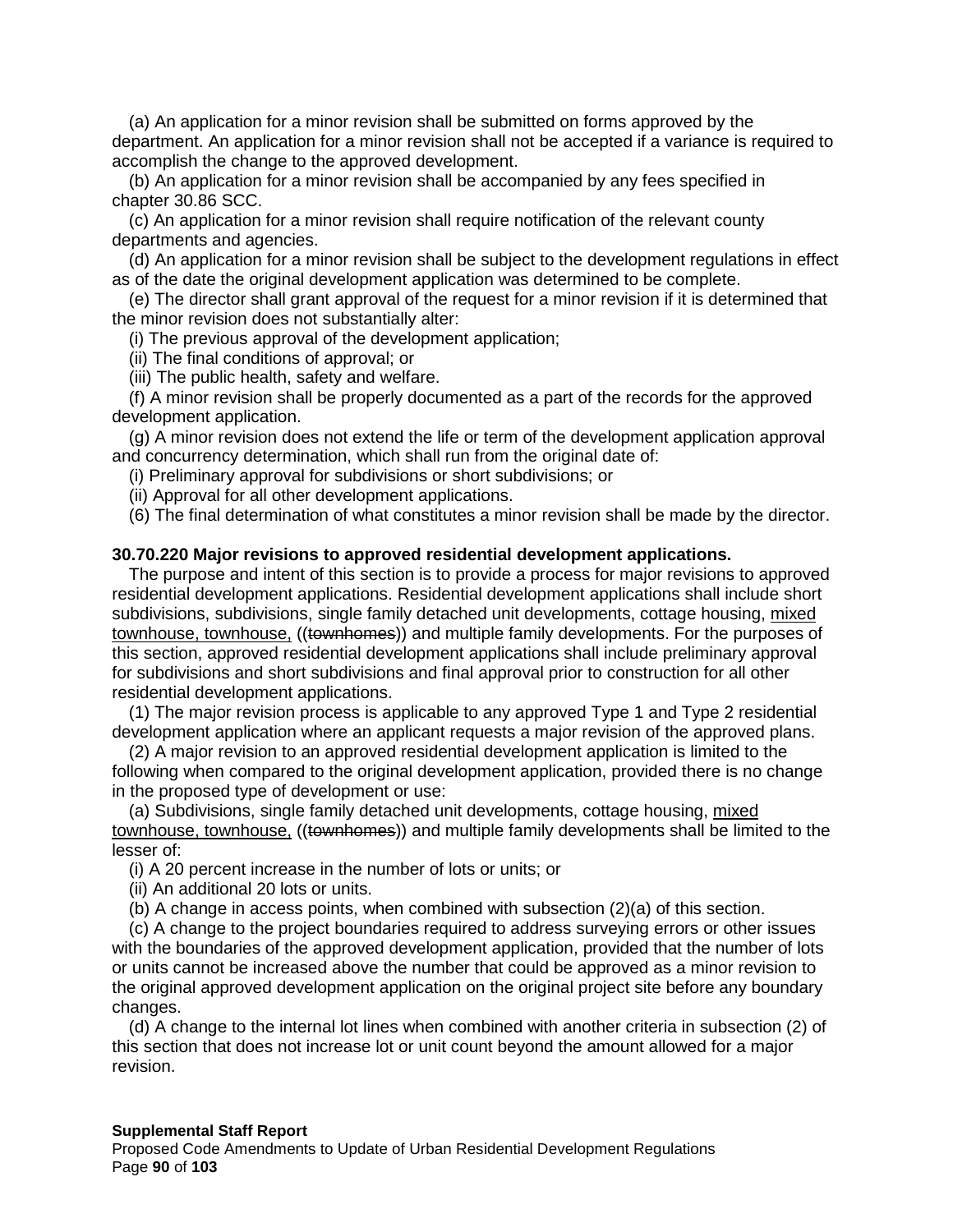(e) A change in the aggregate area of designated open space beyond that allowed as a minor revision, provided that the decrease will not result in an amount that is less than that required by code.

(f) A change not addressed by the criteria in subsections (2)(a) through (e) of this section which does not substantially alter the character of the approved development application or site plan and prior approval.

(3) A major revision shall require processing through the same process as a new development application subject to the following:

(a) An application for a major revision shall be submitted on forms approved by the department. An application for a major revision shall not be accepted if a variance is required to accomplish the change to the approved development.

(b) An application for a major revision shall be accompanied by any fees specified in chapter 30.86 SCC.

(c) An application for a major revision shall require public notice pursuant to SCC 30.70.045 and 30.70.050.

(d) An application for a major revision shall be subject to the development regulations in effect as of the date the original development application was determined to be complete.

(e) The director (for Type 1 decisions) or the hearing examiner (for Type 2 decisions) shall grant approval of the major revision if it is determined that the major revision does not substantially alter:

(i) The previous approval of the development application;

(ii) The final conditions of approval; or

(iii) The public health, safety and welfare.

(f) A major revision shall be properly documented as a part of the records for the approved development application.

(g) A major revision does not extend the life or term of the development application approval and concurrency determination, which shall run from the original date of:

(i) Preliminary approval for subdivisions or short subdivisions; or

(ii) Approval for all other residential development applications.

(4) The final determination of what constitutes a major revision shall be made by the director.

### **30.91C.335 Covered Parking Structure.**

"Covered parking structure" means an attached or detached structure designed to accommodate vehicular parking spaces that are fully or partially enclosed. A covered parking structure ((and)) may have additional vehicular parking spaces located on the open top deck surface of the same structure. This definition includes, but is not limited to, carports, garages, parking garages, deck parking, and underground or under-building parking areas.

#### **30.91D.525 Dwelling, townhouse.**

"Dwelling, Townhouse" ("Townhouse dwelling" or "townhouse") means a single-family dwelling unit constructed in a group of three or more attached units in which each unit extends from the foundation to roof and has open space on at least two sides.

((The term includes a townhouse constructed as a zero lot line development and a townhouse on a single lot.))

*A new section is added to chapter 30.91M of the Snohomish County Code to read:*

#### **30.91M.137 Mixed townhouse development.**

"Mixed townhouse development" or "mixed townhouse" means a residential development that primarily contains townhouse dwelling units but accommodates a mix of other single-family

#### **Supplemental Staff Report**

Proposed Code Amendments to Update of Urban Residential Development Regulations Page **91** of **103**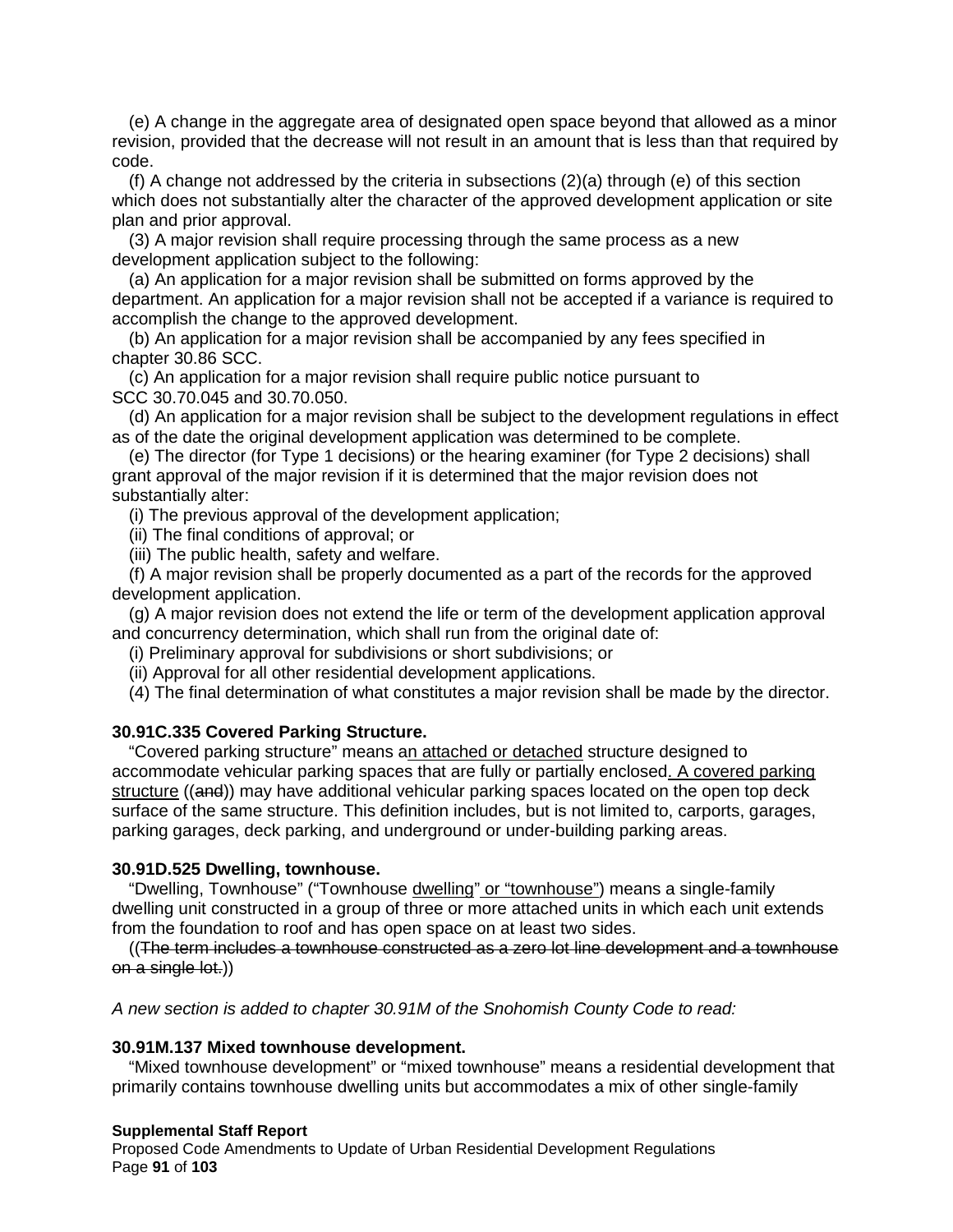housing types (i.e., single-family detached, single-family attached, and/or duplex dwelling units) and where at least 70 percent of the dwelling units are townhouse units, except when otherwise authorized pursuant to SCC 30.23A.050.

*A new section is added to chapter 30.91S of the Snohomish County Code to read:*

## **30.91S.455 Snohomish County Residential Design Manual.**

"Snohomish County Residential Design Manual" means the residential design manual adopted by the director by rule pursuant to chapter 30.82 SCC. The residential design manual shall provide detail and specificity regarding code requirements contained in title 30 SCC and the EDDS for all urban residential development.

## **Proposed Findings of Fact and Conclusions**

**Section 1.** Snohomish County Planning Commission adopts the following findings in support of this ordinance:

- A. The foregoing recitals are adopted as findings as if set forth in full herein.
- B. The Snohomish County Planning Commission held a public hearing on June 27, 2017 to receive public testimony concerning the code amendments contained in this ordinance. At the conclusion of the public hearing, the Snohomish County Planning Commission voted to recommend example of the code amendments as set forth in its recommendation later dated July , 2017.
- C. This ordinance will amend Title 30 SCC to update and add regulations related to urban residential development standards. The proposed code amendments seek to: 1) expand the mixing of housing types permitted through the unit lot subdivision process; 2) incentivize increased output and density of single-family attached and detached housing types; and 3) improve the quality and health of urban residential development through enhanced landscaping, open space, bulk and scale, architectural, parking, access, transparency, and site design standards.
- D. In developing the proposed code amendments, the County considered the goals of the GMA, specifically those goals related to urban growth, reducing sprawl, housing, open space and recreation, and the environment. The proposed amendments are consistent with:
	- 1. GMA Goal 1: "Urban growth. Encourage development in urban areas where adequate public facilities and services exist or can be provided in an efficient manner." The proposed code amendments allow to townhouse and mixed townhouse development only within UGAs.
	- 2. GMA Goal 2: "Reduce sprawl. Reduce the inappropriate conversion of undeveloped land into sprawling, low-density development." The proposed code amendments are intended to encourage townhouse and mixed townhouse development, which are forms of infill development designed to use land more efficiently and provide additional capacity for future population growth within UGAs, thereby reducing pressures to expand UGAs.
	- 3. GMA Goal 4: "Housing. Encourage the availability of affordable housing to all economic segments of the population of this state, promote a variety of residential densities and

### **Supplemental Staff Report**

Proposed Code Amendments to Update of Urban Residential Development Regulations Page **92** of **103**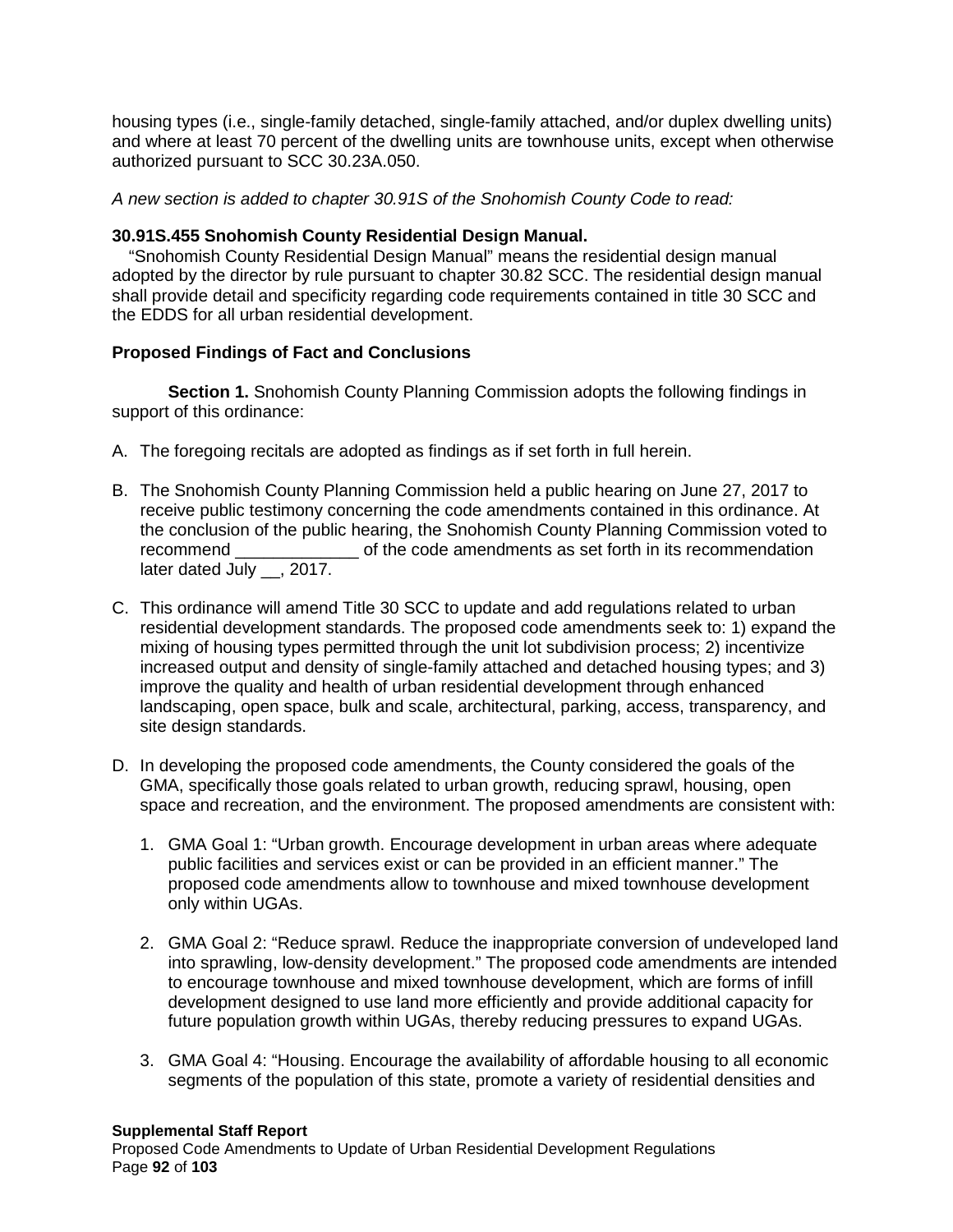housing types, and encourage preservation of existing housing stock." The proposed code amendments encourage townhouse and mixed townhouse development to promote a variety of residential densities and housing types.

- 4. GMA Goal 9: "Open space and recreation. Retain open space, enhance recreational opportunities, conserve fish and wildlife habitat, increase access to natural resource lands and water, and develop parks and recreation facilities." The proposed code amendments encourage townhouse and mixed townhouse development to contain a modest amount of private and semi-private open space for individual dwelling units.
- 5. GMA Goal 10: "Environment. Protect the environment and enhance the state's high quality of life, including air and water quality, and the availability of water." The proposed code amendments will protect the environment by encouraging residential development to use land more efficiently.
- E. The proposed code amendments will better achieve, comply with, and implement the Puget Sound Regional Council's (PSRC) Multi-County Planning Policies (MPPs) which set forth the following policies related to the proposed regulations:
	- 1. Urban Lands Policy MPP-DP-2 "Encourage efficient use of urban land by maximizing the development potential of existing urban lands, such as advancing development that achieves zoned density." The proposed code amendments encourage housing forms designed to use land more efficiently and achieves higher density within low, medium, and high density residential areas.
	- 2. Urban Lands Policy MPP-DP-4: "Accommodate the region's growth first and foremost in the urban growth area. Ensure that development in rural areas is consistent with the regional vision." The proposed code amendments encourage townhouse and mixed townhouse development, which are forms of infill development designed to use land more efficiently and provide additional capacity for future population growth within UGAs, thereby reducing pressures to expand UGAs.
	- 3. Urban Lands Policy MPP-DP-14: "Preserve and enhance existing neighborhoods and create vibrant, sustainable compact urban communities that provide diverse choices in housing types, a high degree of connectivity in the street network to accommodate walking, bicycling and transit use, and sufficient public spaces." The proposed code amendments encourage a variety of denser single-family attached and detached housing types within UGAs while preserving and enhancing the integrity of established neighborhoods.
	- 4. Urban Lands Policy MPP-DP-15: "Support the transformation of key underutilized lands, such as brownfields and greyfields, to higher density, mixed-use areas to complement the development of centers and the enhancement of existing neighborhoods." The proposed code amendments are intended to encourage townhouse and mixed townhouse development, which are forms of infill development that are well suited to smaller parcels that may not achieve desired densities through lower-density forms of single-family residential development.
	- 5. Urban Lands Policy MPP-DP-33: "Identify, protect and enhance those elements and characteristics that give the central Puget Sound region its identity, especially the natural

### **Supplemental Staff Report**

Proposed Code Amendments to Update of Urban Residential Development Regulations Page **93** of **103**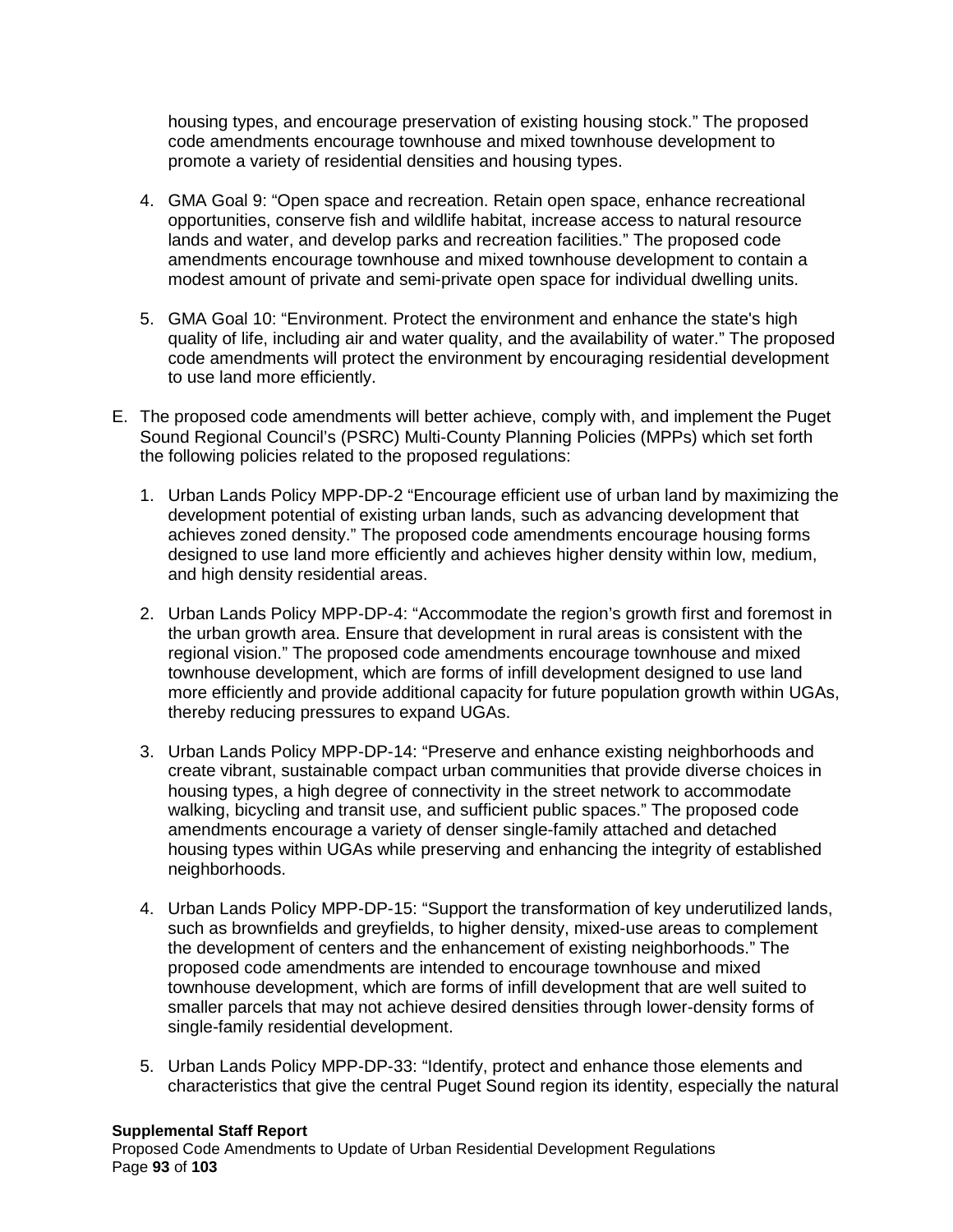visual resources and positive urban form elements." The proposed amendments are intended to encourage a broader range of single-family attached and detached housing types, which employ higher quality urban design strategies and are forms of infill development that share complementary characteristics with existing residential development.

- 6. Urban Lands Policy MPP-DP-43: "Design communities to provide an improved environment for walking and bicycling." The proposed code amendments encourage enhanced pedestrian-oriented facilities and features within residential developments in UGAs, particularly for townhouse and mixed townhouse developments, to foster increased walking rates by residents.
- 7. Urban Lands Policy MPP-DP-49: "Support and provide incentives to increase the percentage of new development and redevelopment—both public and private—to be built at higher performing energy and environmental standards." The propose code amendments incentivize development of smaller dwelling unit sizes to lower energy and maintenance costs borne by residents.
- 8. Housing Policy MPP-H-1: "Provide a range of housing types and choices to meet the housing needs of all income levels and demographic groups within the region." The proposed code amendments encourage the development of denser single-family attached and detached to provide a broader range of housing types for various income levels and demographic groups.
- 9. Housing Policy MPP-H-8: "Encourage the use of innovative techniques to provide a broader range of housing types for all income levels and housing needs." The proposed code amendments encourage a broader spectrum of housing types to meet the needs of diverse populations.
- F. The proposed code amendments will better achieve, comply with, and implement the Snohomish County Countywide Planning Policies (CPP) which set forth the following policies related to the proposed regulations:
	- 1. Development Pattern Policy DP-11: "The County and cities should revise development regulations and incentives, as appropriate, to encourage higher residential densities and greater employment concentrations in Urban Growth Areas." The proposed code amendments are intended to encourage additional townhouse, duplex, attached singlefamily, and single-family detached infill development designed to use land more efficiently and provide additional capacity for future population growth within UGAs, thereby reducing the need to expand UGAs.
	- 2. Development Pattern Policy DP-15: "The County and cities should adopt policies, development regulations, and design guidelines that allow for infill and redevelopment of appropriate areas as identified in their comprehensive plans." The proposed code amendments encourage housing forms which are designed to use land more efficiently and achieve a higher density within low, medium, and high density residential areas in addition to urban commercial areas.
	- 3. Development Pattern Policy DP-16: "Jurisdictions should encourage the use of innovative development standards, design guidelines, regulatory incentives, and

### **Supplemental Staff Report**

Proposed Code Amendments to Update of Urban Residential Development Regulations Page **94** of **103**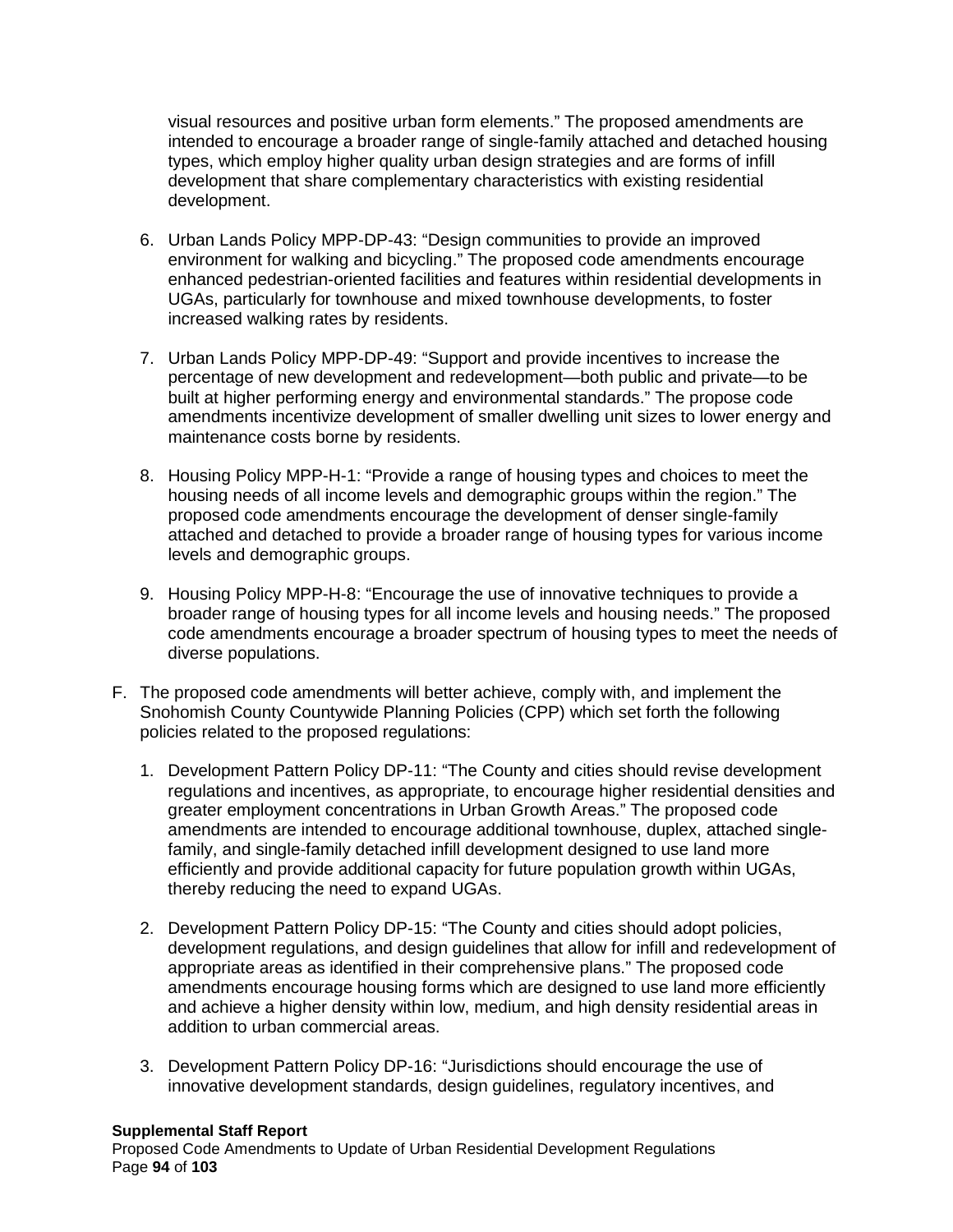applicable low impact development measures to provide compact, high quality communities." The proposed code amendments encourage higher density single-family residential housing forms, which provide an alternative to standard forms of single-family residential development.

- 4. Development Pattern Policy DP-33: "Jurisdictions should develop high quality, compact urban communities that impart a sense of place, preserve local character, provide for mixed uses and choices in housing types, and encourage walking, bicycling, and transit use." The proposed amendments encourage higher density attached and detached single-family residential housing forms, which impart a high quality design, preserved open space, and sense of community.
- 5. Development Pattern Policy DP-35: "The County and cities should address the safety, health, and well-being of residents and employee by: a. Adopting development standards encouraging design and construction of healthy buildings and facilities; and b. Providing infrastructure that promotes physical activity." The proposed code amendments encourage increased safety, health, and well-being for residents through enhanced site design standards.
- G. The proposed code amendments will better achieve, comply with, and implement the following goals, objectives, and policies contained in the County's GMACP – GPP by using land more efficiently, fostering compact development to minimize impacts to the natural environment, encouraging a high quality design, adding variety to residential housing stock, improving compatibility of new residential development with existing residential development, increasing open space, and providing regulations that are predictable:
	- 1. Land Use Objective 2.A: "Increase residential densities within UGAs by concentrating and intensifying development in appropriate locations, particularly within designated centers and along identified transit emphasis corridors."
	- 2. Land Use Policy 2.A.4: "UGAs shall provide opportunities for a mix of affordable housing types (e.g. small lot detached, townhouses, duplex, triplex, 6 to 8 unit apartment and small group housing units) within designated residential areas."
	- 3. Land Use Policy 2.A.5: "Within UGAs, alternatives to standard single family designs such as zero lot line housing and cottages on small lots around a central courtyard, shall be considered in development regulations for residential areas."
	- 4. Land Use Objective 2.E: "Provide for reasonable flexibility in land use regulation and planned mixing of uses, where appropriate, while maintaining adequate protection for existing neighborhoods."
	- 5. Land Use Objective 4.A: "Improve the quality of residential, commercial, and industrial development through comprehensive design standards and a design review process."
	- 6. Land Use Policy 4.A.2: "The county shall ensure that design standards for residential, commercial, and industrial development meet the following criteria: (a) Residential developments should support family households and children by providing adequate and accessible open space and recreation, and encouraging opportunities for day care, preschool and after school care services within close proximity. (b) Where increased

### **Supplemental Staff Report**

Proposed Code Amendments to Update of Urban Residential Development Regulations Page **95** of **103**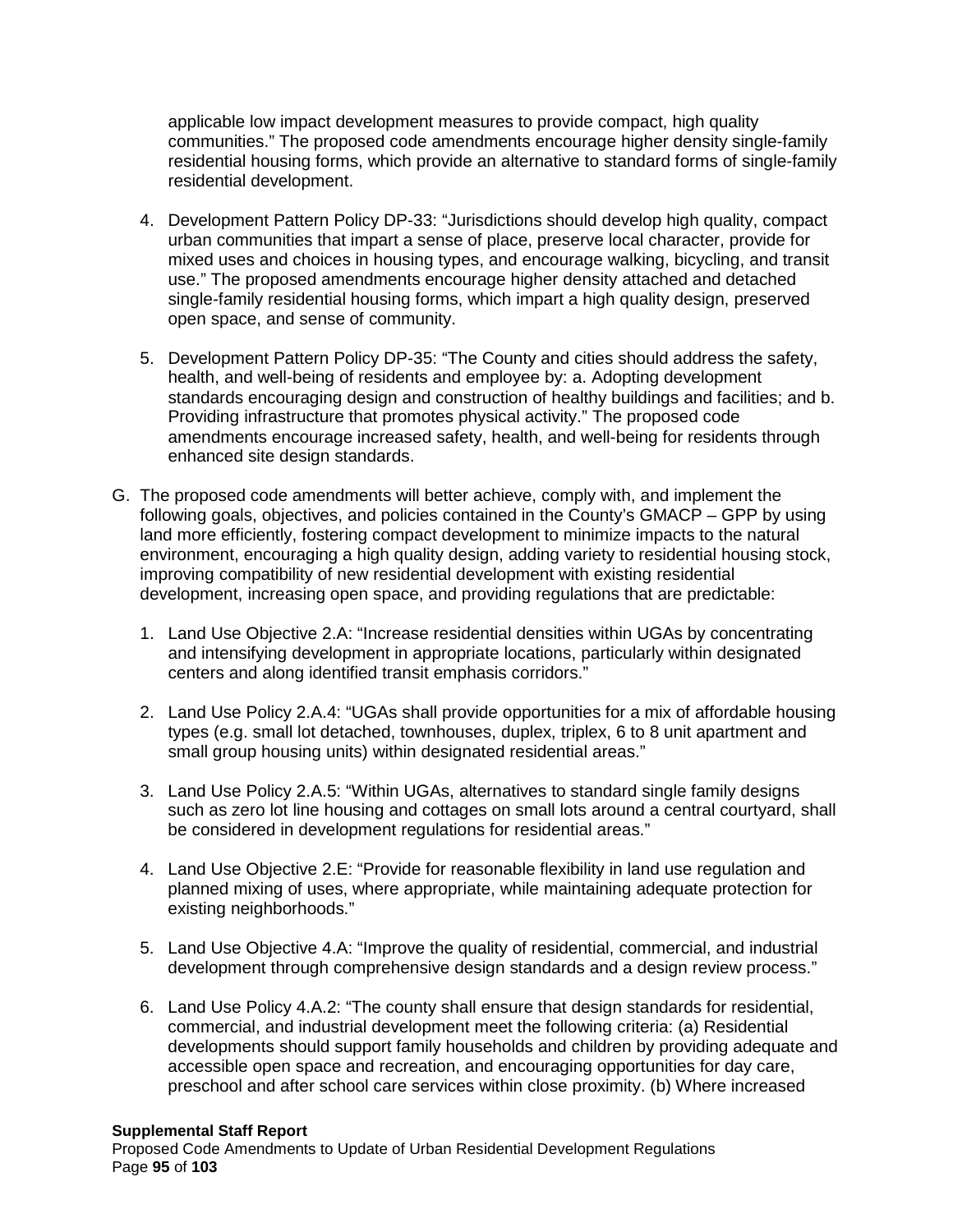density housing is proposed, the height, scale, design and architectural character should be compatible with the character of buildings in the surrounding area. (c) New buildings oriented onto the street, maintain or create streetscape and pedestrian qualities and reduce the visual impact of parking lots, garages and storage areas. (d) Where high rise buildings are developed, street level uses are limited to commercial activities, entertainment services, public services, and other related public-generating activities. (e) The appearance of existing areas should be improved by: 1. encouraging well maintained landscaping on streets and in parking areas; 2. reducing the visual clutter of utility poles, overhead powerlines, and suspended traffic signals; 3. encouraging improvements to entrances, facades, and lighting; and 4. grouping together signs and ensuring they are scaled and designed in a manner appropriate to the street frontage. (f) Developments should provide adequate setbacks, buffers and visual screens to make them compatible with abutting residential and other land uses. (g) Urban design is sensitive to the preservation of existing cultural resources. (h) Consideration of design guidelines should include consideration of costs and impacts on affordable housing."

- 7. Housing Policy 1.B.1: "The county shall facilitate affordable home ownership and rental opportunities by promoting an increased supply of safe and healthy lower-cost housing types, such as housing on small lots, townhouses, multiplexes, manufactured housing, mobile homes, and mixed-use housing."
- 8. Housing Policy 1.B.4: "The county shall encourage and support the development of innovative housing types that make efficient use of the county land supply such as residential units in mixed-use developments, accessory dwelling units, cottage housing, co-housing, and live/work units."
- 9. Housing Policy 2.B.1: "The county shall encourage a variety of housing types and densities in residential neighborhoods."
- 10. Housing Policy 2.B.4: "The county shall encourage the integration of a variety of dwelling types and intensities in residential neighborhoods."
- 11. Economic Development Objective 2.A: "Develop and maintain a regulatory system that is fair, understandable, coordinated and timely."
- 12. Transportation Policy 4.D.7: "On-site traffic circulation shall be designed in a way that allows safe and efficient storage and movement of driveway traffic."
- 13. Transportation Policy 4.D.8: "Driveway and traffic flow restrictions shall be used to allow safe and efficient access for emergency vehicles when needed."
- 14. Transportation Policy 5.C.5: "Developers of new sites shall accommodate mobility of pedestrians."
- H. Procedural requirements:
	- 1. The proposal is a Type 3 legislative action pursuant to SCC 30.73.010.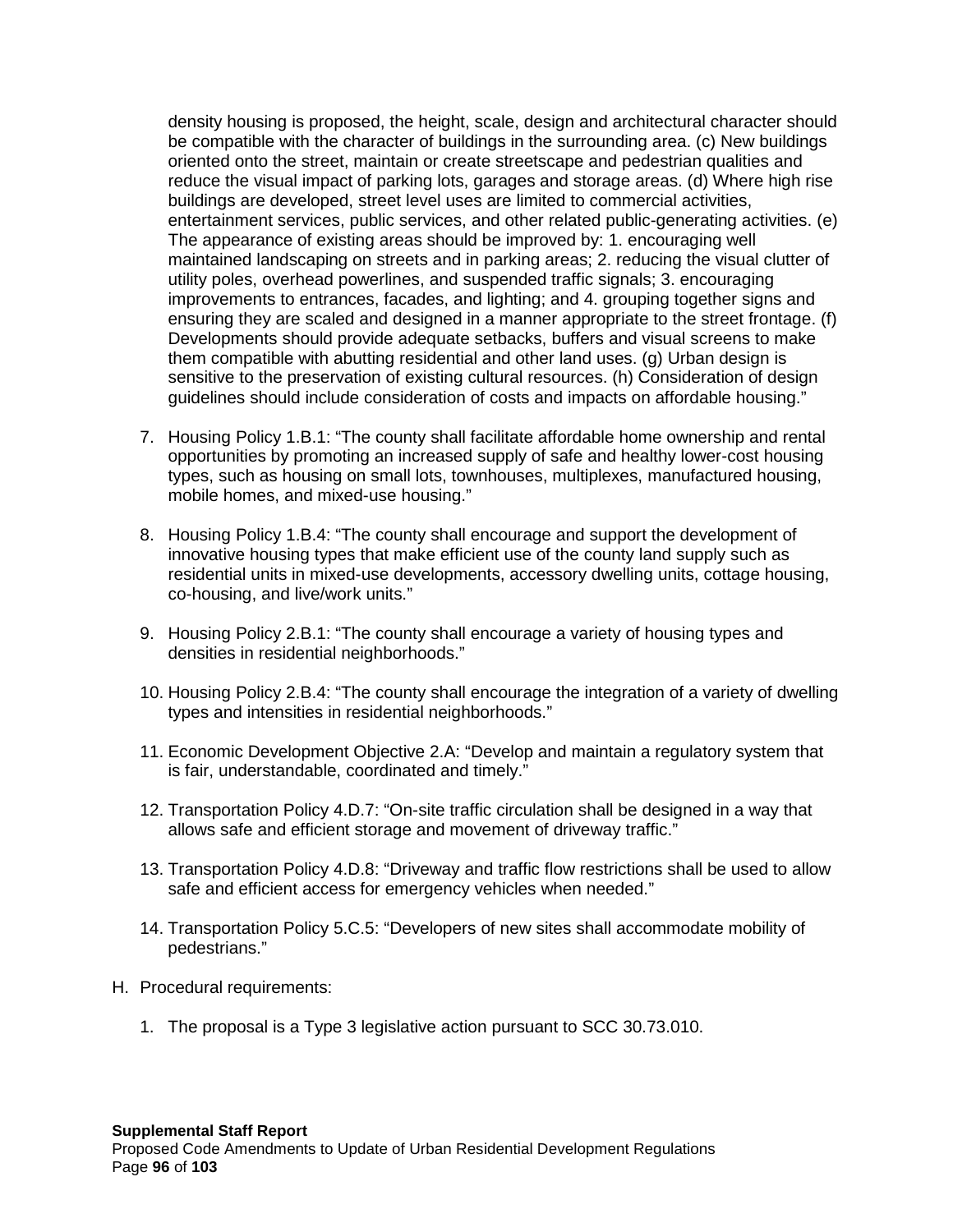- 2. Pursuant to RCW 30.70A.106(1), a notice of intent to adopt the proposed code amendments was transmitted to the Washington State Department of Commerce for distribution to state agencies on May 10, 2017.
- 3. State Environmental Policy Act (SEPA), Chapter 43.21C RCW, requirements with respect to this non-project action have been satisfied through the completion of an environmental checklist and the issuance of a determination of non-significance on May 10, 2017.
- 4. The public participation process used in the adoption of the proposed code amendments has complied with all applicable requirements of the GMA and SCC.
- 5. As required by RCW 30.70A.370, the Washington State Attorney General last issued an advisory memorandum in December 2015 entitled "Advisory Memorandum: Avoiding Unconstitutional Takings of Private Property" to help local governments avoid unconstitutional takings of private property. The process outlined in the State Attorney General's 2015 advisory memorandum was used by the County in objectively evaluating the regulatory changes in this ordinance.
- I. The proposed amendments are consistent with the record:
	- 1. This ordinance will amend SCC 30.22.030 to allow construction of single-family dwellings when developed in conjunction with townhouse dwellings on property zoned R-7,200.
	- 2. This ordinance will amend SCC 30.22.130 to:
		- a. Modify the section title.
		- b. Expand the applicability of SCC 30.22.130(5) to include specific design standards for mixed townhouse developments, which are codified under Chapter 30.23A SCC, and make non-substantive housekeeping changes.
	- 3. This ordinance will amend SCC 30.23.020 to clarify that the existing minimum net density requirements for residential development in urban growth areas in SCC 30.23.020(1)(a) applies to new townhouse and mixed townhouse developments.
	- 4. This ordinance will amend SCC 30.23.032 to add a new reference note to certain zones in SCC Table 30.23.032 (the urban residential zones bulk matrix), which corresponds to a new reference note under SCC 30.23.040(65) that will increase allowed densities for townhouse and mixed townhouse development. The section is also modified to add a new footnote to certain zones in the urban residential bulk matrix, which corresponds to a new reference note under SC 30.23.040(66) that will increase maximum lot coverage allowances for townhouse and mixed townhouse development. The reference note is consolidated into the table and additional non-substantive housekeeping changes are made throughout the section.
	- 5. This ordinance will amend SCC 30.23.040 to: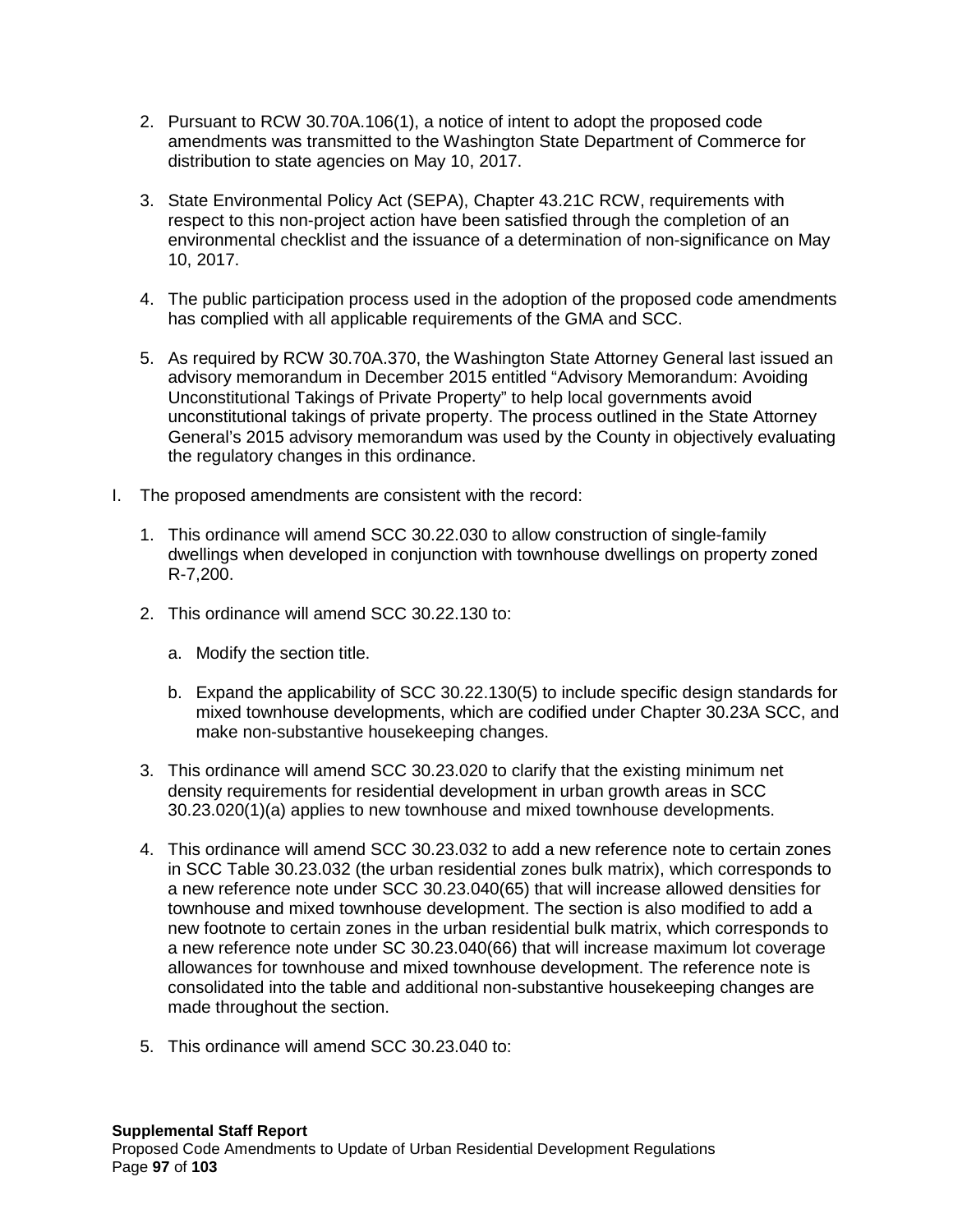- a. Add a new subsection under SCC 30.23.040(65) to increase allowed densities for townhouse and mixed townhouse development in the R-7,200, LDMR, MR, and certain urban commercial zones. The density bonus provides an incentive for townhouse and mixed townhouse development to implement GPP Policy LU 2.A.4. The new subsection will constitute a reference note for SCC Table 30.23.032.
- b. Add a new subsection under SCC 30.23.040(66) to increase maximum lot coverage allowances for townhouse and mixed townhouse development in the LDMR and MR zones to use land more efficiently and provide greater design flexibility. The new subsection will constitute a reference note for SCC Table 30.23.032
- 6. This ordinance will amend SCC 30.23.041 to add two new reference notes to certain zones and road types in SCC Table 30.23.041, which correspond to new references note under SCC 30.23.049 that will reduce required setbacks, regulate setback requirements for entrances to covered parking structures from adjacent road network elements, and provide limited upper-story floor incentives for entrances to covered parking structures that are set back at least 19 feet from an abutting road network element in townhouse and mixed townhouse development. Other non-substantive housekeeping changes are made to the section.
- 7. This ordinance will amend SCC 30.23.049 to:
	- a. Modify SCC 30.23.049(7) to allow non-single-family detached residential structures over two stories in height to apply a required extra three-foot setback as an upper floor setback pursuant to SCC 30.23.040(59).
	- b. Add a new reference note, SCC 30.23.049(13), to reduce required setbacks from certain road network elements in certain zones for townhouse and mixed townhouse development to provide greater flexibility in design and use land more efficiently.
	- c. Add a new reference note, SCC 30.23.049(14), to regulate setback requirements for entrances to covered parking structures from adjacent road network elements and provide limited upper-story floor incentives for entrances to covered parking structures that are set back at least 19 feet from an abutting road network in townhouse and mixed townhouse development.
	- d. Make non-substantive housekeeping changes to SCC 30.23.049(4) and SCC 30.23.049(6).
- 8. This ordinance will amend SCC 30.23.050 to:
	- a. Modify the section title.
	- b. Add a new provision under SCC 30.23.050(4) to modify the maximum building height calculation that is specific to residential structures with individual dwelling units vertically partitioned by internal walls within a single structure. The addition of this language provides more design flexibility and allows townhouse and mixed townhouse development to maximize density.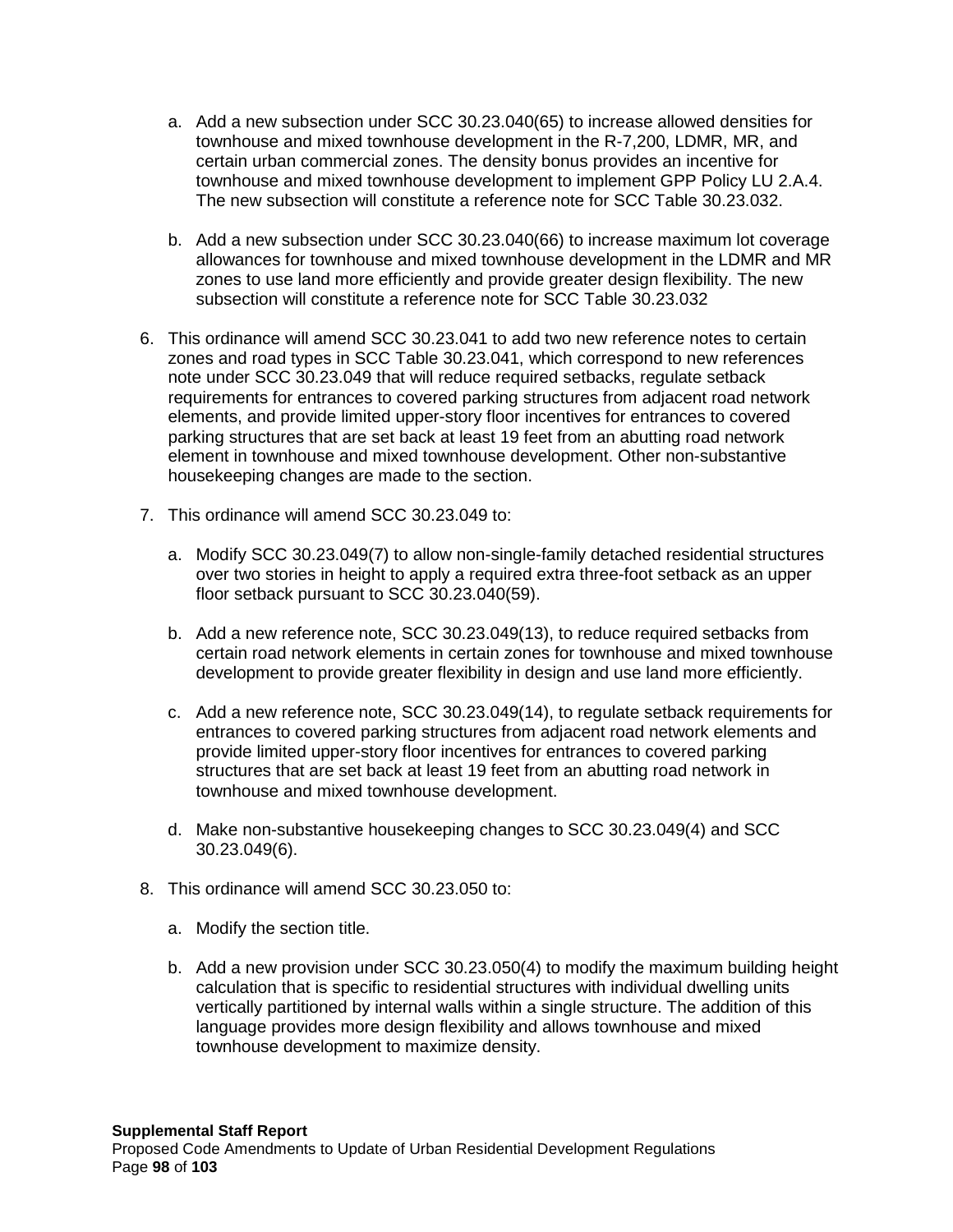- c. Modify SCC 30.23.050(5) to exempt urban residential development subject to Chapters 30.23A and 30.41G SCC from the fill requirement and revise the reference to the applicable figure. This exemption resolves the problem of constructing residential development adjacent to existing residential development where other design requirements already provide adequate compatibility measures.
- d. Modify SCC Figure 30.23.050(1) to replace the existing figure with a new figure that is easier to read and implement, delete certain text, and make non-substantive housekeeping changes.
- e. Modify SCC Figure 30.23.050(2) to insert a new title and figure to illustrate the alternative calculation method of SCC 30.23.050(4).
- f. Modify SCC Figure 30.23.050(2) to delete the existing figure, revise the existing title, make housekeeping changes related to associated text of the figure, and insert a new SCC Figure 30.23.050(3) to improve readability and interpretation related to SCC 30.23.050(5).
- g. Modify SCC 30.23.050(7) to make non-substantive housekeeping changes.
- 9. This ordinance will amend SCC 30.23A.030 to:
	- a. Modify SCC Table 30.23A.030(2) in order to remove extraneous zones identified in the table replace the term "all other zones" with "non-urban zones," move the term "proposed use" in the table, add a new footnote to the table exempting townhouse, mixed townhouse, and multifamily development from compatibility requirements when such developments are sites adjacent to properties in the R-7,200 zone that have townhouse or mixed townhouse development located on them, correct an inadvertent error for single-family attached at seven dwellings or more per gross acre in the table, and make non-substantive housekeeping changes.
	- b. Modify SCC 30.23A.030(2), 30.23A.030(3)(a), and 30.23A.030(3)(e) through (g) to make non-substantive housekeeping changes.
- 10. This ordinance will amend SCC 30.23A.050 to:
	- a. Modify the section title and introductory provision to expand applicability to mixed townhouse development and make housekeeping changes.
	- b. Modify SCC 30.23A.050(1) to clarify the applicability of subsections (a) through (c), expand applicability of the subsection (a) to mixed townhouse development, add an exception to subsection (b), and make non-substantive housekeeping changes.
	- c. Modify SCC 30.23A.050(2) to make housekeeping changes.
	- d. Modify SCC 30.23A.050(3) to renumber subsections (a) and (b), clarify and expand the scope and applicability of the architectural design requirements, move subsection (a) to new SCC Table 30.23A.050(1), and make housekeeping changes.
	- e. Modify SCC 30.23A.050(4) to revise the citation contained within the subsection.

### **Supplemental Staff Report**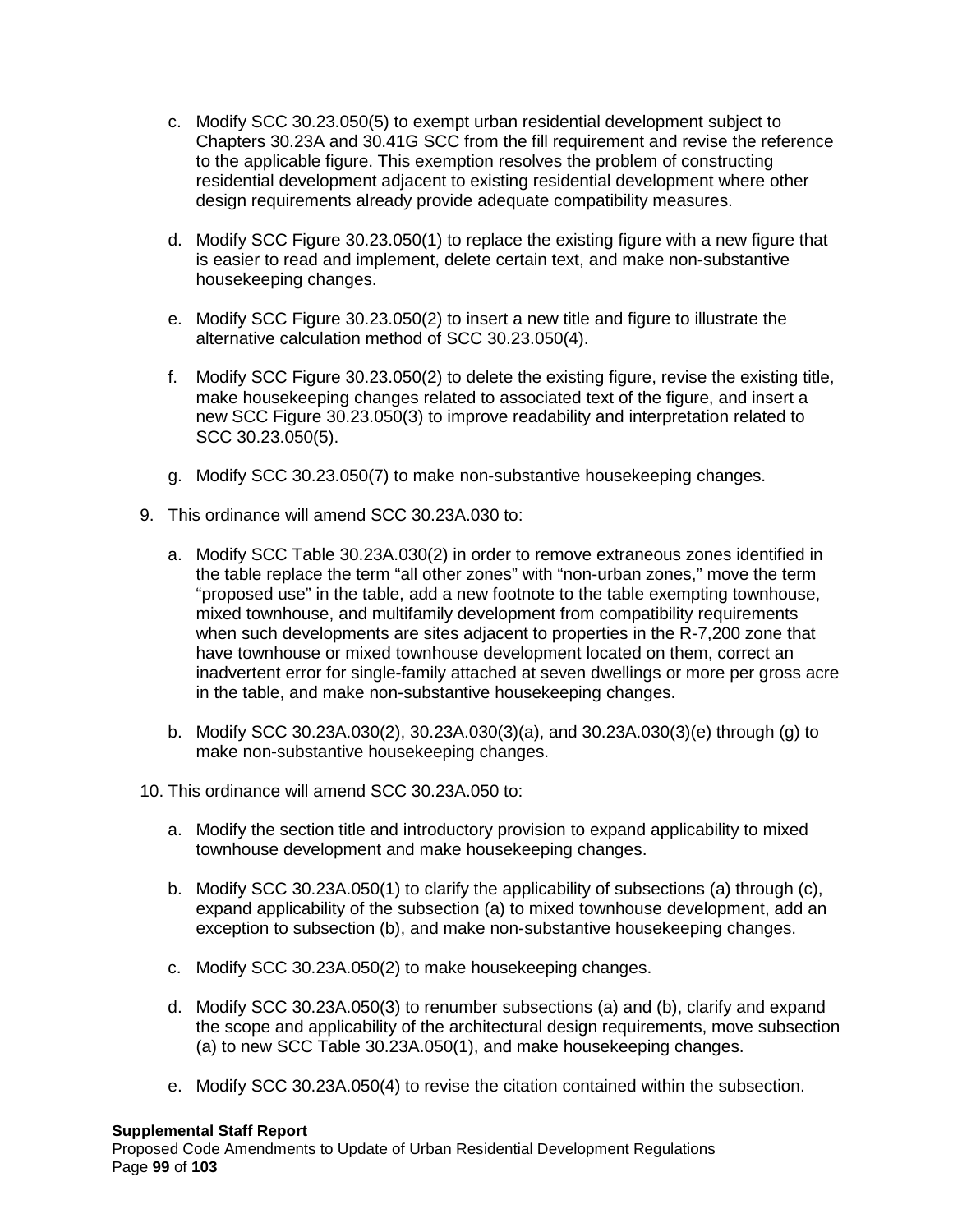- f. Modify SCC 30.23A.050(5) to revise the title and add details on the scope and applicability of the subsection, expand provisions to include mixed townhouse development, non-substantive housekeeping changes, delete subsection (c) which will appear in a modified form in SCC Table 30.23A.050(1), and move subsection (d) to SCC 30.41A.235.
- g. Modify SCC 30.23A.050(6) to move existing provisions to SCC Table 30.23A.050(1) and the subsection is replaced by adding restrictive covenant requirements.
- h. Add SCC 30.23A.050(7) to reference specific design standards for townhouse and mixed townhouse development contained in SCC Table 30.23A.050(1), SCC Table 30.23A.050(2), and SCC Table 30.23A.050(3).
- i. Add SCC Table 30.23A.050(1) to provide additional general design standards for townhouse and mixed townhouse development, which include: the maximum number of dwelling units per townhouse structure, mixture of dwelling types in mixed townhouse developments, building separation, building transparency, landscaping, and parking. Certain provisions in the table create more prescriptive requirements than contained in other chapters of Title 30 SCC.
- j. Add SCC Table 30.23A.050(2) to provide additional primary pedestrian entrance design standards for townhouse and mixed townhouse development, which include: primary pedestrian entrance standards and setback exceptions, primary pedestrian entrance area requirements and standards, and set variation requirements for primary pedestrian entrance design.
- k. Add SCC Table 30.23A.050(3) to provide additional landscaping design standards for townhouse and mixed townhouse development, which are applied differently if individual dwelling units contain a front-loaded, rear-loaded, or side-loaded attached garage.
- l. Add SCC Figure 30.23A.050(1) to illustrate a specific alternative parking garage option available under SCC Table 30.23A.050(1).
- m. Add SCC Figure 30.23A.050(2) to illustrate how to calculate primary pedestrian entrance areas under SCC Table 30.23A.050(2).
- n. Add SCC Figure 30.23A.050(3) to illustrate how to determine whether an attached garage is front-loaded, rear-loaded, or side-loaded under SCC Table 30.23A.050(3).
- 11. This ordinance will amend SCC 30.23A.070 to:
	- a. Modify SCC 30.23A.070(2) to clarify the term "primary entrance" inserting "pedestrian" between "primary" and "entrance," clarify and expand the scope of the provision to allow individual dwelling units to face upon a pedestrian facility and common open space, clarify standards for common open space and pedestrian facilities when orienting primary pedestrian entrance upon them, and make housekeeping changes.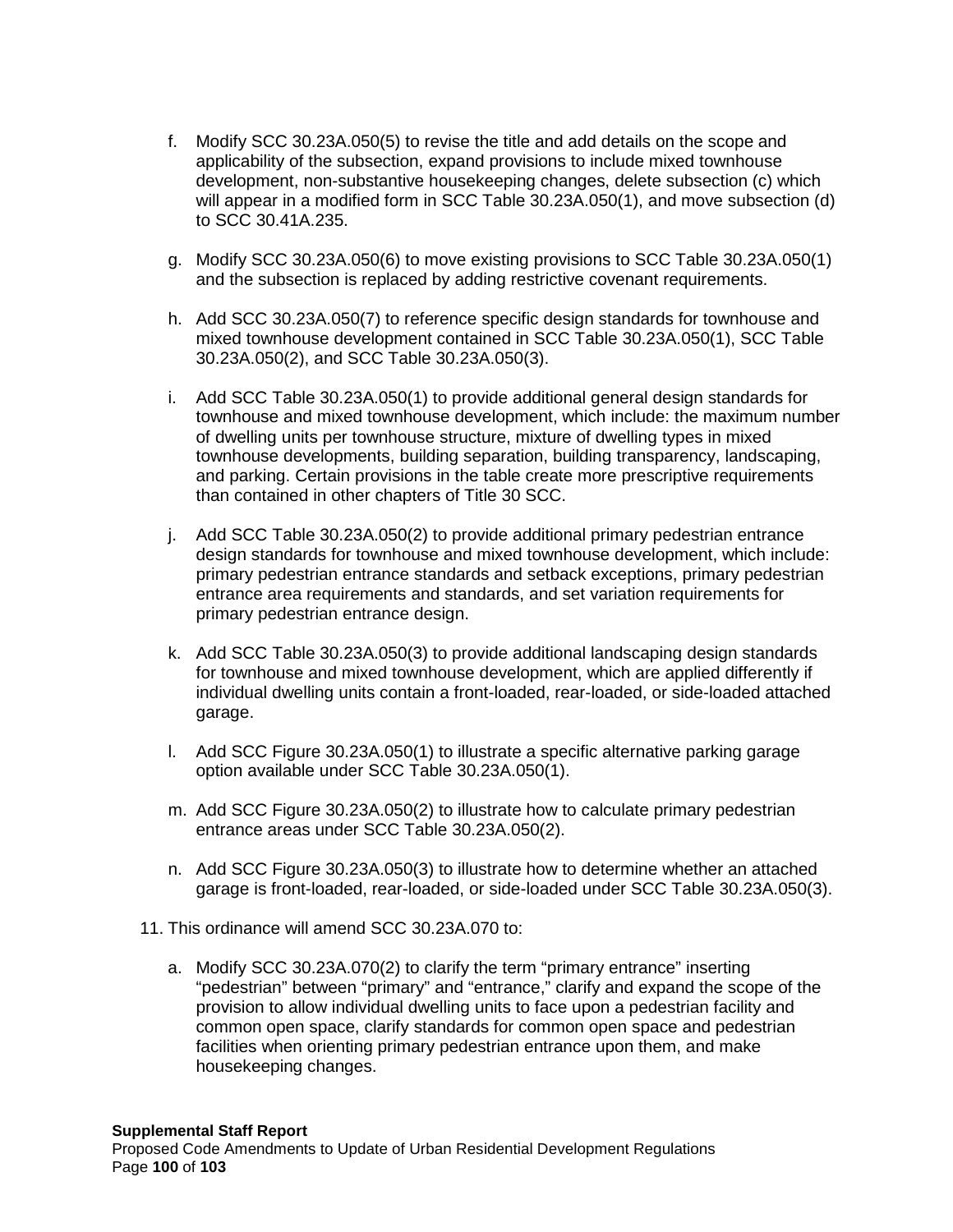- b. Modify SCC 30.23A.070(3) to clarify the term "primary entrance(s)" inserting "pedestrian" between "primary" and "entrance," grant the Director authority in determining applicability of subsection (b) when a road network element is only providing rear vehicular access to dwelling units, and make housekeeping changes.
- c. Modify SCC 30.23A.070(4) to expand applicability of the provision to mixed townhouse development and make housekeeping changes.
- 12. This ordinance will amend SCC 30.24.055 to add the phrase "unit lot short subdivisions" to SCC 30.24.055(1)(a) in order to expand applicability of the provision and delete the reference to SCC 30.41A.205(8), which is not applicable to the subject provision.
- 13. This ordinance will amend SCC 30.25.020 to:
	- a. Modify SCC Table 30.25.020(1) to move the term "proposed use" from one cell to another within the table, separate requirements for "multifamily/townhouse" into individual rows as "townhouse" and "multifamily" with recalibrated standards for townhouse development, consolidate footnotes into the table, renumber footnotes, add footnotes specific to townhouse and mixed townhouse development, add the UC zone to the table which is inadvertently omitted, and make non-substantive housekeeping changes.
	- b. Delete Footnotes 1 through 5 and consolidate them into the table, except Footnote 3 which is deleted in its entirety because the use will be clarified in the table making the footnote obsolete.
	- c. Make non-substantive housekeeping changes to SCC 30.25.020(2).
- 14. This ordinance will amend SCC 30.26.025 to add mixed townhouse development to the tandem parking exception contained in SCC 30.26.025(2).
- 15. This ordinance will amend SCC 30.41A.205 to:
	- a. Modify SCC 30.41A.205(1) to expand the applicability of the unit lot subdivision provisions to include mixed townhouse developments and make non-substantive housekeeping changes.
	- b. Modify SCC 30.41A.205(2) to expand the applicability of the unit lot subdivision provisions to include mixed townhouse developments.
	- c. Modify SCC 30.41A.205(5) to clarify restrictive covenant language, clarify easement requirements, and separate the provision into two subsections.
	- d. Renumber SCC 30.41A.205(6) to SCC 30.41A.205(7).
	- e. Renumber SCC 30.41A.205(7) to SCC 30.41A.205(8).
- 16. This ordinance will amend SCC 30.41A.235 to move an exemption from SCC 30.23A.050(5)(d) related to suitable area for townhouse construction in unit lot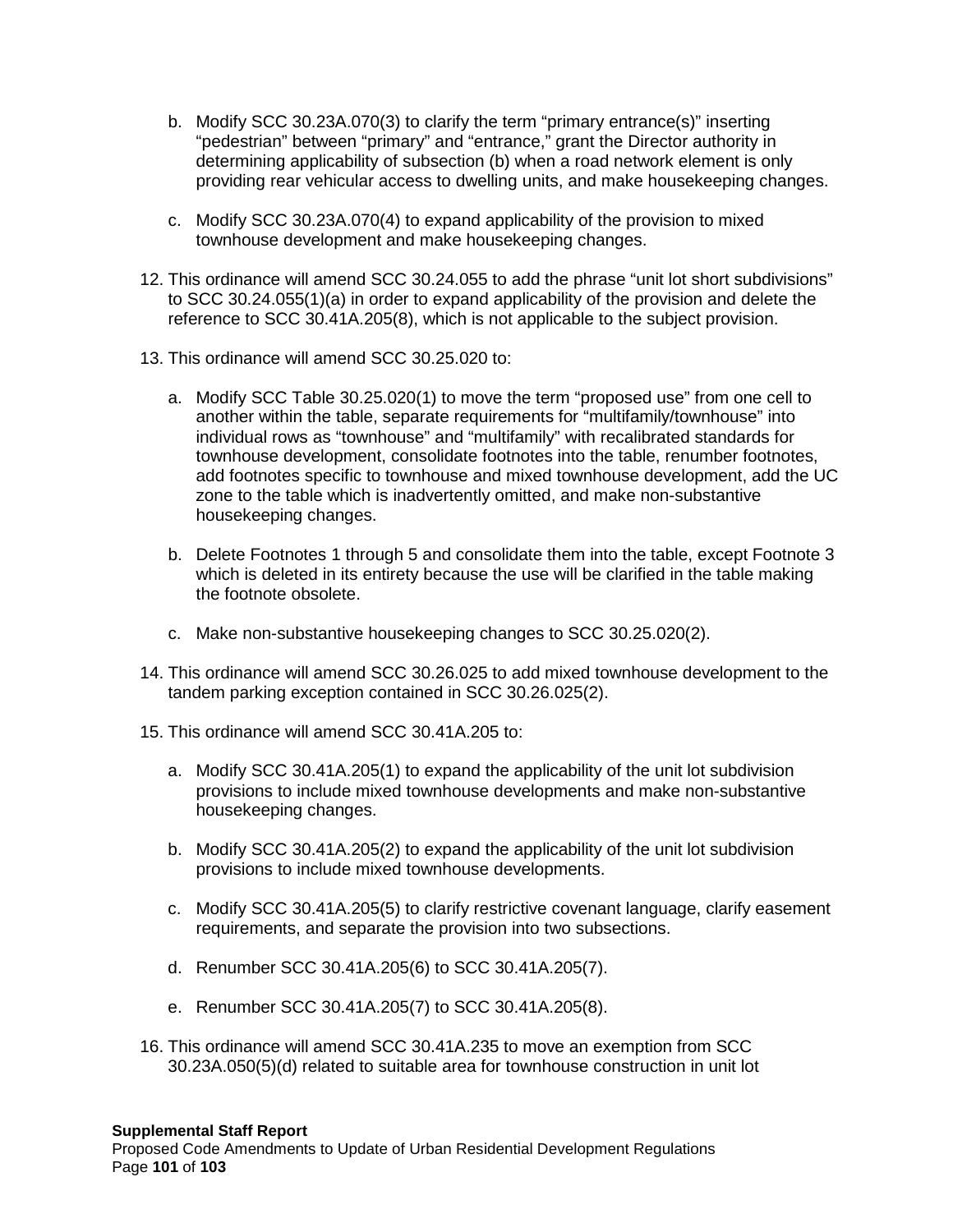subdivisions to this section, expand the applicability of the exemption to all construction in unit lot subdivisions, and make non-substantive housekeeping changes.

- 17. This ordinance will amend SCC 30.41B.205 to:
	- a. Modify SCC 30.41B.205(1) in order to expand the applicability of the unit lot subdivision provisions to include mixed townhouse developments and make nonsubstantive housekeeping changes to the subsection.
	- b. Modify SCC 30.41B.205(2) in order to expand the applicability of the unit lot subdivision provisions to include mixed townhouse developments.
	- c. Modify SCC 30.41B.205(5) to clarify restrictive covenant language, clarify easement requirements, and separate the provision into two subsections.
	- d. Renumber SCC 30.41B.205(6) to SCC 30.41B.205(7).
	- e. Renumber SCC 30.41B.205(7) to SCC 30.41B.205(8).
- 18. This ordinance will amend SCC 30.70.210 to modify SCC 30.70.210(3)(b) to expand the applicability of the minor revision provisions to mixed townhouse development and make non-substantive housekeeping changes.
- 19. This ordinance will amend SCC 30.70.220 to:
	- a. Modify the introductory provision of SCC 30.70.220 to expand the applicability of the major revision provisions to mixed townhouse development and make nonsubstantive housekeeping changes.
	- b. Modify SCC 30.70.220(2)(a) in order to expand the applicability of the major revision provisions to mixed townhouse development.
- 20. This ordinance will amend SCC 30.91C.335, "covered parking structure," to clarify the scope of the definition.
- 21. This ordinance will amend SCC 30.91D.525 to revise the definition of "townhouse dwelling" to include "townhouse" as a standalone term and remove unnecessary language.
- 22. This ordinance will add a new section SCC 30.91M.137 to define "mixed townhouse development" and "mixed townhouse," a new development type. The definition defines the housing typologies that form the development type and general minimum share of townhouse dwellings required.
- 23. This ordinance will add a new section SCC 30.91S.455 to define "Snohomish County Residential Design Manual," a term used throughout title 30 SCC. The definition defines the process for manual adoption and applicability of the manual.
- J. The proposed code amendments are consistent with the record as set forth in the PDS Staff Report dated May 10, 2017, and PDS Supplemental Staff Report dated June 6, 2017.

#### **Supplemental Staff Report**

Proposed Code Amendments to Update of Urban Residential Development Regulations Page **102** of **103**